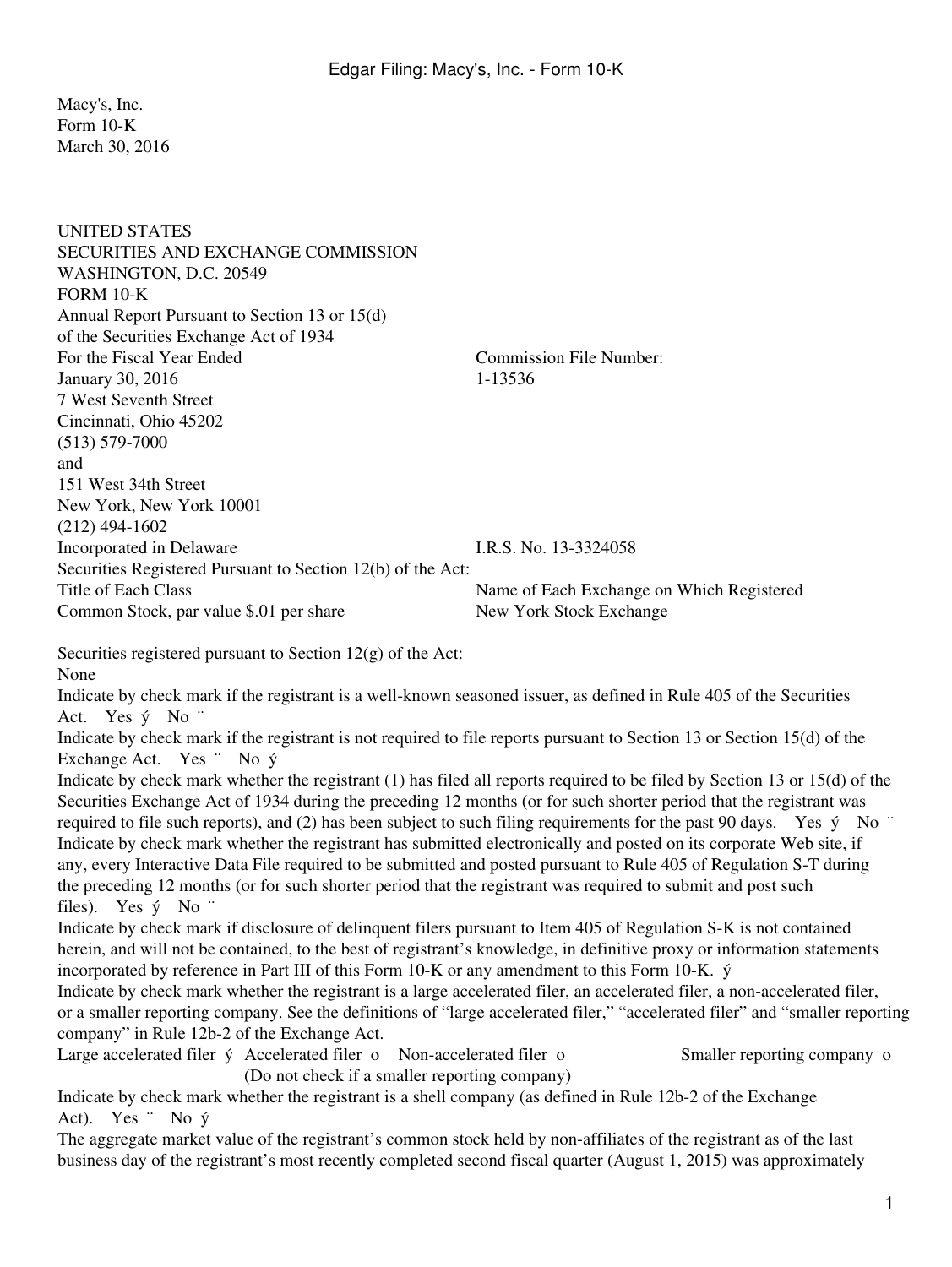\$22,857,680,000.

Indicate the number of shares outstanding of each of the issuer's classes of common stock, as of the latest practicable date.

| Class                         |  |  |
|-------------------------------|--|--|
| Common Stock, \$0.01 par valu |  |  |

DOCUMENTS INCORPORATED BY REFERENCE

Outstanding at February 26, 2016  $\epsilon$  per share  $310,572,396$  shares

Parts Into Parts Into Parts Into Parts Into Parts Into Parts Into Parts Into Parts Into Parts Into Parts Into Parts Into Parts Into Parts Into Parts Into Parts Into Parts Into Parts Into Parts Into Parts Into Parts Into Pa Which Incorporated Proxy Statement for the Annual Meeting of Stockholders to be held May 20, 2016 (Proxy Part III)<br>Statement)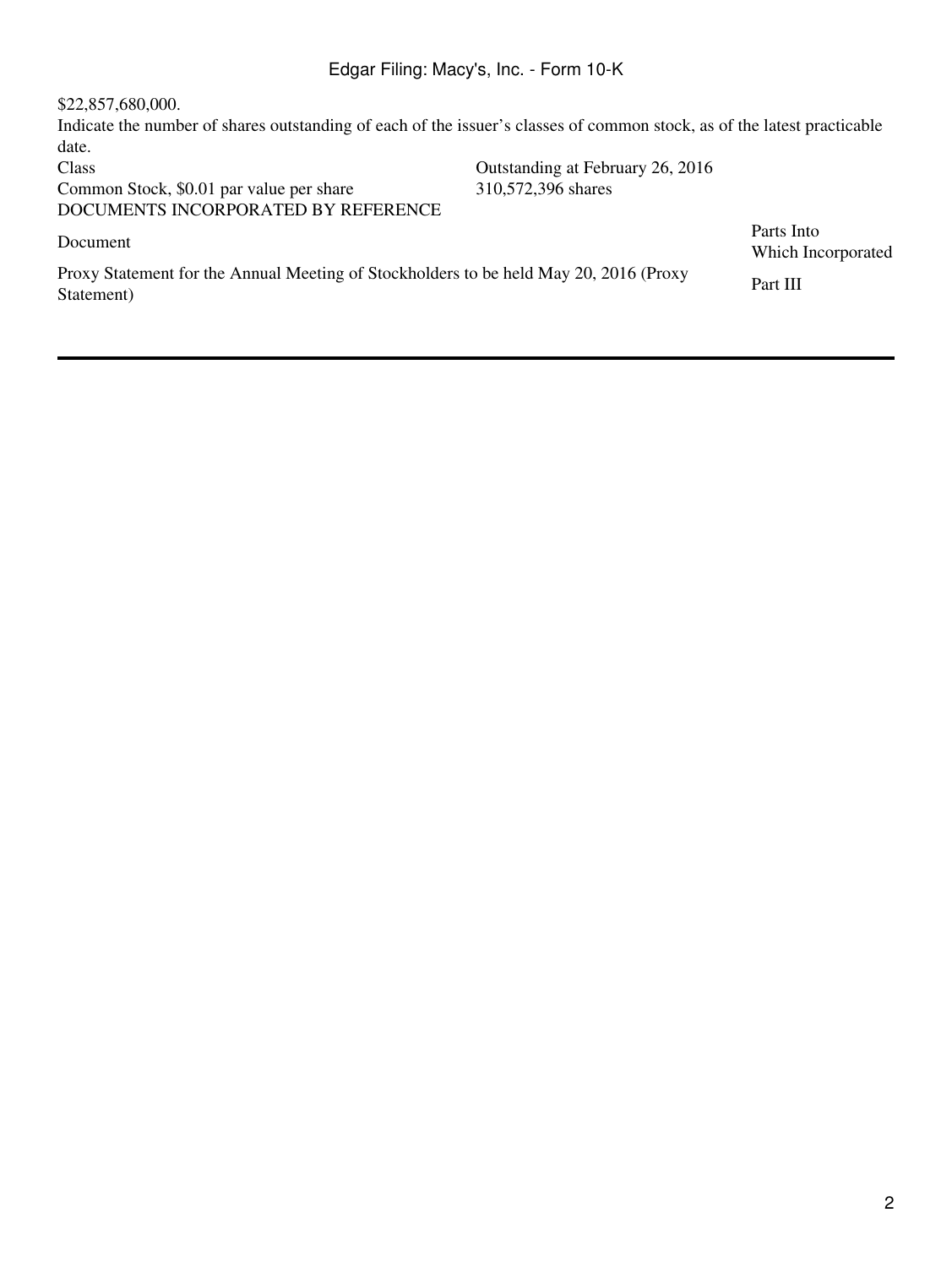Unless the context requires otherwise, references to "Macy's" or the "Company" are references to Macy's and its subsidiaries and references to "2015," "2014," "2013," "2012" and "2011" are references to the Company's fiscal years ended January 30, 2016, January 31, 2015, February 1, 2014, February 2, 2013 and January 28, 2012, respectively. Fiscal years 2015, 2014, 2013 and 2011 included 52 weeks; fiscal year 2012 included 53 weeks.

Forward-Looking Statements

This report and other reports, statements and information previously or subsequently filed by the Company with the Securities and Exchange Commission (the "SEC") contain or may contain forward-looking statements. Such statements are based upon the beliefs and assumptions of, and on information available to, the management of the Company at the time such statements are made. The following are or may constitute forward-looking statements within the meaning of the Private Securities Litigation Reform Act of 1995: (i) statements preceded by, followed by or that include the words "may," "will," "could," "should," "believe," "expect," "future," "potential," "anticipate," "intend," "plan," " "continue" or the negative or other variations thereof, and (ii) statements regarding matters that are not historical facts. Such forward-looking statements are subject to various risks and uncertainties, including risks and uncertainties relating to:

•the possible invalidity of the underlying beliefs and assumptions;

competitive pressures from department and specialty stores, general merchandise stores, manufacturers' outlets,

off-price and discount stores, and all other retail channels, including the Internet, catalogs and television;

• levels, consumer confidence levels, the availability, cost and level of consumer debt, the costs of basic necessities and general consumer-spending levels, including the impact of general economic conditions, consumer disposable income other goods and the effects of the weather or natural disasters;

• **non-recurring charges**; conditions to, or changes in the timing of, proposed transactions and changes in expected synergies, cost savings and

•transactions involving our real estate portfolio;

possible enange possible changes or developments in social, economic, business, industry, market, legal and regulatory circumstances

possible actions taken or omitted to be taken by third parties, including customers, suppliers, business partners,

• competitors and legislative, regulatory, judicial and other governmental authorities and officials;

•changes in relationships with vendors and other product and service providers;

•currency, interest and exchange rates and other capital market, economic and geo-political conditions;

•severe or unseasonable weather, possible outbreaks of epidemic or pandemic diseases and natural disasters; •unstable political conditions, civil unrest, terrorist activities and armed conflicts;

the Company's quality standards; the possible inability of the Company's manufacturers or transporters to deliver products in a timely manner or meet

disputes, regional health pandemics, and regional political and economic conditions; the Company's reliance on foreign sources of production, including risks related to the disruption of imports by labor

•duties, taxes, other charges and quotas on imports; and

•

possible systems failures and/or security breaches, including, any security breach that results in the theft,

transfer or unauthorized disclosure of customer, employee or company information, or the failure to comply with various laws applicable to the Company in the event of such a breach.

In addition to any risks and uncertainties specifically identified in the text surrounding such forward-looking statements, the statements in the immediately preceding sentence and the statements under captions such as "Risk Factors" in reports, statements and information filed by the Company with the SEC from time to time constitute cautionary statements identifying important factors that could cause actual amounts, results, events and circumstances to differ materially from those expressed in or implied by such forward-looking statements.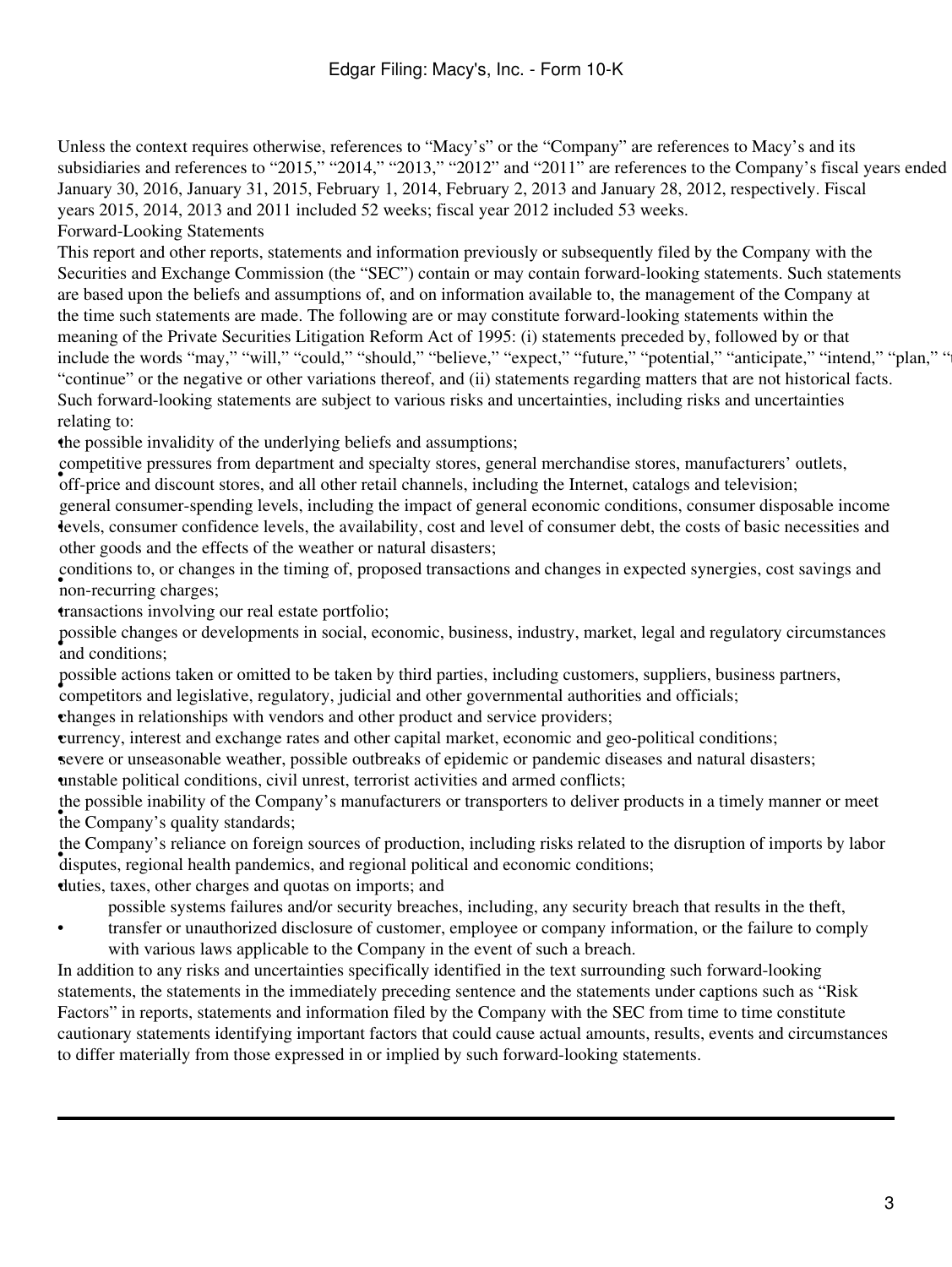Item 1. Business.

General

The Company is a corporation organized under the laws of the State of Delaware in 1985. The Company and its predecessors have been operating department stores since 1830. As of January 30, 2016, the operations of the Company included 870 Macy's, Macy's Backstage, Bloomingdale's, Bloomingdale's Outlet and Bluemercury stores in 45 states, the District of Columbia, Guam and Puerto Rico, as well as macys.com, bloomingdales.com and bluemercury.com. In addition, Bloomingdale's in Dubai, United Arab Emirates is operated under a license agreement with Al Tayer Insignia, a company of Al Tayer Group, LLC.

The Company sells a wide range of merchandise, including apparel and accessories (men's, women's and children's), cosmetics, home furnishings and other consumer goods. The specific assortments vary by size of store, merchandising assortments and character of customers in the trade areas. Most stores are located at urban or suburban sites, principally in densely populated areas across the United States.

For 2015, 2014 and 2013, the following merchandise constituted the following percentages of sales:

|                                                            | 2015 |      | 2014 | 2013     |      |
|------------------------------------------------------------|------|------|------|----------|------|
| Women's Accessories, Intimate Apparel, Shoes and Cosmetics | 38   |      | %38  | %38      | $\%$ |
| Women's Apparel                                            | 23   |      | 23   | 23       |      |
| Men's and Children's                                       | 23   |      | 23   | 23       |      |
| Home/Miscellaneous                                         | 16   |      |      | 16       |      |
|                                                            | 100  | $\%$ | 100  | $\%$ 100 | $\%$ |

In 2015, the Company's subsidiaries provided various support functions to the Company's retail operations on an integrated, company-wide basis.

From marketing services in respect of an erective and accounts that are owned entier by Department stores rational Bank ("DSNB"), a subsidiary of Citibank, N.A., or FDS Bank and that constitute a part of the credit program The Company's bank subsidiary, FDS Bank, provides credit processing, certain collections, customer service and credit marketing services in respect of all credit card accounts that are owned either by Department Stores National Company's retail operations.

• operational electronic data processing and management information services to all of the Company's operations other Macy's Systems and Technology, Inc. ("MST"), a wholly-owned indirect subsidiary of the Company, provides than Bluemercury.

what is private facer oralists and certain needsed oralists. Disconfigurate s assessments for a sinal portion of its private label merchandise. The Company believes that its private label merchandise further differentiates Macy's Merchandising Group, Inc. ("MMG"), a wholly-owned direct subsidiary of the Company, and its subsidiary Macy's Merchandising Group International, LLC., are responsible for the design, development and marketing of Macy's private label brands and certain licensed brands. Bloomingdale's uses MMG for a small portion of its private assortments from those of its competitors and delivers exceptional value to its customers. MMG also offers its services, either directly or indirectly, to unrelated third parties.

The principal private label brands currently offered by the Company include Alfani, American Rag, Aqua, Bar III, Belgique, Charter Club, Club Room, Epic Threads, first impressions, Giani Bernini, Greg Norman for Tasso Elba, Home Design, Hotel Collection, Hudson Park, Ideology, I-N-C, jenni, JM Collection, John Ashford, Karen Scott, Maison Jules, Martha Stewart Collection, Material Girl, Morgan Taylor, Studio Silver, Style & Co., Sutton Studio, Tasso Elba, Thalia Sodi, the cellar, and Tools of the Trade.

2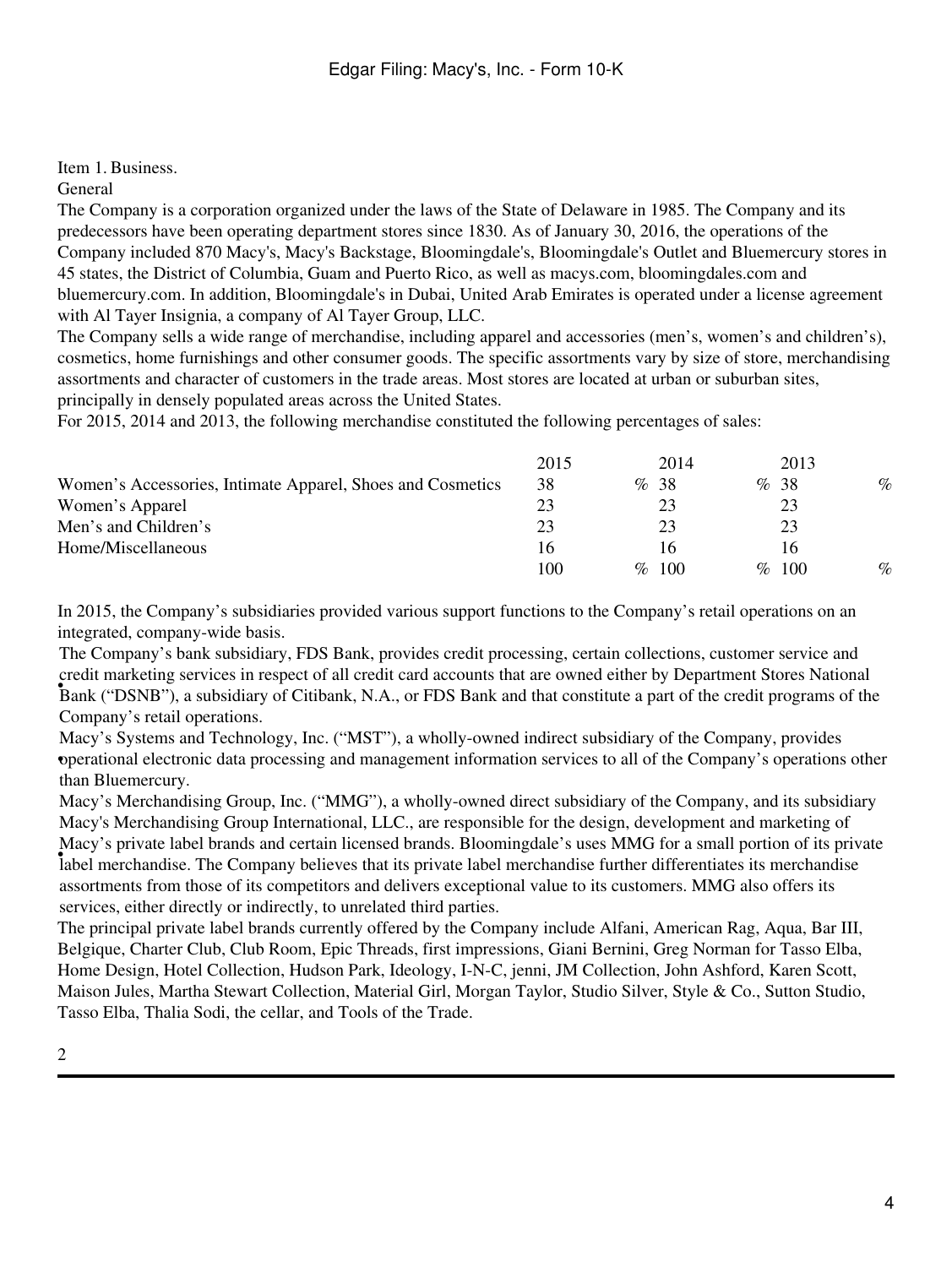The trademarks associated with all of the foregoing brands, other than American Rag, Greg Norman for Tasso Elba, Martha Stewart Collection, Material Girl and Thalia Sodi are owned by the Company. The American Rag, Greg Norman, Martha Stewart Collection, Material Girl and Thalia Sodi brands are owned by third parties, which license the trademarks associated with such brands to Macy's pursuant to agreements which have renewal rights that extend through 2050, 2020, 2027, 2030 and 2030, respectively.

provides warehousing and merchandise distribution services for the Company's operations and digital customer Macy's Logistics and Operations ("Macy's Logistics"), a division of a wholly-owned indirect subsidiary of the Company, fulfillment.

The Company's executive offices are located at 7 West  $\hat{\phi}$  Street, Cincinnati, Ohio 45202, telephone number: (513) 579-7000 and 151 West 34th Street, New York, New York 10001, telephone number: (212) 494-1602. Employees

As of January 30, 2016, the Company had approximately 157,900 regular full-time and part-time employees. Because of the seasonal nature of the retail business, the number of employees peaks in the holiday season. Approximately 10% of the Company's employees as of January 30, 2016 were represented by unions. Management considers its relations with its employees to be satisfactory.

Seasonality

The retail business is seasonal in nature with a high proportion of sales and operating income generated in the months of November and December. Working capital requirements fluctuate during the year, increasing in mid-summer in anticipation of the fall merchandising season and increasing substantially prior to the holiday season when the Company carries significantly higher inventory levels.

Purchasing

The Company purchases merchandise from many suppliers, no one of which accounted for more than 5% of the Company's net purchases during 2015. The Company has no material long-term purchase commitments with any of its suppliers, and believes that it is not dependent on any one supplier. The Company considers its relations with its suppliers to be satisfactory.

Competition

The retailing industry is intensely competitive. The Company's operations compete with many retailing formats, including department stores, specialty stores, general merchandise stores, off-price and discount stores, manufacturers' outlets, online retailers, mail order catalogs and television shopping, among others. The retailers with which the Company competes include Amazon, Bed Bath & Beyond, Belk, Bon Ton, Burlington Coat Factory, Dillard's, Gap, J.C. Penney, Kohl's, L Brands, Lord & Taylor, Neiman Marcus, Nordstrom, Ross Stores, Saks, Sears, Target, TJ Maxx and Wal-Mart. The Company seeks to attract customers by offering superior selections, obvious value, and distinctive marketing in stores that are located in premier locations, and by providing an exciting shopping environment and superior service through an omnichannel experience. Other retailers may compete for customers on some or all of these bases, or on other bases, and may be perceived by some potential customers as being better aligned with their particular preferences.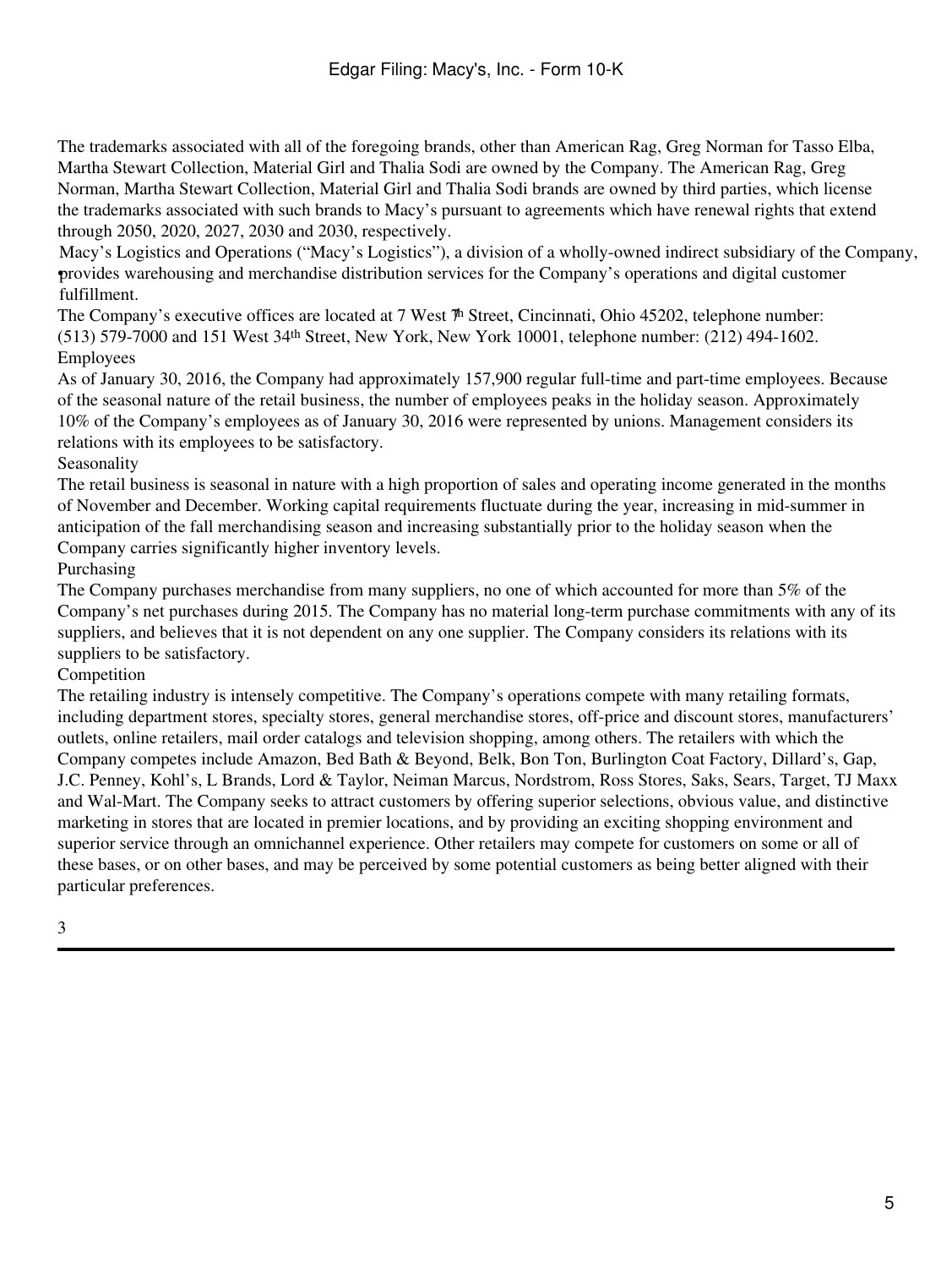## Available Information

The Company makes its annual reports on Form 10-K, quarterly reports on Form 10-Q, current reports on Form 8-K and amendments to those reports filed or furnished pursuant to Section 13(a) or 15(d) of the Exchange Act available free of charge through its internet website at http://www.macysinc.com as soon as reasonably practicable after it electronically files such material with, or furnishes it to, the SEC. The public also may read and copy any of these filings at the SEC's Public Reference Room, 100 F Street, NE, Washington, D.C. 20549. Information on the operation of the Public Reference Room may be obtained by calling the SEC at 1-800-732-0330. The SEC also maintains an Internet site that contains the Company's filings; the address of that site is http://www.sec.gov. In addition, the Company has made the following available free of charge through its website at http://www.macysinc.com: •Audit Committee Charter,

•Compensation and Management Development Committee Charter,

•Finance Committee Charter,

•Nominating and Corporate Governance Committee Charter,

•Corporate Governance Principles,

•Lead Independent Director Policy,

•Non-Employee Director Code of Business Conduct and Ethics, and

Code of Conduct.

Any of these items are also available in print to any shareholder who requests them. Requests should be sent to the Corporate Secretary of Macy's, Inc. at 7 West  $\mathbb{P}^h$  Street, Cincinnati, OH 45202.

Executive Officers of the Registrant

The following table sets forth certain information as of March 24, 2016 regarding the executive officers of the Company:

| Name                 | Age | Position with the Company                                |
|----------------------|-----|----------------------------------------------------------|
| Terry J. Lundgren    | 64  | Chairman of the Board; Chief Executive Officer; Director |
| William S. Allen     | 58  | <b>Chief Human Resources Officer</b>                     |
| Jeffrey Gennette     | 54  | President                                                |
| Robert B. Harrison   | 52  | Chief Omnichannel Officer                                |
| Karen M. Hoguet      | 59  | Chief Financial Officer                                  |
| Jeffrey A. Kantor    | 57  | Chief Stores Officer                                     |
| Molly Langenstein    | 52  | Chief Private Brands Officer                             |
| Justin S. MacFarlane | 43  | Chief Strategy, Analytics and Innovation Officer         |
| Peter Sachse         | 58  | <b>Chief Growth Officer</b>                              |
| Joel A. Belsky       | 62  | Executive Vice President and Controller                  |
| Dennis J. Broderick  | 67  | Executive Vice President, General Counsel and Secretary  |

Terry J. Lundgren has been Chairman of the Board since January 2004 and Chief Executive Officer of the Company since February 2003.

William S. Allen has been Chief Human Resources Officer of the Company since January 2013; prior thereto he was the Senior Vice President - Group Human Resources of AP Moller-Maersk A/S from January 2008 to December 2012.

Jeffrey Gennette has been President of the Company since March 2014; prior thereto he was the Chief Merchandising Officer from February 2009 to March 2014.

Robert B. Harrison has been Chief Omnichannel Officer of the Company since January 2013; prior thereto he served as Executive Vice President - Omnichannel Strategy from July 2012 to January 2013; as Executive Vice President - Finance from 2011 to July 2012 and as President - Stores from 2009 to 2011.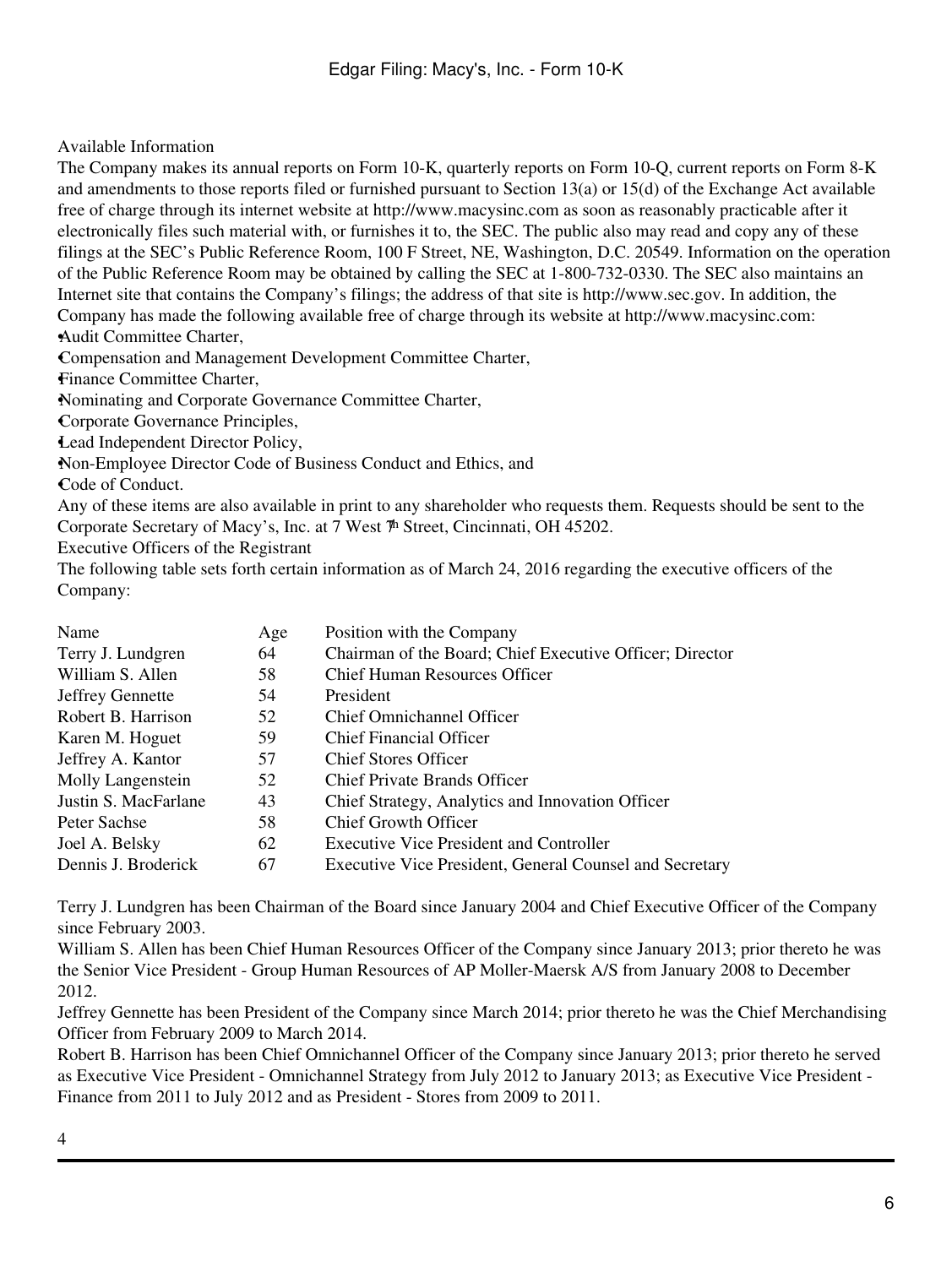Karen M. Hoguet has been Chief Financial Officer of the Company since October 1997.

Jeffrey A. Kantor has been Chief Stores Officer of the Company since February 2015; prior thereto he served as Chairman of macys.com from February 2012 to February 2015; as President - Merchandising for macys.com from August 2010 to February 2012; as President - Merchandising for Home from May 2009 to August 2010 and as President for furniture for Macy's Home Store from February 2006 to May 2009.

Molly Langenstein has been Chief Private Brand Officer of the Company since February 2015; prior thereto she served as Executive Vice President - Men's and Kids at Macy's Private Brands from April 2014 to February 2015; as Executive Vice President GMM - Millennial from March 2012 to March 2014; as Executive Vice President Fashion and New Business Development from July 2010 to March 2012 and as Group Vice President DMM Neo, Impulse and Bridge Sportswear from March 2009 to July 2010.

Justin MacFarlane has been Chief Strategy, Analytics and Innovation Officer since February 2016; prior thereto he served as Senior Vice President - Corporate Strategy for ANN, Inc., a women's multichannel fashion retailer, from July 2010 to August 2015 and as Director, Global Retail for AlixPartners, a global restructuring consulting and financial advisory firm, from August 2006 to June 2010.

Peter Sachse has been Chief Growth Officer of the Company since February 2016; prior thereto he served as Chief Innovation and Business Development Officer from February 2015 to January 2016; as Chief Stores Officer from February 2012 to February 2015; as Chief Marketing Officer from February 2009 to February 2012 and as Chairman of macys.com from April 2006 to February 2012.

Joel A. Belsky has been Executive Vice President and Controller of the Company since May 2009; prior thereto he served as Senior Vice President and Controller of the Company from October 1996 through April 2009. Dennis J. Broderick has been Secretary of the Company since July 1993 and Executive Vice President and General Counsel of the Company since May 2009; prior thereto he served as Senior Vice President and General Counsel of the Company from January 1990 to April 2009.

Item 1A. Risk Factors.

In evaluating the Company, the risks described below and the matters described in "Forward-Looking Statements" should be considered carefully. Such risks and matters are numerous and diverse, may be experienced continuously or intermittently, and may vary in intensity and effect. Any of such risks and matters, individually or in combination, could have a material adverse effect on the Company's business, prospects, financial condition, results of operations and cash flows, as well as on the attractiveness and value of an investment in the Company's securities. The Company faces significant competition in the retail industry.

The Company conducts its retail merchandising business under highly competitive conditions. Although the Company is one of the nation's largest retailers, it has numerous and varied competitors at the national and local levels, including department stores, specialty stores, general merchandise stores, off-price and discount stores, manufacturers' outlets, online retailers, catalogs and television shopping, among others. Competition may intensify as the Company's competitors enter into business combinations or alliances. Competition is characterized by many factors, including assortment, advertising, price, quality, service, location, reputation and credit availability. Any failure by the Company to compete effectively could negatively affect the Company's business and results of operations. The Company's sales and operating results depend on consumer preferences and consumer spending.

The fashion and retail industries are subject to sudden shifts in consumer trends and consumer spending. The Company's sales and operating results depend in part on its ability to predict or respond to changes in fashion trends and consumer preferences in a timely manner. The Company develops new retail concepts and continuously adjusts its industry position in certain major and private-label brands and product categories in an effort to satisfy customers. Any sustained failure to anticipate, identify and respond to emerging trends in lifestyle and consumer preferences could negatively affect the Company's business and results of operations. The Company's sales are significantly affected by discretionary spending by consumers. Consumer spending may be affected by many factors outside of the Company's control, including general economic conditions, consumer disposable income levels, consumer confidence levels, the availability, cost and level of consumer debt and consumer behaviors towards incurring and paying debt, the costs of basic necessities and other goods, the strength of the U.S. Dollar relative to foreign currencies and the effects of the weather or natural disasters. Any decline in discretionary spending by consumers could negatively affect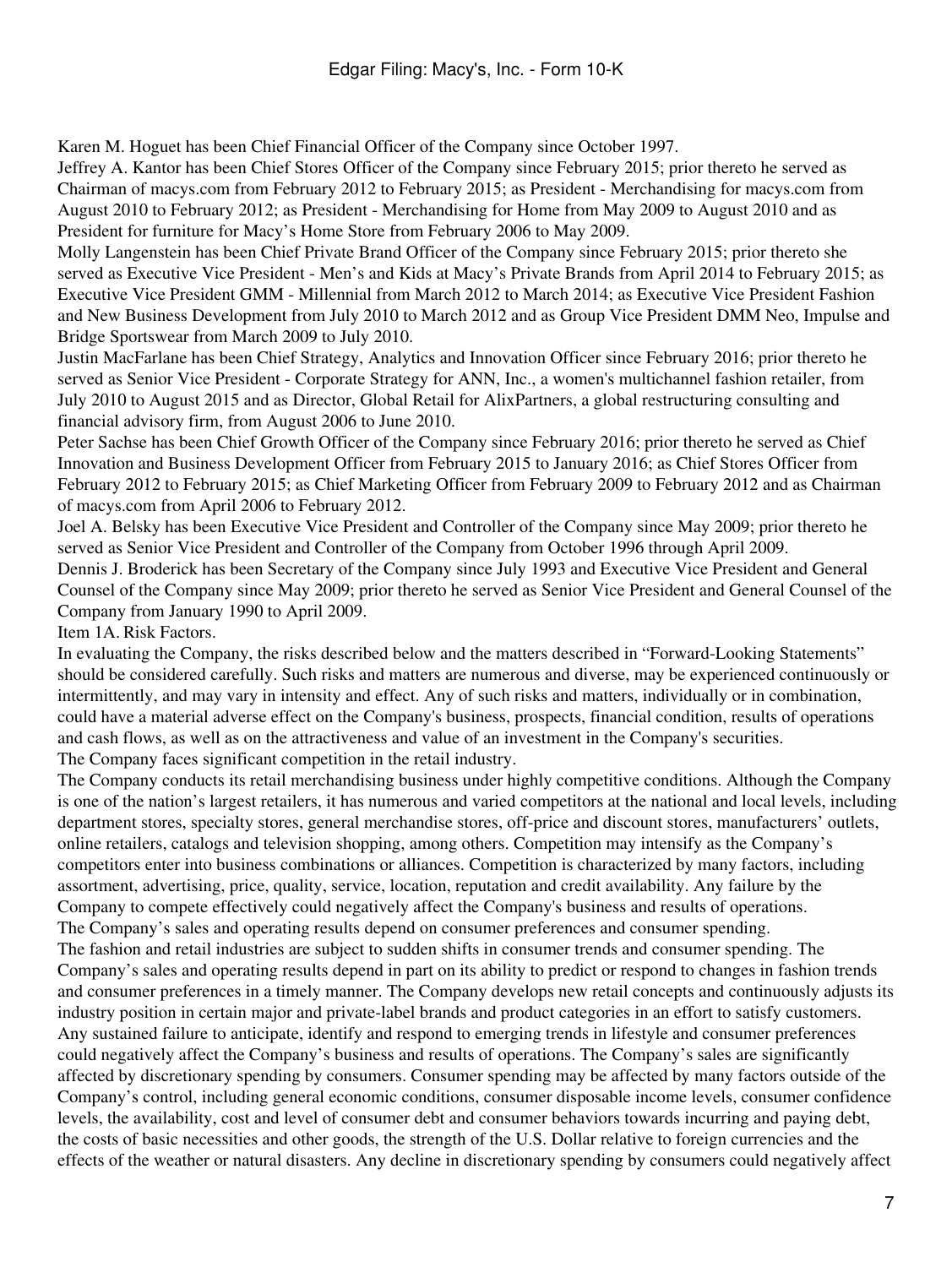the Company's business and results of operations.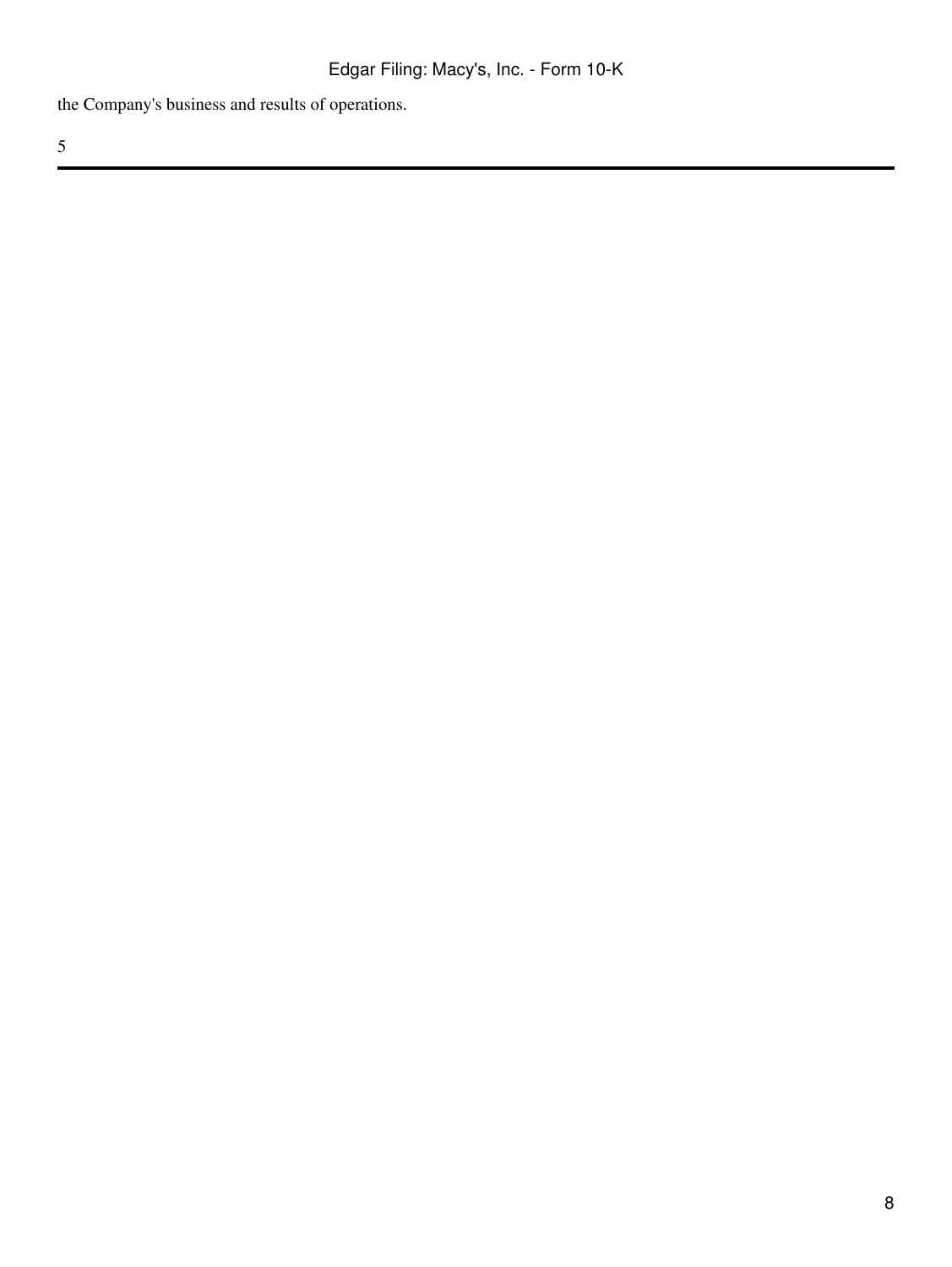The Company's business is subject to unfavorable economic and political conditions and other developments and risks. Unfavorable global, domestic or regional economic or political conditions and other developments and risks could negatively affect the Company's business and results of operations. For example, unfavorable changes related to interest rates, rates of economic growth, fiscal and monetary policies of governments, inflation, deflation, consumer credit availability, consumer debt levels, consumer debt payment behaviors, tax rates and policy, unemployment trends, energy prices, and other matters that influence the availability and cost of merchandise, consumer confidence, spending and tourism could negatively affect the Company's business and results of operations. In addition, unstable political conditions, civil unrest, terrorist activities and armed conflicts may disrupt commerce and could negatively affect the Company's business and results of operations.

The Company's revenues and cash requirements are affected by the seasonal nature of its business.

The Company's business is seasonal, with a high proportion of revenues and operating cash flows generated during the second half of the year, which includes the fall and holiday selling seasons. A disproportionate amount of the Company's revenues fall in the fourth quarter, which coincides with the holiday season. In addition, the Company incurs significant additional expenses in the period leading up to the months of November and December in anticipation of higher sales volume in those periods, including for additional inventory, advertising and employees. The Company's business could be affected by extreme weather conditions, regional or global health pandemics or natural disasters.

Extreme weather conditions in the areas in which the Company's stores are located could negatively affect the Company's business and results of operations. For example, frequent or unusually heavy snowfall, ice storms, rainstorms or other extreme weather conditions over a prolonged period could make it difficult for the Company's customers to travel to its stores and thereby reduce the Company's sales and profitability. The Company's business is also susceptible to unseasonable weather conditions. For example, extended periods of unseasonably warm temperatures during the winter season or cool weather during the summer season could reduce demand for a portion of the Company's inventory and thereby reduce the Company's sales and profitability. In addition, extreme weather conditions could result in disruption or delay of production and delivery of materials and products in the Company's supply chain and cause staffing shortages in the Company's stores.

The Company's business and results of operations could also be negatively affected if a regional or global health pandemic were to occur, depending upon its location, duration and severity. To halt or delay the spread of disease, local, regional or national governments might limit or ban public gatherings or customers might avoid public places, such as the Company's stores. A regional or global health pandemic might also result in disruption or delay of production and delivery of materials and products in the Company's supply chain and cause staffing shortages in the Company's stores.

In addition, natural disasters such as hurricanes, tornadoes and earthquakes, or a combination of these or other factors, could damage or destroy the Company's facilities or make it difficult for customers to travel to its stores, thereby negatively affecting the Company's business and results of operations.

The Company's defined benefit plan funding requirements or plan settlement expense could impact the Company's financial results and cash flow.

Significant changes in interest rates, decreases in the fair value of plan assets and benefit payments could affect the funded status of the Company's plans and could increase future funding requirements of the plans. A significant increase in future funding requirements could have a negative impact on the Company's cash flows, financial condition or results of operations.

At January 30, 2016, the Company had unrecognized actuarial losses of \$1,451 million for the funded defined benefit pension plan (the "Pension Plan") and \$261 million for the unfunded defined benefit supplementary retirement plan (the "SERP"). These plans allow eligible retiring employees to receive lump sum distributions of benefits earned. Under applicable accounting rules, if annual lump sum distributions exceed an actuarially determined threshold of the total of the annual service and interest costs, the Company would be required to recognize in the current period of operations a settlement expense of a portion of the unrecognized actuarial loss and could have a negative impact on the Company's results of operations.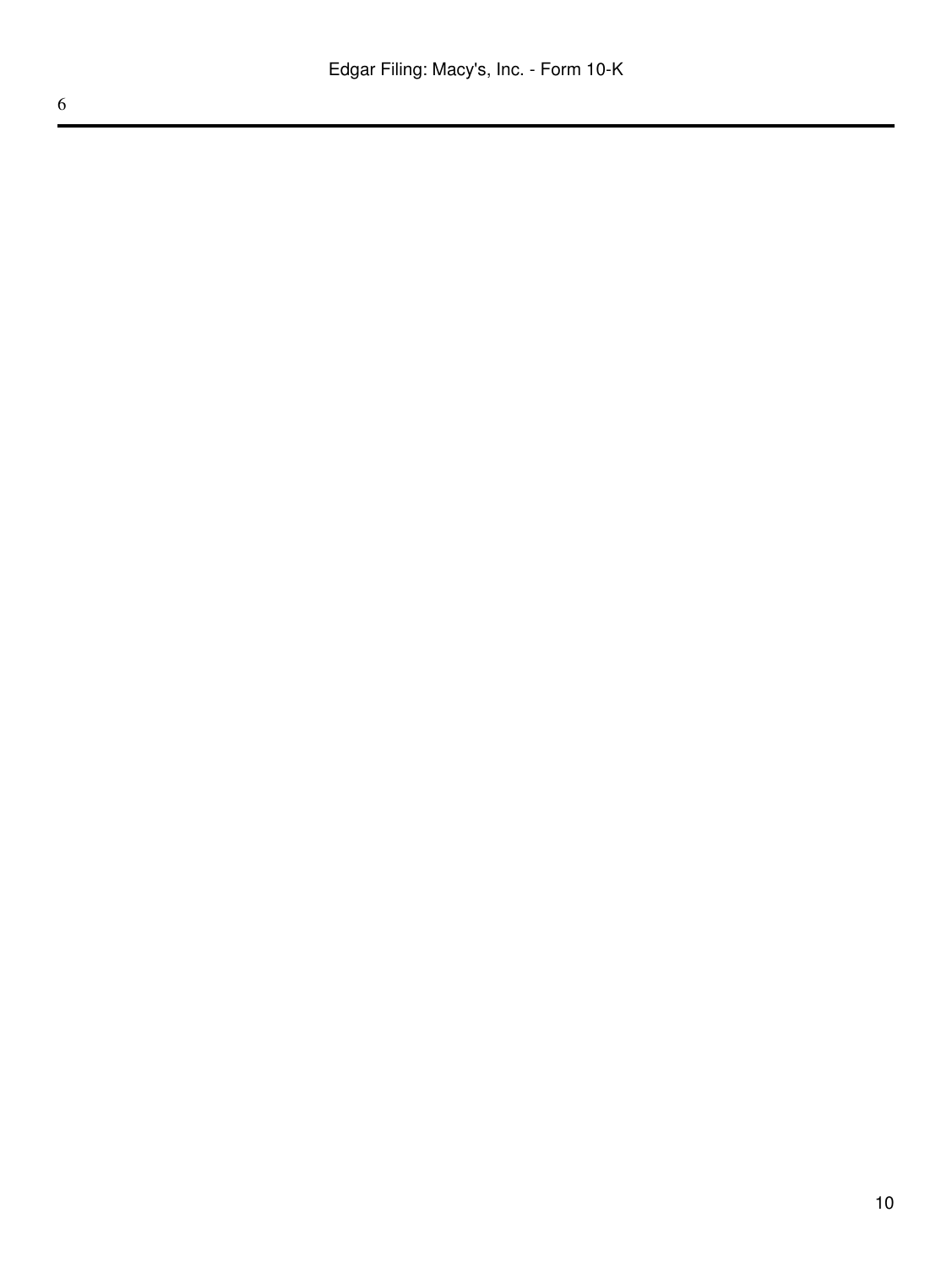Increases in the cost of employee benefits could impact the Company's financial results and cash flow. The Company's expenses relating to employee health benefits are significant. Unfavorable changes in the cost of such benefits could negatively affect the Company's financial results and cash flow. Healthcare costs have risen significantly in recent years, and recent legislative and private sector initiatives regarding healthcare reform have resulted and could continue to result in significant changes to the U.S. healthcare system. Due to the breadth and complexity of the healthcare reform legislation, the lack of implementing regulations and interpretive guidance and the phased-in nature of the implementation of the legislation, the Company is not able at this time to fully determine the impact that healthcare reform will have on the Company-sponsored medical plans.

Inability to access capital markets could adversely affect the Company's business or financial condition. Changes in the credit and capital markets, including market disruptions, limited liquidity and interest rate fluctuations, may increase the cost of financing or restrict the Company's access to this potential source of future liquidity. A decrease in the ratings that rating agencies assign to the Company's short and long-term debt may negatively impact the Company's access to the debt capital markets and increase the Company's cost of borrowing. In addition, the Company's bank credit agreements require the Company to maintain specified interest coverage and leverage ratios. The Company's ability to comply with the ratios may be affected by events beyond its control, including prevailing economic, financial and industry conditions. If the Company's results of operations or operating ratios deteriorate to a point where the Company is not in compliance with its debt covenants, and the Company is unable to obtain a waiver, much of the Company's debt would be in default and could become due and payable immediately. The Company's assets may not be sufficient to repay in full this indebtedness, resulting in a need for an alternate source of funding. The Company cannot make any assurances that it would be able to obtain such an alternate source of funding on satisfactory terms, if at all, and its inability to do so could cause the holders of its securities to experience a partial or total loss of their investments in the Company.

The Company depends on its ability to attract and retain quality employees.

The Company's business is dependent upon attracting and retaining quality employees. The Company has a large number of employees, many of whom are in entry level or part-time positions with historically high rates of turnover. The Company's ability to meet its labor needs while controlling the costs associated with hiring and training new employees is subject to external factors such as unemployment levels, prevailing wage rates, minimum wage legislation and changing demographics. In addition, as a large and complex enterprise operating in a highly competitive and challenging business environment, the Company is highly dependent upon management personnel to develop and effectively execute successful business strategies and tactics. Any circumstances that adversely impact the Company's ability to attract, train, develop and retain quality employees throughout the organization could negatively affect the Company's business and results of operations.

The Company depends upon designers, vendors and other sources of merchandise, goods and services. The Company's business could be affected by disruptions in, or other legal, regulatory, political or economic issues associated with, our supply network.

The Company's relationships with established and emerging designers have been a significant contributor to the Company's past success. The Company's ability to find qualified vendors and access products in a timely and efficient manner is often challenging, particularly with respect to goods sourced outside the United States. The Company's procurement of goods and services from outside the United States is subject to risks associated with political or financial instability, trade restrictions, tariffs, currency exchange rates, transport capacity and costs and other factors relating to foreign trade, including costs and uncertainties associated with efforts to identify and disclose sources of "conflict minerals" used in products that the Company causes to be manufactured and potential sell-through difficulties and reputational damage that may be associated with the inability of the Company to determine that such products are "DRC conflict-free." In addition, the Company's procurement of all its goods and services is subject to the effects of price increases which the Company may or may not be able to pass through to its customers. All of these factors may affect the Company's ability to access suitable merchandise on acceptable terms, are beyond the Company's control and could negatively affect the Company's business and results of operations.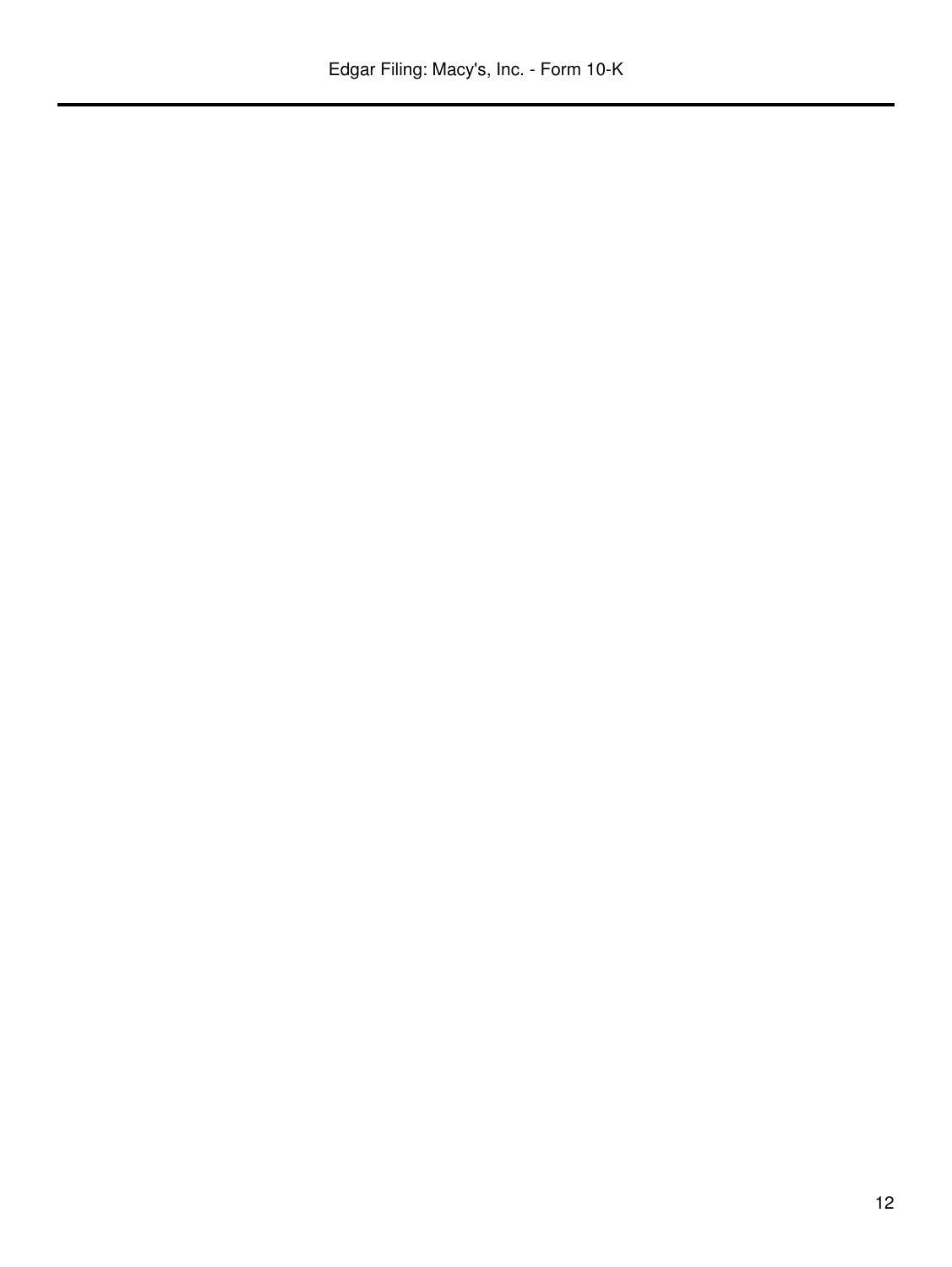The Company's sales and operating results could be adversely affected by product safety concerns. If the Company's merchandise offerings do not meet applicable safety standards or our consumers' expectations regarding safety, the Company could experience decreased sales, experience increased costs and/or be exposed to legal and reputational risk. Events that give rise to actual, potential or perceived product safety concerns could expose the Company to government enforcement action and/or private litigation. Reputational damage caused by real or perceived product safety concerns could negatively affect the Company's business and results of operations. The Company depends upon the success of its advertising and marketing programs.

The Company's business depends on effective marketing and high customer traffic. The Company has many initiatives in this area, and often changes its advertising and marketing programs. There can be no assurance as to the Company's continued ability to effectively execute its advertising and marketing programs, and any failure to do so could negatively affect the Company's business and results of operations.

Parties with whom the Company does business may be subject to insolvency risks or may otherwise become unable or unwilling to perform their obligations to the Company.

The Company is a party to contracts, transactions and business relationships with various third parties, including, without limitation, vendors, suppliers, service providers, lenders and participants in joint ventures, strategic alliances and other joint commercial relationships, pursuant to which such third parties have performance, payment and other obligations to the Company. In some cases, the Company depends upon such third parties to provide essential leaseholds, products, services or other benefits, including with respect to store and distribution center locations, merchandise, advertising, software development and support, logistics, other agreements for goods and services in order to operate the Company's business in the ordinary course, extensions of credit, credit card accounts and related receivables, and other vital matters. Current economic, industry and market conditions could result in increased risks to the Company associated with the potential financial distress or insolvency of such third parties. If any of these third parties were to become subject to bankruptcy, receivership or similar proceedings, the rights and benefits of the Company in relation to its contracts, transactions and business relationships with such third parties could be terminated, modified in a manner adverse to the Company, or otherwise impaired. The Company cannot make any assurances that it would be able to arrange for alternate or replacement contracts, transactions or business relationships on terms as favorable as the Company's existing contracts, transactions or business relationships, if at all. Any inability on the part of the Company to do so could negatively affect the Company's cash flows, financial condition and results of operations.

A material disruption in the Company's computer systems could adversely affect the Company's business or results of operations.

The Company relies extensively on its computer systems to process transactions, summarize results and manage its business. The Company's computer systems are subject to damage or interruption from power outages, computer and telecommunications failures, computer viruses, cyber-attack or other security breaches, catastrophic events such as fires, floods, earthquakes, tornadoes, hurricanes, acts of war or terrorism, and usage errors by the Company's employees. If the Company's computer systems are damaged or cease to function properly, the Company may have to make a significant investment to fix or replace them, and the Company may suffer loss of critical data and interruptions or delays in its operations. Any material interruption in the Company's computer systems could negatively affect its business and results of operations.

A data breach could result in negative publicity and adversely affect the Company's business or results of operations. The protection of customer, employee, and company data is critical to the Company. The regulatory environment surrounding information security and privacy is increasingly demanding, with the frequent imposition of new and constantly changing requirements across business units. In addition, customers have a high expectation that the Company will adequately protect their personal information from cyber-attack or other security breaches. A significant breach of customer, employee, or company data could attract a substantial amount of media attention, damage the Company's customer relationships and reputation and result in lost sales, fines or lawsuits.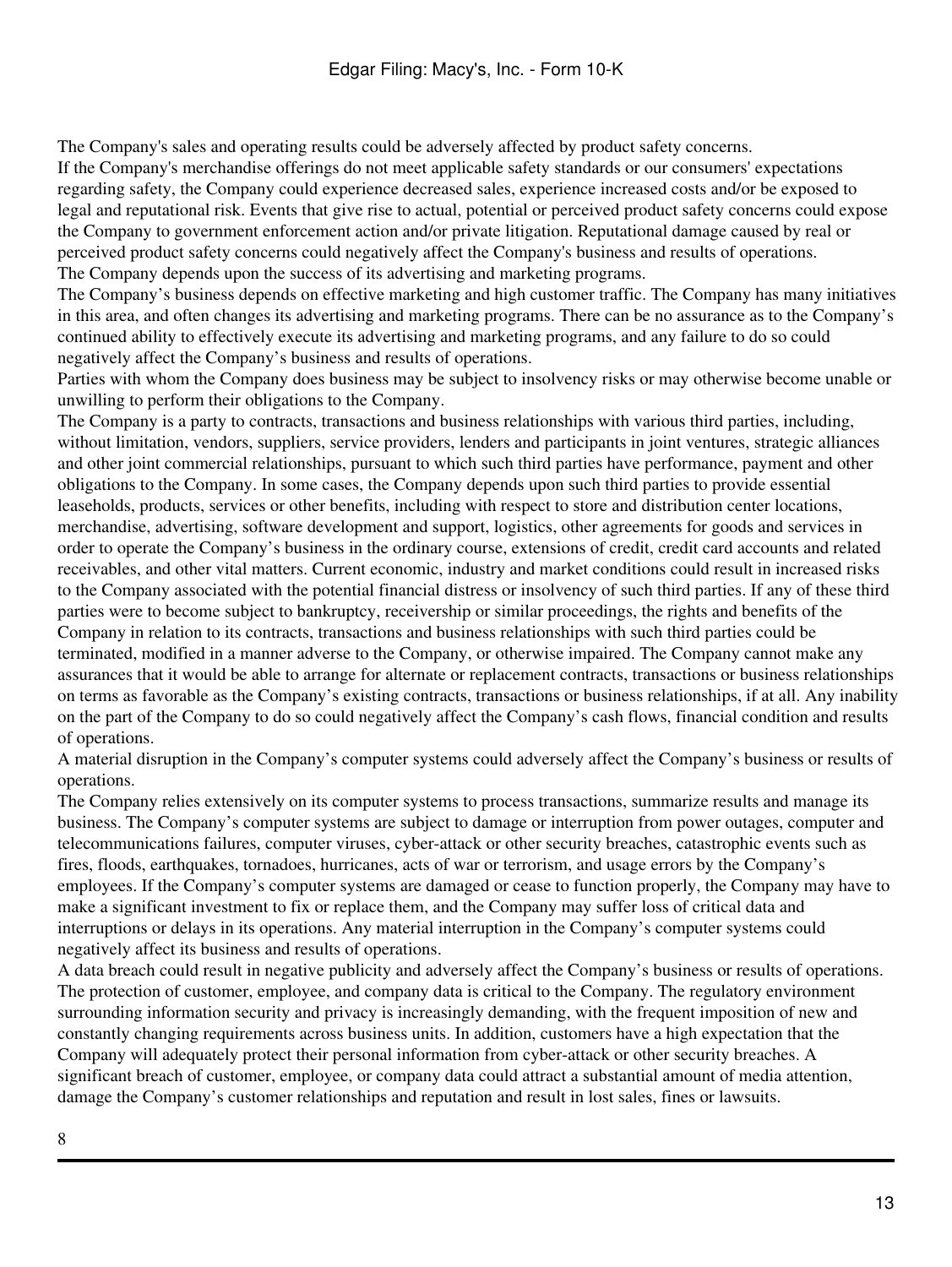Litigation, legislation or regulatory developments could adversely affect the Company's business and results of operations.

The Company is subject to various federal, state and local laws, rules, regulations, inquiries and initiatives in connection with both its core business operations and its credit card and other ancillary operations (including the Credit Card Act of 2009 and the Dodd-Frank Wall Street Reform and Consumer Protection Act of 2010 (the "Dodd-Frank Act")). Recent and future developments relating to such matters could increase the Company's compliance costs and adversely affect the profitability of its credit card and other operations. The Company is also subject to anti-bribery, customs, child labor, truth-in-advertising and other laws, including consumer protection regulations and zoning and occupancy ordinances that regulate retailers generally and/or govern the importation, promotion and sale of merchandise and the operation of retail stores and warehouse facilities. Although the Company undertakes to monitor changes in these laws, if these laws change without the Company's knowledge, or are violated by importers, designers, manufacturers, distributors or agents, the Company could experience delays in shipments and receipt of goods or be subject to fines or other penalties under the controlling regulations, any of which could negatively affect the Company's business and results of operations. In addition, the Company is regularly involved in various litigation matters that arise in the ordinary course of its business. Adverse outcomes in current or future litigation could negatively affect the Company's financial condition, results of operations and cash flows.

Factors beyond the Company's control could affect the Company's stock price.

The Company's stock price, like that of other retail companies, is subject to significant volatility because of many factors, including factors beyond the control of the Company. These factors may include:

•general economic, stock, credit and real estate market conditions;

•risks relating to the Company's business and its industry, including those discussed above;

strategic actions by the Company or its competitors;

•variations in the Company's quarterly results of operations;

•future sales or purchases of the Company's common stock; and

**•**<br>investment alternatives. investor perceptions of the investment opportunity associated with the Company's common stock relative to other

In addition, the Company may fail to meet the expectations of its stockholders or of analysts at some time in the future. If the analysts that regularly follow the Company's stock lower their rating or lower their projections for future growth and financial performance, the Company's stock price could decline. Also, sales of a substantial number of shares of the Company's common stock in the public market or the appearance that these shares are available for sale could adversely affect the market price of the Company's common stock.

Item 1B. Unresolved Staff Comments. None.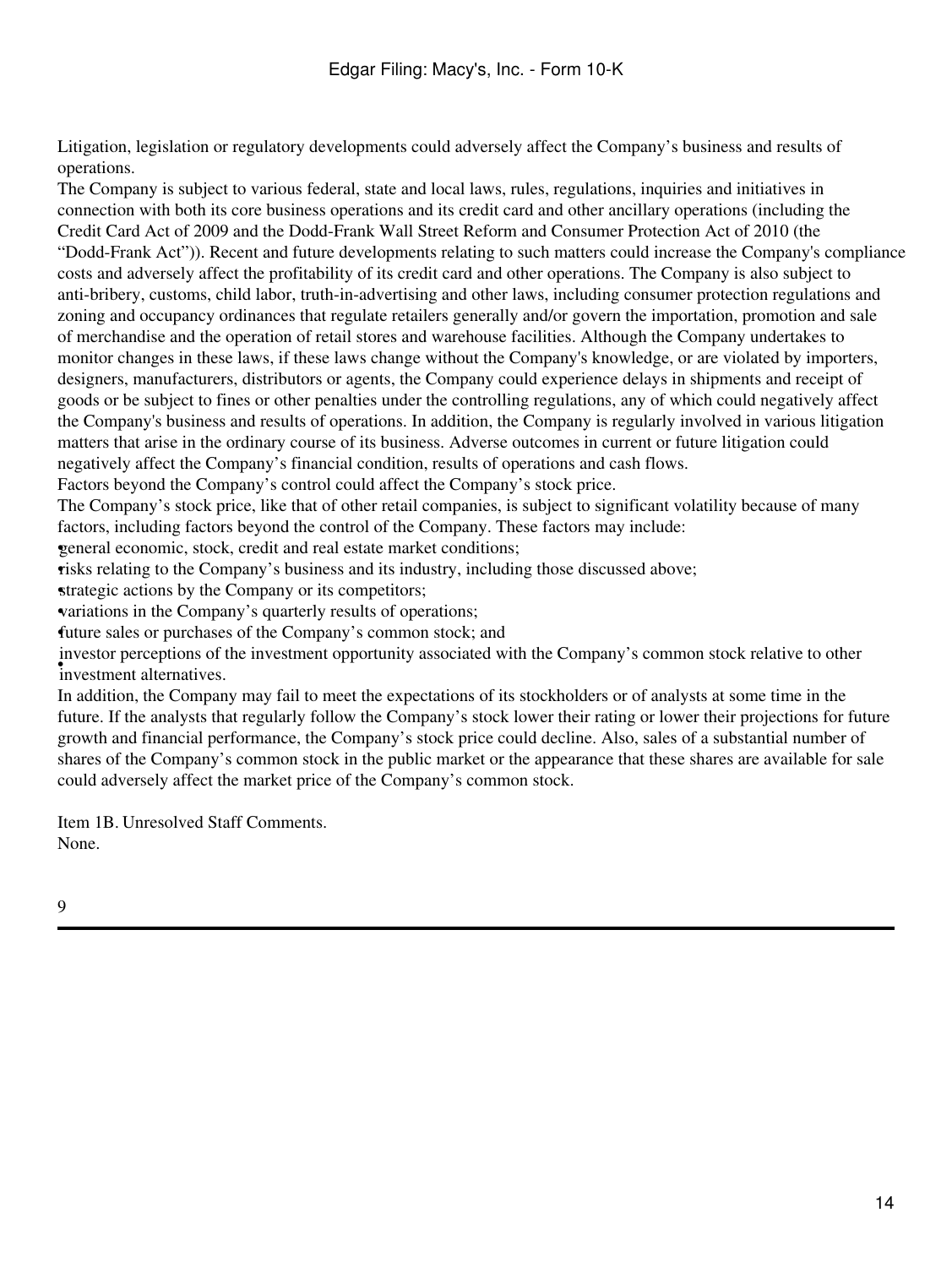## Item 2. Properties.

The properties of the Company consist primarily of stores and related facilities, including a logistics network. The Company also owns or leases other properties, including corporate office space in Cincinnati and New York and other facilities at which centralized operational support functions are conducted. As of January 30, 2016, the operations of the Company included 870 stores in 45 states, the District of Columbia, Puerto Rico and Guam, comprising a total of approximately 142 million square feet. Of such stores, 426 were owned, 318 were leased, 122 stores were operated under arrangements where the Company owned the building and leased the land and four stores were comprised of partly owned and partly leased buildings. All owned properties are held free and clear of mortgages. Pursuant to various shopping center agreements, the Company is obligated to operate certain stores for periods of up to 20 years. Some of these agreements require that the stores be operated under a particular name. Most leases require the Company to pay real estate taxes, maintenance and other costs; some also require additional payments based on percentages of sales and some contain purchase options. Certain of the Company's real estate leases have terms that extend for a significant number of years and provide for rental rates that increase or decrease over time. Additional information about the Company's stores as of January 30, 2016 is as follows:

|                   |       |       |        |                              | Partly     |
|-------------------|-------|-------|--------|------------------------------|------------|
| Geographic Region | Total | Owned | Leased | Subject to Owned<br>a Ground | and Partly |
|                   |       |       |        | Lease                        | Leased     |
| North Central     | 163   | 102   | 41     | 20                           |            |
| Northeast         | 254   | 98    | 126    | 30                           |            |
| Northwest         | 137   | 47    | 64     | 23                           | 3          |
| South             | 188   | 128   | 34     | 26                           |            |
| Southwest         | 128   | 51    | 53     | 23                           |            |
|                   | 870   | 426   | 318    | 122                          | 4          |
|                   |       |       |        |                              |            |

The five geographic regions detailed in the foregoing table are based on the Company's Macy's-branded operational structure. The Company's retail stores are located at urban or suburban sites, principally in densely populated areas across the United States.

Store count activity was as follows:

|                                                     | 2015 | 2014 | 2013 |  |
|-----------------------------------------------------|------|------|------|--|
| Store count at beginning of fiscal year             | 823  | 840  | 841  |  |
| Stores opened                                       | 26   |      |      |  |
| Acquisition of Bluemercury stores                   | 62   |      |      |  |
| Stores closed or consolidated into existing centers | (41  | (22) |      |  |
| Store count at end of fiscal year                   | 870  | 823  | 840  |  |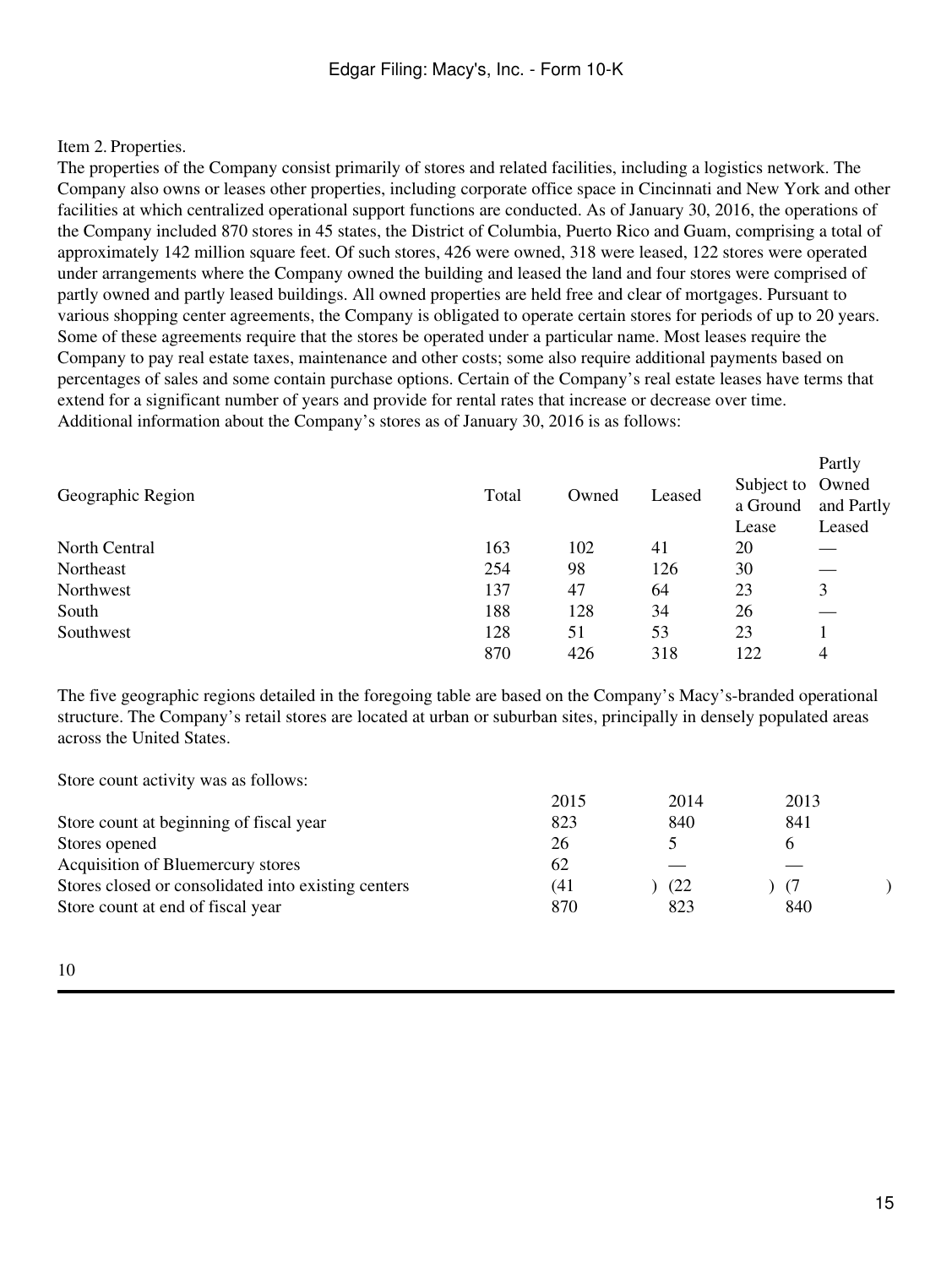Additional information about the Company's logistics network as of January 30, 2016 is as follows:

| Location           | <b>Primary Function</b> |        | Square<br>Footage<br>(thousands) |
|--------------------|-------------------------|--------|----------------------------------|
| Cheshire, CT       | Direct to customer      | Owned  | 565                              |
| Chicago, IL        | <b>Stores</b>           | Owned  | 861                              |
| Denver, CO         | <b>Stores</b>           | Leased | 20                               |
| Goodyear, AZ       | Direct to customer      | Owned  | 960                              |
| Hayward, CA        | <b>Stores</b>           | Owned  | 386                              |
| Houston, TX        | <b>Stores</b>           | Owned  | 1,124                            |
| Joppa, MD          | <b>Stores</b>           | Owned  | 850                              |
| Kapolei, HI        | <b>Stores</b>           | Owned  | 260                              |
| Los Angeles, CA    | <b>Stores</b>           | Owned  | 1,178                            |
| Martinsburg, WV    | Direct to customer      | Owned  | 1,300                            |
| Miami, FL          | <b>Stores</b>           | Leased | 535                              |
| Portland, TN       | Direct to customer      | Owned  | 950                              |
| Raritan, NJ        | <b>Stores</b>           | Owned  | 980                              |
| Sacramento, CA     | Direct to customer      | Leased | 385                              |
| Secaucus, NJ       | <b>Stores</b>           | Leased | 675                              |
| South Windsor, CT  | <b>Stores</b>           | Owned  | 668                              |
| St. Louis, MO      | <b>Stores</b>           | Owned  | 661                              |
| Stone Mountain, GA | <b>Stores</b>           | Owned  | 1,000                            |
| Tampa, FL          | <b>Stores</b>           | Owned  | 670                              |
| Tulsa, OK          | Direct to customer      | Owned  | 1,300                            |
| Tukwila, WA        | <b>Stores</b>           | Leased | 500                              |
| Union City, CA     | <b>Stores</b>           | Leased | 165                              |
| Youngstown, OH     | <b>Stores</b>           | Owned  | 851                              |

Item 3. Legal Proceedings.

The Company and its subsidiaries are involved in various proceedings that are incidental to the normal course of their businesses. As of the date of this report, the Company does not expect that any of such proceedings will have a material adverse effect on the Company's financial position or results of operations.

Item 4. Mine Safety Disclosures.

Not Applicable.

11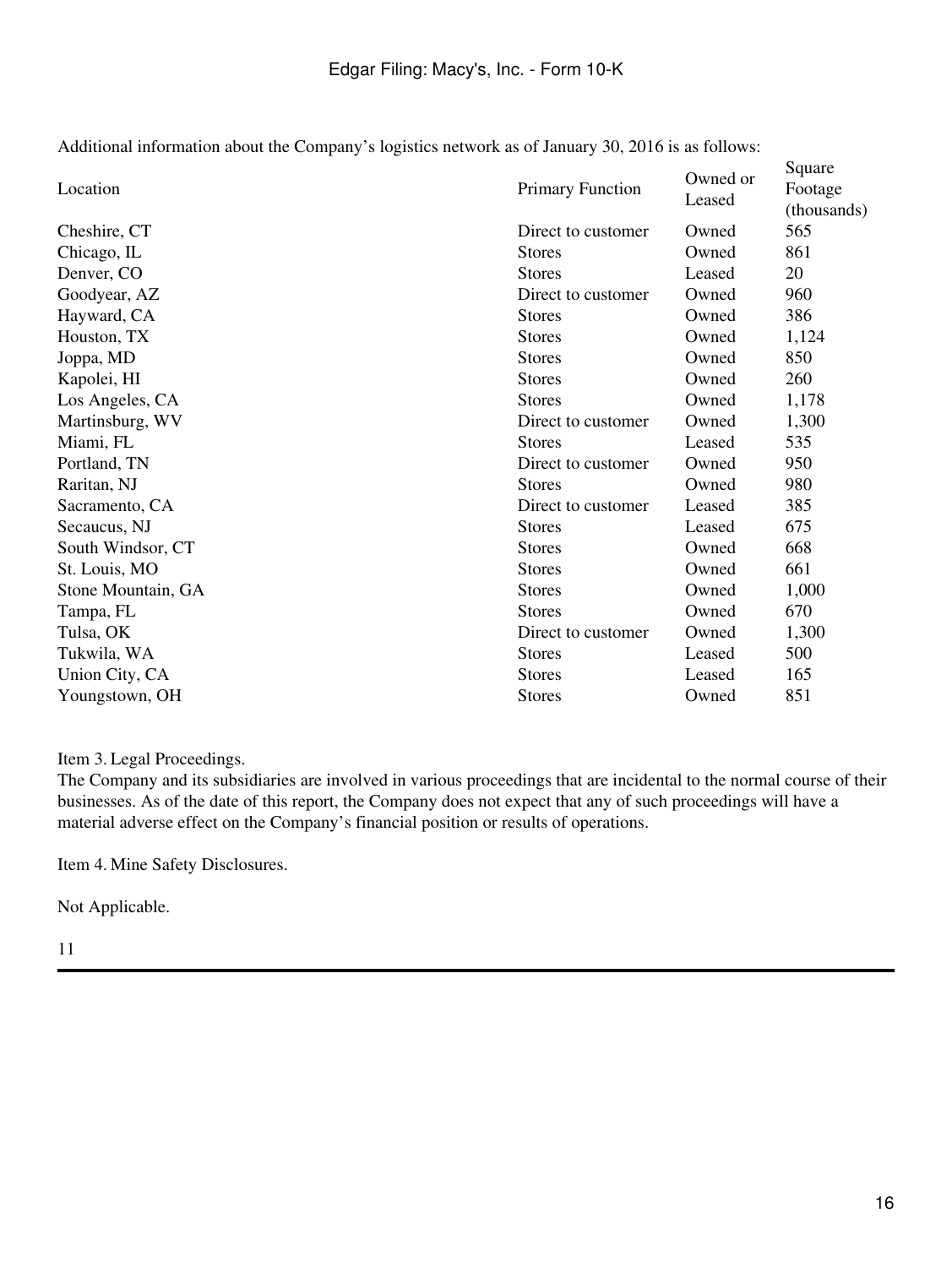# PART II

Item 5. Market for Registrant's Common Equity, Related Stockholder Matters and Issuer Purchases of Equity<br>Securities.

The Common Stock is listed on the NYSE under the trading symbol "M." As of January 30, 2016, the Company had approximately 16,800 stockholders of record. The following table sets forth for each quarter during 2015 and 2014 the high and low sales prices per share of Common Stock as reported on the NYSE and the dividends declared with respect to each quarter on each share of Common Stock.

|             | 2015  |       |          | 2014  |       |          |
|-------------|-------|-------|----------|-------|-------|----------|
|             | Low   | High  | Dividend | Low   | High  | Dividend |
| 1st Quarter | 61.10 | 69.98 | 0.3125   | 50.05 | 61.26 | 0.2500   |
| 2nd Quarter | 62.80 | 73.61 | 0.3600   | 54.82 | 60.34 | 0.3125   |
| 3rd Quarter | 47.10 | 70.12 | 0.3600   | 54.84 | 63.10 | 0.3125   |
| 4th Quarter | 34.05 | 52.48 | 0.3600   | 55.64 | 68.30 | 0.3125   |

The declaration and payment of future dividends will be at the discretion of the Company's Board of Directors, are subject to restrictions under the Company's credit facility and may be affected by various other factors, including the Company's earnings, financial condition and legal or contractual restrictions.

The following table provides information regarding the Company's purchases of Common Stock during the fourth quarter of 2015.

|                                      | Total<br>Number<br>of Shares<br>Purchased | Average<br>Price per<br>Share $(S)$ | Number of Shares Open<br>Purchased under<br>Program $(1)$ | Authorization<br>Remaining $(1)(\$)$ |
|--------------------------------------|-------------------------------------------|-------------------------------------|-----------------------------------------------------------|--------------------------------------|
|                                      | (thousands)                               |                                     | (thousands)                                               | (millions)                           |
| November 1, 2015 – November 28, 2015 | 2,486                                     | 38.85                               | 2,486                                                     | 599                                  |
| November 29, 2015 – January 2, 2016  | 1,709                                     | 38.93                               | 1,709                                                     | 532                                  |
| January 3, 2016 – January 30, 2016   |                                           |                                     |                                                           | 532                                  |
|                                      | 4,195                                     | 38.88                               | 4,195                                                     |                                      |

 \_\_\_\_\_\_\_\_\_\_\_\_\_\_\_\_\_\_\_ Commencing in January 2000, the Company's Board of Directors has from time to time approved authorizations to purchase, in the aggregate, up to \$16.5 billion of Common Stock. All authorizations are cumulative and do not have an expiration date. As of January 30, 2016, \$532 million of authorization remained unused. On February 26,

 $(1)$  2016, the Company's board of directors approved an additional \$1,500 million in authorization to purchase  $(1)$  Company Steels, bringing the Company's genericing subgripping induction under its characteristics appro Common Stock, bringing the Company's remaining authorization under its share repurchase program including this increase to \$2,032 million. The Company may continue, discontinue or resume purchases of Common Stock under these or possible future authorizations in the open market, in privately negotiated transactions or otherwise at any time and from time to time without prior notice.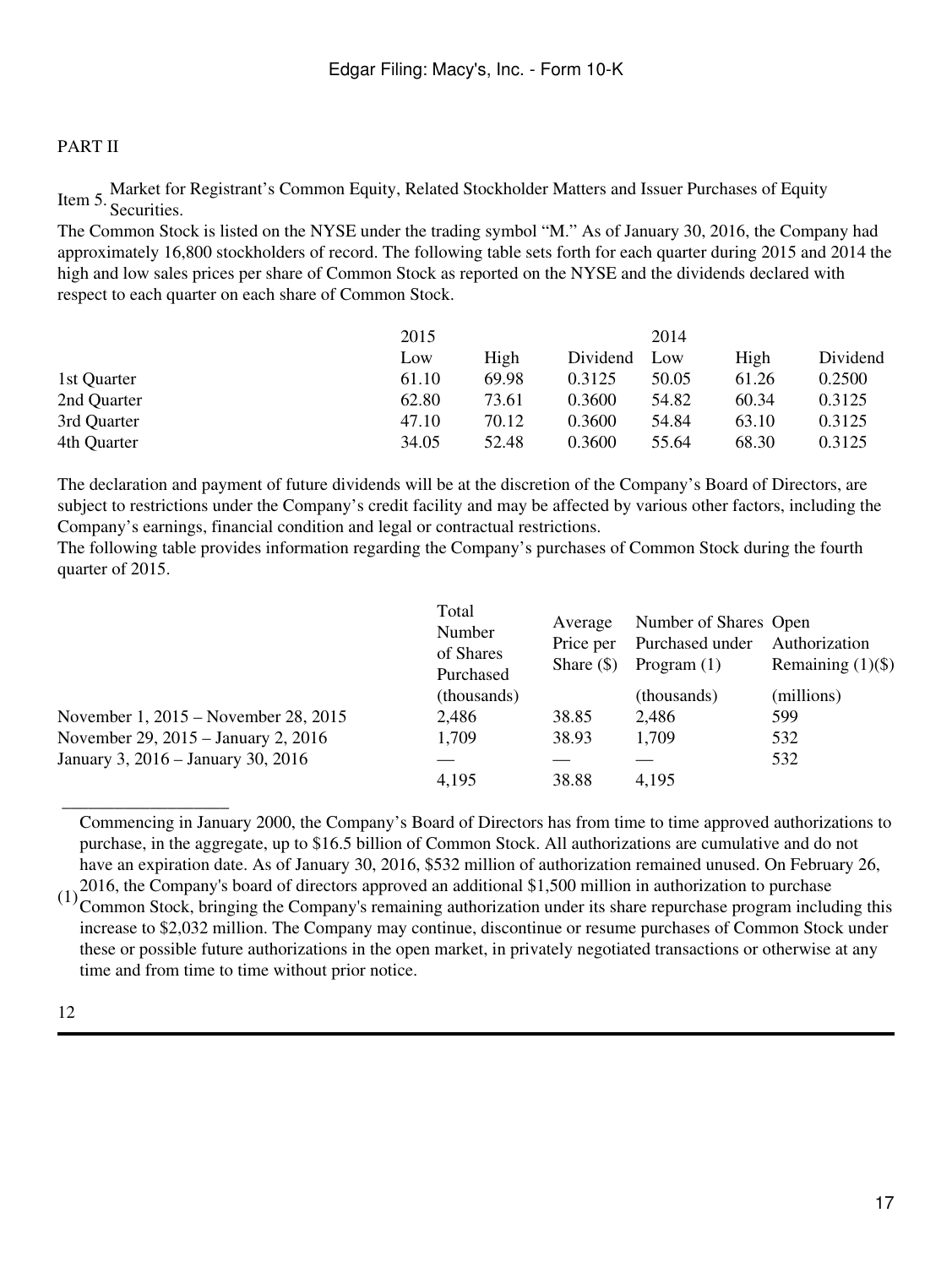The following graph compares the cumulative total stockholder return on the Common Stock with the Standard  $\&$ Poor's 500 Composite Index, the Company's prior peer group and the Company's new peer group for the period from January 29, 2011 through January 30, 2016, assuming an initial investment of \$100 and the reinvestment of all dividends, if any.

The companies included in the prior peer group were Macy's, Kohl's and Nordstrom.

The companies included in the new peer group are Bed, Bath & Beyond, Dillard's, Gap, J.C. Penney, Kohl's, L Brands, Nordstrom, Ross Stores, Sears Holdings, Target, TJX Companies and Wal-Mart.

The change in peer group was made to be consistent with the peer group that the Compensation and Management Development Committee of the Board of Directors uses in benchmarking and assessing compensation for the Company's executive officers.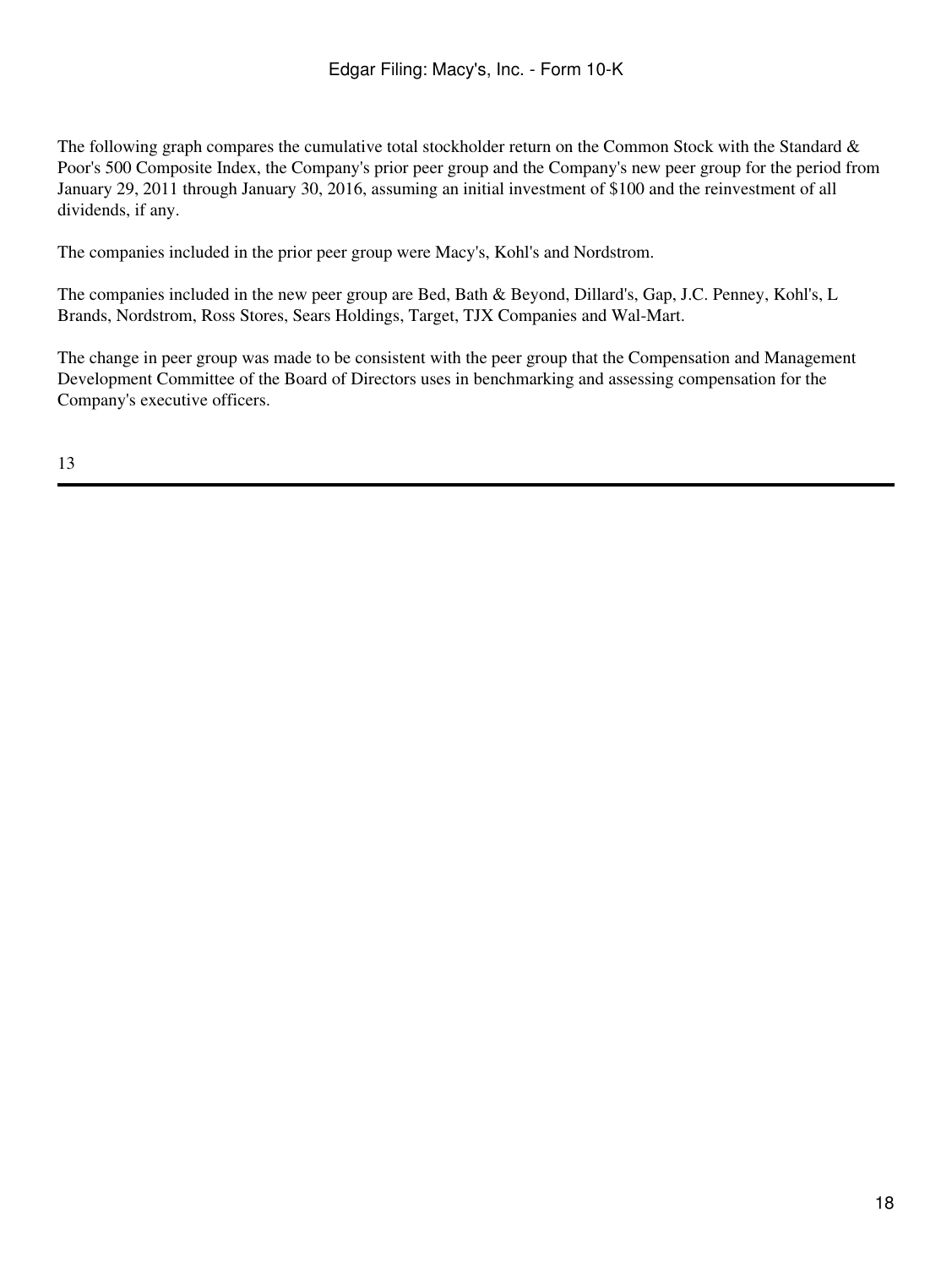### Item 6. Selected Financial Data.

The selected financial data set forth below should be read in conjunction with the Consolidated Financial Statements and the notes thereto and the other information contained elsewhere in this report.

|                                                                          | 2015           |                              | 2014           |               | 2013     | 2012*     |               | 2011     |               |
|--------------------------------------------------------------------------|----------------|------------------------------|----------------|---------------|----------|-----------|---------------|----------|---------------|
|                                                                          |                | (millions, except per share) |                |               |          |           |               |          |               |
| <b>Consolidated Statement of Income Data:</b>                            |                |                              |                |               |          |           |               |          |               |
| Net sales                                                                | \$27,079       |                              | \$28,105       |               | \$27,931 | \$27,686  |               | \$26,405 |               |
| Cost of sales                                                            | (16, 496)      |                              | (16,863)       |               | (16,725) | (16, 538) |               | (15,738) | )             |
| Gross margin                                                             | 10,583         |                              | 11,242         |               | 11,206   | 11,148    |               | 10,667   |               |
| Selling, general and administrative expenses                             | (8,256)        |                              | (8,355)        |               | (8,440)  | (8,482)   |               | (8,281)  | )             |
| Impairments, store closing and other costs and<br>gain on sale of leases | (288)          |                              | )(87)          | $\mathcal{L}$ | (88)     | (5)       | $\mathcal{L}$ | 25       |               |
| Operating income                                                         | 2,039          |                              | 2,800          |               | 2,678    | 2,661     |               | 2,411    |               |
| Interest expense                                                         | (363)          |                              | $)$ (395)      | $\mathcal{L}$ | (390)    | (425)     |               | (447)    |               |
| Premium on early retirement of debt                                      |                |                              | (17)           |               |          | (137)     |               |          |               |
| Interest income                                                          | $\overline{2}$ |                              | $\overline{2}$ |               | 2        | 3         |               | 4        |               |
| Income before income taxes                                               | 1,678          |                              | 2,390          |               | 2,290    | 2,102     |               | 1,968    |               |
| Federal, state and local income tax expense                              | (608)          |                              | $)$ (864)      | $\mathcal{L}$ | (804)    | (767)     |               | (712)    | $\mathcal{E}$ |
| Net income                                                               | 1,070          |                              | 1,526          |               | 1,486    | 1,335     |               | 1,256    |               |
| Net loss attributable to noncontrolling interest                         | $\overline{2}$ |                              |                |               |          |           |               |          |               |
| Net income attributable to Macy's, Inc. shareholders                     | \$1,072        |                              | \$1,526        |               | \$1,486  | \$1,335   |               | \$1,256  |               |
| Basic earnings per share attributable to<br>Macy's, Inc. shareholders    | \$3.26         |                              | \$4.30         |               | \$3.93   | \$3.29    |               | \$2.96   |               |
| Diluted earnings per share attributable to<br>Macy's, Inc. shareholders  | \$3.22         |                              | \$4.22         |               | \$3.86   | \$3.24    |               | \$2.92   |               |
| Average number of shares outstanding                                     | 328.4          |                              | 355.2          |               | 378.3    | 405.5     |               | 424.5    |               |
| Cash dividends paid per share                                            | \$1.3925       |                              | \$1.1875       |               | \$.9500  | \$.8000   |               | \$.3500  |               |
| Depreciation and amortization                                            | \$1,061        |                              | \$1,036        |               | \$1,020  | \$1,049   |               | \$1,085  |               |
| Capital expenditures                                                     | \$1,113        |                              | \$1,068        |               | \$863    | \$942     |               | \$764    |               |
| Balance Sheet Data (at year end):                                        |                |                              |                |               |          |           |               |          |               |
| Cash and cash equivalents                                                | \$1,109        |                              | \$2,246        |               | \$2,273  | \$1,836   |               | \$2,827  |               |
| <b>Total assets</b>                                                      | 20,576         |                              | 21,330         |               | 21,499   | 20,858    |               | 21,985   |               |
| Short-term debt                                                          | 642            |                              | 76             |               | 463      | 124       |               | 1,103    |               |
| Long-term debt                                                           | 6,995          |                              | 7,233          |               | 6,688    | 6,768     |               | 6,622    |               |
| Total Shareholders' equity                                               | 4,253          |                              | 5,378          |               | 6,249    | 6,051     |               | 5,933    |               |

\* 53 weeks

\_\_\_\_\_\_\_\_\_\_\_\_\_\_\_\_\_\_\_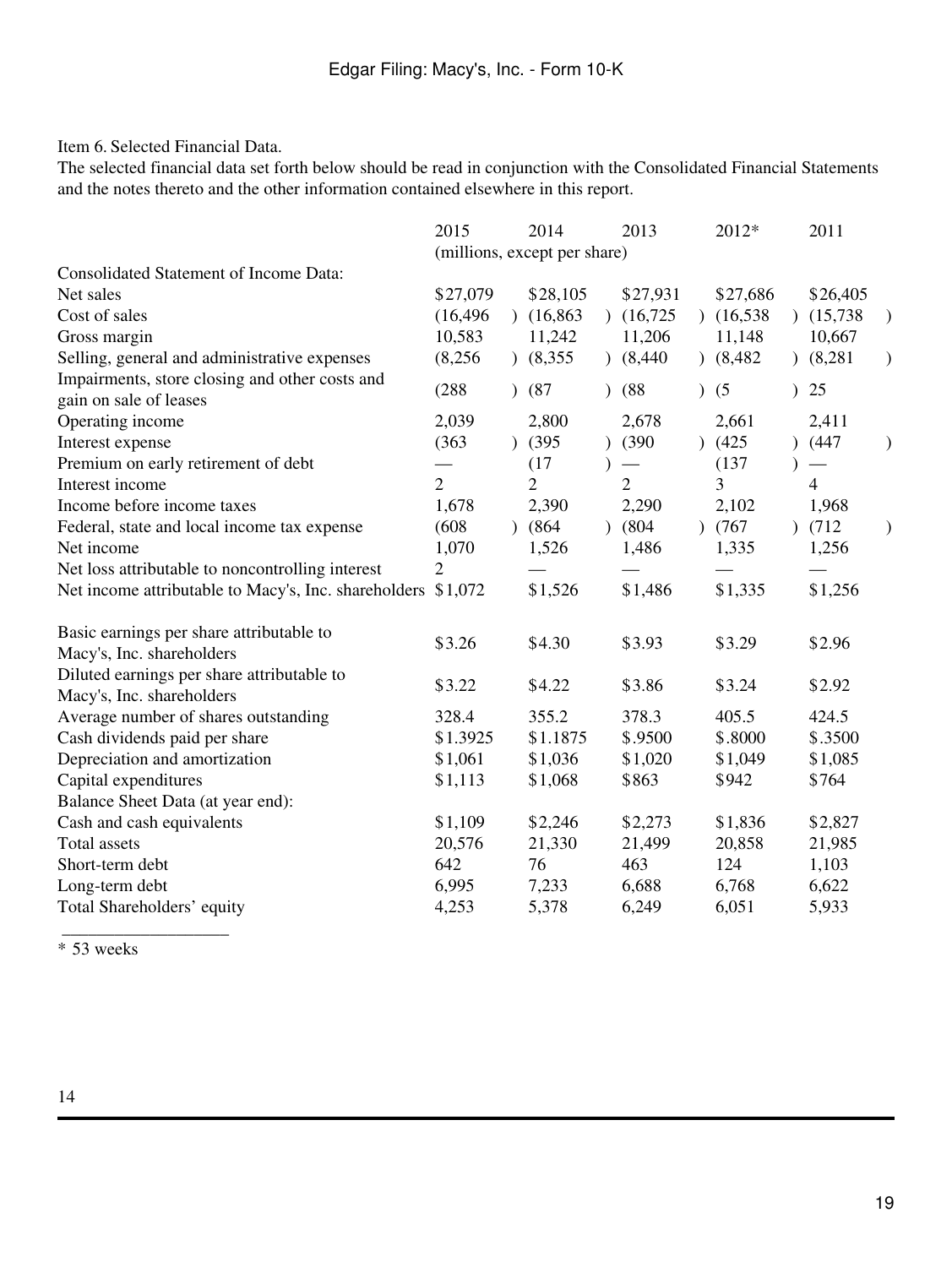Item 7. Management's Discussion and Analysis of Financial Condition and Results of Operations.

The discussion in this Item 7 should be read in conjunction with our Consolidated Financial Statements and the related notes included elsewhere in this report. The discussion in this Item 7 contains forward-looking statements that reflect the Company's plans, estimates and beliefs. The Company's actual results could materially differ from those discussed in these forward-looking statements. Factors that could cause or contribute to those differences include, but are not limited to, those discussed below and elsewhere in this report, particularly in "Risk Factors" and "Forward-Looking Statements."

### Overview

The Company is an omnichannel retail organization operating stores, websites and mobile applications under three brands (Macy's, Bloomingdale's and Bluemercury) that sell a wide range of merchandise, including apparel and accessories (men's, women's and children's), cosmetics, home furnishings and other consumer goods. The Company has stores in 45 states, the District of Columbia, Guam and Puerto Rico. As of January 30, 2016, the Company's operations were conducted through Macy's, Bloomingdale's and Bluemercury which are aggregated into one reporting segment in accordance with the Financial Accounting Standards Board ("FASB") Accounting Standards Codification ("ASC") Topic 280, "Segment Reporting."

The Company continues to be focused on three key strategies for growth in sales, earnings and cash flow in the years ahead: (i) maximizing the My Macy's localization/personalization initiative; (ii) driving the omnichannel business; and (iii) embracing customer centricity, including engaging customers on the selling floor through the Magic Selling program. These strategies have evolved and the Company has developed specific initiatives to acquire new customers and strengthen loyalty, deliver distinctive merchandise, expand the digital frontier and new formats and to create signature customer experiences.

Through the My Macy's localization initiative, the Company has invested in talent, technology and marketing which ensures that core customers surrounding each Macy's store find merchandise assortments, size ranges, marketing programs and shopping experiences that are custom-tailored to their needs. My Macy's has provided for more local decision-making in every Macy's community, and involves tailoring merchandise assortments, space allocations, service levels, visual merchandising, marketing and special events on a store-by-store basis. The focus on localization is now evolving to one of personalization.

The Company's omnichannel strategy allows customers to shop seamlessly in stores and online, via desktops, laptops or mobile devices. A pivotal part of the omnichannel strategy is the Company's ability to allow associates in any store to sell a product that may be unavailable locally by shipping merchandise from other stores or customer fulfillment centers to the customer's door. Likewise, the Company's customer fulfillment centers can draw on store inventories nationwide to fill orders that originate online. Since May 2014, nearly all Macy's and Bloomingdale's stores have been fulfilling orders from other stores and/or online for shipment. Since August 2014, nearly all Macy's and Bloomingdale's stores have been fulfilling orders for store pick-up related to online purchases. Beginning on November 1, 2014, same-day delivery pilots were tested in eight Macy's markets and four Bloomingdale's markets. As of January 30, 2016, the Company operates same-day delivery in 17 markets.

Macy's Magic Selling program is an approach to customer engagement that helps Macy's to better understand the needs of customers, as well as to provide options and advice. This comprehensive ongoing training and coaching program is designed to improve the in-store shopping experience and all other customer interactions. Magic Selling is shifting focus in 2016 to new technologies for building Magic connections with shoppers.

In January 2016, the Company announced a series of cost-efficiency and process improvement measures to be implemented beginning in early 2016 that will reduce selling, general and administrative ("SG&A") expenses while still investing in growth strategies, particularly in omnichannel capabilities at Macy's and Bloomingdale's. The Company is also focused on driving additional profitable sales growth through a series of organic and new business initiatives. The initiatives include a focus on fine jewelry and watches, expansion of Macy's Backstage (including freestanding locations and inside existing Macy's stores), "Last Act"- a simplified pricing approach to clearance merchandise in Macy's stores, a focus on key store locations (including product presentation, customer service and special events), a focus on the beauty business including the expansion of Bluemercury freestanding locations and inside existing Macy's stores and a focus on enhancements to mobile technology.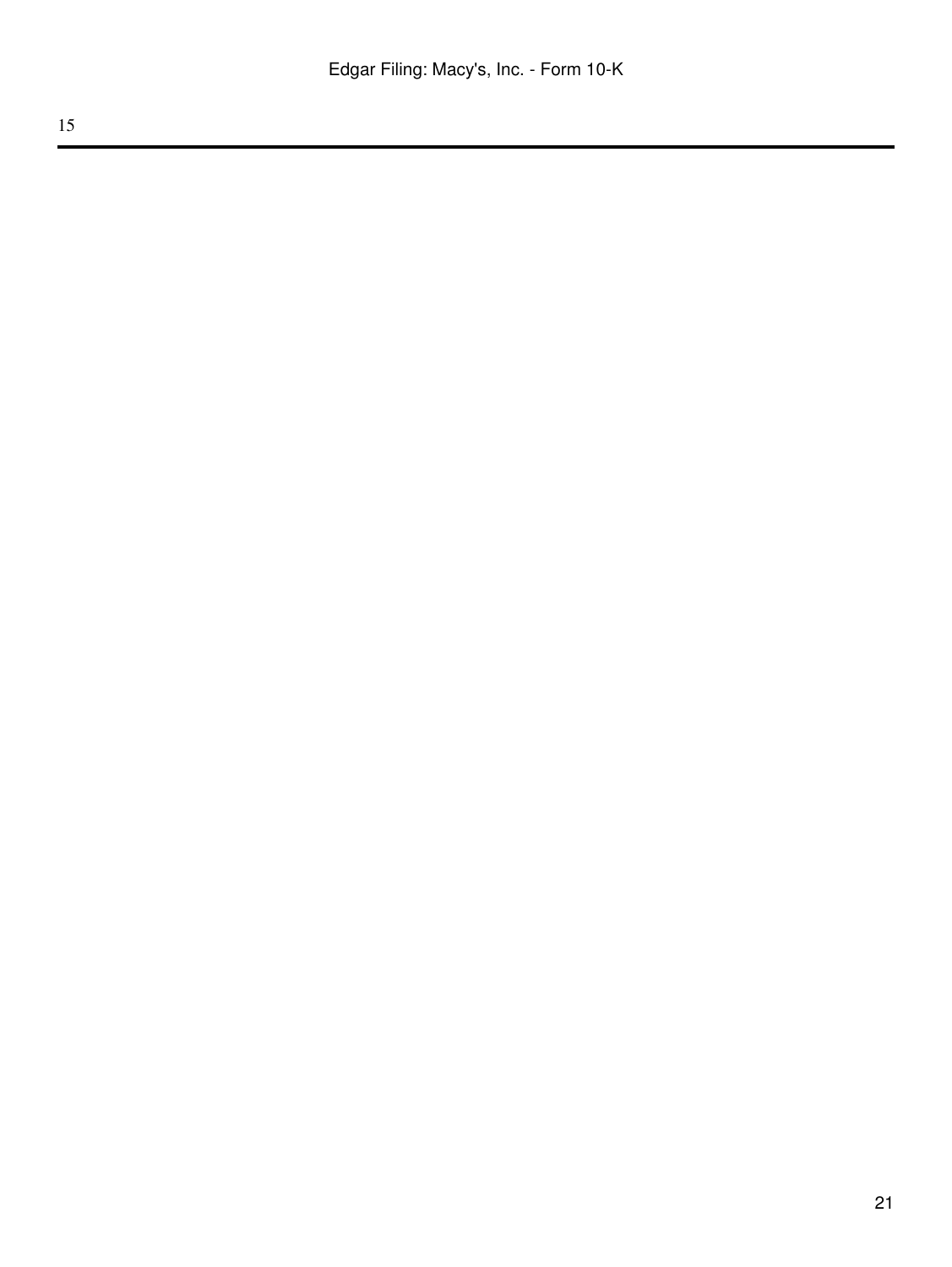In March 2015, the Company completed its acquisition of Bluemercury, Inc., a luxury beauty products and spa retailer. The Company is focused on accelerating the growth of sales in freestanding Bluemercury stores in urban and suburban markets, enhancing its online capabilities and adding selected Bluemercury products and boutiques to Macy's stores nationwide. Since the March acquisition, the Company has opened 15 new freestanding Bluemercury store locations bringing the total freestanding store locations to 77 and has also opened four stores inside existing Macy's stores.

In May 2015, in conjunction with American Express, the Company helped launch Plenti, the innovative loyalty program that brings powerful brands together to give customers the chance to earn and redeem points where they choose. The loyalty program is free to join and members earn points on virtually all purchases at Macy's and other businesses that have joined as Plenti partners.

Additionally, in 2015, the Company opened the first six pilot stores in Macy's new off-price business, Macy's Backstage, in the New York City metro area. The Macy's Backstage locations average about 30,000 square feet and sell an assortment of women's, men's and children's apparel, shoes, fashion accessories, housewares, home textiles, intimate apparel and jewelry.

In August 2015, the Company established a joint venture, Macy's China Limited, of which the Company holds a sixty-five percent ownership interest and Hong Kong-based Fung Retailing Limited holds the remaining thirty-five percent ownership interest. Macy's China Limited began selling merchandise in China in the fourth quarter of 2015 through an e-commerce presence on Alibaba Group's Tmall Global. The Company's periodic reporting now includes the consolidated results of operations of Macy's China Limited, with the thirty-five percent ownership reported as a noncontrolling interest.

In October 2015, the Company announced a real estate transaction related to its downtown Seattle store location. The Company has sold the top four floors of underutilized space in this retail location for \$65 million in cash. As a result of this transaction, the Company recorded a gain of approximately \$57 million in the third quarter of 2015. In January 2016, the Company completed a \$270 million real estate transaction that will enable a re-creation of Macy's Brooklyn store. The Company will continue to own and operate the first four floors and lower level of its existing nine-story retail store, which will be reconfigured and remodeled. Tishman Speyer purchased the remaining portion of the site, which it will develop into approximately ten floors of office space. In addition, Tishman Speyer purchased a nearby parking facility, which could be used for a future mixed-use development. As a result of this transaction, the Company will recognize a gain of approximately \$250 million of which, under the percentage of completion method of accounting, \$84 million was recognized in 2015 with the remaining gain anticipated to be recognized over the next two years.

Also in 2015, the Company launched the marketing of potential partnership and joint venture transactions for certain of its real estate. This includes the owned mall-based properties, as well as Macy's flagship real estate assets in Manhattan (Herald Square), San Francisco (Union Square), Chicago (State Street) and Minneapolis (downtown Nicollet Mall). In addition, the Company will also continue to pursue selected real estate dispositions and monetize assets in instances where the business is simultaneously enhanced or where the value of real estate significantly outweighs the value of the retail business.

During 2014, the Company opened three new Macy's stores in the Bronx, NY; Las Vegas, NV; and Sarasota, FL, one Bloomingdale's replacement store in Palo Alto, CA, and one new Bloomingdale's furniture clearance store in Wayne, NJ. During 2015, the Company opened 26 stores including a Macy's in Ponce, PR, a Bloomingdale's in Honolulu, HI, 15 Bluemercury, six Macy's Backstage and three Bloomingdale's Outlets. The Company has announced that in 2016 it intends to open one new Macy's store in Kapolei, HI, approximately 42 new Bluemercury locations (24 freestanding and 18 inside existing Macy's stores) and 16 new Macy's Backstage locations (one freestanding and 15 inside existing Macy's stores).

In 2017, the Company intends to open a new Macy's store in Murray, UT, a Macy's replacement store in Los Angeles, CA, and a new Bloomingdale's store in San Jose, CA. In 2018, the Company intends to open a new Bloomingdale's store in Norwalk, CT. In addition, a new Bloomingdale's store is expected to open in Kuwait in 2017 and new Macy's and Bloomingdale's stores are planned to open in Abu Dhabi, United Arab Emirates in 2018 under license agreements with Al Tayer Group, LLC.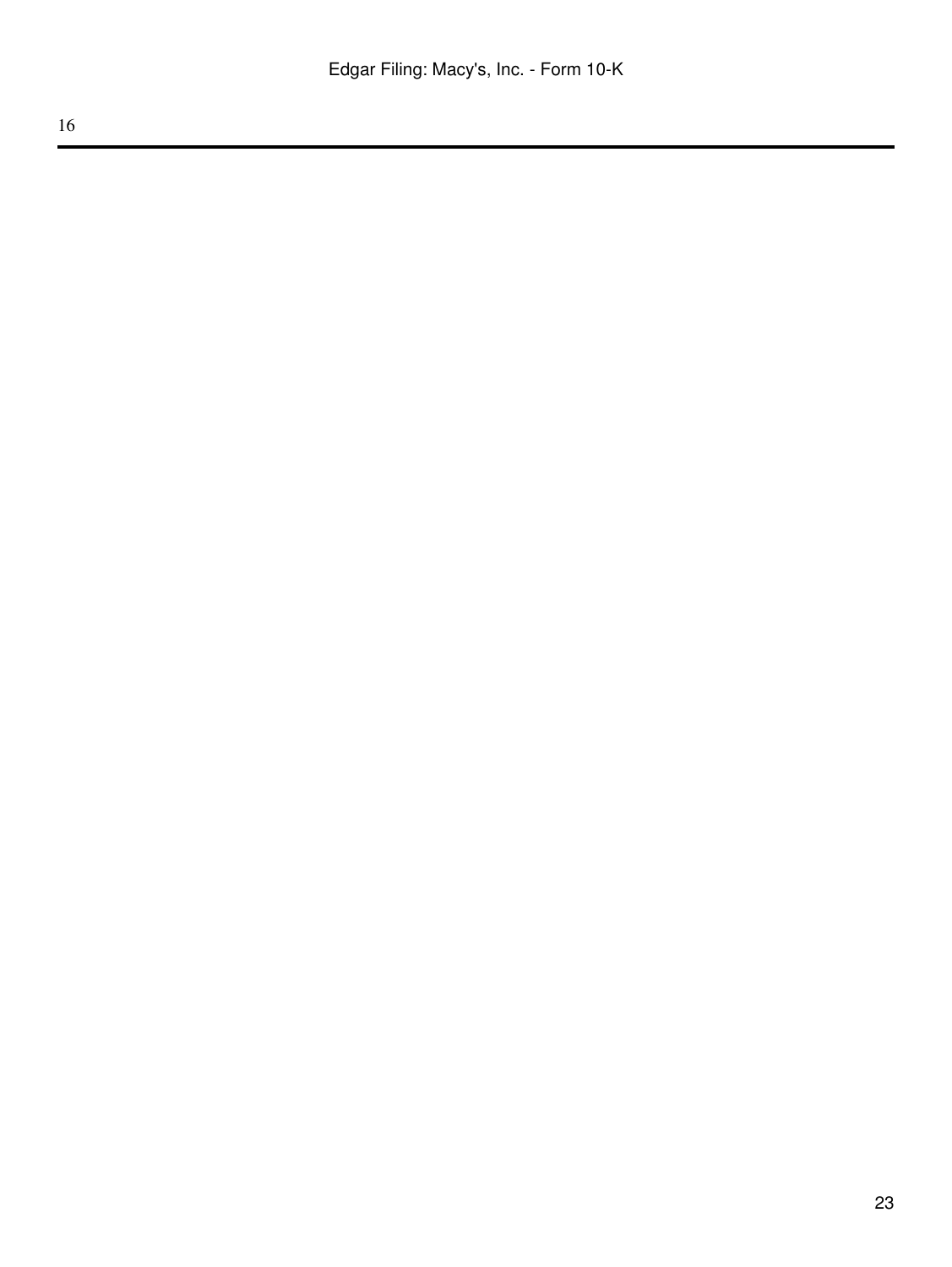The Company's operations are impacted by competitive pressures from department stores, specialty stores, mass merchandisers, online retailers and all other retail channels. The Company's operations are also impacted by general consumer spending levels, including the impact of general economic conditions, consumer disposable income levels, consumer confidence levels, the availability, cost and level of consumer debt, the costs of basic necessities and other goods and the effects of weather or natural disasters and other factors over which the Company has little or no control. In recent years, consumer spending levels have been affected to varying degrees by a number of factors, including modest economic growth, uncertainty regarding governmental spending and tax policies, unemployment levels, tightened consumer credit, an improving housing market and a fluctuating stock market. In addition, consumer spending levels of international customers are impacted by the strength of the U.S. dollar relative to foreign currencies. These factors have affected to varying degrees the amount of funds that consumers are willing and able to spend for discretionary purchases, including purchases of some of the merchandise offered by the Company. All economic conditions ultimately affect the Company's overall operations. However, the effects of economic conditions can be experienced differently and at different times, in the various geographic regions in which the Company operates, in relation to the different types of merchandise that the Company offers for sale, or in relation to each of the Company's branded operations.

## 2015 Overview

This was a challenging year, following six consecutive years of improved financial performance. However, against the backdrop of a challenging macroeconomic environment, unfavorable weather and weaker international tourist sales, the Company continued to see a benefit from the disciplined implementation of its strategies.

Selected results of 2015 include:

 $2.5\%$ . Comparable sales on an owned basis decreased 3.0% and comparable sales on an owned plus licensed basis decreased

a decrease of 19% and 170 basis points as a percent of sales from 2014 on a comparable basis. Operating income for 2015 was \$2.327 billion or 8.6% of sales, excluding impairments, store closing and other costs,

**2015** from \$4.40 in 2014. Diluted earnings per share attributable to Macy's, Inc. shareholders, excluding certain items, declined 14% to \$3.77 in

Fujusted EBT1DIV (cannings before interest, takes, depredation and amortization, impair<br>other costs) as a percent to net sales was 12.5% in 2015, as compared to 14.0% in 2014. Adjusted EBITDA (earnings before interest, taxes, depreciation and amortization, impairments, store closing and

 $2014.$ Return on invested capital ("ROIC"), a key measure of operating productivity, was 20.1%, a decrease from 22.4% in

• annualized dividend rate to \$1.44 per share. This annualized dividend rate represents an increase of 15% and is the The Company repurchased 34.8 million shares of its common stock for \$2,000 million in 2015, and increased its fifth increase in the dividend in the past four years.

See pages 18 to 21 for reconciliations of the non-GAAP financial measures presented above to the most comparable GAAP financial measures and other important information.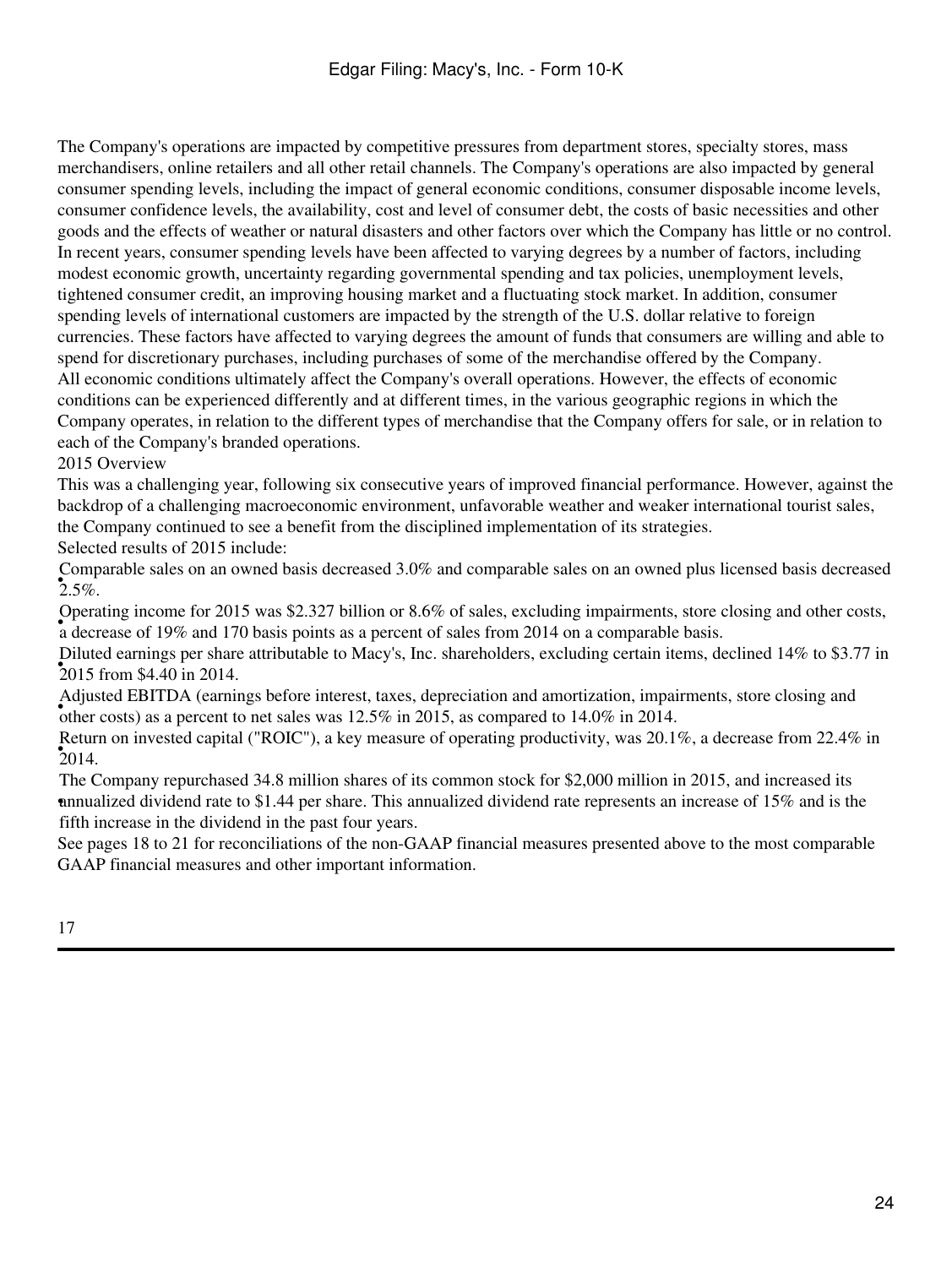### Important Information Regarding Non-GAAP Financial Measures

The Company reports its financial results in accordance with generally accepted accounting principles ("GAAP"). However, management believes that certain non-GAAP financial measures provide users of the Company's financial information with additional useful information in evaluating operating performance. Management believes that providing changes in comparable sales on an owned plus licensed basis, which includes the impact of growth in comparable sales of departments licensed to third parties supplementally to its results of operations calculated in accordance with GAAP assists in evaluating the Company's ability to generate sales growth, whether through owned businesses or departments licensed to third parties, on a comparable basis, and in evaluating the impact of changes in the manner in which certain departments are operated. Management believes that excluding certain items that may vary substantially in frequency and magnitude from diluted earnings per share attributable to Macy's, Inc. shareholders and from operating income and EBITDA as percentages to sales are useful supplemental measures that assist in evaluating the Company's ability to generate earnings and leverage sales, respectively, and to more readily compare these metrics between past and future periods. Management also believes that EBITDA and Adjusted EBITDA are frequently used by investors and securities analysts in their evaluations of companies, and that such supplemental measures facilitate comparisons between companies that have different capital and financing structures and/or tax rates. In addition, management believes that ROIC is a useful supplemental measure in evaluating how efficiently the Company employs its capital. The Company uses some of these non-GAAP financial measures as performance measures for components of executive compensation.

Non-GAAP financial measures should be viewed as supplementing, and not as an alternative or substitute for, the Company's financial results prepared in accordance with GAAP. Certain of the items that may be excluded or included in non-GAAP financial measures may be significant items that could impact the Company's financial position, results of operations and cash flows and should therefore be considered in assessing the Company's actual financial condition and performance. Additionally, the amounts received by the Company on account of sales of departments licensed to third parties are limited to commissions received on such sales. The methods used by the Company to calculate its non-GAAP financial measures may differ significantly from methods used by other companies to compute similar measures. As a result, any non-GAAP financial measures presented herein may not be comparable to similar measures provided by other companies.

Change in Comparable Sales

The following is a tabular reconciliation of the non-GAAP financial measure of changes in comparable sales on an owned plus licensed basis, to GAAP comparable sales (i.e., on an owned basis), which the Company believes to be the most directly comparable GAAP financial measure.

| 2015      | 2014    | 2013    | 2012    | 2011    |
|-----------|---------|---------|---------|---------|
| $(3.0)\%$ | $0.7\%$ | $1.9\%$ | $3.7\%$ | 5.3%    |
| $0.5\%$   | $0.7\%$ | $0.9\%$ | $0.3\%$ | $0.4\%$ |
| $(2.5)\%$ |         | $2.8\%$ | $4.0\%$ | 5.7%    |
|           |         | $1.4\%$ |         |         |

Notes:

Represents the period-to-period percentage change in net sales from stores in operation throughout the year presented and the immediately preceding year and all online sales, adjusting for the 53rd week in 2012, excluding

- (1) commissions from departments licensed to third parties. Stores undergoing remodeling, expansion or relocation remain in the comparable sales calculation unless the store is closed for a significant period of time. Definitions and calculations of comparable sales differ among companies in the retail industry.
- (2)Represents the impact of including the sales of departments licensed to third parties occurring in stores in operation throughout the year presented and the immediately preceding year and all online sales, adjusting for the 53rd week in 2012, in the calculation. The Company licenses third parties to operate certain departments in its stores and online and receives commissions from these third parties based on a percentage of their net sales. In its financial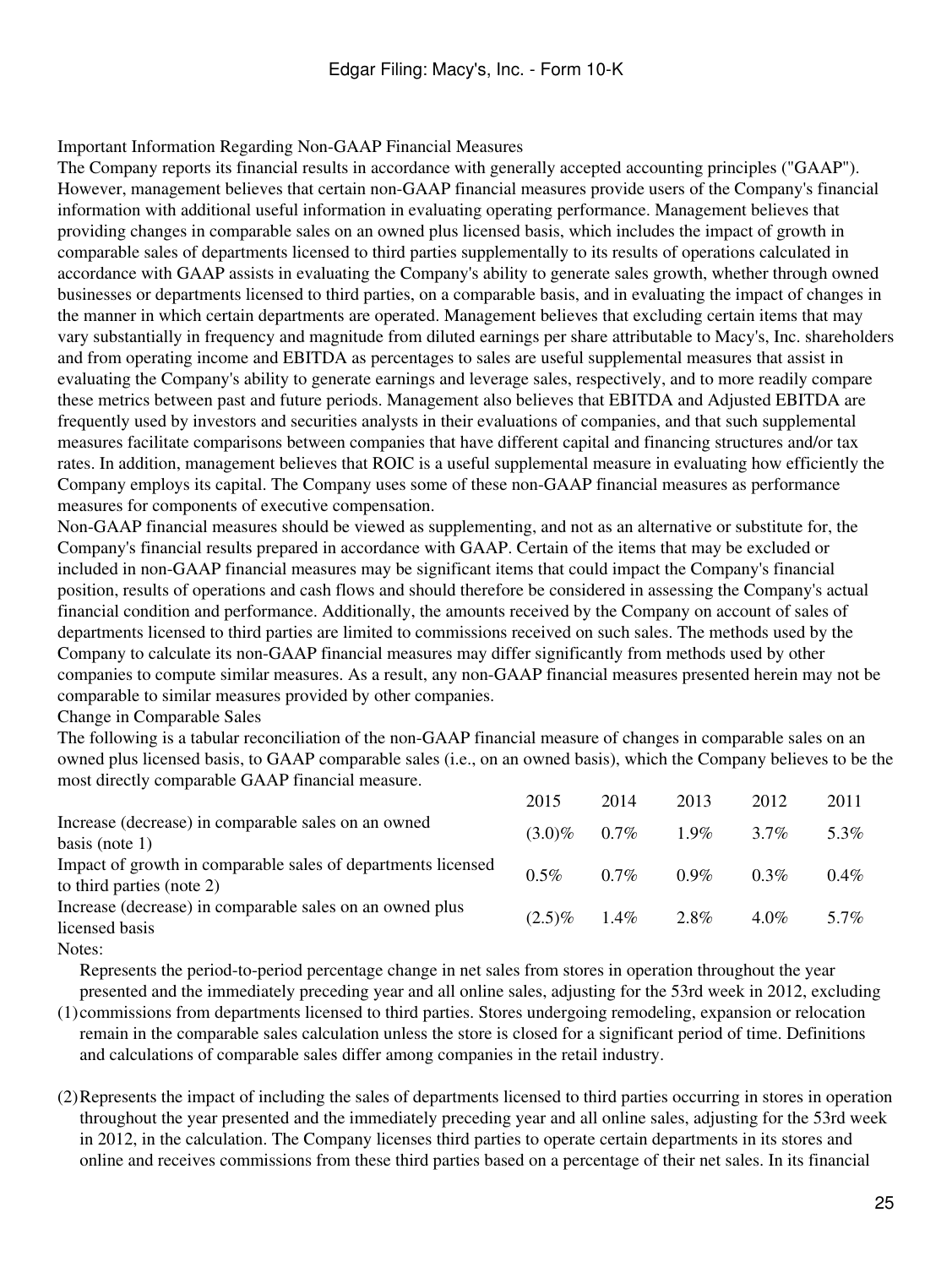# Edgar Filing: Macy's, Inc. - Form 10-K

statements prepared in conformity with GAAP, the Company includes these commissions (rather than sales of the departments licensed to third parties) in its net sales. The Company does not, however, include any amounts in respect of licensed department sales (or any commissions earned on such sales) in its comparable sales in accordance with GAAP (i.e., on an owned basis). The Company believes that the amounts of commissions earned on sales of departments licensed to third parties are not material to its results of operations for the periods presented.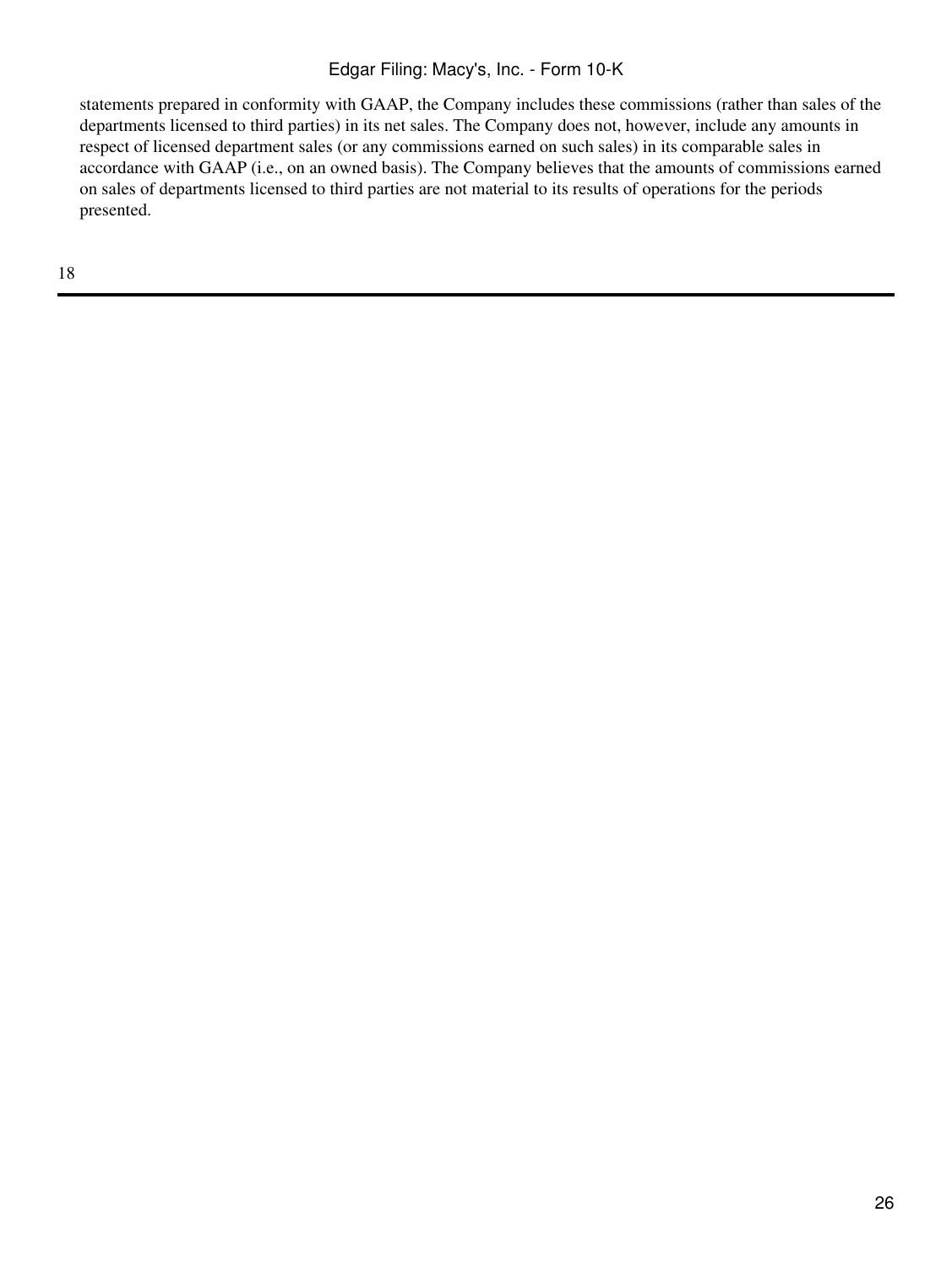#### Operating Income, Excluding Certain Items, as a Percent to Net Sales

The following is a tabular reconciliation of the non-GAAP financial measure operating income, excluding certain items, as a percent to net sales to GAAP operating income as a percent to net sales, which the Company believes to be the most directly comparable GAAP financial measure.

|                                                                                            | 2015     |      | 2014                           | 2013     | 2012     | 2011     |      |
|--------------------------------------------------------------------------------------------|----------|------|--------------------------------|----------|----------|----------|------|
|                                                                                            |          |      | (millions, except percentages) |          |          |          |      |
| Net sales                                                                                  | \$27,079 |      | \$28,105                       | \$27,931 | \$27,686 | \$26,405 |      |
| Operating income                                                                           | \$2,039  |      | \$2,800                        | \$2,678  | \$2,661  | \$2,411  |      |
| Operating income as a percent to net sales                                                 | 7.5      | $\%$ | 10.0                           | %9.6     | %9.6     | %9.1     | $\%$ |
| Operating income                                                                           | \$2,039  |      | \$2,800                        | \$2,678  | \$2,661  | \$2,411  |      |
| Add back (deduct) impairments, store closing and<br>other costs and gain on sale of leases | 288      |      | 87                             | 88       | 5        | (25)     |      |
| Operating income, excluding certain items                                                  | \$2,327  |      | \$2,887                        | \$2,766  | \$2,666  | \$2,386  |      |
| Operating income, excluding certain items, as a<br>percent to net sales                    | 8.6      | $\%$ | 10.3                           | %9.9     | %9.6     | %9.0     | $\%$ |

Diluted Earnings Per Share Attributable to Macy's, Inc. Shareholders, Excluding Certain Items

The following is a tabular reconciliation of the non-GAAP financial measure diluted earnings per share attributable to Macy's, Inc. shareholders, excluding certain items, to GAAP diluted earnings per share attributable to Macy's, Inc., shareholders, which the Company believes to be the most directly comparable GAAP measure.

|                                                                                                                                                                        | 2015   | 2014   | 2013   | 2012   | 2011   |  |
|------------------------------------------------------------------------------------------------------------------------------------------------------------------------|--------|--------|--------|--------|--------|--|
| Diluted earnings per share attributable to<br>Macy's, Inc. shareholders                                                                                                | \$3.22 | \$4.22 | \$3.86 | \$3.24 | \$2.92 |  |
| Add back the impact of impairments, store closing<br>and other costs                                                                                                   | 0.55   | 0.15   | 0.14   | 0.01   | 0.04   |  |
| Add back the impact of premium on early<br>retirement of debt                                                                                                          |        | 0.03   |        | 0.21   |        |  |
| Deduct the impact of gain on sale of leases<br>Diluted earnings per share attributable to                                                                              |        |        |        |        | (0.08) |  |
| Macy's, Inc. shareholders, excluding the impact<br>of impairments, store closing and other costs,<br>premium on early retirement of debt and gain<br>on sale of leases | \$3.77 | \$4.40 | \$4.00 | \$3.46 | \$2.88 |  |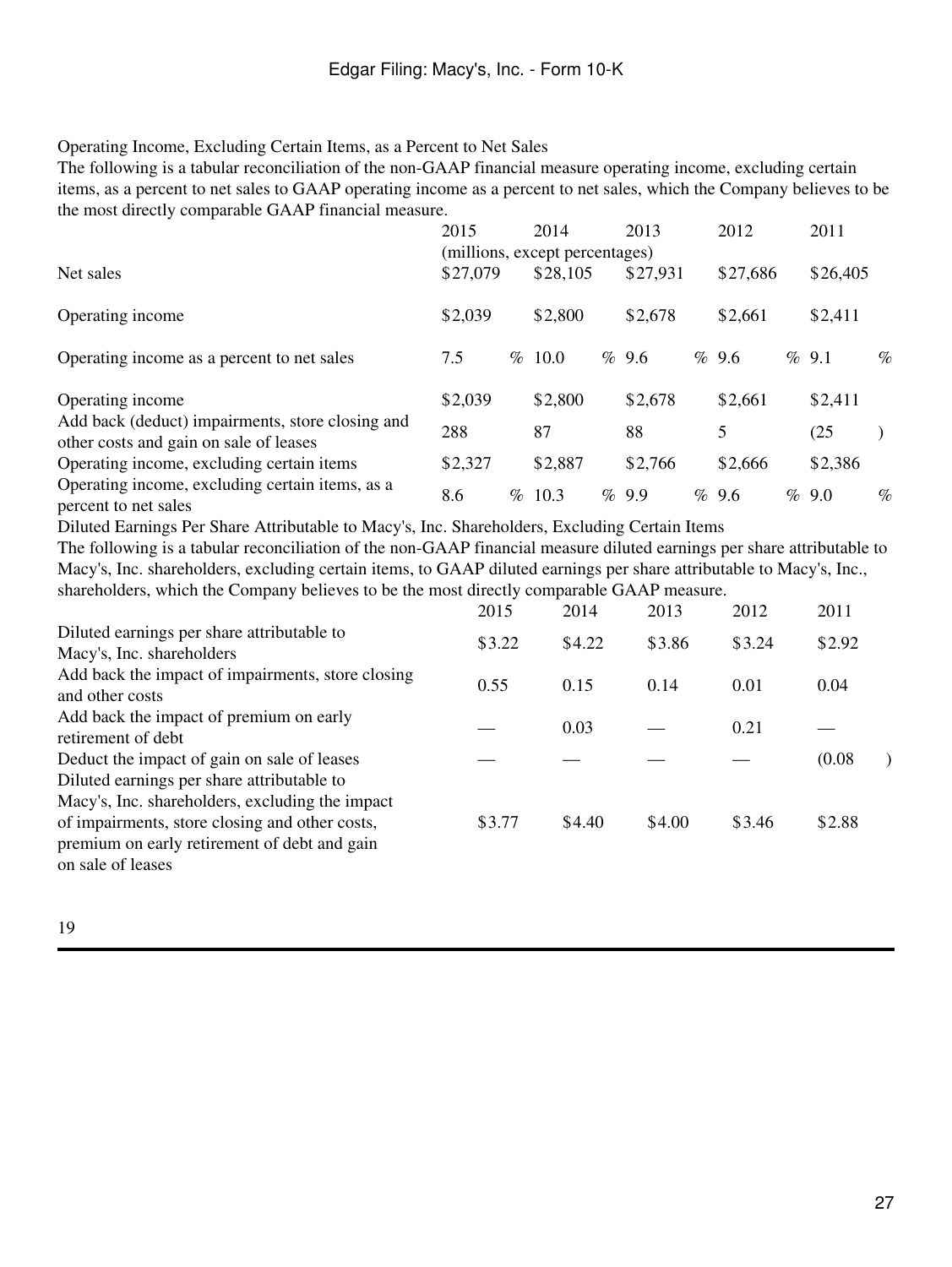## Adjusted EBITDA as a Percent to Net Sales

The following is a tabular reconciliation of the non-GAAP financial measure earnings before interest, taxes, depreciation and amortization ("EBITDA"), as adjusted to exclude premium on early retirement of debt, impairments, store closing and other costs and gain on sales of leases ("Adjusted EBITDA"), as a percent to net sales to GAAP net income as a percent to net sales, which the Company believes to be the most directly comparable GAAP financial measure.

|                                                                                                        | 2015                     |      | 2014                           |      | 2013                     |      | 2012                     |      | 2011                     |      |
|--------------------------------------------------------------------------------------------------------|--------------------------|------|--------------------------------|------|--------------------------|------|--------------------------|------|--------------------------|------|
|                                                                                                        |                          |      | (millions, except percentages) |      |                          |      |                          |      |                          |      |
| Net sales                                                                                              | \$27,079                 |      | \$28,105                       |      | \$27,931                 |      | \$27,686                 |      | \$26,405                 |      |
| Net income                                                                                             | \$1,070                  |      | \$1,526                        |      | \$1,486                  |      | \$1,335                  |      | \$1,256                  |      |
| Net income as a percent to net sales                                                                   | 4.0                      |      | % 5.4                          |      | % 5.3                    |      | % 4.8                    |      | % 4.8                    | $\%$ |
| Net income                                                                                             | \$1,070                  |      | \$1,526                        |      | \$1,486                  |      | \$1,335                  |      | \$1,256                  |      |
| Add back interest expense - net                                                                        | 361                      |      | 393                            |      | 388                      |      | 422                      |      | 443                      |      |
| Add back premium on early retirement<br>of debt                                                        |                          |      | 17                             |      |                          |      | 137                      |      |                          |      |
| Add back federal, state and local income<br>tax expense                                                | 608                      |      | 864                            |      | 804                      |      | 767                      |      | 712                      |      |
| Add back (deduct) impairments, store<br>closing and other costs and gain on<br>sale of leases          | 288                      |      | 87                             |      | 88                       |      | 5                        |      | (25)                     |      |
| Add back depreciation and amortization<br>Adjusted EBITDA<br>Adjusted EBITDA as a percent to net sales | 1,061<br>\$3,388<br>12.5 | $\%$ | 1,036<br>\$3,923<br>14.0       | $\%$ | 1,020<br>\$3,786<br>13.6 | $\%$ | 1,049<br>\$3,715<br>13.4 | $\%$ | 1,085<br>\$3,471<br>13.1 | $\%$ |
|                                                                                                        |                          |      |                                |      |                          |      |                          |      |                          |      |

20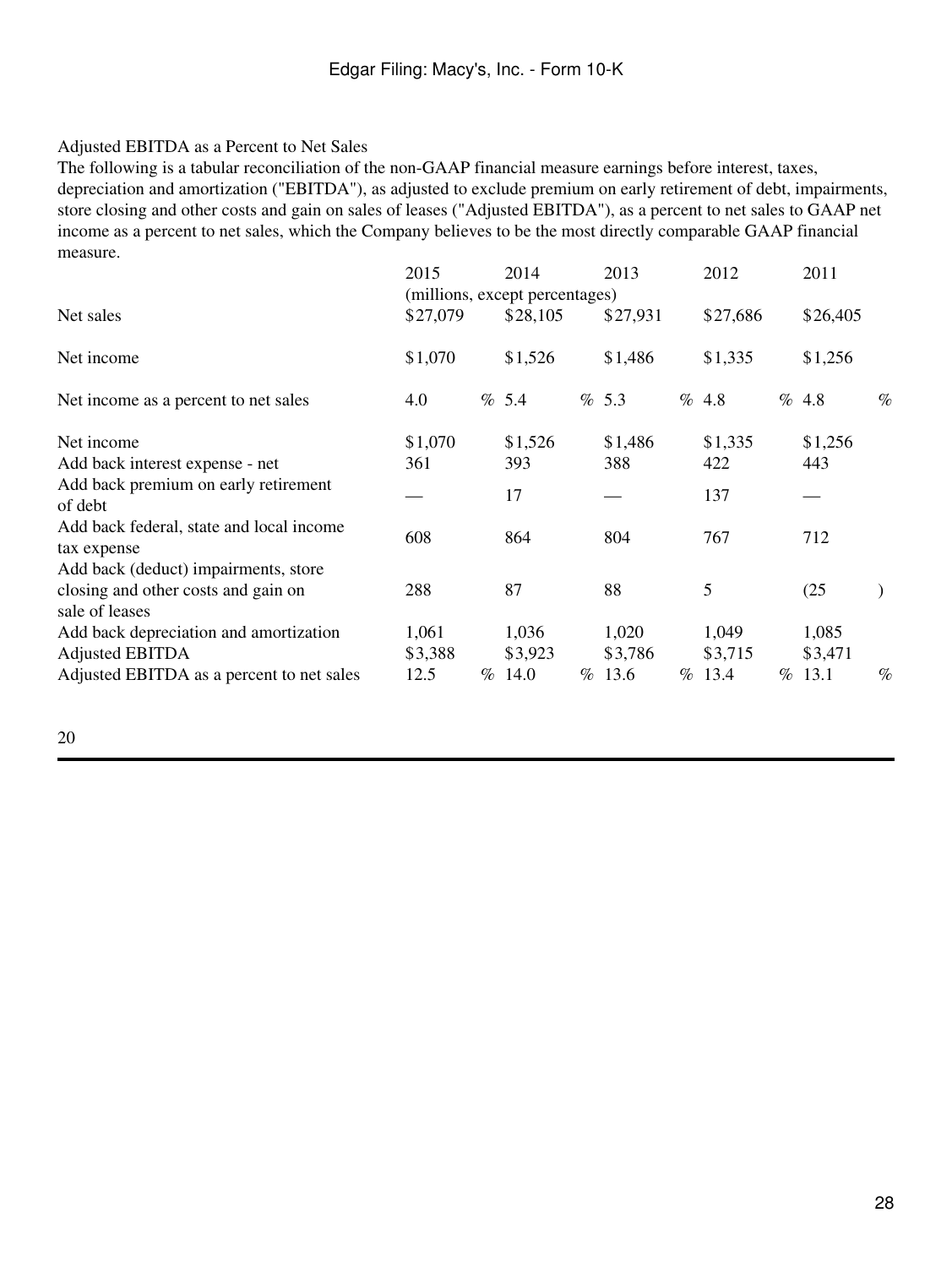## ROIC

The Company defines ROIC as adjusted operating income as a percent to average invested capital. Average invested capital is comprised of an annual two-point (i.e., end of the year presented and the immediately preceding year) average of gross property and equipment, a capitalized value of non-capitalized leases equal to periodic annual reported net rent expense multiplied by a factor of eight and a four-point (i.e., end of each quarter within the period presented) average of other selected assets and liabilities. The calculation of the capitalized value of non-capitalized leases is consistent with industry and credit rating agency practice and the specified assets are subject to a four-point average to compensate for seasonal fluctuations. Certain reclassifications have been made to 2015 amounts to conform to the balance sheet classifications of such amounts as of the end of 2015. Prior years have not been reclassified and are presented as previously reported.

The following is a tabular reconciliation of the non-GAAP financial measure of ROIC to operating income as a percent to property and equipment - net, which the Company believes to be the most directly comparable GAAP financial measure.

|                                                                                                        | 2015     |               | 2014                                      |           | 2013     |           | 2012           | 2011     |               |
|--------------------------------------------------------------------------------------------------------|----------|---------------|-------------------------------------------|-----------|----------|-----------|----------------|----------|---------------|
| Operating income                                                                                       | \$2,039  |               | (millions, except percentages)<br>\$2,800 |           | \$2,678  |           | \$2,661        | \$2,411  |               |
| Property and equipment - net                                                                           | \$7,708  |               | \$7,865                                   |           | \$8,063  |           | \$8,308        | \$8,617  |               |
| Operating income as a percent to property and<br>equipment - net                                       | 26.5     |               | % 35.6                                    |           | %33.2    |           | % 32.0         | % 28.0   | $\%$          |
| Operating income                                                                                       | \$2,039  |               | \$2,800                                   |           | \$2,678  |           | \$2,661        | \$2,411  |               |
| Add back (deduct) impairments, store closing and<br>other costs and gain on sale of leases             | 288      |               | 87                                        |           | 88       |           | 5              | (25)     | $\mathcal{L}$ |
| Add back depreciation and amortization<br>Add back rent expense, net                                   | 1,061    |               | 1,036                                     |           | 1,020    |           | 1,049          | 1,085    |               |
| Real estate                                                                                            | 301      |               | 279                                       |           | 268      |           | 258            | 243      |               |
| Personal property                                                                                      | 12       |               | 12                                        |           | 11       |           | 11             | 10       |               |
| Deferred rent amortization                                                                             | 8        |               | 7                                         |           | 8        |           | $\overline{7}$ | 8        |               |
| Adjusted operating income                                                                              | \$3,709  |               | \$4,221                                   |           | \$4,073  |           | \$3,991        | \$3,732  |               |
| Property and equipment - net                                                                           | \$7,708  |               | \$7,865                                   |           | \$8,063  |           | \$8,308        | \$8,617  |               |
| Add back accumulated depreciation and amortization                                                     | 5,457    |               | 5,830                                     |           | 6,007    |           | 5,967          | 6,018    |               |
| Add capitalized value of non-capitalized leases<br>Add (deduct) other selected assets and liabilities: | 2,568    |               | 2,384                                     |           | 2,296    |           | 2,208          | 2,088    |               |
| Receivables                                                                                            | 338      |               | 336                                       |           | 339      |           | 322            | 294      |               |
| Merchandise inventories                                                                                | 6,226    |               | 6,155                                     |           | 6,065    |           | 5,754          | 5,596    |               |
| Prepaid expenses and other current assets                                                              | 453      |               | 443                                       |           | 398      |           | 390            | 409      |               |
| Other assets                                                                                           | 775      |               | 784                                       |           | 659      |           | 579            | 528      |               |
| Merchandise accounts payable                                                                           | (2,366)  | $\lambda$     | (2, 472)                                  | $\lambda$ | (2,520)  | $\lambda$ | (2,362)        | (2,314)  | $\mathcal{L}$ |
| Accounts payable and accrued liabilities                                                               | (2,677)  | $\mathcal{L}$ | (2,511)                                   | $\lambda$ | (2,328)  | $\lambda$ | (2, 333)       | (2,309)  | $\mathcal{L}$ |
| Total average invested capital                                                                         | \$18,482 |               | \$18,814                                  |           | \$18,979 |           | \$18,833       | \$18,927 |               |
| <b>ROIC</b>                                                                                            | 20.1     |               | % 22.4                                    |           | % 21.5   |           | % 21.2         | % 19.7   | $\%$          |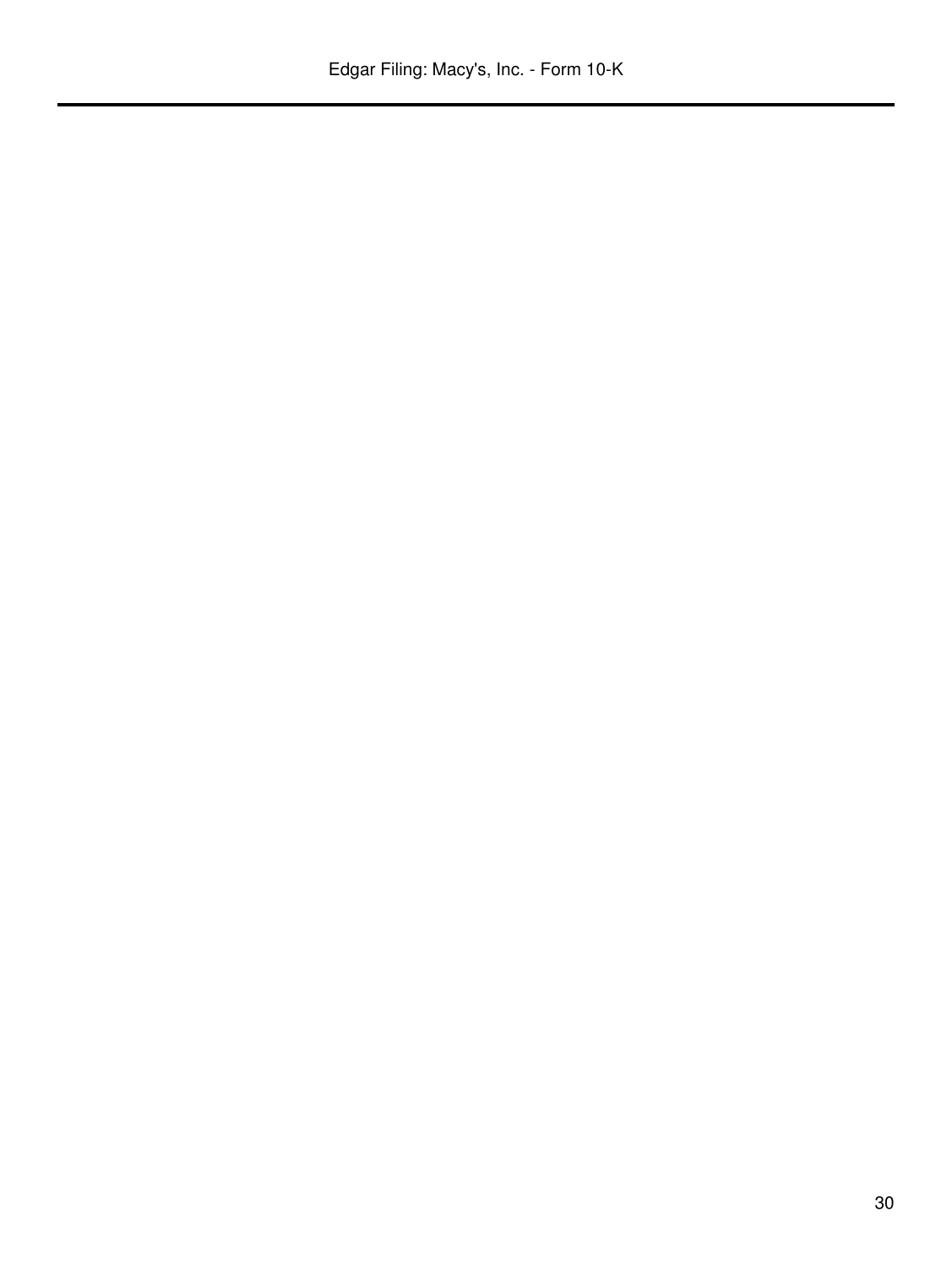# Results of Operations

|                                                                            | 2015           |               |                        | 2014       |                                                 |               | 2013                   |            |           |               |                        |            |
|----------------------------------------------------------------------------|----------------|---------------|------------------------|------------|-------------------------------------------------|---------------|------------------------|------------|-----------|---------------|------------------------|------------|
|                                                                            | Amount         |               | $%$ to<br><b>Sales</b> |            | Amount                                          |               | $%$ to<br><b>Sales</b> |            | Amount    |               | $%$ to<br><b>Sales</b> |            |
|                                                                            |                |               |                        |            | (dollars in millions, except per share figures) |               |                        |            |           |               |                        |            |
| Net sales                                                                  | \$27,079       |               |                        |            | \$28,105                                        |               |                        |            | \$27,931  |               |                        |            |
| Increase (decrease) in sales                                               | (3.7)          |               | $\partial$             |            | 0.6                                             |               | $\%$                   |            | 0.9       |               | $\%$                   |            |
| Increase (decrease) in comparable sales                                    | (3.0)          |               | $\partial$             |            | 0.7                                             |               | $\%$                   |            | 1.9       |               | $\%$                   |            |
| Cost of sales                                                              | (16, 496)      |               |                        |            | $(60.9)$ % $(16,863)$                           |               | $(60.0) \%$            |            | (16,725)  |               | $(59.9)$ %             |            |
| Gross margin                                                               | 10,583         |               | 39.1                   |            | % 11,242                                        |               | 40.0                   |            | % 11,206  |               | 40.1                   | $\%$       |
| Selling, general and administrative expenses                               | (8,256)        |               |                        |            | $(30.5)$ % $(8,355)$                            |               | $(29.7)$ %             |            | (8,440)   |               | (30.2) %               |            |
| Impairments, store closing and other costs                                 | (288)          |               | (1.1)                  | $\partial$ | (87)                                            |               | (0.3)                  | $\partial$ | (88)      |               | (0.3)                  | $\partial$ |
| Operating income                                                           | 2,039          |               | 7.5                    |            | % 2,800                                         |               | 10.0                   |            | % 2,678   |               | 9.6                    | $\%$       |
| Interest expense - net                                                     | (361)          | $\lambda$     |                        |            | (393)                                           | $\mathcal{E}$ |                        |            | (388)     | $\mathcal{E}$ |                        |            |
| Premium on early retirement of debt                                        |                |               |                        |            | (17)                                            | $\mathcal{E}$ |                        |            |           |               |                        |            |
| Income before income taxes                                                 | 1,678          |               |                        |            | 2,390                                           |               |                        |            | 2,290     |               |                        |            |
| Federal, state and local income tax expense                                | (608)          | $\mathcal{E}$ |                        |            | (864)                                           | $\lambda$     |                        |            | (804)     | $\mathcal{E}$ |                        |            |
| Net income                                                                 | 1,070          |               |                        |            | 1,526                                           |               |                        |            | 1,486     |               |                        |            |
| Net loss attributable to noncontrolling interest                           | $\overline{2}$ |               |                        |            |                                                 |               |                        |            |           |               |                        |            |
| Net income attributable to                                                 |                |               |                        |            |                                                 |               |                        |            |           |               |                        |            |
| Macy's, Inc. shareholders                                                  | \$1,072        |               | 4.0                    |            | % 1,526                                         |               | 5.4                    |            | % \$1,486 |               | 5.3                    | $\%$       |
| Diluted earnings per share attributable to<br>Macy's, Inc. shareholders    | \$3.22         |               |                        |            | \$4.22                                          |               |                        |            | \$3.86    |               |                        |            |
| Supplemental Non-GAAP Financial Measures                                   |                |               |                        |            |                                                 |               |                        |            |           |               |                        |            |
| Increase (decrease) in comparable sales on<br>an owned plus licensed basis | (2.5)          |               | $\partial$             |            | 1.4                                             |               | $\%$                   |            | 2.8       |               | $\%$                   |            |
| Operating income, excluding certain items                                  | \$2,327        |               | 8.6                    | $\%$       | \$2,887                                         |               | 10.3                   | $\%$       | \$2,766   |               | 9.9                    | $\%$       |
| Diluted earnings per share attributable to                                 |                |               |                        |            |                                                 |               |                        |            |           |               |                        |            |
| Macy's, Inc. shareholders, excluding                                       | \$3.77         |               |                        |            | \$4.40                                          |               |                        |            | \$4.00    |               |                        |            |
| certain items                                                              |                |               |                        |            |                                                 |               |                        |            |           |               |                        |            |
| Adjusted EBITDA as a percent to net sales                                  | 12.5           |               | $\%$                   |            | 14.0                                            |               | $\%$                   |            | 13.6      |               | $\%$                   |            |
| <b>ROIC</b>                                                                | 20.1           |               | $\%$                   |            | 22.4                                            |               | $\%$                   |            | 21.5      |               | $\%$                   |            |

See pages 18 to 21 for a reconciliation of these non-GAAP financial measures to their most comparable GAAP financial measure and for other important information.

| Store information (at year-end): |       |       |       |
|----------------------------------|-------|-------|-------|
| Stores operated                  | 870   | 823   | 840   |
| Square footage (in millions)     | 141.9 | 147.4 | 150.1 |

22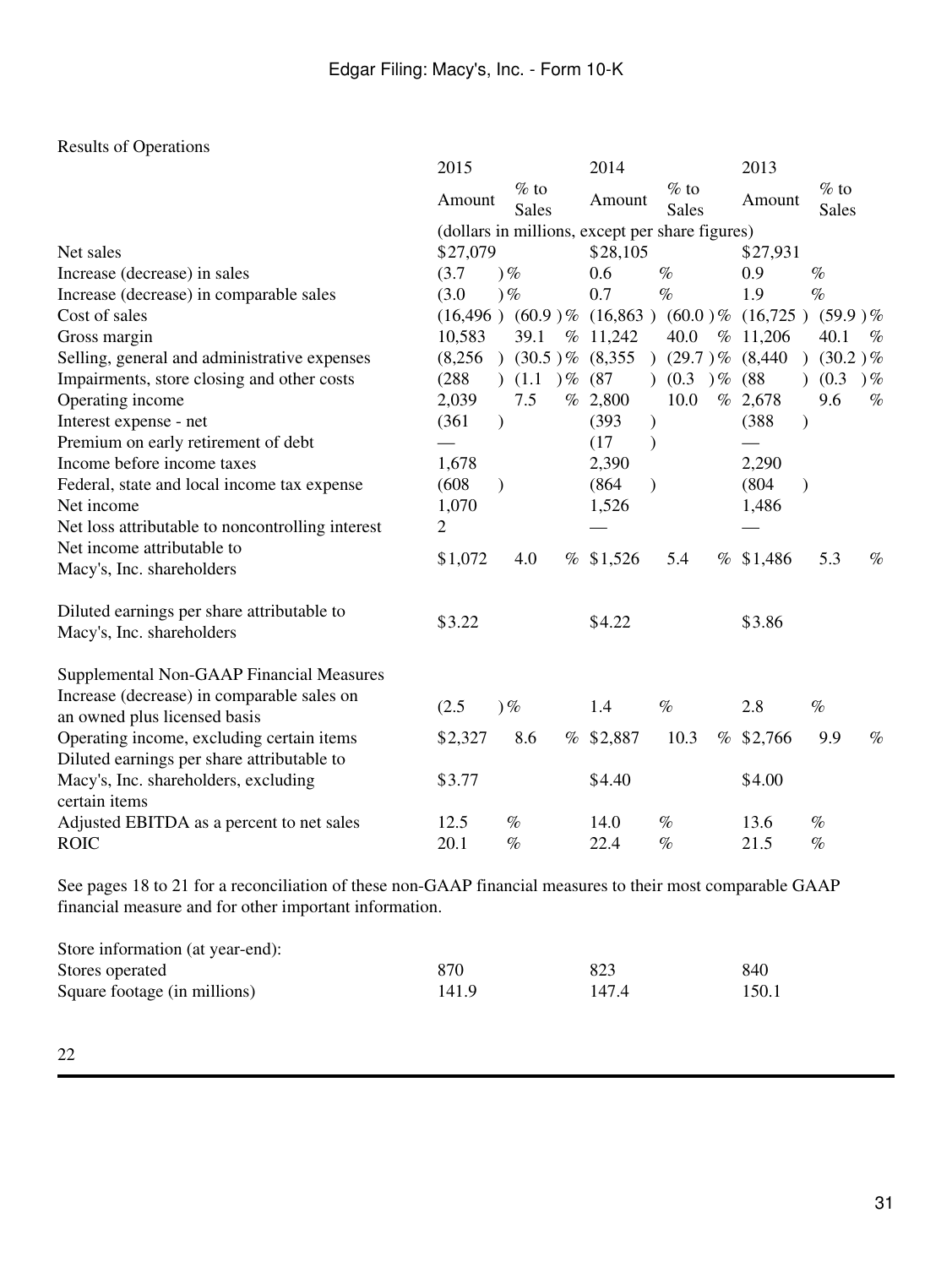Comparison of 2015 and 2014

Net Income Attributable to Macy's, Inc. Shareholders

Net income attributable to Macy's, Inc. shareholders for 2015 decreased compared to 2014, reflecting lower sales and gross margin and higher impairments, store closing costs and other costs, partially offset by lower selling, general and administrative expenses, interest expense and income taxes in 2015 as compared to 2014. Net Sales

Net sales for 2015 decreased \$1,026 million or 3.7% compared to 2014. The decrease in comparable sales on an owned basis for 2015 was 3.0% compared to 2014. The decrease in comparable sales on an owned plus licensed basis for 2015 was 2.5% compared to 2014. (See page 18 for information regarding the Company's calculation of comparable sales, a reconciliation of the non-GAAP measure which takes into account sales of departments licensed to third parties to the most comparable GAAP measure and other important information). The Company experienced an overall weakness in sales, but geographically sales in 2015 were stronger in the western and southern regions, where weather was less of a factor, while sales at locations that are frequented by international tourists, such as New York City, Las Vegas, San Francisco and Chicago were negatively impacted by lower levels of spending by these tourists. Digital sales growth continued strong in 2015. By family of business, sales in 2015 were strongest in active apparel, cosmetics and fragrances and furniture and mattresses. Sales in 2015 were less strong in fashion watches, cold weather items, and the housewares and tabletop businesses. Sales of the Company's private label brands represented approximately 20% of net sales in the Macy's-branded operations in 2015. Cost of Sales

Cost of sales for 2015 decreased \$367 million from 2014. The cost of sales rate as a percent to net sales of 60.9% was 90 basis points higher in 2015, as compared to 60.0% in 2014, primarily due to higher markdowns resulting from the need to clear inventory based on the weaker sales trend as well as the continued growth of the omnichannel businesses and the resulting impact of free shipping. The application of the last-in, first-out (LIFO) retail inventory method did not result in the recognition of any LIFO charges or credits affecting cost of sales in either period. SG&A Expenses

SG&A expenses for 2015 decreased \$99 million from 2014, however the SG&A rate as a percent to net sales of 30.5% was 80 basis points higher in 2015, as compared to 2014. SG&A expenses in 2015 benefited from higher income from credit operations and higher gains on the sale of certain store locations and surplus properties, partially offset by higher retirement expenses (including Pension Plan, SERP and defined contribution plan expenses), higher expenses associated with the continued investments in the Company's omnichannel operations, investments in Bluemercury, Macy's Backstage and Macy's China Limited and higher depreciation and amortization expense. Income from credit operations was \$831 million in 2015 as compared to \$776 million in 2014. SG&A expenses included gains on the sales of certain store locations and surplus properties of \$212 million in 2015 compared to \$92 million in 2014. Included in the gains on the sales of store locations and surplus properties in 2015 was \$84 million related to the sale of Brooklyn real estate and \$57 million related to the downtown Seattle real estate transaction. Retirement expenses were \$77 million in 2015 as compared to \$65 million in 2014. Depreciation and amortization expense was \$1,061 million for 2015, compared to \$1,036 million for 2014. Advertising expense, net of cooperative advertising allowances, was \$1,173 million for 2015 compared to \$1,177 million for 2014. Advertising expense, net of cooperative advertising allowances, as a percent to net sales was 4.3% for 2015 and 4.2% for 2014. Impairments, Store Closing and Other Costs

Impairments, store closing and other costs for 2015 includes costs and expenses primarily associated with the cost efficiency initiatives and store closings announced in January 2016. During 2015, these costs and expenses included \$123 million of severance and other human resource-related costs and asset impairment charges of \$148 million. Impairments, store closing and other costs for 2014 included costs and expenses primarily associated with organization changes and store closings announced in January 2015. During 2014, these costs and expenses included \$46 million of severance and other human resource-related costs and asset impairment charges of \$33 million.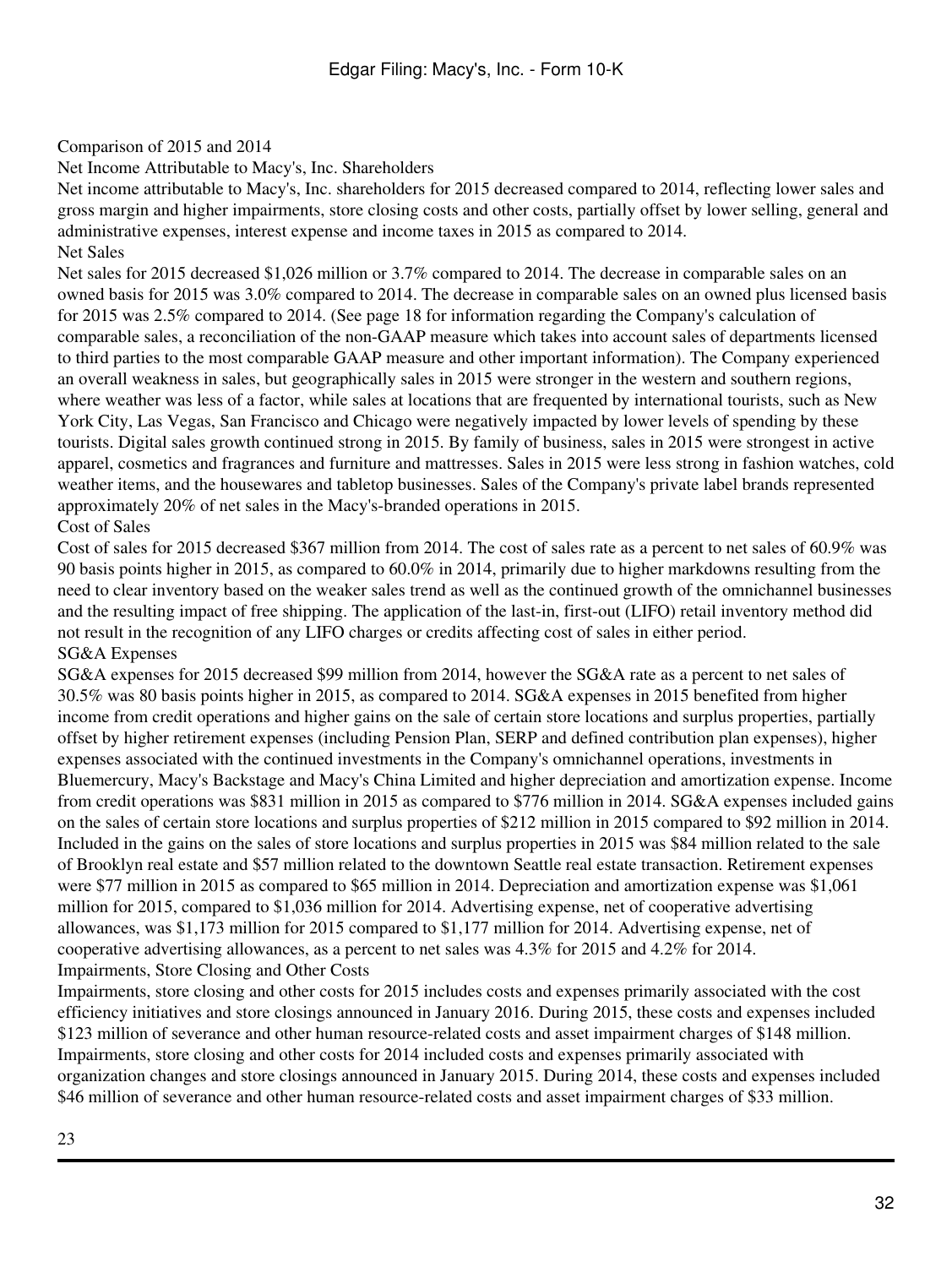## Net Interest Expense

Net interest expense for 2015 decreased \$32 million from 2014. Net interest expense for 2015 benefited from lower rates on outstanding borrowings as compared to 2014 and from the recognition of unamortized debt premium associated with the \$76 million of 8.125% senior debentures due 2035 which were redeemed at par on August 17, 2015, pursuant to the terms of the debentures.

### Premium on Early Retirement of Debt

On November 14, 2014, the Company provided a notice of redemption related to all of the \$407 million of 7.875% senior notes due 2015, as allowed under the terms of the indenture. The price for the redemption was calculated pursuant to the indenture and resulted in the recognition of additional interest expense of \$17 million during 2014. The additional interest expense resulting from this transaction is presented as premium on early retirement of debt on the Consolidated Statements of Income.

## Effective Tax Rate

The Company's effective tax rate of 36.2% for 2015 and 2014 differ from the federal income tax statutory rate of 35%, and on a comparative basis, principally because of the effect of state and local income taxes, including the settlement of various tax issues and tax examinations. Additionally, income tax expense for 2015 and 2014 benefited from historic rehabilitation tax credits.

Comparison of 2014 and 2013

Net Income Attributable to Macy's, Inc. Shareholders

Net income attributable to Macy's, Inc. shareholders for 2014 increased compared to 2013, reflecting the benefits of the key strategies at Macy's and Bloomingdale's as well as lower retirement expenses, higher income from credit operations and gains on the sale of certain store locations and surplus properties, partially offset by greater investments in the Company's omnichannel operations and higher depreciation and amortization expense. Net Sales

Net sales for 2014 increased \$174 million or 0.6% compared to 2013. The increase in comparable sales on an owned basis for 2014 was 0.7% compared to 2013. The increase in comparable sales on an owned plus licensed basis for 2014 was 1.4% compared to 2013. (See page 18 for information regarding the Company's calculation of comparable sales, a reconciliation of the non-GAAP measure which takes into account sales of departments licensed to third parties to the most comparable GAAP measure and other important information). The Company continued to benefit from the successful execution of the My Macy's localization, Omnichannel and Magic Selling strategies. Geographically, sales in 2014 were strongest in the southern regions. By family of business, sales in 2014 were strongest in handbags, active and millennial apparel, furniture and mattresses. Sales in 2014 were less strong in the housewares and tabletop businesses. Sales of the Company's private label brands continued to be strong and represented approximately 20% of net sales in the Macy's-branded operations in 2014. Cost of Sales

Cost of sales for 2014 increased \$138 million from 2013. The cost of sales rate as a percent to net sales of 60.0% was 10 basis points higher in 2014, as compared to 59.9% in 2013, primarily due to continued growth of the omnichannel businesses and the resulting impact of free shipping. The application of the last-in, first-out (LIFO) retail inventory method did not result in the recognition of any LIFO charges or credits affecting cost of sales in either period.

24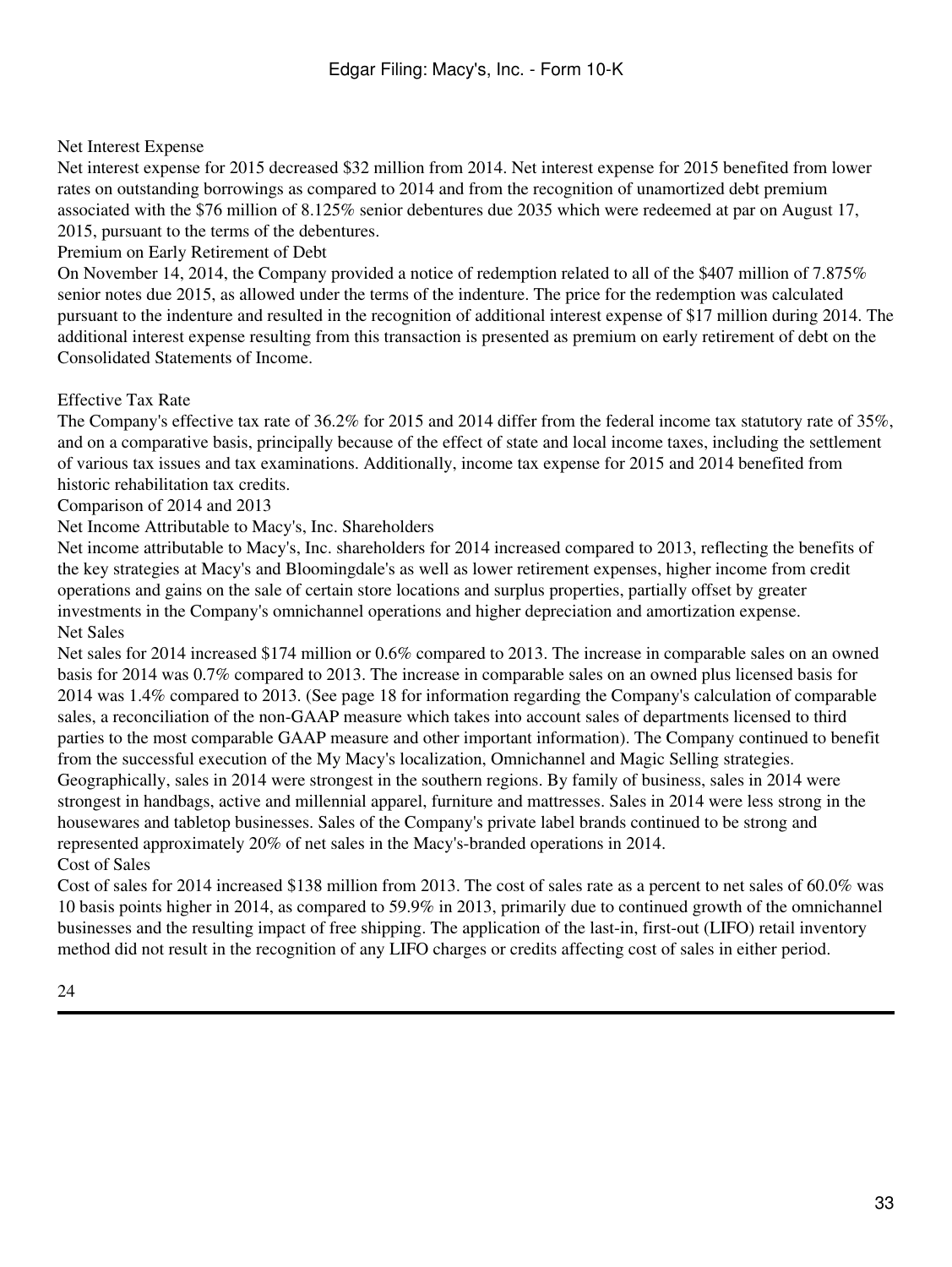# SG&A Expenses

SG&A expenses for 2014 decreased \$85 million from 2013. The SG&A rate as a percent to net sales of 29.7% was 50 basis points lower in 2014, as compared to 2013. SG&A expenses in 2014 benefited from lower retirement expenses (including Pension Plan, SERP and defined contribution plan expenses), higher income from credit operations, and gains on the sale of certain store locations and surplus properties, partially offset by greater investments in the Company's omnichannel operations and higher depreciation and amortization expense. Retirement expenses were \$65 million in 2014 as compared to \$235 million in 2013. Income from credit operations was \$776 million in 2014 as compared to \$731 million in 2013. SG&A expenses included gains on the sales of store locations and surplus properties of \$92 million in 2014 as compared to \$79 million in 2013. Depreciation and amortization expense was \$1,036 million for 2014, compared to \$1,020 million for 2013. Advertising expense, net of cooperative advertising allowances, was \$1,177 million for 2014 compared to \$1,166 million for 2013. Advertising expense, net of cooperative advertising allowances, as a percent to net sales was 4.2% for both 2014 and 2013. Impairments, Store Closing and Other Costs

Impairments, store closing and other costs for 2014 included costs and expenses primarily associated with organization changes and store closings announced in January 2015. During 2014, these costs and expenses included \$46 million of severance and other human resource-related costs and asset impairment charges of \$33 million. Impairments, store closing and other costs for 2013 included costs and expenses primarily associated with cost-reduction initiatives and store closings announced in January 2014. During 2013, these costs and expenses included \$43 million of severance and other human resource-related costs and asset impairment charges of \$39 million.

Net Interest Expense

Net interest expense for 2014 increased \$5 million from 2013. The increase in net interest expense for 2014 was due to higher levels of average outstanding borrowings as compared to 2013.

Premium on Early Retirement of Debt

On November 14, 2014, the Company provided a notice of redemption related to all of the \$407 million of 7.875% senior notes due 2015, as allowed under the terms of the indenture. The price for the redemption was calculated pursuant to the indenture and resulted in the recognition of additional interest expense of \$17 million during 2014. The additional interest expense resulting from this transaction is presented as premium on early retirement of debt on the Consolidated Statements of Income.

## Effective Tax Rate

The Company's effective tax rate of 36.2% for 2014 and 35.1% for 2013 differ from the federal income tax statutory rate of 35%, and on a comparative basis, principally because of the effect of state and local income taxes, including the settlement of various tax issues and tax examinations. Additionally, income tax expense for both 2014 and 2013 benefited from historic rehabilitation tax credits and 2013 also benefited from a reduction in the valuation allowance related primarily to state net operating loss carryforwards.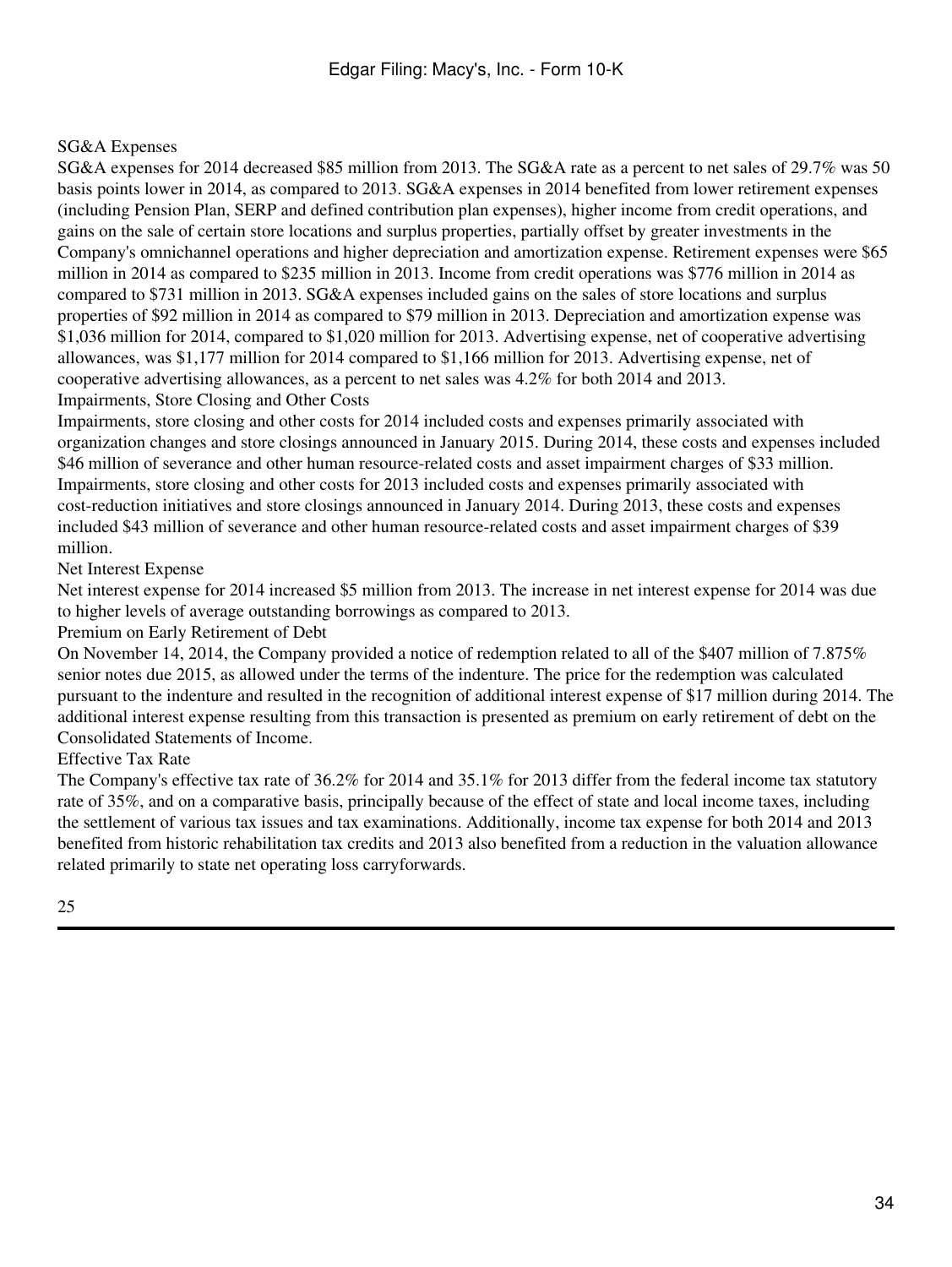Guidance

Based on its assessment of current and anticipated market conditions and its recent performance, the Company's 2016 assumptions include:

•Total sales decline of approximately 2% from 2015 levels;

• approximately 50 basis points lower, from 2015 levels; Comparable sales decrease on an owned plus licensed basis of approximately 1%, and on an owned basis to be

the state; Asset sale gains of approximately \$235 million, including \$86 million of additional gain from the sale of the Brooklyn

from an anticipated increase in lump sum distributions associated with store closings, a voluntary separation program Non-cash settlement charges of approximately \$135 million relating to the Company's defined benefit plans, resulting and organizational restructuring and small balance force outs, in addition to annual distribution activity;

reductions in service cost and interest cost for the Pension Plan and SERP associated with the change to the full yield Retirement expenses (Pension Plan, SERP, 401(k) qualified defined contribution plan and non-qualified defined contribution plan) are assumed to decline by approximately \$25 million from 2015 levels, due primarily to the curve approach, which are estimated to be approximately \$40 million;

• anticipated impact of settlement accounting charges related to the Company's defined benefit plans described above; Adjusted diluted earnings per share attributable to Macy's, Inc. shareholders of \$3.80 to \$3.90, excluding the and

•Capital expenditures of approximately \$900 million.

The Company's budgeted capital expenditures are primarily related to new stores, store remodels, maintenance, the renovation of the Macy's Brooklyn location, technology and omnichannel investments, distribution network improvements and new growth initiatives. The Company has announced that in 2016 it intends to open one new Macy's store in Kapolei, HI, approximately 42 new Bluemercury locations (24 freestanding and 18 inside existing Macy's stores) and 16 new Macy's Backstage locations (one freestanding and 15 inside existing Macy's stores). In 2017, the Company intends to open a new Macy's store in Murray, UT, a Macy's replacement store in Los Angeles, CA, and a new Bloomingdale's store in San Jose, CA. In 2018, the Company intends to open a new Bloomingdale's store in Norwalk, CT. Management presently anticipates funding such expenditures with cash on hand and cash from operations.

26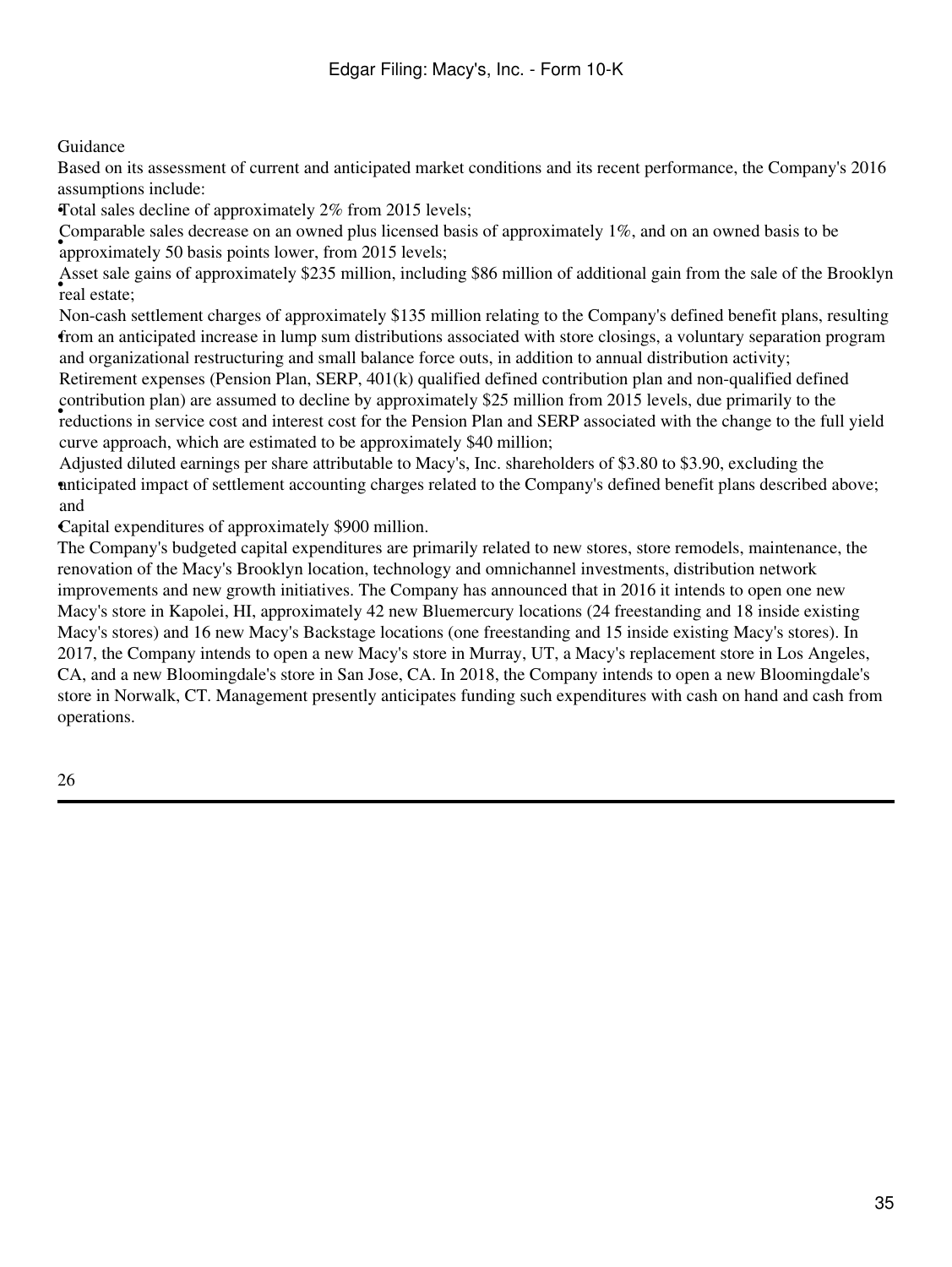# Liquidity and Capital Resources

The Company's principal sources of liquidity are cash from operations, cash on hand and the credit facility described below.

## Operating Activities

Net cash provided by operating activities was \$1,984 million in 2015 compared to \$2,709 million in 2014, reflecting lower net income.

### Investing Activities

Net cash used by investing activities for 2015 was \$1,092 million, compared to net cash used by investing activities of \$970 million for 2014. Investing activities for 2015 includes the acquisition of Bluemercury, Inc., net of cash acquired, for \$212 million. Investing activities for 2015 also includes purchases of property and equipment totaling \$777 million and capitalized software of \$336 million, compared to purchases of property and equipment totaling \$770 million and capitalized software of \$298 million for 2014. Cash flows from investing activities included \$204 million and \$172 million from the disposition of property and equipment for 2015 and 2014, respectively. At January 30, 2016, the Company had approximately \$57 million of cash in a qualified escrow account, included in prepaid expenses and other current assets, to be utilized for potential tax deferred like-kind exchange transactions. During 2015, the Company opened one new Macy's store, one new Bloomingdale's store, three new Bloomingdale's Outlet stores and six new Macy's Backstage stores. Additionally, 15 new Bluemercury stores have opened since the acquisition in March 2015. During 2014, the Company opened three new Macy's stores, one Bloomingdale's replacement store, and one new Bloomingdale's furniture clearance store.

In 2015, the Company launched the marketing of potential partnership and joint venture transactions for certain of its real estate. This includes the owned mall-based properties, as well as Macy's flagship real estate assets in Manhattan (Herald Square), San Francisco (Union Square), Chicago (State Street) and Minneapolis (downtown Nicollet Mall). In addition, the Company will also continue to pursue selected real estate dispositions and monetize assets in instances where the business is simultaneously enhanced or where the value of real estate significantly outweighs the value of the retail business.

## Financing Activities

Net cash used by the Company for financing activities was \$2,029 million for 2015, including the acquisition of the Company's common stock under its share repurchase program at an approximate cost of \$2,000 million, the repayment of \$152 million of debt and the payment of \$456 million of cash dividends, partially offset by the issuance of \$500 million of debt, the issuance of \$163 million of common stock, primarily related to the exercise of stock options, and a decrease in outstanding checks of \$83 million. \$500 million aggregate principal amount of 3.450% senior unsecured notes due 2021 were issued in 2015.

On June 1, 2015, the Company repaid \$69 million of 7.5% senior debentures at maturity. On August 17, 2015, the Company redeemed at par the principal amount of \$76 million of 8.125% senior debentures due 2035, pursuant to the terms of the debentures. Interest expense in 2015 benefited from the recognition of unamortized debt premium associated with the \$76 million of 8.125% senior debentures.

Net cash used by the Company for financing activities was \$1,766 million for 2014 and included the acquisition of the Company's common stock under its share repurchase program at an approximate cost of \$1,900 million, the repayment of \$870 million of debt and the payment of \$421 million of cash dividends, partially offset by the issuance of \$1,050 million of debt, the issuance of \$258 million of common stock, primarily related to the exercise of stock options, and an increase in outstanding checks of \$133 million. \$550 million aggregate principal amount of 4.5% senior notes due 2034 and \$500 million aggregate principal amount of 3.625% senior unsecured notes due 2024 were issued in 2014.

On November 14, 2014, the Company provided a notice of redemption related to all of the \$407 million of 7.875% senior notes due 2015, as allowed under the terms of the indenture. The price for the redemption was calculated pursuant to the indenture and resulted in the recognition of additional interest expense of \$17 million during 2014. This additional interest expense is presented as premium on early retirement of debt on the Consolidated Statements of Income. Debt repaid during 2014 also included \$453 million of 5.75% senior notes due July 15, 2014 paid at maturity.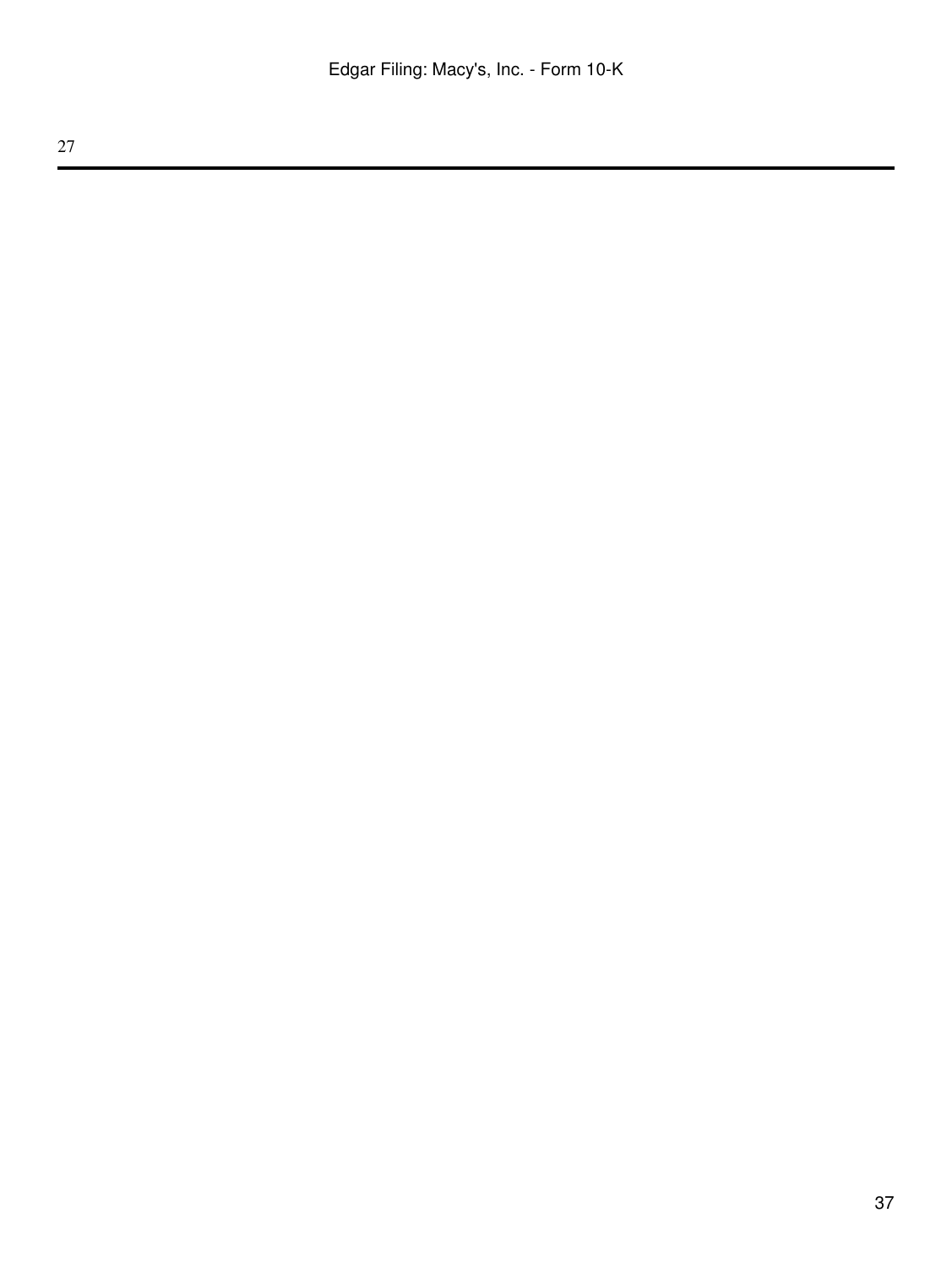The Company is party to a credit agreement with certain financial institutions providing for revolving credit borrowings and letters of credit in an aggregate amount not to exceed \$1,500 million (which may be increased to \$1,750 million at the option of the Company, subject to the willingness of existing or new lenders to provide commitments for such additional financing) outstanding at any particular time. The agreement is set to expire May 10, 2018. As of January 30, 2016, and January 31, 2015, there were no revolving credit loans outstanding under this credit agreement, and there were no borrowings under the agreement throughout all of 2015 and 2014. The Company is party to a \$1,500 million unsecured commercial paper program. The Company may issue and sell commercial paper in an aggregate amount outstanding at any particular time not to exceed its then-current combined borrowing availability under the credit agreement with certain financial institutions. During 2015, the Company utilized seasonal borrowings available under the commercial paper program. The amount of borrowings under the commercial paper program increased to its highest level for 2015 of approximately \$1,100 million during the fourth quarter. As of January 30, 2016, the Company had no remaining borrowings outstanding under its commercial paper program. The Company had no commercial paper outstanding under its commercial paper program throughout 2014. The credit agreement requires the Company to maintain a specified interest coverage ratio for the latest four quarters of no less than 3.25 and a specified leverage ratio as of and for the latest four quarters of no more than 3.75. The Company's interest coverage ratio for 2015 was 8.85 and its leverage ratio at January 30, 2016 was 2.21, in each case as calculated in accordance with the credit agreement. The interest coverage ratio is defined as EBITDA divided by net interest expense and the leverage ratio is defined as debt divided by EBITDA. For purposes of these calculations EBITDA is calculated as net income plus interest expense, taxes, depreciation, amortization, non-cash impairment of goodwill, intangibles and real estate, non-recurring cash charges not to exceed in the aggregate \$400 million and extraordinary losses less interest income and non-recurring or extraordinary gains. Debt is adjusted to exclude the premium on acquired debt and net interest is adjusted to exclude the amortization of premium on acquired debt and premium on early retirement of debt.

A breach of a restrictive covenant in the Company's credit agreement or the inability of the Company to maintain the financial ratios described above could result in an event of default under the credit agreement. In addition, an event of default would occur under the credit agreement if any indebtedness of the Company in excess of an aggregate principal amount of \$150 million becomes due prior to its stated maturity or the holders of such indebtedness become able to cause it to become due prior to its stated maturity. Upon the occurrence of an event of default, the lenders could, subject to the terms and conditions of the credit agreement, elect to declare the outstanding principal, together with accrued interest, to be immediately due and payable.

Moreover, most of the Company's senior notes and debentures contain cross-default provisions based on the non-payment at maturity, or other default after an applicable grace period, of any other debt, the unpaid principal amount of which is not less than \$100 million, that could be triggered by an event of default under the credit agreement. In such an event, the Company's senior notes and debentures that contain cross-default provisions would also be subject to acceleration.

At January 30, 2016, no notes or debentures contain provisions requiring acceleration of payment upon a debt rating downgrade. However, the terms of approximately \$4,800 million in aggregate principal amount of the Company's senior notes outstanding at that date require the Company to offer to purchase such notes at a price equal to 101% of their principal amount plus accrued and unpaid interest in specified circumstances involving both a change of control (as defined in the applicable indenture) of the Company and the rating of the notes by specified rating agencies at a level below investment grade.

The Company's board of directors approved an additional authorization to purchase Common Stock of \$1,500 million on May 13, 2015. During 2015, the Company repurchased approximately 34.8 million shares of its common stock for a total of approximately \$2,000 million. As of January 30, 2016, the Company had \$532 million of authorization remaining under its share repurchase program. On February 26, 2016, the Company's board of directors approved an additional \$1,500 million in authorization to purchase Common Stock, bringing the Company's remaining authorization under its share repurchase program including this increase to \$2,032 million. The Company may continue or, from time to time, suspend repurchases of shares under its share repurchase program, depending on prevailing market conditions, alternate uses of capital and other factors.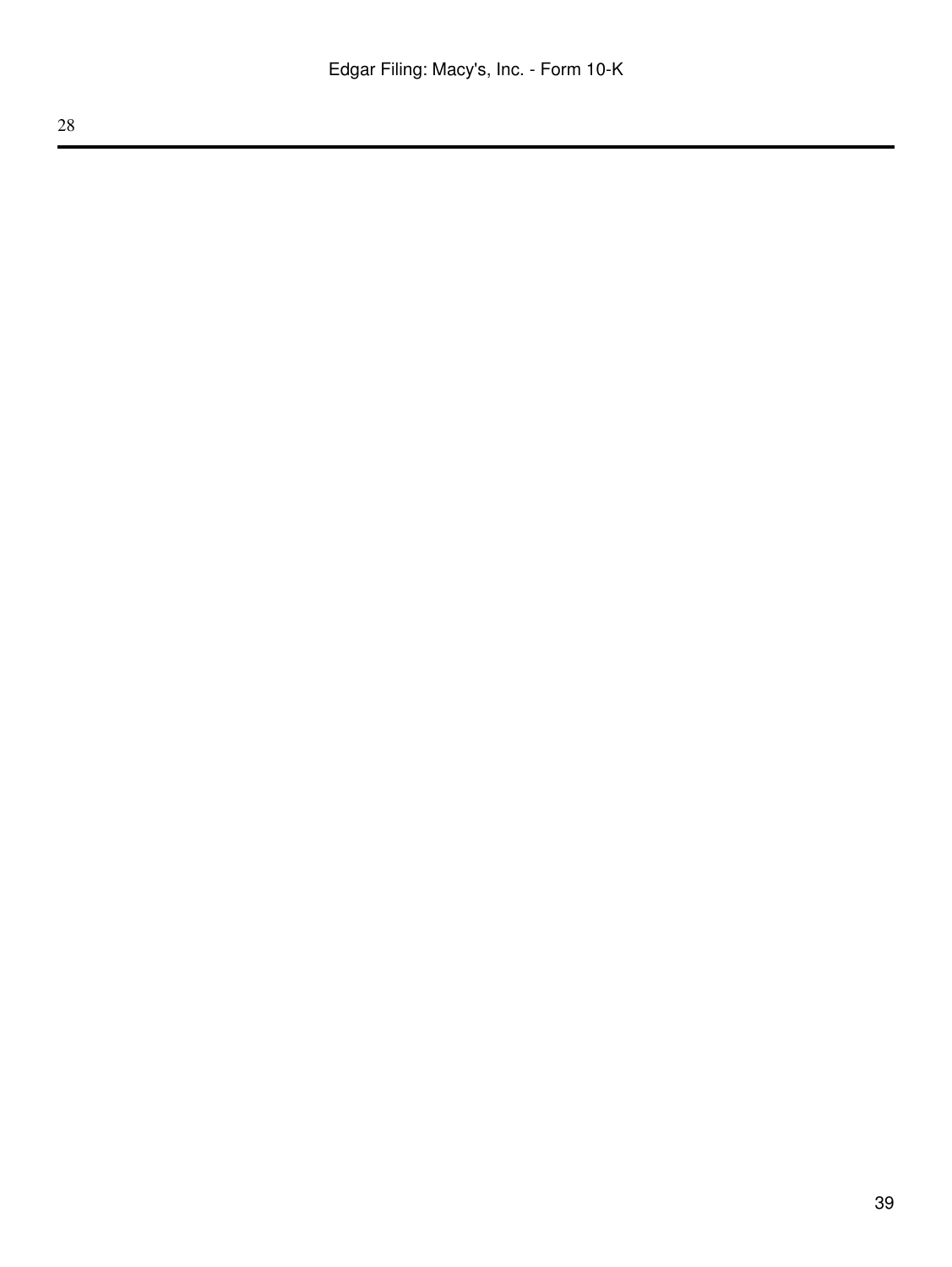Also on February 26, 2016, the Company's board of directors declared a quarterly dividend of 36 cents per share on its common stock, payable April 1, 2016 to Macy's shareholders of record at the close of business on March 15, 2016. Additionally, the Company's board of directors announced the intent to increase the quarterly dividend to 37.75 cents per share on its common stock effective with the July 1, 2016 dividend payment. The record date for the July dividend, which the Company's board of directors will set at a future time, is expected to be on or about June 15, 2016.

### Contractual Obligations and Commitments

At January 30, 2016, the Company had contractual obligations (within the scope of Item 303(a)(5) of Regulation S-K) as follows:

|                           | Obligations Due, by Period |           |                |         |           |
|---------------------------|----------------------------|-----------|----------------|---------|-----------|
|                           | Total                      | Less than | $1 - 3$        | $3 - 5$ | More than |
|                           |                            | 1 Year    | Years          | Years   | 5 Years   |
|                           | (millions)                 |           |                |         |           |
| Short-term debt           | \$641                      | \$641     | $\mathcal{S}-$ | $S-$    | $s-$      |
| Long-term debt            | 6,871                      |           | 312            | 580     | 5,979     |
| Interest on debt          | 4,734                      | 402       | 689            | 671     | 2,972     |
| Capital lease obligations | 55                         | 3         | 6              | 6       | 40        |
| <b>Operating leases</b>   | 3,875                      | 306       | 579            | 494     | 2,496     |
| Letters of credit         | 21                         | 21        |                |         |           |
| Other obligations         | 4,558                      | 2,951     | 442            | 316     | 849       |
|                           | \$20,755                   | \$4,324   | \$2,028        | \$2,067 | \$12,336  |

"Other obligations" in the foregoing table includes post employment and postretirement benefits, self-insurance reserves, group medical/dental/life insurance programs, merchandise purchase obligations and obligations under outsourcing arrangements, construction contracts, energy and other supply agreements identified by the Company and liabilities for unrecognized tax benefits that the Company expects to settle in cash in the next year. The Company's merchandise purchase obligations fluctuate on a seasonal basis, typically being higher in the summer and early fall and being lower in the late winter and early spring. The Company purchases a substantial portion of its merchandise inventories and other goods and services otherwise than through binding contracts. Consequently, the amounts shown as "Other obligations" in the foregoing table do not reflect the total amounts that the Company would need to spend on goods and services in order to operate its businesses in the ordinary course.

The Company has not included in the contractual obligations table \$161 million of long-term liabilities for unrecognized tax benefits for various tax positions taken or \$48 million of related accrued federal, state and local interest and penalties. These liabilities may increase or decrease over time as a result of tax examinations, and given the status of examinations, the Company cannot reliably estimate the period of any cash settlement with the respective taxing authorities. The Company has included in the contractual obligations table \$12 million of liabilities for unrecognized tax benefits that the Company expects to settle in cash in the next year.

Liquidity and Capital Resources Outlook

Management believes that, with respect to the Company's current operations, cash on hand and funds from operations, together with its credit facility and other capital resources, will be sufficient to cover the Company's reasonably foreseeable working capital, capital expenditure and debt service requirements and other cash requirements in both the near term and over the longer term. The Company's ability to generate funds from operations may be affected by numerous factors, including general economic conditions and levels of consumer confidence and demand; however, the Company expects to be able to manage its working capital levels and capital expenditure amounts so as to maintain sufficient levels of liquidity. To the extent that the Company's cash balances from time to time exceed amounts that are needed to fund its immediate liquidity requirements, the Company will consider alternative uses of some or all of such excess cash. Such alternative uses may include, among others, the redemption or repurchase of debt, equity or other securities through open market purchases, privately negotiated transactions or otherwise, and the funding of pension related obligations. Depending upon its actual and anticipated sources and uses of liquidity, conditions in the capital markets and other factors, the Company will from time to time consider the issuance of debt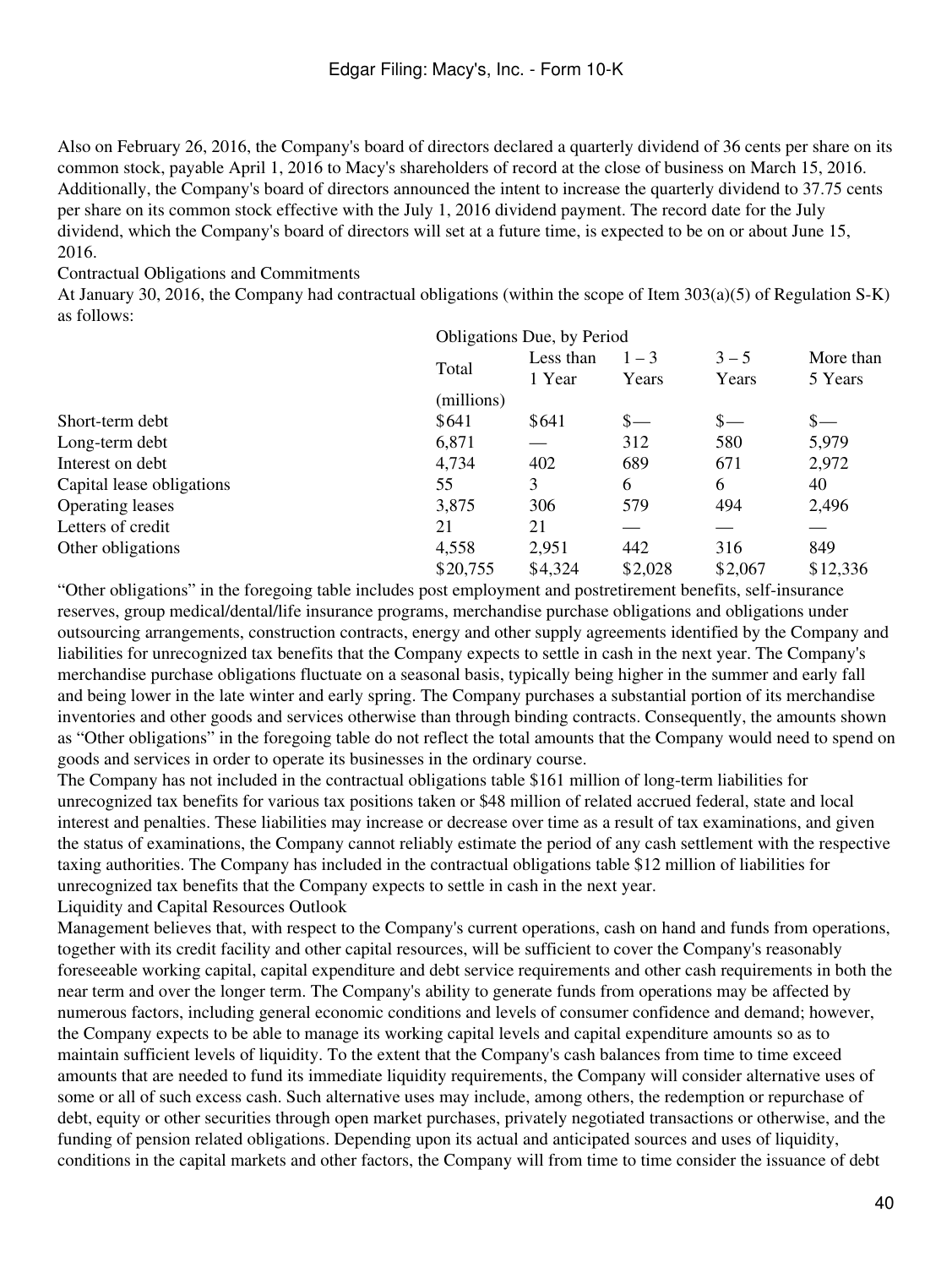# Edgar Filing: Macy's, Inc. - Form 10-K

or other securities, or other possible capital markets transactions, for the purpose of raising capital which could be used to refinance current indebtedness or for other corporate purposes including the redemption or repurchase of debt, equity or other securities through open market purchases, privately negotiated transactions or otherwise, and the funding of pension related obligations.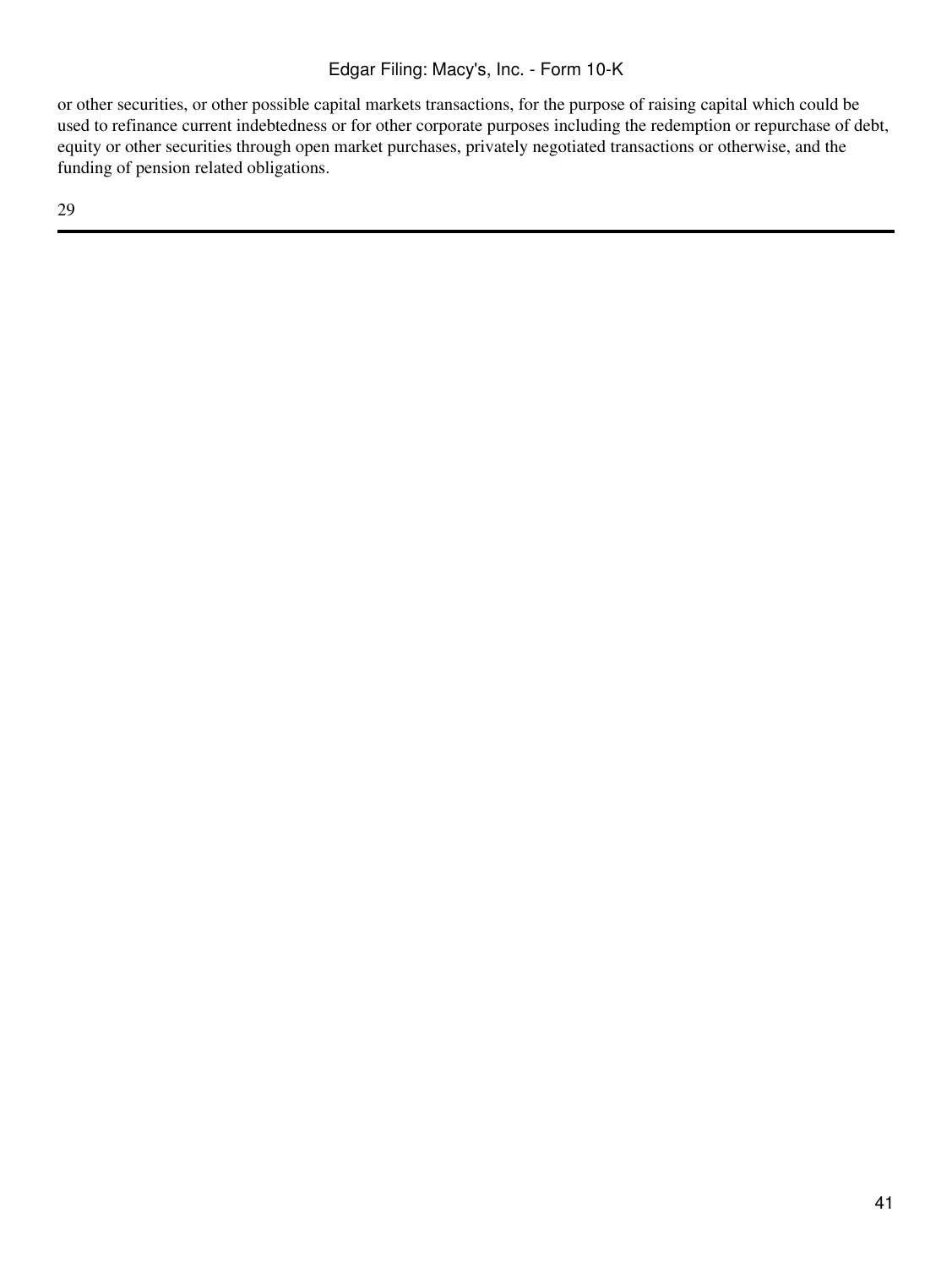The Company intends from time to time to consider additional acquisitions of, and investments in, retail businesses and other complementary assets and companies. Acquisition transactions, if any, are expected to be financed from one or more of the following sources: cash on hand, cash from operations, borrowings under existing or new credit facilities and the issuance of long-term debt or other securities, including common stock.

#### Critical Accounting Policies

#### Merchandise Inventories

Merchandise inventories are valued at the lower of cost or market using the last-in, first-out (LIFO) retail inventory method. Under the retail inventory method, inventory is segregated into departments of merchandise having similar characteristics, and is stated at its current retail selling value. Inventory retail values are converted to a cost basis by applying specific average cost factors for each merchandise department. Cost factors represent the average cost-to-retail ratio for each merchandise department based on beginning inventory and the annual purchase activity. At January 30, 2016 and January 31, 2015, merchandise inventories valued at LIFO, including adjustments as necessary to record inventory at the lower of cost or market, approximated the cost of such inventories using the first-in, first-out (FIFO) retail inventory method. The application of the LIFO retail inventory method did not result in the recognition of any LIFO charges or credits affecting cost of sales for 2015, 2014 or 2013. The retail inventory method inherently requires management judgments and estimates, such as the amount and timing of permanent markdowns to clear unproductive or slow-moving inventory, which may impact the ending inventory valuation as well as gross margins. Permanent markdowns designated for clearance activity are recorded when the utility of the inventory has diminished. Factors considered in the determination of permanent markdowns include current and anticipated demand, customer preferences, age of the merchandise and fashion trends. When a decision is made to permanently mark down merchandise, the resulting gross profit reduction is recognized in the period the markdown is recorded. Physical inventories are generally taken within each merchandise department annually, and inventory records are adjusted accordingly, resulting in the recording of actual shrinkage. Physical inventories are taken at all store locations for substantially all merchandise categories approximately three weeks before the end of the year. Shrinkage is estimated as a percentage of sales at interim periods and for this approximate three-week period, based on historical shrinkage rates. While it is not possible to quantify the impact from each cause of shrinkage, the Company has loss prevention programs and policies that are intended to minimize shrinkage, including the use of radio frequency identification cycle counts and interim inventories to keep the Company's merchandise files accurate. Long-Lived Asset Impairment and Restructuring Charges

The carrying values of long-lived assets are periodically reviewed by the Company whenever events or changes in circumstances indicate that the carrying value may not be recoverable, such as historical operating losses or plans to close stores before the end of their previously estimated useful lives. Additionally, on an annual basis, the recoverability of the carrying values of individual stores are evaluated. A potential impairment has occurred if projected future undiscounted cash flows are less than the carrying value of the assets. The estimate of cash flows includes management's assumptions of cash inflows and outflows directly resulting from the use of those assets in operations. When a potential impairment has occurred, an impairment write-down is recorded if the carrying value of the long-lived asset exceeds its fair value. The Company believes its estimated cash flows are sufficient to support the carrying value of its long-lived assets. If estimated cash flows significantly differ in the future, the Company may be required to record asset impairment write-downs.

If the Company commits to a plan to dispose of a long-lived asset before the end of its previously estimated useful life, estimated cash flows are revised accordingly, and the Company may be required to record an asset impairment write-down. Additionally, related liabilities arise such as severance, contractual obligations and other accruals associated with store closings from decisions to dispose of assets. The Company estimates these liabilities based on the facts and circumstances in existence for each restructuring decision. The amounts the Company will ultimately realize or disburse could differ from the amounts assumed in arriving at the asset impairment and restructuring charge recorded.

The Company classifies certain long-lived assets as held for disposal by sale and ceases depreciation when the particular criteria for such classification are met, including the probable sale within one year. For long-lived assets to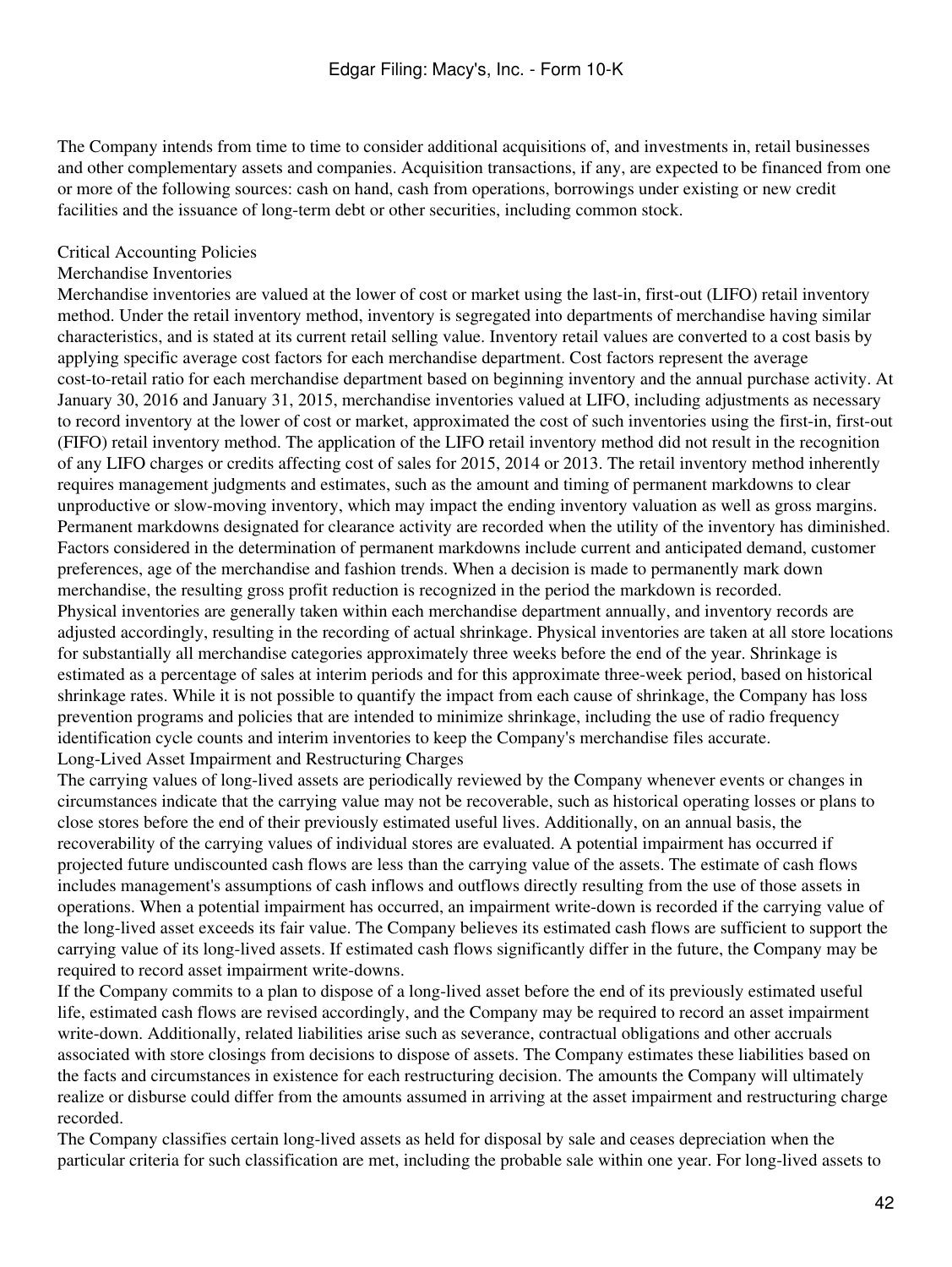be disposed of by sale, an impairment charge is recorded if the carrying amount of the asset exceeds its fair value less costs to sell. Such valuations include estimations of fair values and incremental direct costs to transact a sale.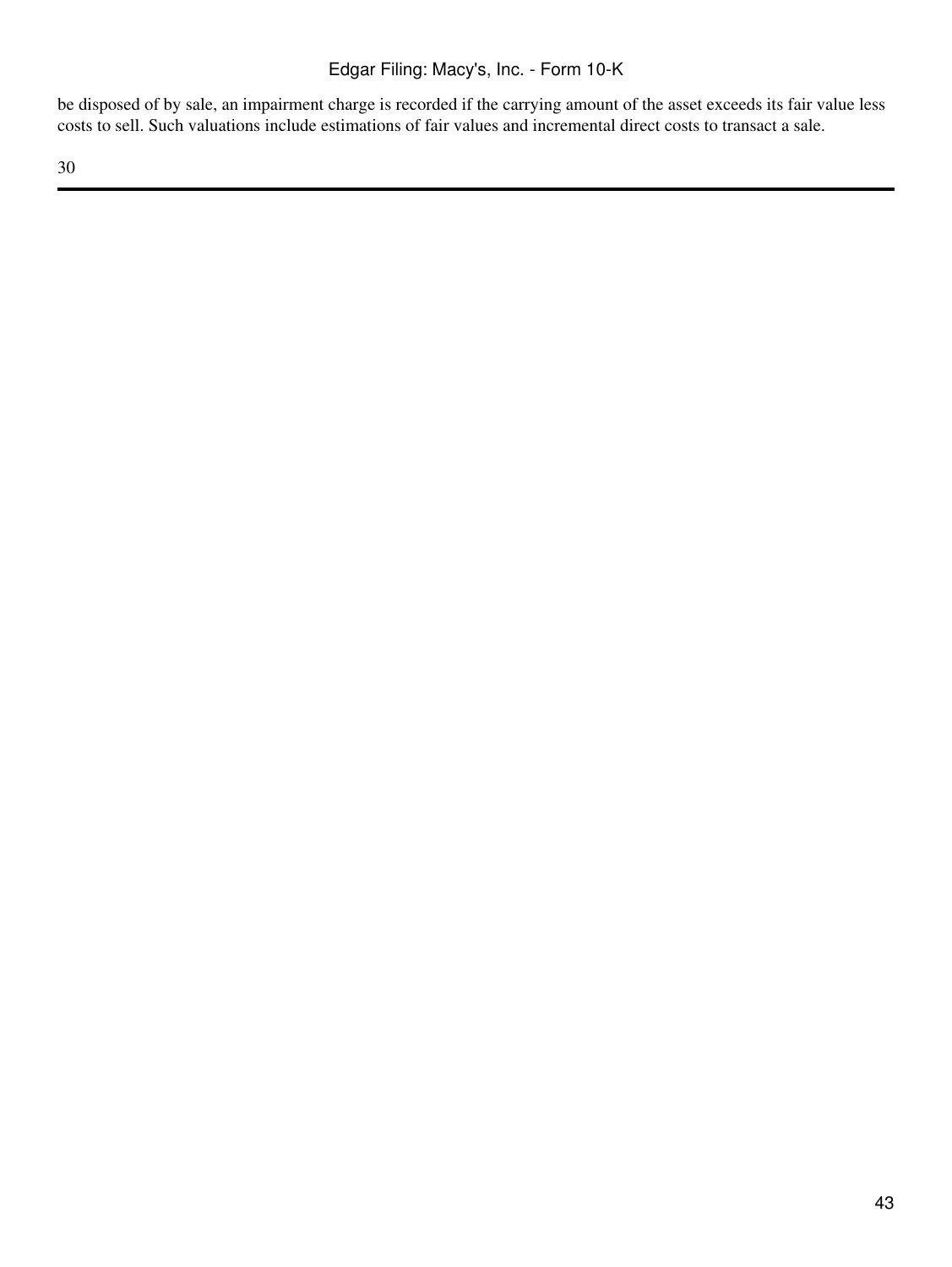#### Income Taxes

Income taxes are estimated based on the tax statutes, regulations and case law of the various jurisdictions in which the Company operates. Deferred income tax assets and liabilities are recognized for the future tax consequences attributable to differences between the financial statement carrying amounts of existing assets and liabilities and their respective tax bases, and net operating loss and tax credit carryforwards. Deferred income tax assets and liabilities are measured using enacted tax rates expected to apply to taxable income in the years in which those temporary differences are expected to be recovered or settled. Deferred income tax assets are evaluated for recoverability based on all available evidence, including past operating results, estimates of future taxable income, and the feasibility of tax planning strategies. Deferred income tax assets are reduced by a valuation allowance when it is more likely than not that some portion of the deferred income tax assets will not be realized.

Uncertain tax positions are recognized if the weight of available evidence indicates that it is more likely than not that the tax position will be sustained on examination, including resolution of any related appeals or litigation processes, based on the technical merits of the position. Uncertain tax positions meeting the more-likely-than-not recognition threshold are then measured to determine the amount of benefit eligible for recognition in the financial statements. Each uncertain tax position is measured at the largest amount of benefit that is more likely than not to be realized upon ultimate settlement. Uncertain tax positions are evaluated and adjusted as appropriate, while taking into account the progress of audits of various taxing jurisdictions. The Company does not anticipate that resolution of these matters will have a material impact on the Company's consolidated financial position, results of operations or cash flows. Significant judgment is required in evaluating the Company's uncertain tax positions, provision for income taxes, and any valuation allowance recorded against deferred tax assets. Although the Company believes that its judgments are reasonable, no assurance can be given that the final tax outcome of these matters will not be different from that which is reflected in the Company's historical income provisions and accruals.

#### Self-Insurance Reserves

The Company, through its insurance subsidiary, is self-insured for workers' compensation and general liability claims up to certain maximum liability amounts. Although the amounts accrued are actuarially determined by third parties based on analysis of historical trends of losses, settlements, litigation costs and other factors, the amounts the Company will ultimately disburse could differ from such accrued amounts.

#### Pension and Supplementary Retirement Plans

The Company has a funded defined benefit pension plan (the "Pension Plan") and an unfunded defined benefit supplementary retirement plan (the "SERP"). The Company accounts for these plans in accordance with ASC Topic 715, "Compensation - Retirement Benefits." Under ASC Topic 715, an employer recognizes the funded status of a defined benefit postretirement plan as an asset or liability on the balance sheet and recognizes changes in that funded status in the year in which the changes occur through comprehensive income. Additionally, pension expense is generally recognized on an accrual basis over the average remaining lifetime of participants. The pension expense calculation is generally independent of funding decisions or requirements.

The Pension Protection Act of 2006 provides the funding requirements for the Pension Plan which are different from the employer's accounting for the plan as outlined in ASC Topic 715. No funding contributions were required, and the Company made no funding contributions to the Pension Plan in 2015. As of the date of this report, the Company does not anticipate making funding contributions to the Pension Plan in 2016. Management believes that, with respect to the Company's current operations, cash on hand and funds from operations, together with available borrowing under its credit facility and other capital resources, will be sufficient to cover the Company's Pension Plan cash requirements in both the near term and also over the longer term.

At January 30, 2016, the Company had unrecognized actuarial losses of \$1,451 million for the Pension Plan and \$261 million for the SERP. The unrecognized losses for the Pension Plan and the SERP will be recognized as a component of pension expense in future years in accordance with ASC Topic 715, and is expected to impact 2016 Pension and SERP net periodic benefit costs by approximately \$39 million. The Company generally amortizes unrecognized gains and losses on a straight-line basis over the average remaining lifetime of participants using the corridor approach. In addition, approximately \$135 million of net actuarial losses are also expected to be recognized in 2016 as part of a non-cash settlement charge, resulting from an anticipated increase in lump sum distributions associated with store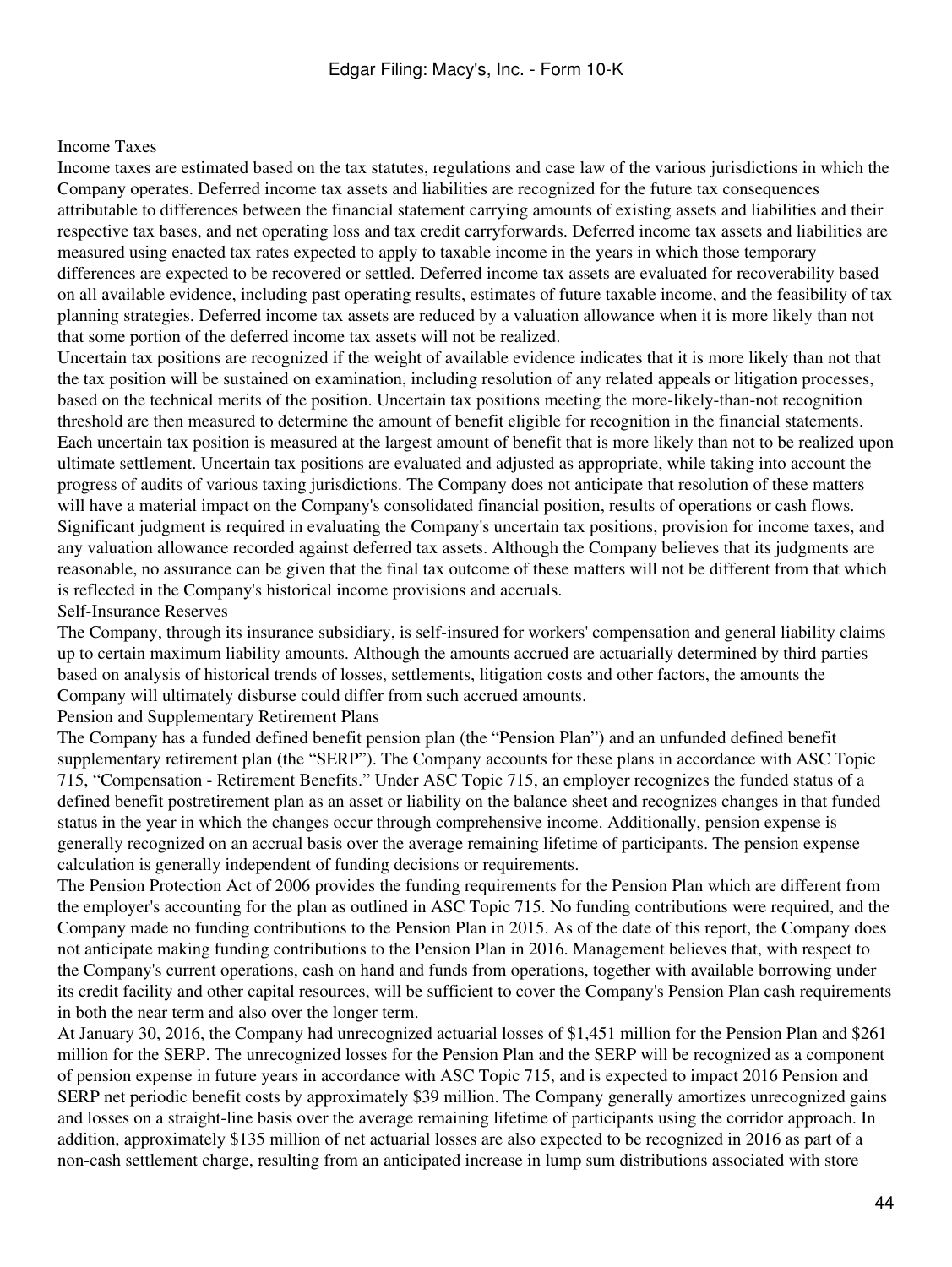closings, a voluntary separation program and organizational restructuring and small balance force outs, in addition to annual distribution activity.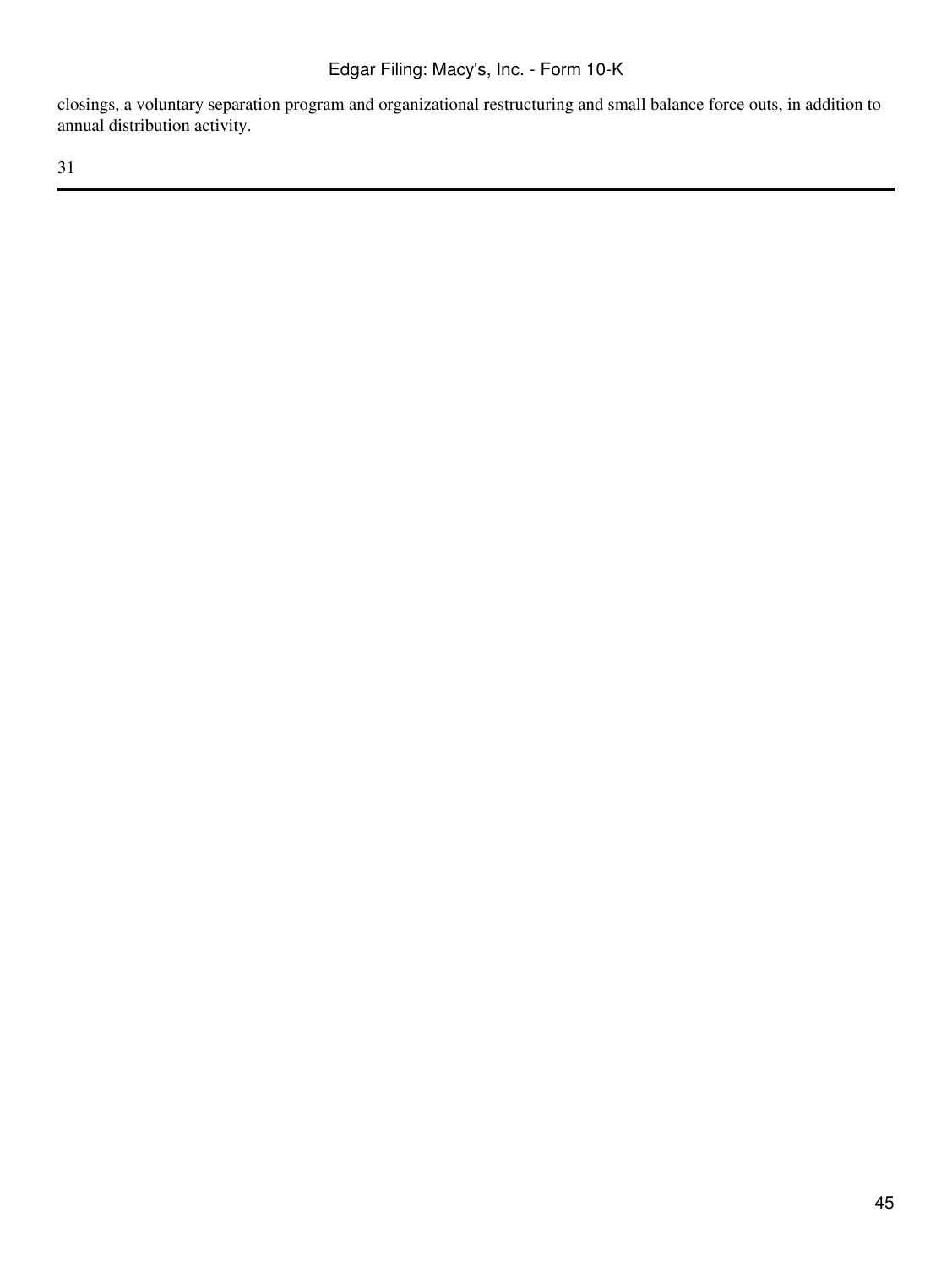The calculation of pension expense and pension liabilities requires the use of a number of assumptions. Changes in these assumptions can result in different expense and liability amounts, and future actual experience may differ significantly from current expectations. The Company believes that the most critical assumptions relate to the long-term rate of return on plan assets (in the case of the Pension Plan) and the discount rate used to determine the present value of projected benefit obligations.

As of January 31, 2015, the Company lowered the assumed annual long-term rate of return for the Pension Plan's assets from 7.50% to 7.00% based on expected future returns on the portfolio of assets. The Company develops its expected long-term rate of return assumption by evaluating input from several professional advisors taking into account the asset allocation of the portfolio and long-term asset class return expectations, as well as long-term inflation assumptions. Pension expense increases or decreases as the expected rate of return on the assets of the Pension Plan decreases or increases, respectively. Lowering or raising the expected long-term rate of return assumption on the Pension Plan's assets by 0.25% would increase or decrease the estimated 2016 pension expense by approximately \$8 million.

The Company discounted its future pension obligations using a weighted-average rate of 4.17% at January 30, 2016 and 3.55% at January 31, 2015 for the Pension Plan and 4.23% at January 30, 2016 and 3.55% at January 31, 2015 for the SERP. The discount rate used to determine the present value of the Company's Pension Plan and SERP obligations is based on a yield curve constructed from a portfolio of high quality corporate debt securities with various maturities. Each year's expected future benefit payments are discounted to their present value at the appropriate yield curve rate, thereby generating the overall discount rate for Pension Plan and SERP obligations. As the discount rate is reduced or increased, pension liability would increase or decrease, respectively, and future pension expense would decrease or increase, respectively. Lowering the discount rates by 0.25% would increase the projected benefit obligations at January 30, 2016 by approximately \$112 million and would decrease estimated 2016 pension expense by approximately \$3 million. Increasing the discount rates by 0.25% from would decrease the projected benefit obligations at January 30, 2016 by approximately \$104 million and would increase estimated 2016 pension expense by approximately \$3 million.

Beginning in 2016, the Company is changing the method used to estimate the service and interest cost components of net periodic benefit costs for the Pension Plan and SERP. Historically, the Company estimated the service and interest cost components using a single weighted-average discount rate derived from the yield curve used to measure the benefit obligations. Beginning in 2016, the Company has elected to use a full yield curve approach in the estimation of these components of net periodic benefit costs. Under this approach, the Company will apply discounting using individual spot rates from the yield curve composed of the rates of return from a portfolio of high quality corporate debt securities available at the measurement date. These spot rates align to each of the projected benefit obligations and service cost cash flows.

The Company is making this change to improve the correlation between projected benefit cash flows and the corresponding yield curve spot rates and to provide a more precise measurement of service and interest costs. The Company is accounting for this change as a change in estimate and, accordingly, is being applied prospectively starting in 2016. The 2016 reductions in service cost and interest cost for the Pension Plan and SERP associated with this change are estimated to be approximately \$40 million.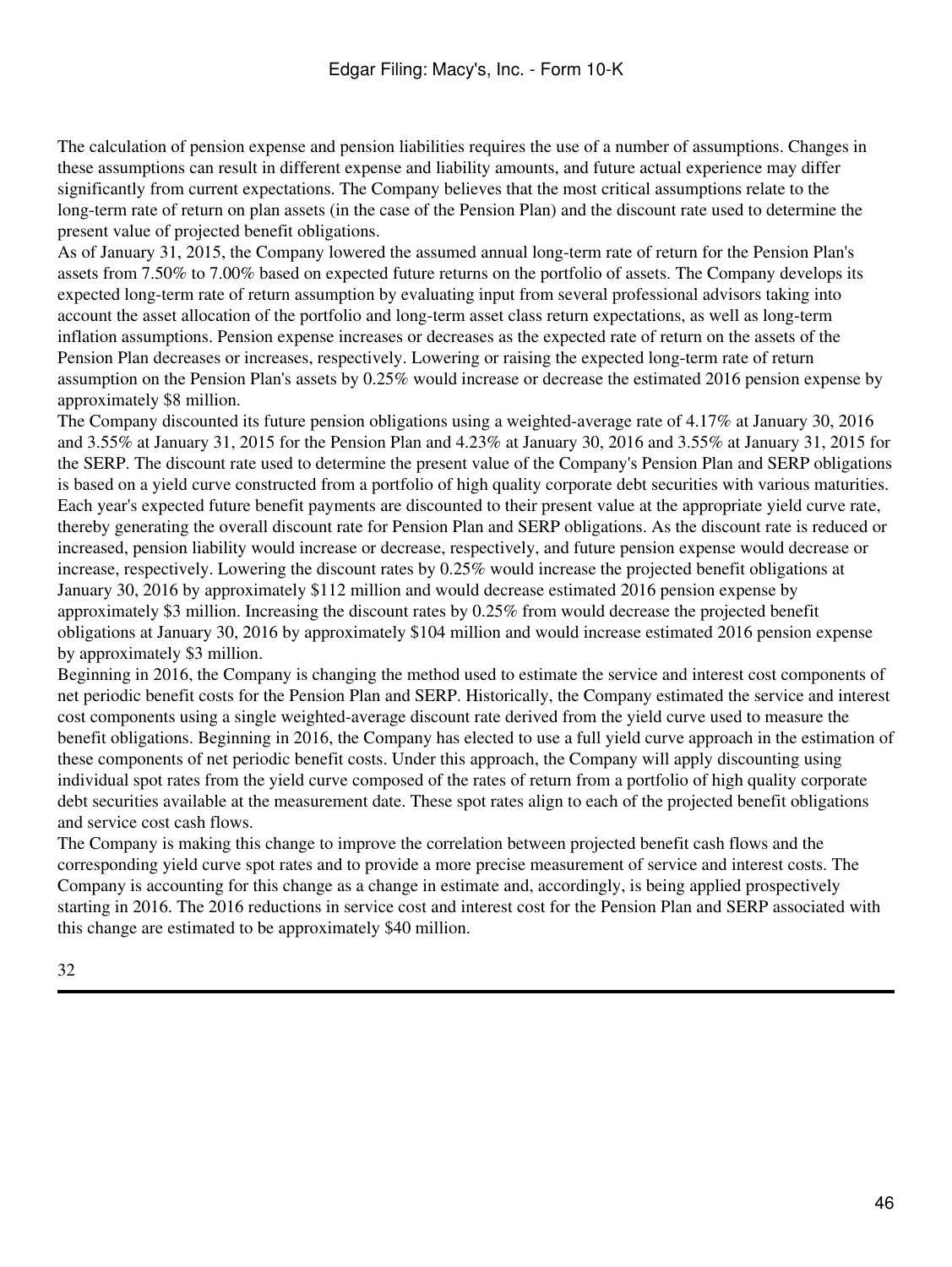### New Pronouncements

In May 2014, the FASB issued ASU No. 2014-09, Revenue from Contracts with Customers (Topic 606), which clarifies the principles for recognizing revenue. The guidance is applicable to all contracts with customers regardless of industry-specific or transaction-specific fact patterns. Further, the guidance requires improved and additional disclosures to help users of financial statements better understand the nature, amount, timing, and uncertainty of revenue that is recognized. The standard was originally effective for the annual reporting periods beginning after December 15, 2016, including interim periods within that year. However, in August 2015, the FASB issued ASU No. 2015-14, which defers the effective date of ASU No. 2014-09 by one year. The guidance is now effective for the Company beginning in the first quarter of 2018, and early adoption is only permitted for the Company beginning in 2017. Upon becoming effective, the Company will apply the amendments in the updated standard either retrospectively to each prior reporting period presented, or retrospectively with the cumulative effect of initially applying the guidance recognized at the date of initial application. The Company is currently evaluating the impact, and the method of adoption, that this standard will have on its consolidated financial position, results of operations, and cash flows.

In February 2016, the FASB issued ASU No. 2016-02, Leases (Topic 842), which establishes a right-of-use (ROU) model that requires a lessee to record a ROU asset and a lease liability on the balance sheet for substantially all leases. Leases will be classified as either financing or operating, with classification affecting the pattern of expense recognition in the statement of income. The new standard is effective for years beginning after December 15, 2018, including interim periods within those years. The Company has not yet evaluated the impact that this standard will have on its consolidated financial position, results of operations, and cash flows.

The Company does not anticipate that the adoption of any other recent accounting pronouncements will have a material impact on the Company's consolidated financial position, results of operations or cash flows.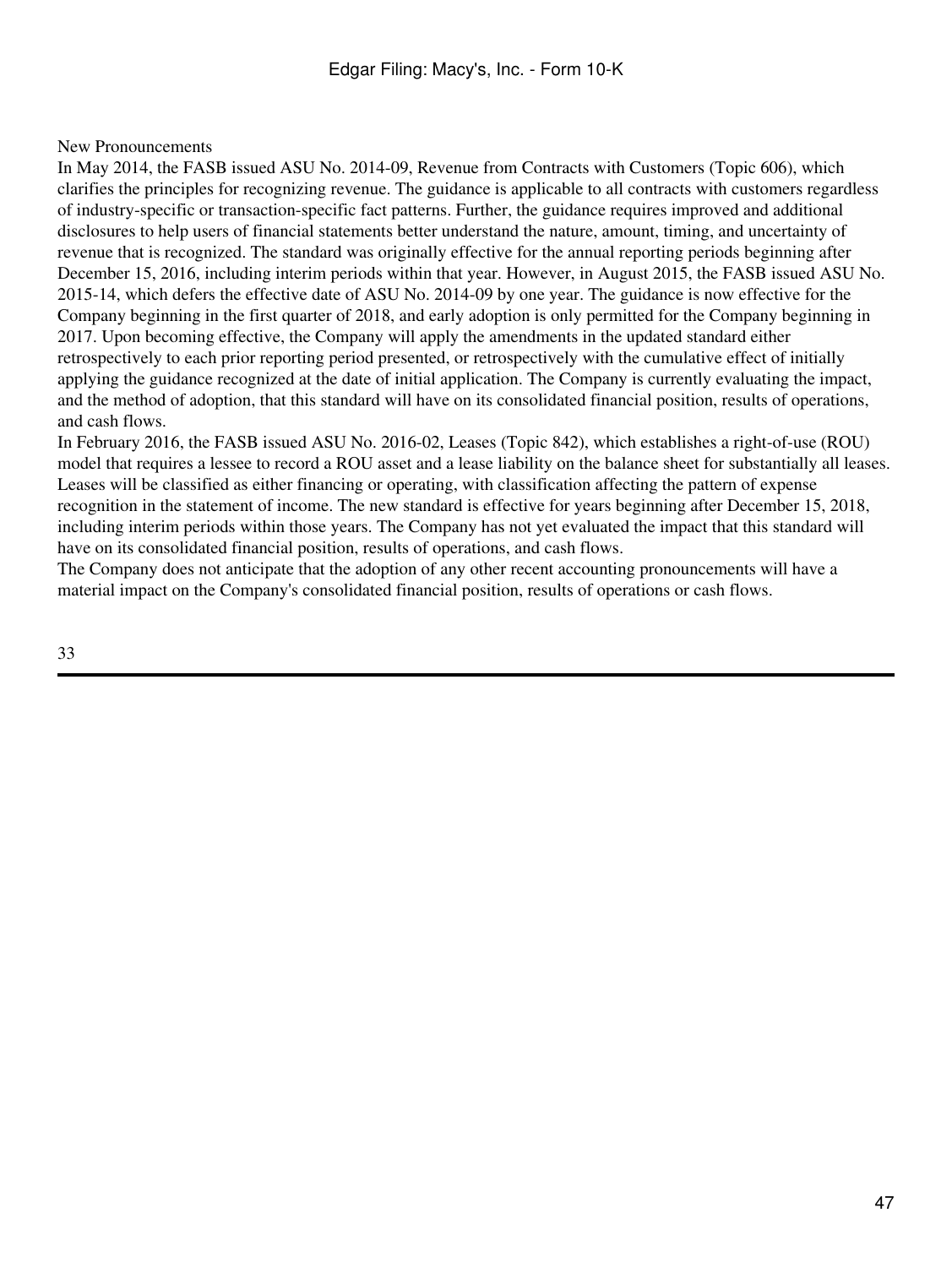Item 7A. Quantitative and Qualitative Disclosures About Market Risk.

The Company is exposed to market risk from changes in interest rates that may adversely affect its financial position, results of operations and cash flows. In seeking to minimize the risks from interest rate fluctuations, the Company manages exposures through its regular operating and financing activities and, when deemed appropriate, through the use of derivative financial instruments. The Company does not use financial instruments for trading or other speculative purposes and is not a party to any leveraged financial instruments.

The Company is exposed to interest rate risk through its borrowing activities, which are described in Note 6 to the Consolidated Financial Statements. All of the Company's borrowings are under fixed rate instruments. However, the Company, from time to time, may use interest rate swap and interest rate cap agreements to help manage its exposure to interest rate movements and reduce borrowing costs. At January 30, 2016, the Company was not a party to any derivative financial instruments and based on the Company's lack of market risk sensitive instruments outstanding at January 30, 2016, the Company has determined that there was no material market risk exposure to the Company's consolidated financial position, results of operations or cash flows as of such date.

Item 8. Consolidated Financial Statements and Supplementary Data.

Information called for by this item is set forth in the Company's Consolidated Financial Statements and supplementary data contained in this report and is incorporated herein by this reference. Specific financial statements and supplementary data can be found at the pages listed in the following index:

# INDEX

|                                                                                       | Page  |
|---------------------------------------------------------------------------------------|-------|
| <b>Report of Management</b>                                                           | $E-2$ |
| Report of Independent Registered Public Accounting Firm                               | $F-3$ |
| Consolidated Statements of Income for the fiscal years ended                          | $F-4$ |
| January 30, 2016, January 31, 2015 and February 1, 2014                               |       |
| Consolidated Statements of Comprehensive Income for the fiscal years ended            | $F-5$ |
| January 30, 2016, January 31, 2015 and February 1, 2014                               |       |
| Consolidated Balance Sheets at January 30, 2016 and January 31, 2015                  | $F-6$ |
| Consolidated Statements of Changes in Shareholders' Equity for the fiscal years ended | $F-7$ |
| January 30, 2016, January 31, 2015 and February 1, 2014                               |       |
| Consolidated Statements of Cash Flows for the fiscal years ended                      | $F-8$ |
| January 30, 2016, January 31, 2015 and February 1, 2014                               |       |
| <b>Notes to Consolidated Financial Statements</b>                                     | $F-9$ |
|                                                                                       |       |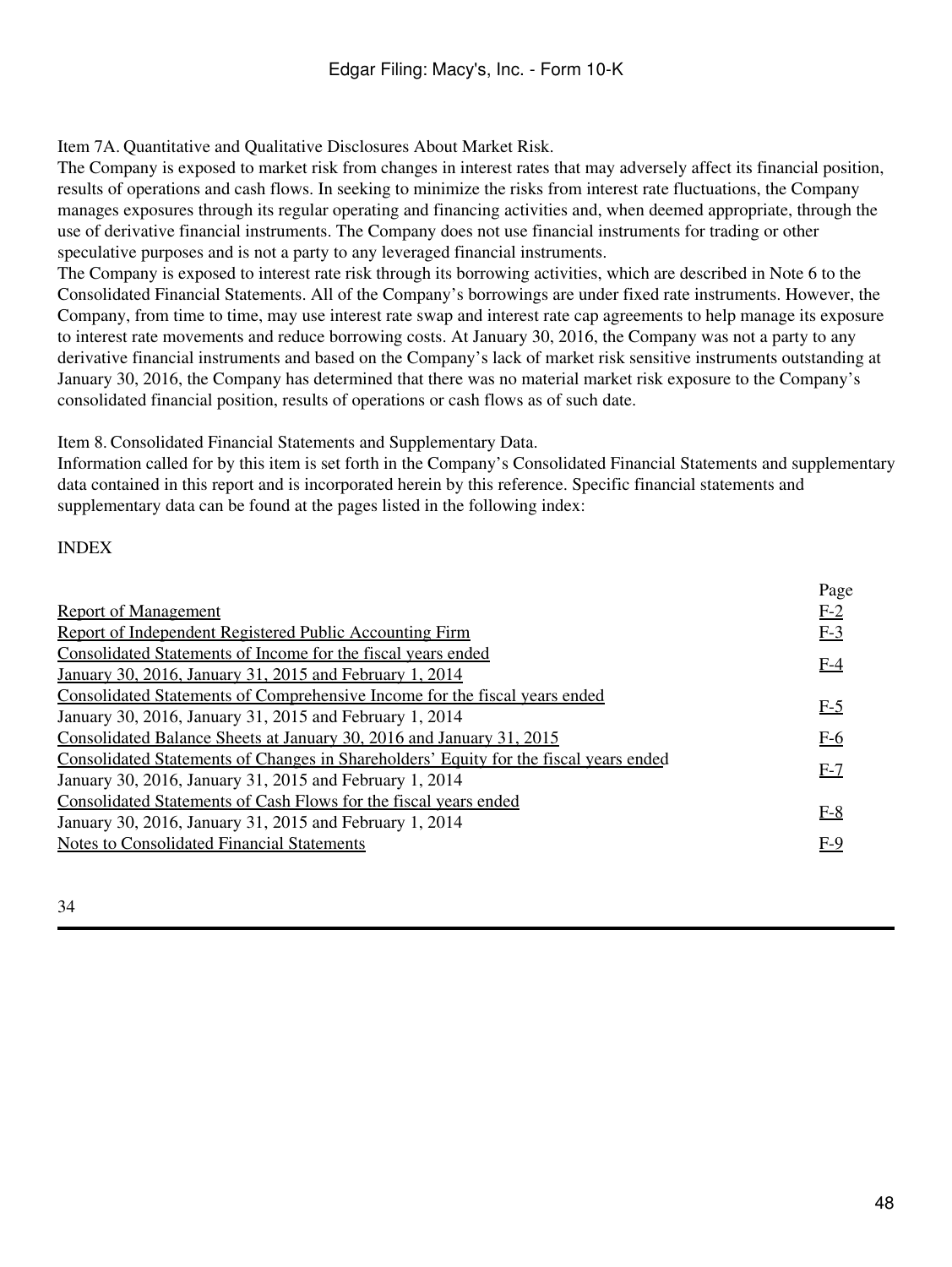Item 9. Changes in and Disagreements with Accountants on Accounting and Financial Disclosure. None.

Item 9A. Controls and Procedures.

# a. Disclosure Controls and Procedures

The Company's Chief Executive Officer and Chief Financial Officer have carried out, as of January 30, 2016, with the participation of the Company's management, an evaluation of the effectiveness of the Company's disclosure controls and procedures, as defined in Rule 13a-15(e) under the Exchange Act. Based upon this evaluation, the Chief Executive Officer and Chief Financial Officer have concluded that the Company's disclosure controls and procedures are effective to provide reasonable assurance that information required to be disclosed by the Company in reports the Company files under the Exchange Act is recorded, processed, summarized and reported, within the time periods specified in the SEC rules and forms, and that information required to be disclosed by the Company in the reports the Company files or submits under the Exchange Act is accumulated and communicated to the Company's management, including its Chief Executive Officer and Chief Financial Officer, as appropriate to allow timely decisions regarding required disclosure.

b. Management's Report on Internal Control over Financial Reporting

The Company's management is responsible for establishing and maintaining adequate internal control over financial reporting, as defined in Exchange Act Rule 13a-15(f). The Company's management conducted an assessment of the Company's internal control over financial reporting based on the framework established by the Committee of Sponsoring Organizations of the Treadway Commission in Internal Control – Integrated Framework (2013). Based on this assessment, the Company's management has concluded that, as of January 30, 2016, the Company's internal control over financial reporting is effective.

The Company's independent registered public accounting firm, KPMG LLP, has audited the effectiveness of the Company's internal control over financial reporting as of January 30, 2016 and has issued an attestation report expressing an unqualified opinion on the effectiveness of the Company's internal control over financial reporting, as stated in their report located on page F-3.

c. Changes in Internal Control over Financial Reporting

There were no changes in the Company's internal controls over financial reporting that occurred during the Company's most recently completed quarter that materially affected, or are reasonably likely to materially affect, the Company's internal control over financial reporting.

# PART III

Item 10. Directors, Executive Officers and Corporate Governance.

The information required by this item for executive officers is set forth under "Item 1. Business - Executive Officers of the Registrant" in this report. The other information called for by this item is set forth under "Item 1 - Election of Directors" and "Further Information Concerning the Board of Directors - Committees of the Board" and "Section 16(a) Beneficial Ownership Reporting Compliance" in the Proxy Statement to be delivered to stockholders in connection with our 2016 Annual Meeting of Shareholders (the "Proxy Statement"), and incorporated herein by reference.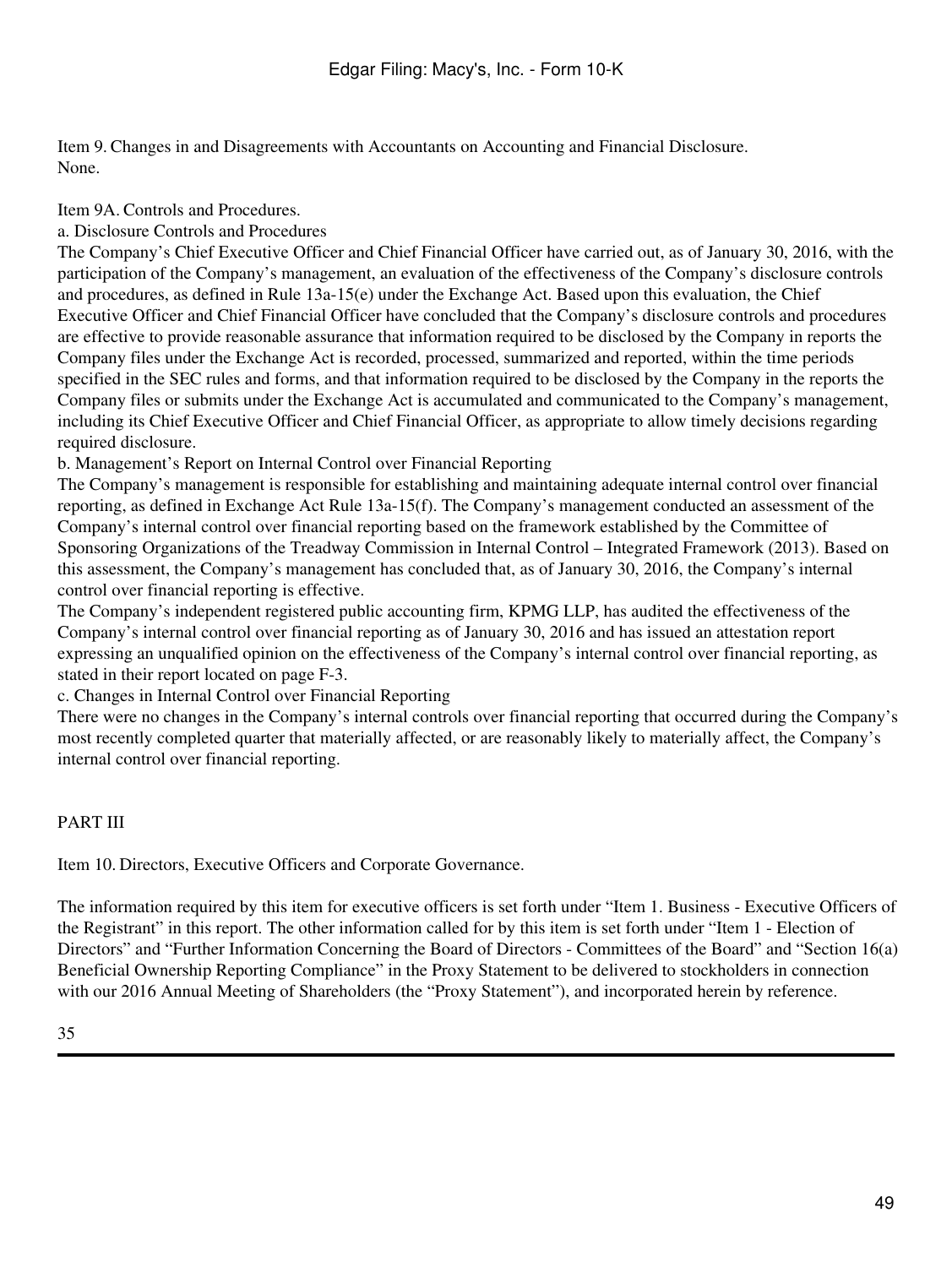| Name                  | Age | Director<br>Since | Principal Occupation                                                                                                                                                                                                                                                        |
|-----------------------|-----|-------------------|-----------------------------------------------------------------------------------------------------------------------------------------------------------------------------------------------------------------------------------------------------------------------------|
| Francis S. Blake      | 66  | 2015              | Former Chairman and Chief Executive Officer of The Home<br>Depot, Inc.                                                                                                                                                                                                      |
| Stephen F. Bollenbach | 73  | 2007              | Non-Executive Chairman of the Board of Directors of KB<br>Home, a homebuilding company, since April 2007.                                                                                                                                                                   |
| John A. Bryant        | 50  | 2015              | Chairman of the Board of Kellogg Company since July 2014 and<br>President and Chief Executive Officer since January 2011.                                                                                                                                                   |
| Deirdre P. Connelly   | 55  | 2008              | Former President, North American Pharmaceuticals of<br>GlaxoSmithKline, a global pharmaceutical company.                                                                                                                                                                    |
| Meyer Feldberg        | 74  | 1992              | Dean Emeritus and Professor of Leadership and Ethics at<br>Columbia Business School at Columbia University since June<br>2004. He is currently on leave of absence from Columbia<br>University and is serving as a senior advisor at Morgan Stanley,<br>an investment bank. |
| Leslie D. Hale        | 43  | 2015              | Chief Financial Officer, Treasurer and Executive Vice President<br>of RLJ Lodging Trust, a publicly-traded lodging real estate<br>investment trust, since February 2013.                                                                                                    |
| Sara Levinson         | 65  | 1997              | Co-Founder and Director of Katapult, a digital entertainment<br>company making products for today's creative generation, since<br>April 2013.                                                                                                                               |
| Joseph Neubauer       | 74  | 1992              | Former Chairman of the Board of ARAMARK, a leading<br>provider of a broad range of professional services, including<br>food, hospitality, facility and uniform services.<br>Former President and Chief Executive Officer of Girls                                           |
| Joyce M. Roché        | 69  | 2006              | Incorporated, a national non-profit research, education and<br>advocacy organization.<br>Chairman of Brown-Forman Corporation, a spirits and wine                                                                                                                           |
| Paul C. Varga         | 52  | 2012              | company, since August 2007 and Chief Executive Officer since<br>2005.                                                                                                                                                                                                       |
| Craig E. Weatherup    | 70  | 1996              | Former Chief Executive Officer of The Pepsi-Cola Company.                                                                                                                                                                                                                   |
| Marna C. Whittington  | 68  | 1993              | Former Chief Executive Officer of Allianz Global Investors<br>Capital, a diversified global investment firm.                                                                                                                                                                |
| Annie Young-Scrivner  | 47  | 2014              | Executive Vice President of Starbucks Corporation since<br>September 2009, with responsibility for global loyalty and<br>digital development since September 2015.                                                                                                          |

Set forth below are the names, ages and principal occupations of our non-employee directors as of March 24, 2016.

On March 21, 2016, the Board elected William H. Lenehan as a director, effective as of April 1, 2016. Mr. Lenehan, age 39, has been the President and Chief Executive Officer of Four Corners Property Trust, Inc., a real estate investment trust, since August 2015.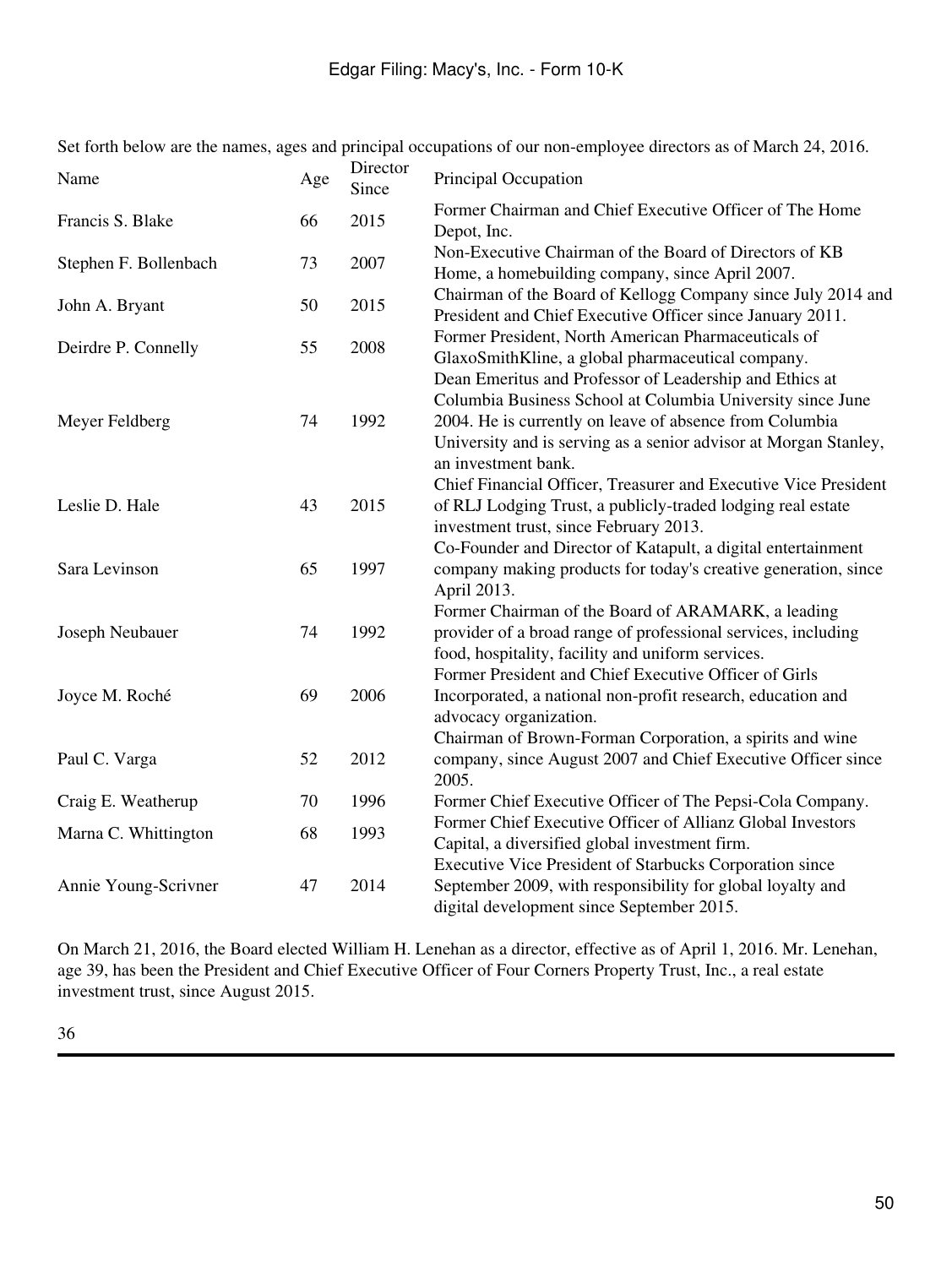Item 11. Executive Compensation.

Information called for by this item is set forth under "Compensation Discussion & Analysis," "Compensation of the Named Executives for 2015," "Compensation Committee Report" and "Compensation Committee Interlocks and Insider Participation" in the Proxy Statement and incorporated herein by reference.

Item 12. Security Ownership of Certain Beneficial Owners and Management and Related Stockholder Matters. Information called for by this item is set forth under "Stock Ownership – Certain Beneficial Owners" and "Stock Ownership – Stock Ownership of Directors and Executive Officers" in the Proxy Statement and incorporated herein by reference.

Item 13. Certain Relationships and Related Transactions, and Director Independence. Information called for by this item is set forth under "Further Information Concerning the Board of Directors – Director Independence" and "Policy on Related Person Transactions" in the Proxy Statement and incorporated herein by reference.

Item 14. Principal Accountant Fees and Services.

Information called for by this item is set forth under "Item 2 – Appointment of Independent Registered Public Accounting Firm" in the Proxy Statement and incorporated herein by reference.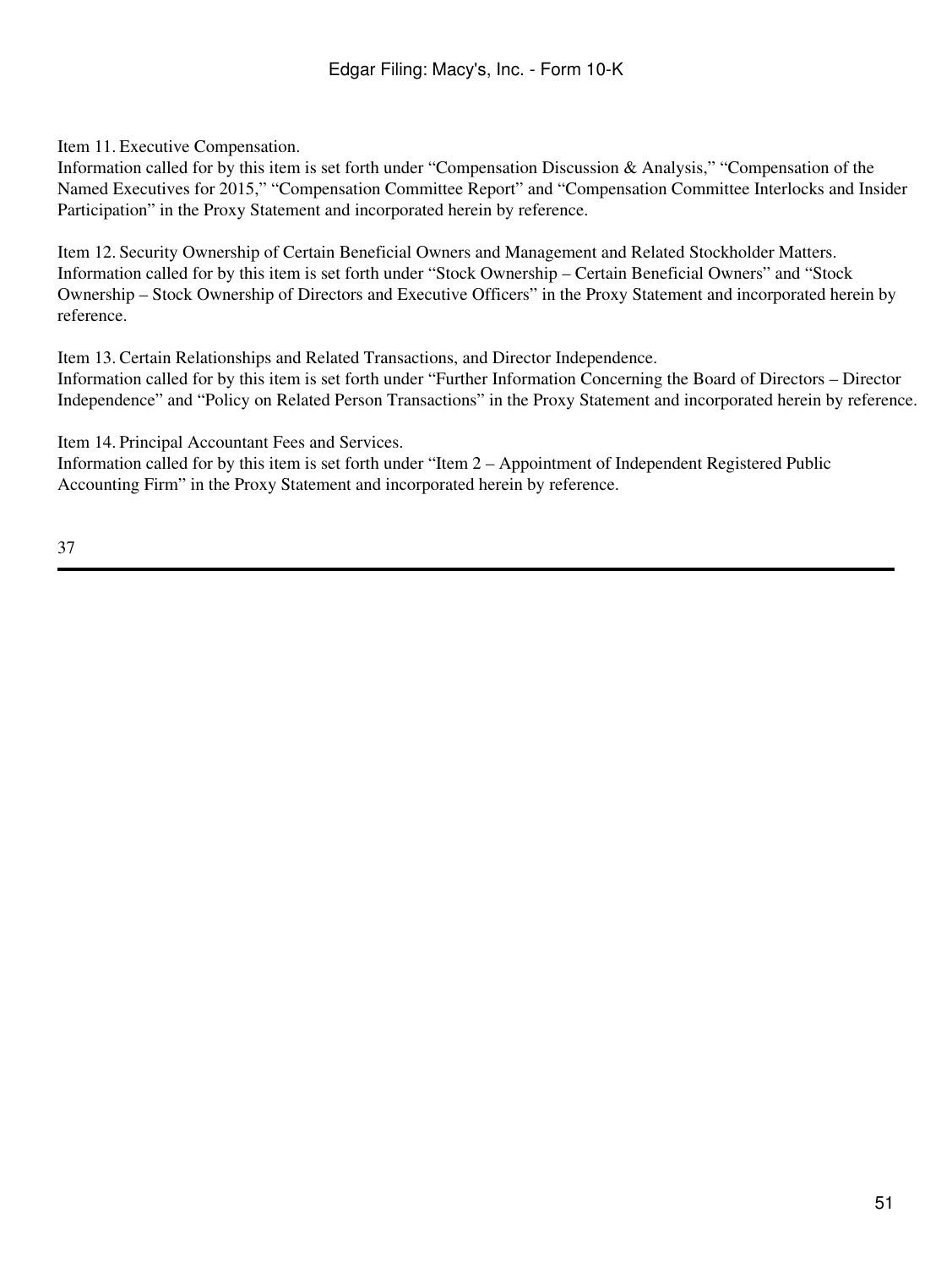### PART IV

Item 15. Exhibits and Financial Statement Schedules. (a) The following documents are filed as part of this report: 1. Financial Statements: The list of financial statements required by this item is set forth in Item 8 "Consolidated Financial Statements and Supplementary Data" and is incorporated herein by reference.

2. Financial Statement Schedules:

All schedules are omitted because they are inapplicable, not required, or the information is included elsewhere in the Consolidated Financial Statements or the notes thereto.

3. Exhibits:

| Exhibit<br>Number | Description                                                                                                                                                                                                                                                                                                                                                                                                                                                                      | Document if Incorporated by Reference                                                                                         |
|-------------------|----------------------------------------------------------------------------------------------------------------------------------------------------------------------------------------------------------------------------------------------------------------------------------------------------------------------------------------------------------------------------------------------------------------------------------------------------------------------------------|-------------------------------------------------------------------------------------------------------------------------------|
| 3.1               | Amended and Restated Certificate of Incorporation                                                                                                                                                                                                                                                                                                                                                                                                                                | Exhibit 3.1 to the Company's Current Report on<br>Form 8-K filed on May 18, 2010                                              |
| 3.1.1             | Certificate of Designations of Series A Junior<br><b>Participating Preferred Stock</b>                                                                                                                                                                                                                                                                                                                                                                                           | Exhibit 3.1.1 to the Company's Annual Report on<br>Form 10-K (File No. 1-13536) for the fiscal year<br>ended January 28, 1995 |
| 3.1.2             | Article Seventh of the Amended and Restated<br>Certificate of Incorporation                                                                                                                                                                                                                                                                                                                                                                                                      | Exhibit 3.1 to the Company's Current Report on<br>Form 8-K filed on May 24, 2011                                              |
| 3.2               | Amended and Restated By-Laws                                                                                                                                                                                                                                                                                                                                                                                                                                                     | Exhibit 3.1 to the Company's Current Report on<br>Form 8-K filed on March 3, 2016                                             |
| 4.1               | Amended and Restated Certificate of Incorporation                                                                                                                                                                                                                                                                                                                                                                                                                                | See Exhibits 3.1, 3.1.1 and 3.1.2                                                                                             |
| 4.2               | Amended and Restated By-Laws                                                                                                                                                                                                                                                                                                                                                                                                                                                     | See Exhibit 3.2                                                                                                               |
| 4.3               | Indenture, dated as of January 15, 1991, among the<br>Company (as successor to The May Department<br>Stores Company ("May Delaware")), Macy's Retail<br>Holdings, Inc. ("Macy's Retail") (f/k/a The May<br>Department Stores Company (NY) or "May New<br>York") and The Bank of New York Mellon Trust<br>Company, N.A. ("BNY Mellon", successor to J.P.<br>Morgan Trust Company and as successor to The First<br>National Bank of Chicago), as Trustee (the "1991<br>Indenture") | Exhibit 4(2) to May New York's Current Report on<br>Form 8-K filed on January 15, 1991                                        |
| 4.3.1             | Guarantee of Securities, dated as of August 30, 2005,<br>by the Company relating to the 1991 Indenture                                                                                                                                                                                                                                                                                                                                                                           | Exhibit 10.13 to the Company's Current Report on<br>Form 8-K filed on August 30, 2005 (the "August 30,<br>2005 Form 8-K")     |
| 4.4               | Indenture, dated as of December 15, 1994, between<br>the Company and U.S. Bank National Association<br>(successor to State Street Bank and Trust Company                                                                                                                                                                                                                                                                                                                         | Exhibit 4.1 to the Company's Registration<br>Statement on Form S-3 (Registration No. 33-88328)<br>filed on January 9, 1995    |
|                   |                                                                                                                                                                                                                                                                                                                                                                                                                                                                                  |                                                                                                                               |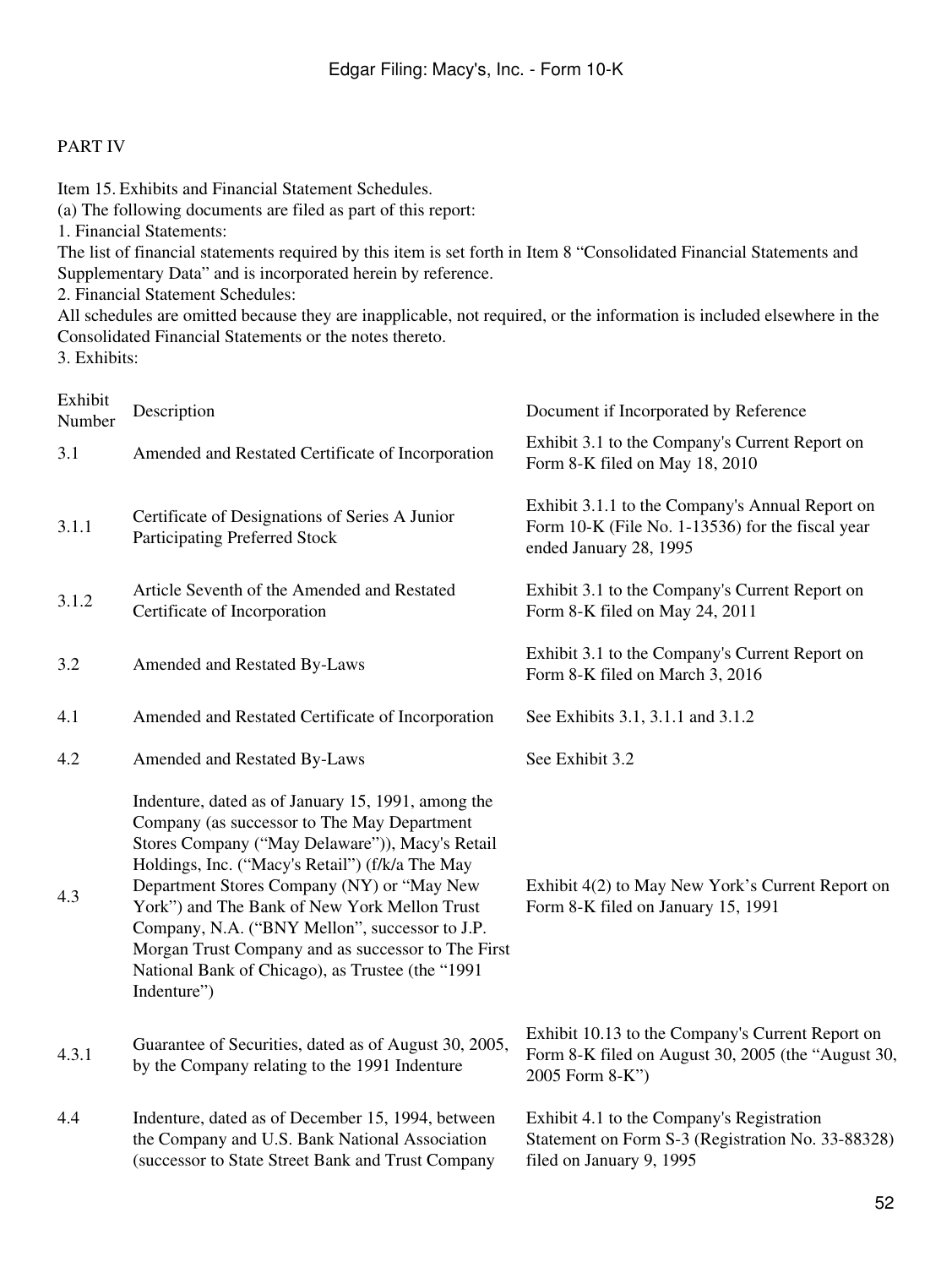and The First National Bank of Boston), as Trustee (the "1994 Indenture")

Eighth Supplemental Indenture to the 1994 Indenture, dated as of July 14, 1997, between the Company and U.S. Bank National Association (successor to State Street Bank and Trust Company and The First National Bank of Boston), as Trustee

Exhibit 2 to the Company's Current Report on Form 8-K filed on July 15, 1997 (the "July 15, 1997 Form 8-K")

38

4.4.1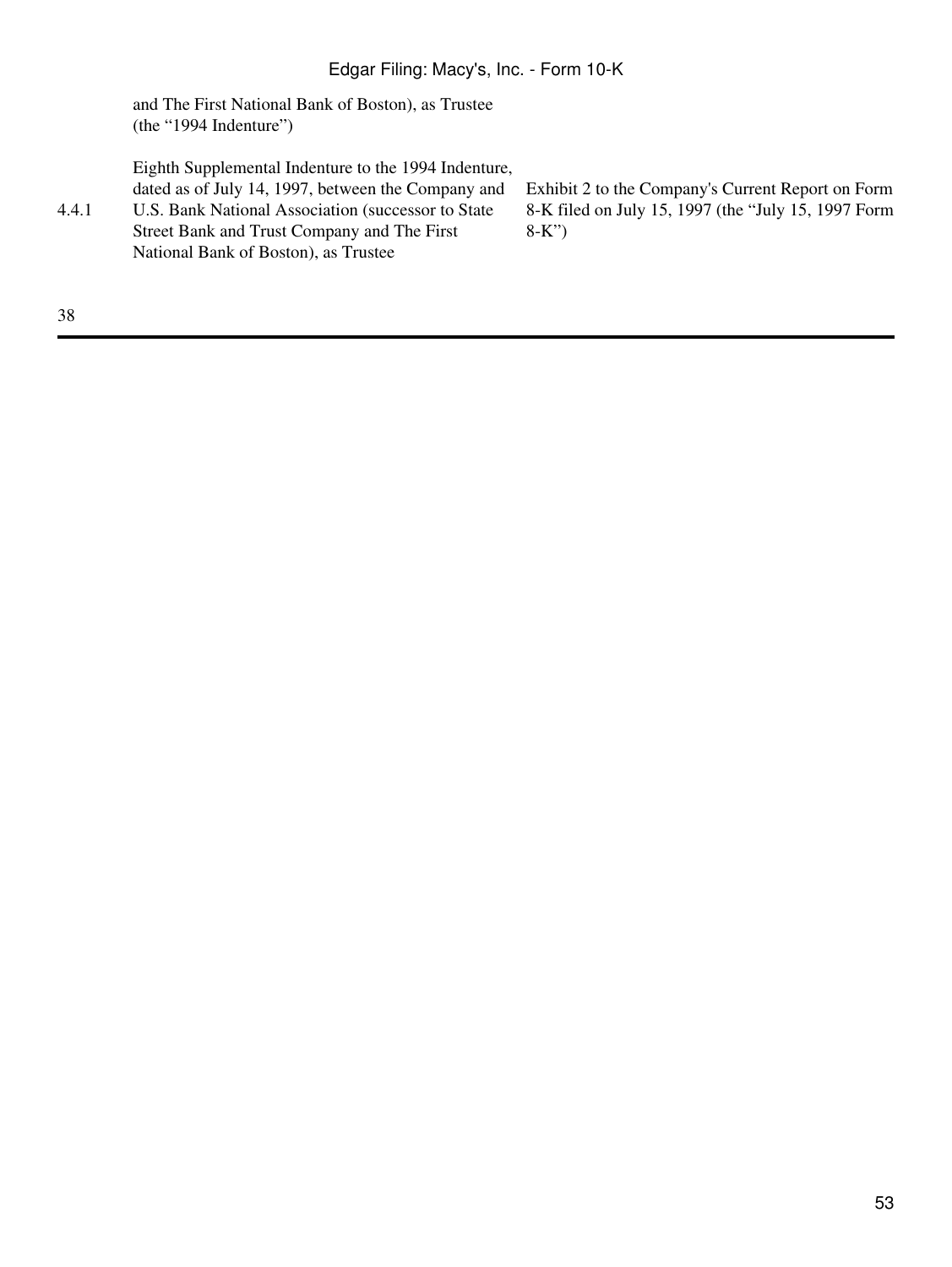| Exhibit<br>Number | Description                                                                                                                                                                                                                                                                                 | Document if Incorporated by Reference                                                                                           |
|-------------------|---------------------------------------------------------------------------------------------------------------------------------------------------------------------------------------------------------------------------------------------------------------------------------------------|---------------------------------------------------------------------------------------------------------------------------------|
| 4.4.2             | Ninth Supplemental Indenture to the 1994 Indenture,<br>dated as of July 14, 1997, between the Company and<br>U.S. Bank National Association (successor to State<br>Street Bank and Trust Company and The First<br>National Bank of Boston), as Trustee                                      | Exhibit 3 to the July 15, 1997 Form 8-K                                                                                         |
| 4.4.3             | Tenth Supplemental Indenture to the 1994 Indenture,<br>dated as of August 30, 2005, among the Company,<br>Macy's Retail and U.S. Bank National Association (as<br>successor to State Street Bank and Trust Company<br>and as successor to The First National Bank of<br>Boston), as Trustee | Exhibit 10.14 to the August 30, 2005 Form 8-K                                                                                   |
| 4.4.4             | Guarantee of Securities, dated as of August 30, 2005,<br>by the Company relating to the 1994 Indenture                                                                                                                                                                                      | Exhibit 10.16 to the August 30, 2005 Form 8-K                                                                                   |
| 4.5               | Indenture, dated as of September 10, 1997, between<br>the Company and U.S. Bank National Association<br>(successor to Citibank, N.A.), as Trustee (the "1997<br>Indenture")                                                                                                                 | Exhibit 4.4 to the Company's Amendment No. 1 to<br>Form S-3 (Registration No. 333-34321) filed on<br>September 11, 1997         |
| 4.5.1             | First Supplemental Indenture to the 1997 Indenture,<br>dated as of February 6, 1998, between the Company<br>and U.S. Bank National Association (successor to<br>Citibank, N.A.), as Trustee                                                                                                 | Exhibit 2 to the Company's Current Report on Form<br>8-K filed on February 6, 1998                                              |
| 4.5.2             | Third Supplemental Indenture to the 1997 Indenture,<br>dated as of March 24, 1999, between the Company<br>and U.S. Bank National Association (successor to<br>Citibank, N.A.), as Trustee                                                                                                   | Exhibit 4.2 to the Company's Registration<br>Statement on Form S-4 (Registration<br>No. 333-76795) filed on April 22, 1999      |
| 4.5.3             | Seventh Supplemental Indenture to the 1997<br>Indenture, dated as of August 30, 2005 among the<br>Company, Macy's Retail and U.S. Bank National<br>Association (successor to Citibank, N.A.), as Trustee                                                                                    | Exhibit 10.15 to the August 30, 2005 Form 8-K                                                                                   |
| 4.5.4             | Guarantee of Securities, dated as of August 30, 2005,<br>by the Company relating to the 1997 Indenture                                                                                                                                                                                      | Exhibit 10.17 to the August 30, 2005 Form 8-K                                                                                   |
| 4.6               | Indenture, dated as of June 17, 1996, among the<br>Company (as successor to May Delaware), Macy's<br>Retail (f/k/a May New York) and The Bank of New<br>York Mellon Trust Company, N.A. ("BNY Mellon",<br>successor to J.P. Morgan Trust Company), as Trustee<br>(the "1996 Indenture")     | Exhibit 4.1 to the Registration Statement on<br>Form S-3 (Registration No. 333-06171) filed on<br>June 18, 1996 by May Delaware |
|                   |                                                                                                                                                                                                                                                                                             |                                                                                                                                 |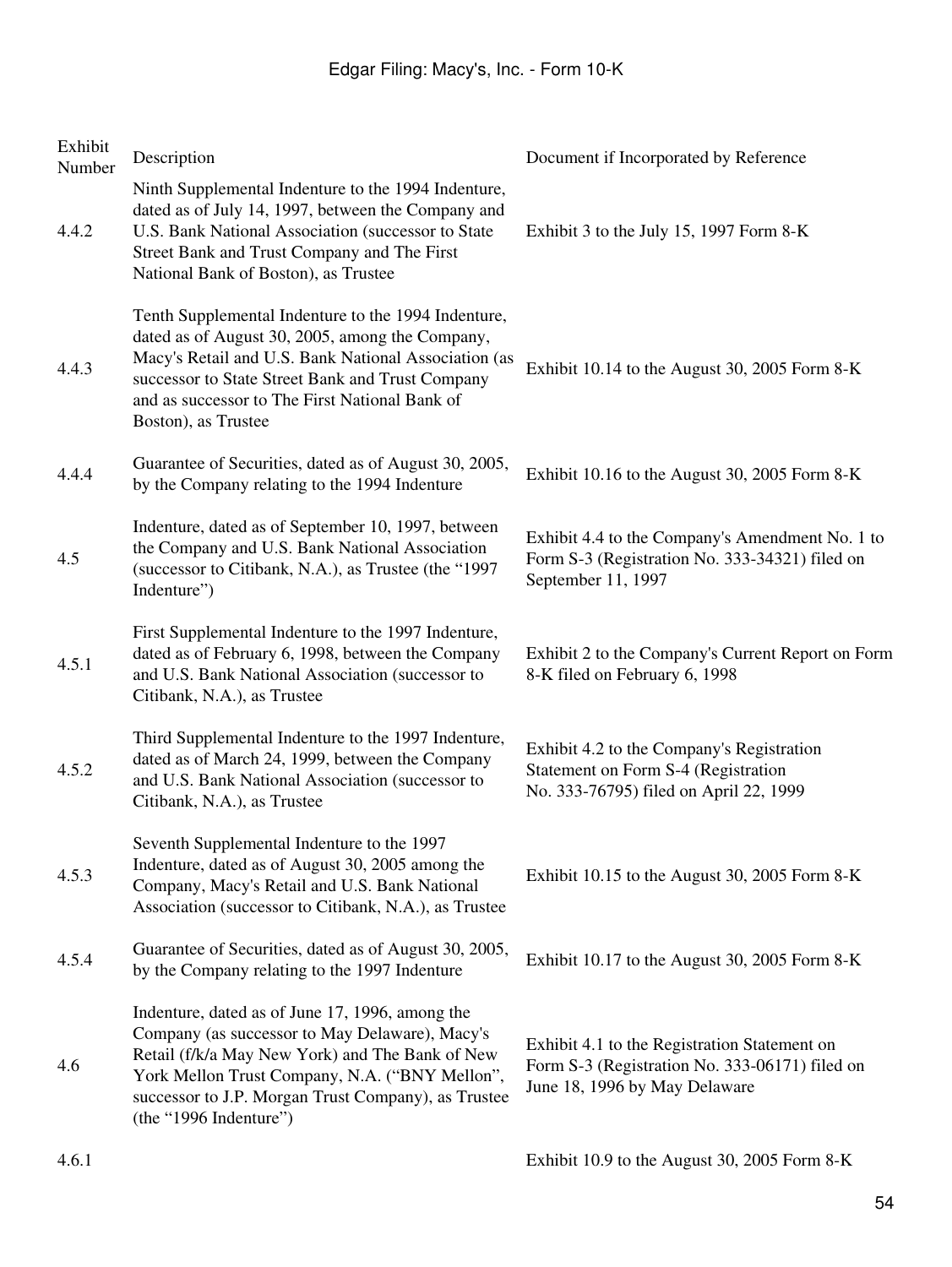|       | First Supplemental Indenture to the 1996 Indenture,<br>dated as of August 30, 2005, by and among the<br>Company (as successor to May Delaware), Macy's<br>Retail (f/k/a May New York) and BNY Mellon, as<br>Trustee |                                                                                                                 |
|-------|---------------------------------------------------------------------------------------------------------------------------------------------------------------------------------------------------------------------|-----------------------------------------------------------------------------------------------------------------|
| 4.7   | Indenture, dated as of July 20, 2004, among the<br>Company (as successor to May Delaware), Macy's<br>Retail (f/k/a May New York) and BNY Mellon, as<br>Trustee (the "2004 Indenture")                               | Exhibit 4.1 to the Current Report on Form 8-K (File<br>No. 001-00079) filed on July 21, 2004 by May<br>Delaware |
| 4.7.1 | First Supplemental Indenture to the 2004 Indenture,<br>dated as of August 30, 2005 among the Company (as<br>successor to May Delaware), Macy's Retail and BNY<br>Mellon, as Trustee                                 | Exhibit 10.10 to the August 30, 2005 Form 8-K                                                                   |
| 4.8   | Indenture, dated as of November 2, 2006, by and<br>among Macy's Retail, the Company and U.S. Bank<br>National Association, as Trustee (the "2006 Indenture") No. 333-138376) filed on November 2, 2006              | Exhibit 4.6 to the Company's Registration<br>Statement on Form S-3ASR (Registration                             |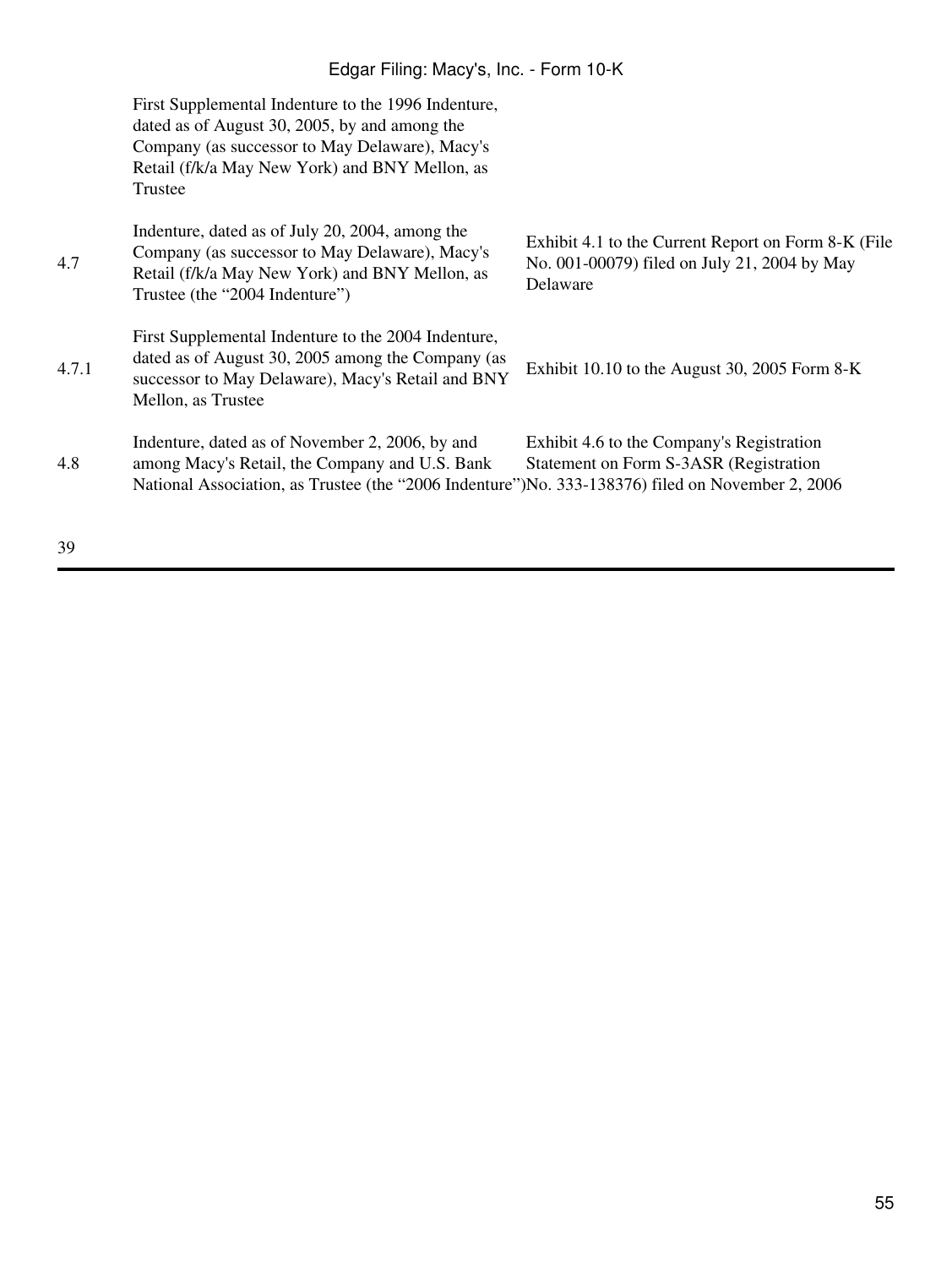| Exhibit<br>Number | Description                                                                                                                                                                             | Document if Incorporated by Reference                                                                                          |
|-------------------|-----------------------------------------------------------------------------------------------------------------------------------------------------------------------------------------|--------------------------------------------------------------------------------------------------------------------------------|
| 4.8.1             | First Supplemental Indenture to the 2006 Indenture,<br>dated November 29, 2006, among Macy's Retail, the<br>Company and U.S. Bank National Association, as<br>Trustee                   | Exhibit 4.1 to the Company's Current Report on<br>Form 8-K filed on November 29, 2006                                          |
| 4.8.2             | Third Supplemental Indenture to the 2006 Indenture,<br>dated March 12, 2007, among Macy's Retail, the<br>Company and U.S. Bank National Association, as<br>Trustee                      | Exhibit 4.2 to the Company's Current Report on<br>Form 8-K filed on March 12, 2007                                             |
| 4.8.3             | Sixth Supplemental Indenture to the 2006 Indenture,<br>dated December 10, 2015, among Macy's Retail, the<br>Company and U.S. Bank National Association, as<br>Trustee                   | Exhibit 4.2 to the Company's Current Report on<br>Form 8-K filed on December 10, 2015                                          |
| 4.9               | Indenture, dated as of January 13, 2012, among<br>Macy's Retail, the Company and BNY Mellon, as<br>Trustee (the "2012 Indenture")                                                       | Exhibit 4.1 to the Company's Current Report on<br>Form 8-K filed on January 13, 2012 (the "January<br>13, 2012 Form 8-K")      |
| 4.9.1             | First Supplemental Trust Indenture to the 2012<br>Indenture, dated as of January 13, 2012, among<br>Macy's Retail, as issuer, the Company, as guarantor,<br>and BNY Mellon, as trustee  | Exhibit 4.2 to the January 13, 2012 Form 8-K                                                                                   |
| 4.9.2             | Second Supplemental Trust Indenture to the 2012<br>Indenture, dated as of January 13, 2012, among<br>Macy's Retail, as issuer, the Company, as guarantor,<br>and BNY Mellon, as trustee | Exhibit 4.3 to the January 13, 2012 Form 8-K                                                                                   |
| 4.9.3             | Third Supplemental Trust Indenture, dated as of<br>November 20, 2012, among Macy's Retail, as issuer,<br>the Company, as guarantor, and BNY Mellon, as<br>trustee                       | Exhibit 4.2 to the Company's Current Report on<br>Form 8-K filed on November 20, 2012 (the<br>"November 20, 2012 Form $8-K$ ") |
| 4.9.4             | Fourth Supplemental Trust Indenture, dated as of<br>November 20, 2012, among Macy's Retail, as issuer,<br>the Company, as guarantor, and BNY Mellon, as<br>trustee                      | Exhibit 4.3 to the November 20, 2012 Form 8-K                                                                                  |
| 4.9.5             | Fifth Supplemental Trust Indenture, dated as of<br>September 6, 2013, among Macy's Retail, as issuer,<br>the Company, as guarantor, and BNY Mellon, as<br>trustee                       | Exhibit 4.2 to the Company's Current Report on<br>Form 8-K filed on September 6, 2013                                          |
| 4.9.6             | Sixth Supplemental Trust Indenture, dated as of May<br>23, 2014, among Macy's Retail, as issuer, the<br>Company, as guarantor, and BNY Mellon, as trustee                               | Exhibit 4.2 to the Company's Current Report on<br>Form 8-K filed on May 23, 2014                                               |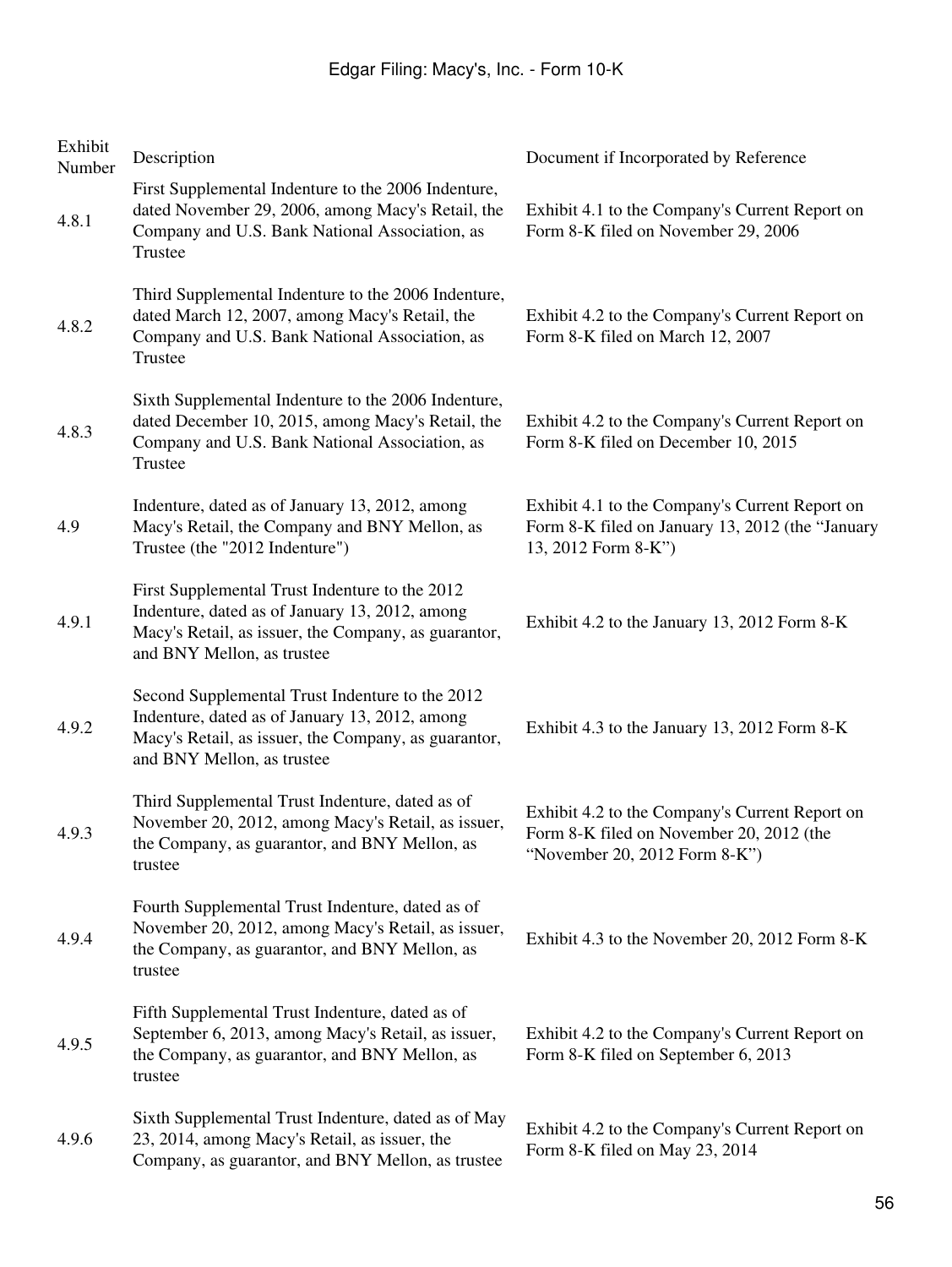| 4.9.7   | Seventh Supplemental Trust Indenture, dated as of<br>November 18, 2014, among Macy's Retail, as issuer,<br>the Company, as guarantor, and BNY Mellon, as<br>trustee                                                                              | Exhibit 4.2 to the Company's Current Report on<br>Form 8-K filed on November 18, 2014                                  |
|---------|--------------------------------------------------------------------------------------------------------------------------------------------------------------------------------------------------------------------------------------------------|------------------------------------------------------------------------------------------------------------------------|
| $10.1+$ | Credit Agreement, dated as of May 10, 2013, among<br>the Company, Macy's Retail, the lenders party thereto<br>and JPM organ Chase Bank, N.A., as administrative<br>agent and paying agent, and Bank of America, N.A.,<br>as administrative agent | Exhibit 10.01 to the Company's Current Report on<br>Form 8-K filed on May 14, 2013 (the "May 14, 2013<br>Form $8-K$ ") |
| 10.1.1  | First Amendment, dated as of May 30, 2013, to the<br>Credit Agreement, among Macy's Retail and<br>JPM organ Chase Bank, N.A. and the Bank of<br>America, N.A., as Administrative Agents                                                          | Exhibit 10.1.1 to the Company's Quarterly Report<br>on Form 10-Q filed on June 10, 2013                                |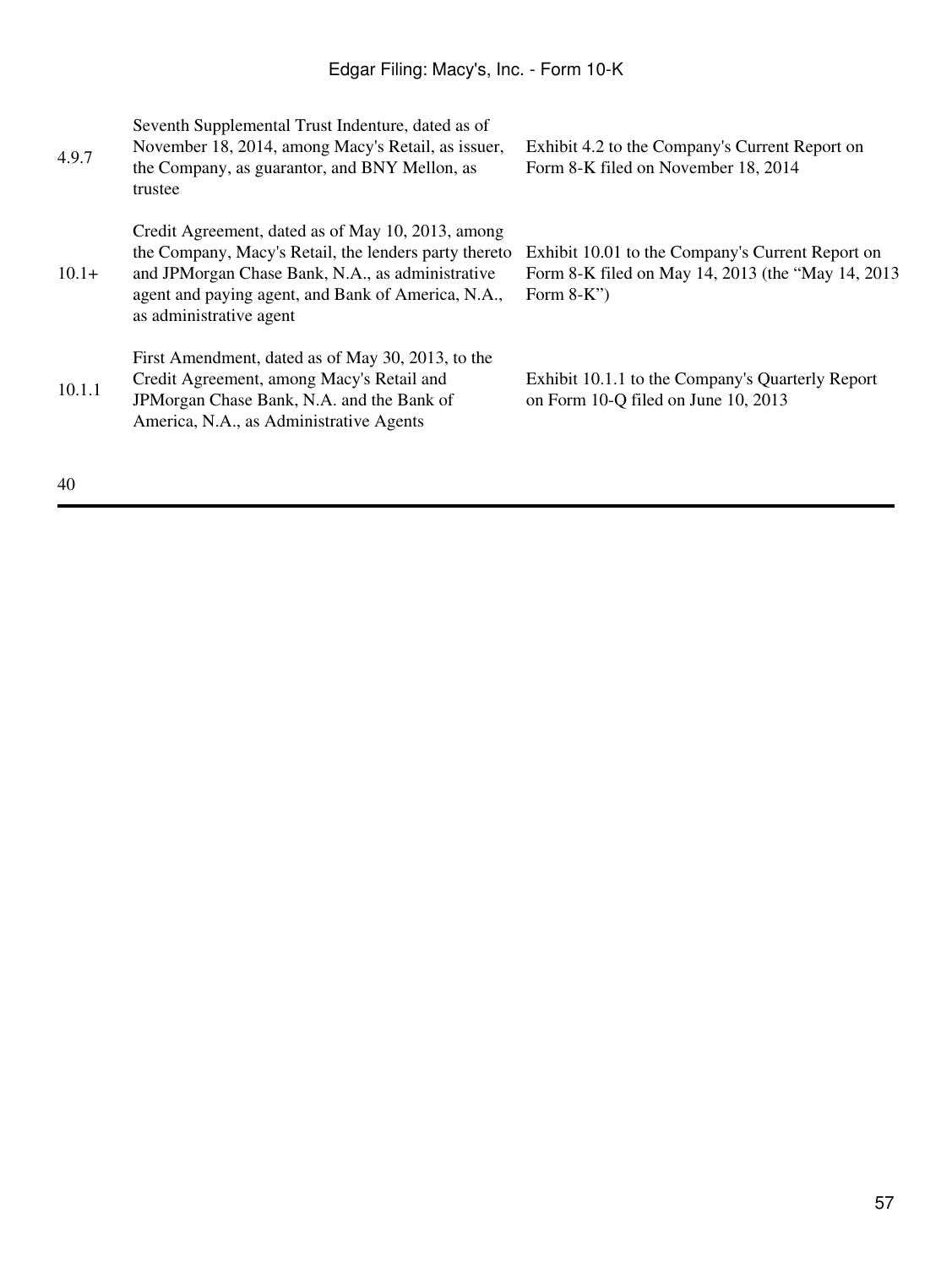| Exhibit<br>Number | Description                                                                                                                                                                                                                                                                             | Document if Incorporated by Reference                                                                                                                |
|-------------------|-----------------------------------------------------------------------------------------------------------------------------------------------------------------------------------------------------------------------------------------------------------------------------------------|------------------------------------------------------------------------------------------------------------------------------------------------------|
| 10.2              | Guarantee Agreement, dated as of May 10, 2013,<br>among the Company, Macy's Retail, certain<br>subsidiary guarantors and JPMorgan Chase Bank,<br>N.A., as paying agent                                                                                                                  | Exhibit 10.02 to the May 14, 2013 Form 8-K                                                                                                           |
| 10.3              | Tax Sharing Agreement, dated as of October 31,<br>2014, among Macy's, Inc. and members of the<br><b>Affiliated Group</b>                                                                                                                                                                | Exhibit 10.7 to the Company's Annual Report on<br>Form 10-K (File No. 1-13536) for the fiscal year<br>ended January 31, 2015 (the "2014 Form 10-K")  |
| $10.4+$           | Amended and Restated Credit Card Program<br>Agreement, dated November 10, 2014, among the<br>Company, FDS Bank, Macy's Credit and Customer<br>Services, Inc. ("MCCS"), Macy's West Stores, Inc.,<br>Bloomingdales, Inc., Department Stores National<br>Bank ("DSNB") and Citibank, N.A. | Exhibit 10.1 to the Company's Quarterly Report on<br>Form 10-Q filed on December 8, 2014                                                             |
| 10.5              | 1995 Executive Equity Incentive Plan, as amended<br>and restated as of June 1, 2007 (the "1995 Plan") *                                                                                                                                                                                 | Exhibit 10.11 to the Company's Annual Report on<br>Form 10-K (File No. 1-13536) for the fiscal year<br>ended January 31, 2009 (the "2008 Form 10-K") |
| 10.6              | Senior Executive Incentive Compensation Plan *                                                                                                                                                                                                                                          | Appendix B to the Company's Proxy Statement<br>dated March 28, 2012                                                                                  |
| 10.7              | 1994 Stock Incentive Plan, as amended and restated as<br>of June 1, 2007 *                                                                                                                                                                                                              | Exhibit 10.13 to the 2008 Form 10-K                                                                                                                  |
| 10.8              | Form of Indemnification Agreement *                                                                                                                                                                                                                                                     | Exhibit 10.14 to the Registration Statement on<br>Form 10 (File No. 1-10951), filed on November 27,<br>1991                                          |
| 10.9              | Executive Severance Plan, effective November 1,<br>2009, as revised and restated January 1, 2014 *                                                                                                                                                                                      | Exhibit 10.14 to the Company's Annual Report on<br>Form 10-K (File No. 1-13536) for the fiscal year<br>ended February 1, 2014 (the "2013 Form 10-K") |
| 10.10             | Form of Non-Qualified Stock Option Agreement for<br>the 1995 Plan (for Executives and Key Employees) *                                                                                                                                                                                  | Exhibit 10.2 to the Company's Current Report on<br>Form 8-K filed on March 29, 2005                                                                  |
| 10.10.1           | Form of Non-Qualified Stock Option Agreement for<br>the 1995 Plan (for Executives and Key Employees), as<br>amended *                                                                                                                                                                   | Exhibit 10.33.1 to the Company's Annual Report<br>Form Form 10-K (File No. 1-13536) for the fiscal<br>year ended January 28, 2006                    |
| 10.10.2           | Form of Non-Qualified Stock Option Agreement for<br>the 1994 Stock Incentive Plan *                                                                                                                                                                                                     | Exhibit 10.7 to the Current Report on From 8-K<br>(File No. 001-00079) filed on March 23, 2005 by<br>May Delaware (the "March 23, 2005 Form 8-K")    |
| 10.10.3           | Form of Nonqualified Stock Option Agreement under<br>the 2009 Omnibus Incentive Compensation Plan (for                                                                                                                                                                                  | Exhibit 10.15.3 to the Company's Annual Report on<br>Form 10-K (File No. 1-13536) for the fiscal year                                                |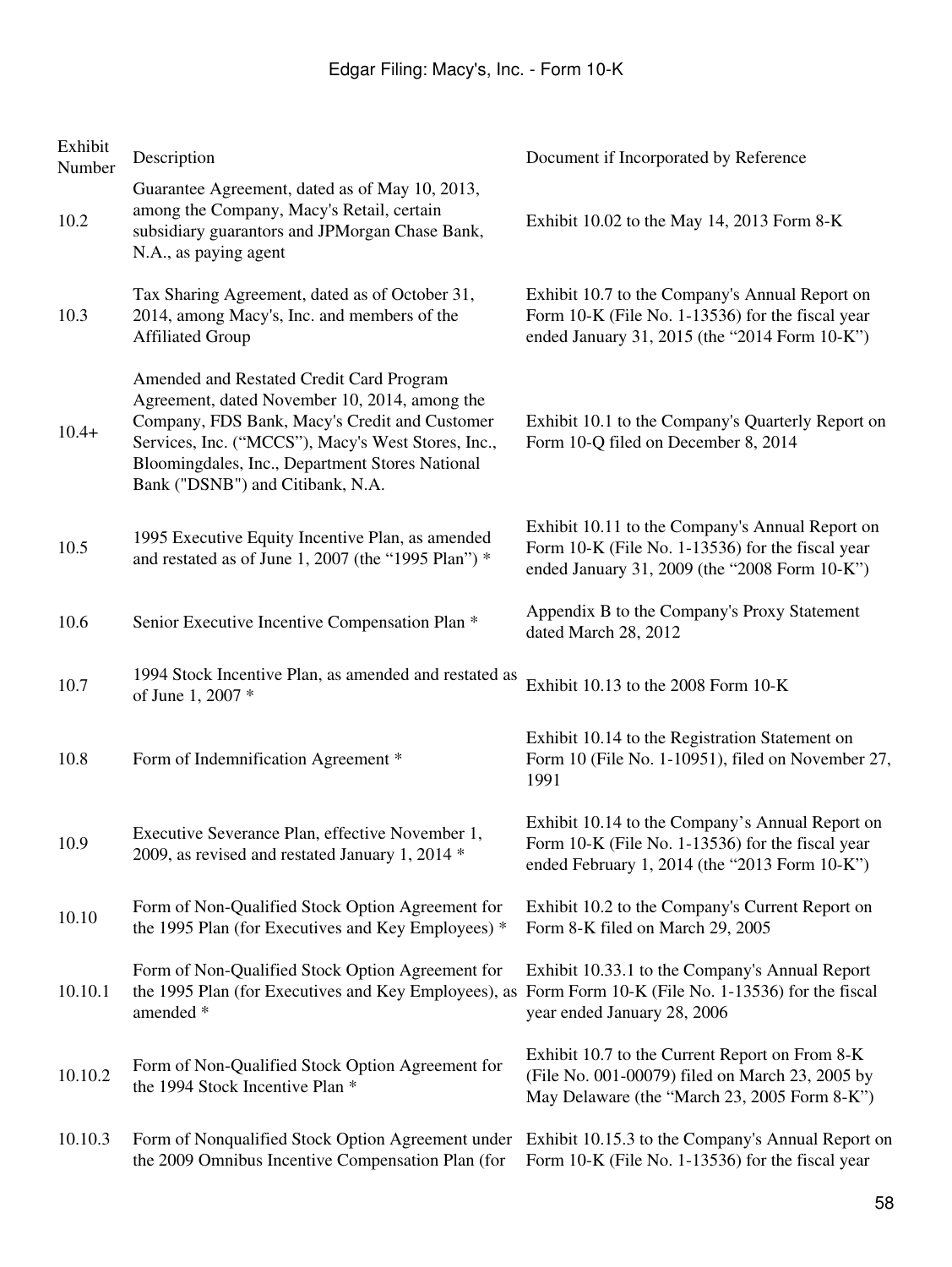# Edgar Filing: Macy's, Inc. - Form 10-K

|         | Executives and Key Employees) *                                                                                                                                     | ended February 2, 2013 (the "2012 Form $10-K$ ")                                      |
|---------|---------------------------------------------------------------------------------------------------------------------------------------------------------------------|---------------------------------------------------------------------------------------|
| 10.10.4 | Form of Nonqualified Stock Option Agreement under<br>the Amended and Restated 2009 Omnibus Incentive<br>Compensation Plan (for Executives and Key<br>Employees) $*$ | Exhibit 10.14.4 to the 2014 Form $10-K$                                               |
| 10.11   | Nonqualified Stock Option Agreement, dated as of<br>October 26, 2007, by and between the Company and<br>Terry Lundgren *                                            | Exhibit 10.1 to the Company's Current Report on<br>Form 8-K filed on November 1, 2007 |
| 10.12   | Form of Restricted Stock Agreement for the 1994<br>Stock Incentive Plan *                                                                                           | Exhibit 10.4 to the March 23, 2005 Form 8-K                                           |
| 10.12.1 | Form of Time-Based Restricted Stock Agreement<br>under the 2009 Omnibus Incentive Compensation<br>Plan $*$                                                          | Exhibit 10.3 to the Company's Current Report on<br>Form 8-K filed on March 25, 2010   |
|         |                                                                                                                                                                     |                                                                                       |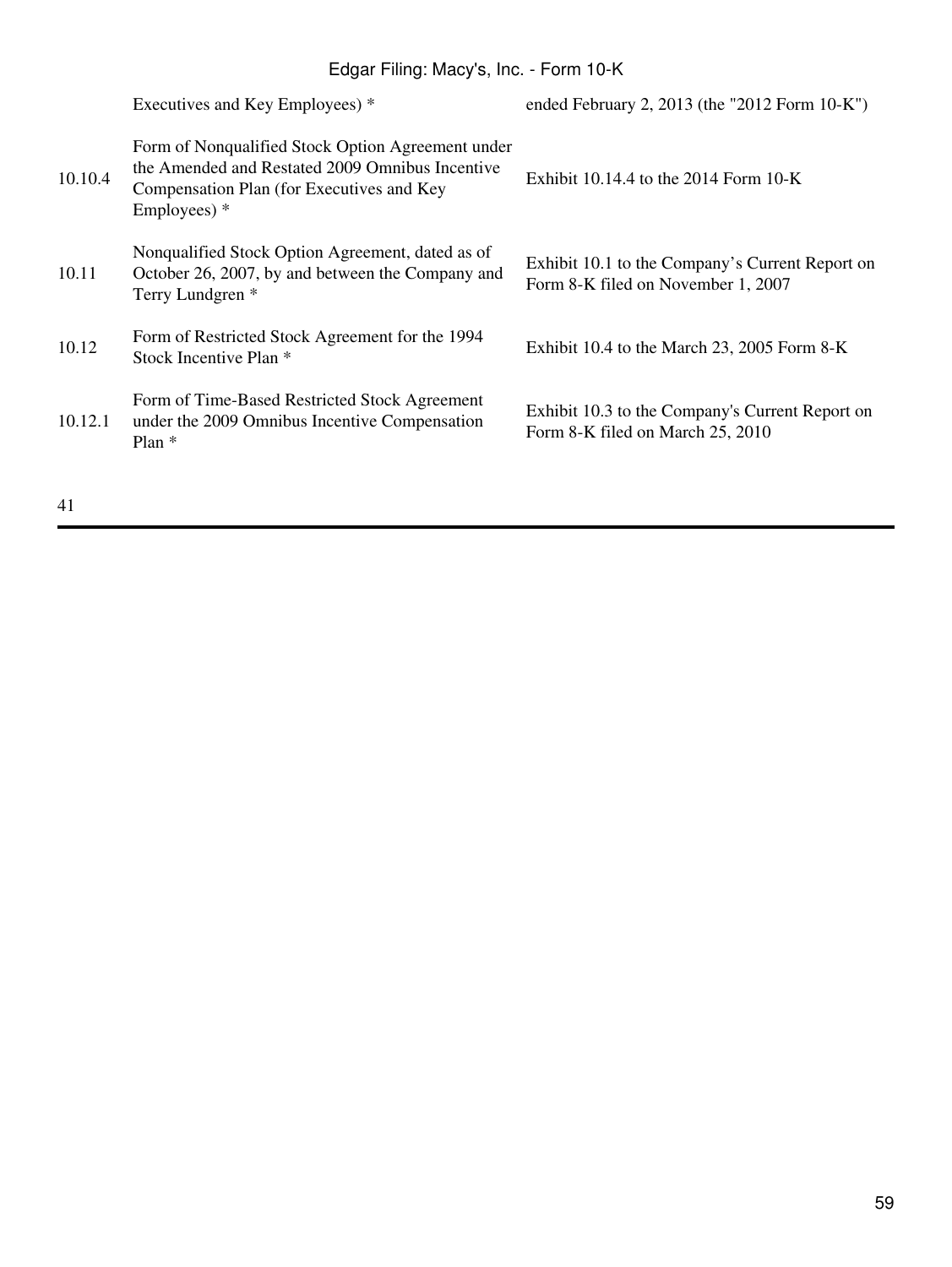| Exhibit<br>Number | Description                                                                                                                                                                          | Document if Incorporated by Reference                                                                                           |
|-------------------|--------------------------------------------------------------------------------------------------------------------------------------------------------------------------------------|---------------------------------------------------------------------------------------------------------------------------------|
| 10.13             | Form of Performance-Based Restricted Stock Unit<br>Agreement under the 2009 Omnibus Incentive<br>Compensation Plan for the 2014-2016 performance<br>period *                         | Exhibit 10.18.1 to the 2013 Form 10-K                                                                                           |
| 10.13.1           | Form of Performance-Based Restricted Stock Unit<br>Agreement under the Amended and Restated 2009<br>Omnibus Incentive Compensation Plan for the<br>2015-2017 performance period *    | Exhibit $10.17.2$ to the 2014 Form $10-K$                                                                                       |
| 10.13.2           | 2016-2018 Performance-Based Restricted Stock Unit<br>Terms and Conditions <sup>*</sup>                                                                                               |                                                                                                                                 |
| 10.14             | Form of Time-Based Restricted Stock Unit<br>Agreement under the 2009 Omnibus Incentive<br>Compensation Plan *                                                                        | Exhibit 10.19 to the 2012 Form 10-K                                                                                             |
| 10.14.1           | Form of Time-Based Restricted Stock Unit<br>Agreement under the Amended and Restated 2009<br>Omnibus Incentive Compensation Plan *                                                   | Exhibit 10.18.1 to the 2014 Form 10-K                                                                                           |
| 10.15             | Supplementary Executive Retirement Plan *                                                                                                                                            | Exhibit 10.29 to the 2008 Form 10-K                                                                                             |
| 10.15.1           | First Amendment to the Supplementary Executive<br>Retirement Plan effective January 1, 2012 *                                                                                        | Exhibit 10.21.1 to the Company's Annual Report on<br>Form 10-K (File No. 1-13536) for the fiscal year<br>ended January 28, 2012 |
| 10.15.2           | Second Amendment to Supplementary Executive<br>Retirement Plan effective January 1, 2012 *                                                                                           | Exhibit 10.20.2 to the 2012 Form 10-K                                                                                           |
| 10.15.3           | Third Amendment to Supplementary Executive<br>Retirement Plan effective December 31, 2013 *                                                                                          | Exhibit 10.20.3 to the 2013 Form 10-K                                                                                           |
| 10.16             | Executive Deferred Compensation Plan *                                                                                                                                               | Exhibit 10.30 to the 2008 Form 10-K                                                                                             |
| 10.16.1           | First Amendment to Executive Deferred<br>Compensation Plan effective December 19, 2013 *                                                                                             | Exhibit $10.21.1$ to the 2013 Form $10-K$                                                                                       |
| 10.17             | Macy's, Inc. 401(k) Retirement Investment Plan (the<br>"Plan") (amending and restating the Macy's, Inc.<br>$401(k)$ Retirement Investment Plan) effective as of<br>January 1, 2014 * | Exhibit 10.22 to the 2013 Form 10-K                                                                                             |
| 10.17.1           | First Amendment to the Plan regarding matching<br>contributions with respect to the Plan's plan years<br>beginning on and after January 1, 2014, effective<br>January 1, 2014 *      | Exhibit $10.21.1$ to the 2014 Form $10-K$                                                                                       |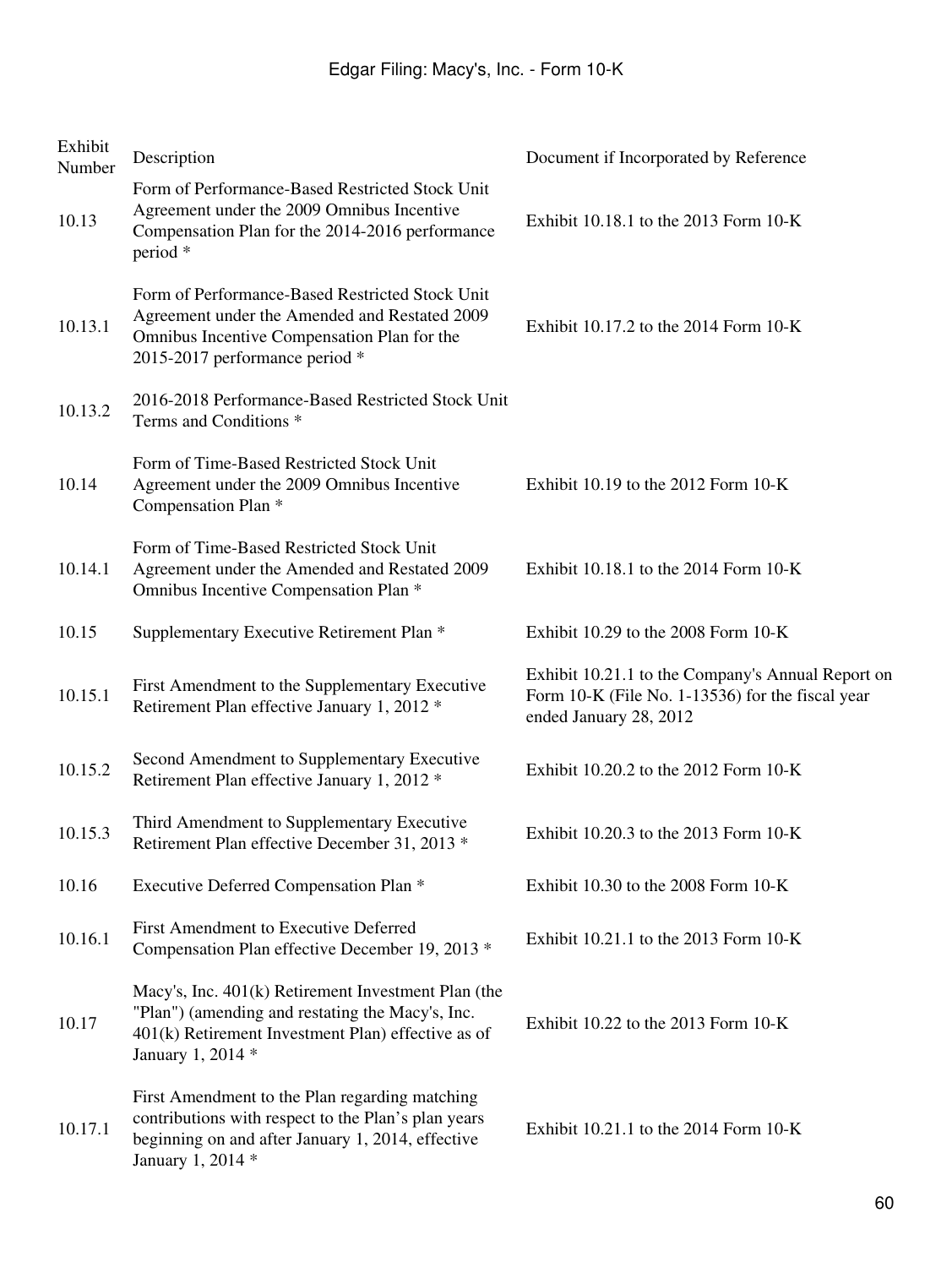| 10.17.2 | Second Amendment to the Plan regarding marriage<br>status, effective January 1, 2014 *                                                                                                   | Exhibit $10.21.2$ to the 2014 Form $10-K$ |
|---------|------------------------------------------------------------------------------------------------------------------------------------------------------------------------------------------|-------------------------------------------|
| 10.17.3 | Third Amendment to the Plan regarding matching<br>contributions with respect to the Plan's plan years<br>beginning on and after January 1, 2014 *                                        | Exhibit $10.21.3$ to the 2014 Form $10-K$ |
| 10.17.4 | Fourth Amendment to the Plan regarding rules<br>applicable to Puerto Rico participants effective<br>January 1, 2011 (and for the Plan's plan years<br>beginning on and after that date)* |                                           |
| 10.17.5 | Fifth Amendment to the Plan regarding eligible<br>associates to participate (pre-tax deferrals only, no<br>match) immediately upon hire*                                                 |                                           |
| 10.18   | Director Deferred Compensation Plan *                                                                                                                                                    | Exhibit 10.33 to the 2008 Form $10-K$     |
|         |                                                                                                                                                                                          |                                           |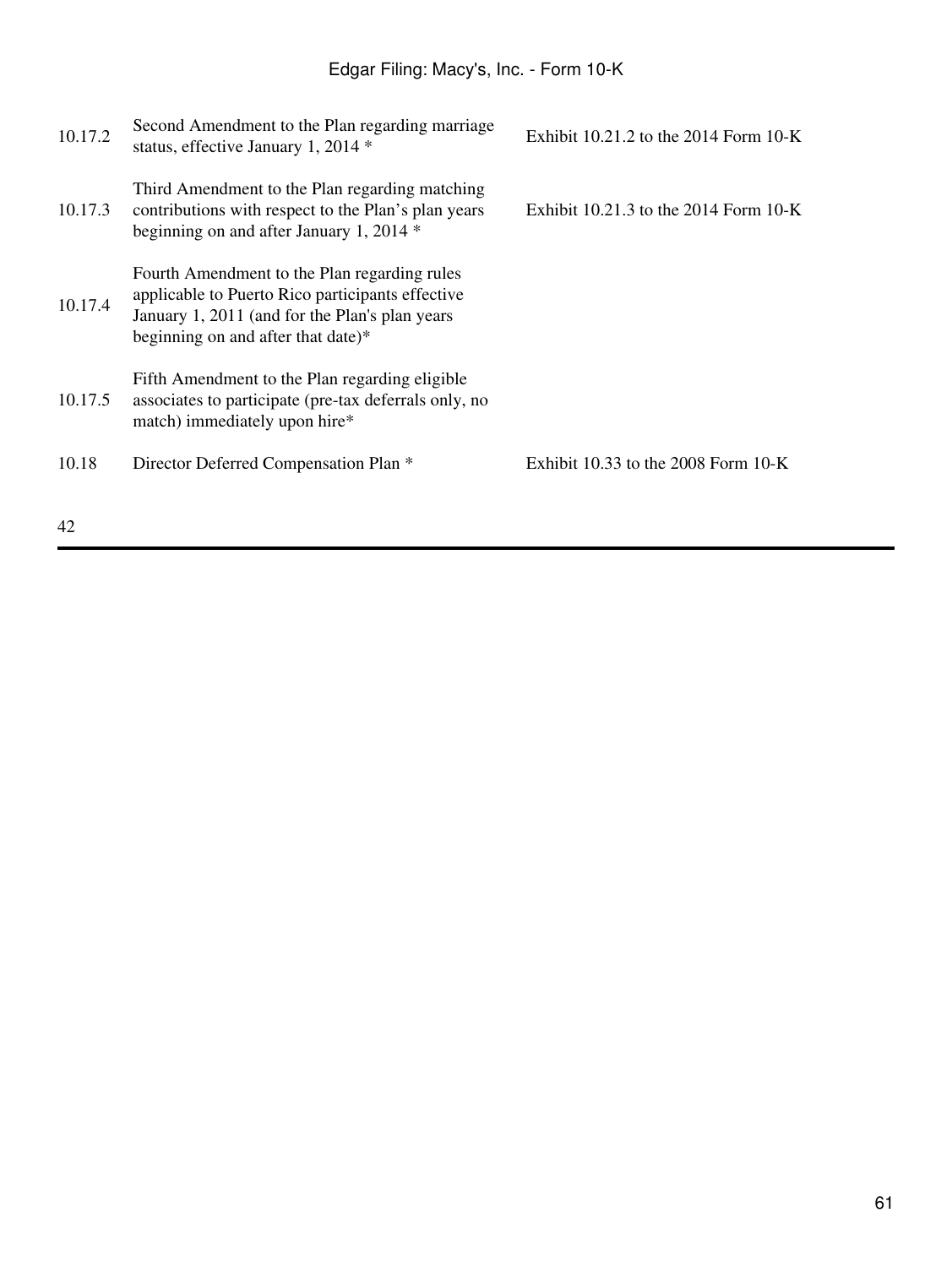| Exhibit<br>Number | Description                                                                                                                                                                                 | Document if Incorporated by Reference                                                                                          |
|-------------------|---------------------------------------------------------------------------------------------------------------------------------------------------------------------------------------------|--------------------------------------------------------------------------------------------------------------------------------|
| 10.19             | Macy's, Inc. Amended and Restated 2009 Omnibus<br>Incentive Compensation Plan *                                                                                                             | Appendix B to the Company's Proxy Statement<br>dated April 2, 2014                                                             |
| 10.20             | Macy's, Inc. Deferred Compensation Plan *                                                                                                                                                   | Exhibit 4.5 to the Company's Registration<br>Statement on Form S-8 (Registration No.<br>333-192917) filed on December 18, 2013 |
| 10.20.1           | First Amendment to Deferred Compensation Plan<br>regarding special rules of eligibility for newly eligible Exhibit 10.24.1 to the 2014 Form 10-K<br>participants, effective April 1, 2014 * |                                                                                                                                |
| 10.20.2           | Second Amendment to Deferred Compensation Plan<br>regarding payment rules for plan years that begin on<br>or after January 1, 2015, effective January 1, 2014 *                             | Exhibit 10.24.2 to the 2014 Form 10-K                                                                                          |
| 10.20.3           | Third Amendment to Deferred Compensation Plan<br>regarding a lump sum distribution from account if its<br>balance does not exceed a certain amount, effective<br>July 1, 2015*              |                                                                                                                                |
| 10.21             | Change in Control Plan, effective November 1, 2009,<br>as revised and restated January 1, 2014 *                                                                                            | Exhibit 10.26 to the 2013 Form 10-K                                                                                            |
| 10.22             | Amended and Restated Time Sharing Agreement<br>between Macy's, Inc. and Terry J. Lundgren, dated<br>August 21, 2014 *                                                                       | Exhibit 10.2 to the Company's Quarterly Report on<br>Form 10-Q filed on September 8, 2014                                      |
| 21                | Subsidiaries                                                                                                                                                                                |                                                                                                                                |
| 23                | <b>Consent of KPMG LLP</b>                                                                                                                                                                  |                                                                                                                                |
| 24                | Powers of Attorney                                                                                                                                                                          |                                                                                                                                |
| 31.1              | Certification of Chief Executive Officer pursuant to<br>Rule $13a-14(a)$                                                                                                                    |                                                                                                                                |
| 31.2              | Certification of Chief Financial Officer pursuant to<br>Rule $13a-14(a)$                                                                                                                    |                                                                                                                                |
| 32.1              | Certification by Chief Executive Officer under<br>Section 906 of the Sarbanes-Oxley Act                                                                                                     |                                                                                                                                |
| 32.2              | Certification by Chief Financial Officer under Section<br>906 of the Sarbanes-Oxley Act                                                                                                     |                                                                                                                                |
| $101**$           | The following financial statements from Macy's, Inc.'s<br>Annual Report on Form 10-K for the year ended                                                                                     |                                                                                                                                |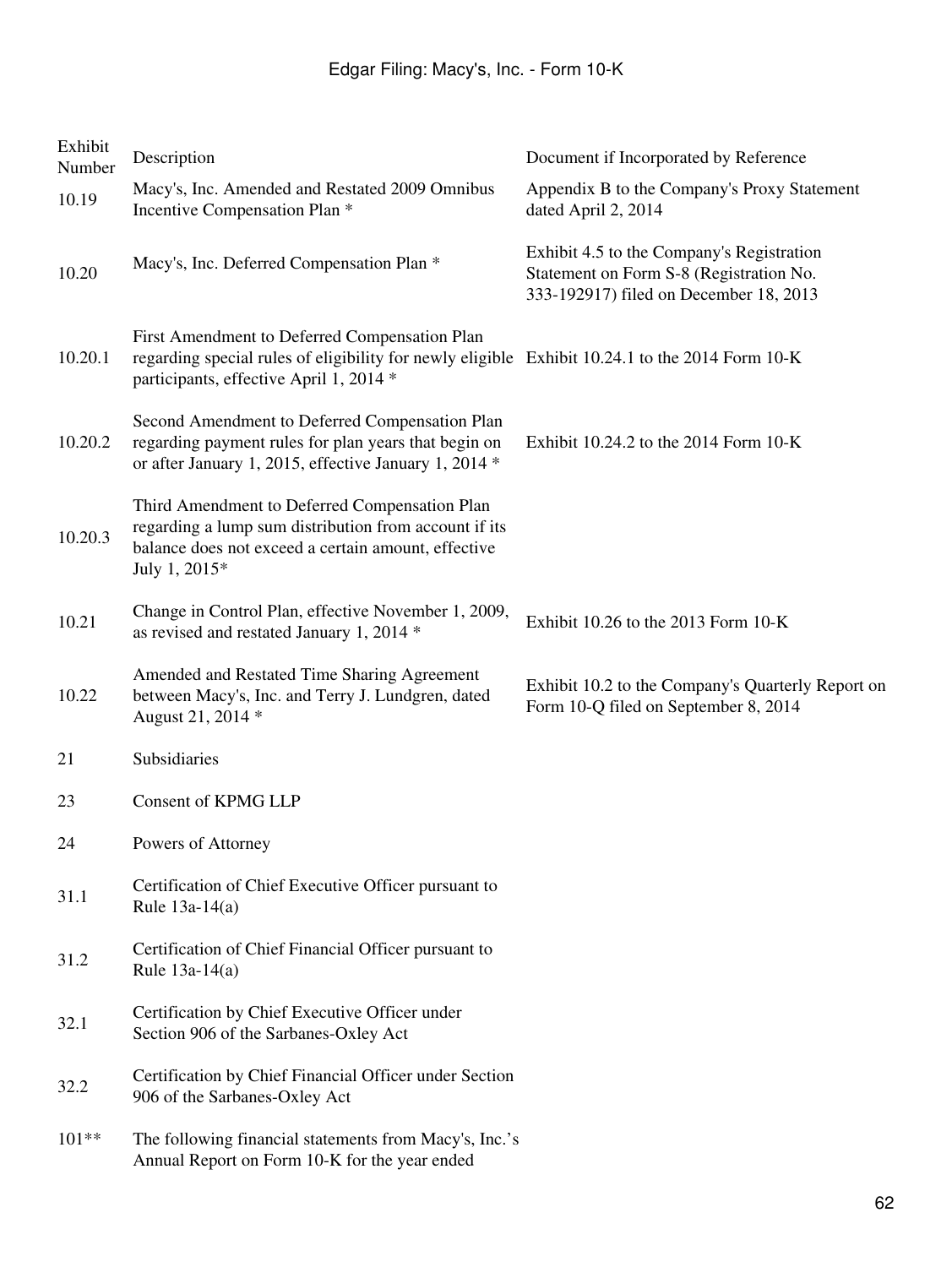# Edgar Filing: Macy's, Inc. - Form 10-K

January 30, 2016, filed on March 30, 2016, formatted in XBRL: (i) Consolidated Statements of Income, (ii) Consolidated Statements of Comprehensive Income, (iii) Consolidated Balance Sheets, (iv) Consolidated Statements of Changes in Shareholders' Equity, (v) Consolidated Statements of Cash Flows, and (vi) the Notes to Consolidated Financial Statements, tagged as blocks of text and in detail.

+ Portions of the exhibit have been omitted pursuant to a request for confidential treatment. The confidential portions have been provided to the SEC.

\_\_\_\_\_\_\_\_\_\_\_\_\_\_\_\_\_\_\_

<sup>\*</sup> Constitutes a compensatory plan or arrangement.

<sup>\*\*</sup> As provided in Rule 406T of Regulation S-T, this information is furnished and not filed for purposes of Sections 11 and 12 of the Securities Act of 1933 and Section 18 of the Securities Exchange Act of 1934.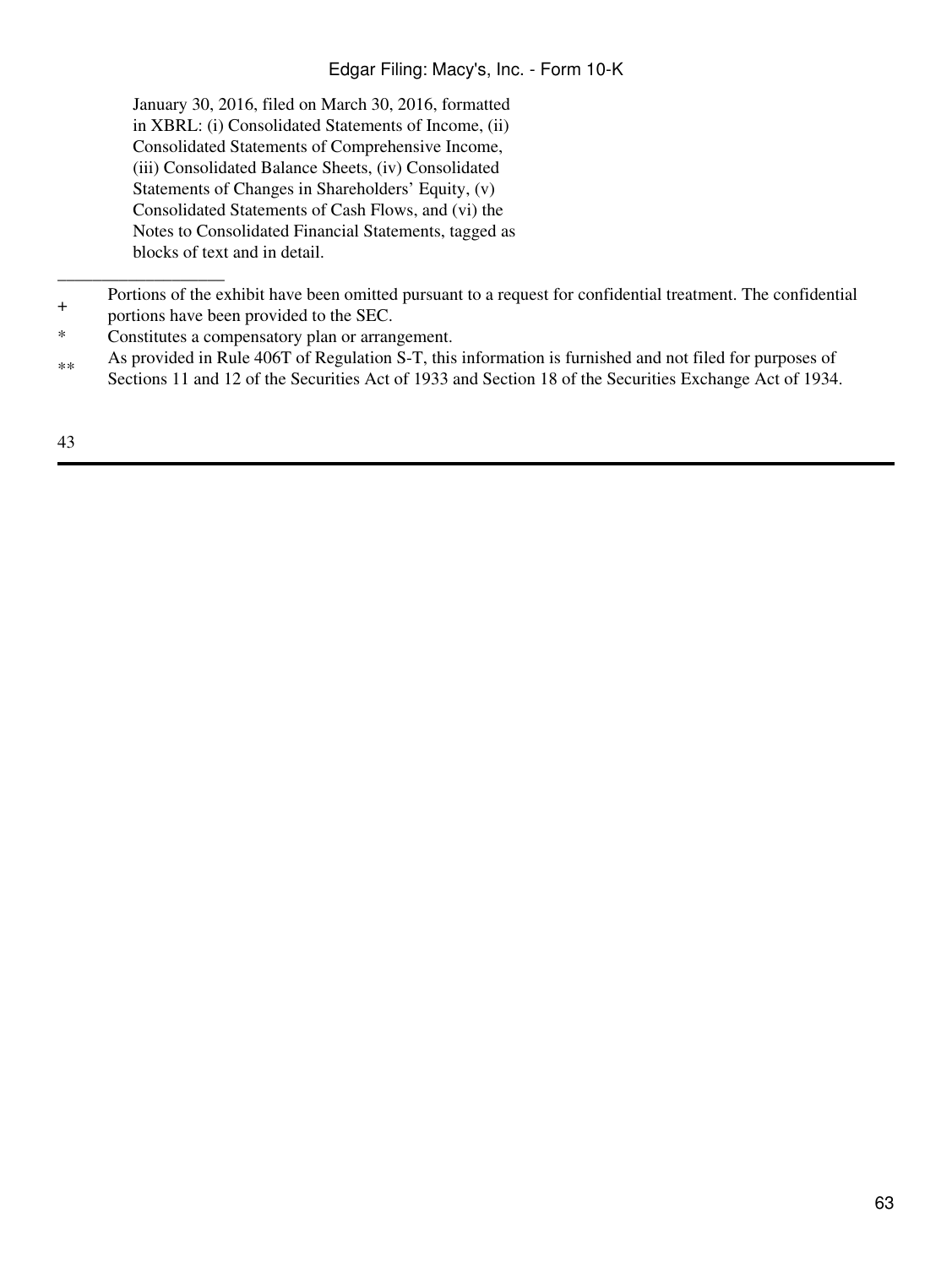#### SIGNATURES

Pursuant to the requirements of Section 13 or 15(d) of the Securities Exchange Act of 1934, the Registrant has duly caused this report to be signed on its behalf by the undersigned, thereunto duly authorized.

MACY'S, INC.

By: /s/ DENNIS J. BRODERICK Dennis J. Broderick Executive Vice President, General Counsel and **Secretary** 

Date: March 30, 2016

Pursuant to the requirements of the Securities Exchange Act of 1934, this report has been signed below by the following persons on behalf of the Registrant and in the capacities indicated on March 30, 2016.

| $\ast$                                                                                                    | $\ast$                                                   | $\ast$                                                                              |
|-----------------------------------------------------------------------------------------------------------|----------------------------------------------------------|-------------------------------------------------------------------------------------|
| Terry J. Lundgren                                                                                         | Karen M. Hoguet                                          | Joel A. Belsky                                                                      |
| Chairman of the Board and Chief<br><b>Executive Officer</b> (principal<br>executive officer) and Director | Chief Financial Officer (principal<br>financial officer) | <b>Executive Vice President and</b><br>Controller (principal accounting<br>officer) |
| ∗                                                                                                         | $\ast$                                                   | $\ast$                                                                              |
| Francis S. Blake                                                                                          | Stephen F. Bollenbach                                    | John A. Bryant                                                                      |
| Director                                                                                                  | Director                                                 | Director                                                                            |
| ∗                                                                                                         | $\ast$                                                   | $\ast$                                                                              |
| Deirdre P. Connelly                                                                                       | Meyer Feldberg                                           | Leslie D. Hale                                                                      |
| Director                                                                                                  | Director                                                 | Director                                                                            |
| $\ast$                                                                                                    | $\ast$                                                   | $\ast$                                                                              |
| Sara Levinson                                                                                             | Joseph Neubauer                                          | Joyce M. Roché                                                                      |
| Director                                                                                                  | Director                                                 | Director                                                                            |
| $\ast$                                                                                                    | $\ast$                                                   | $\ast$                                                                              |
| Paul C. Varga                                                                                             | Craig E. Weatherup                                       | Marna C. Whittington                                                                |
| Director                                                                                                  | Director                                                 | Director                                                                            |

\*

Annie Young-Scrivner

 $\overline{\phantom{a}}$  , where the contract of the contract of the contract of the contract of the contract of the contract of the contract of the contract of the contract of the contract of the contract of the contract of the contr

#### Director

<sup>\*</sup> The undersigned, by signing his name hereto, does sign and execute this Annual Report on Form 10-K pursuant to the Powers of Attorney executed by the above-named officers and directors and filed herewith.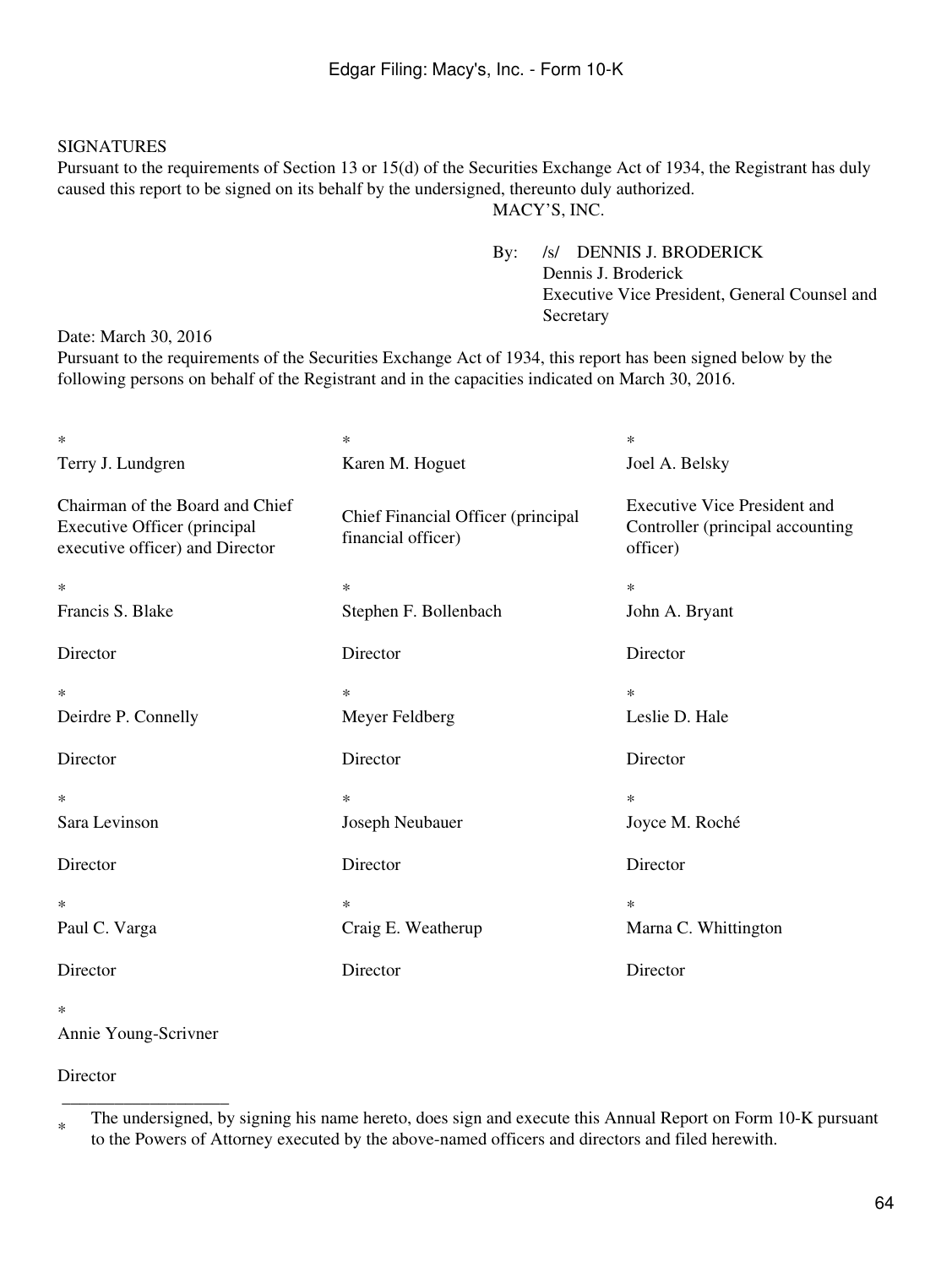By: /s/ DENNIS J. BRODERICK Dennis J. Broderick Attorney-in-Fact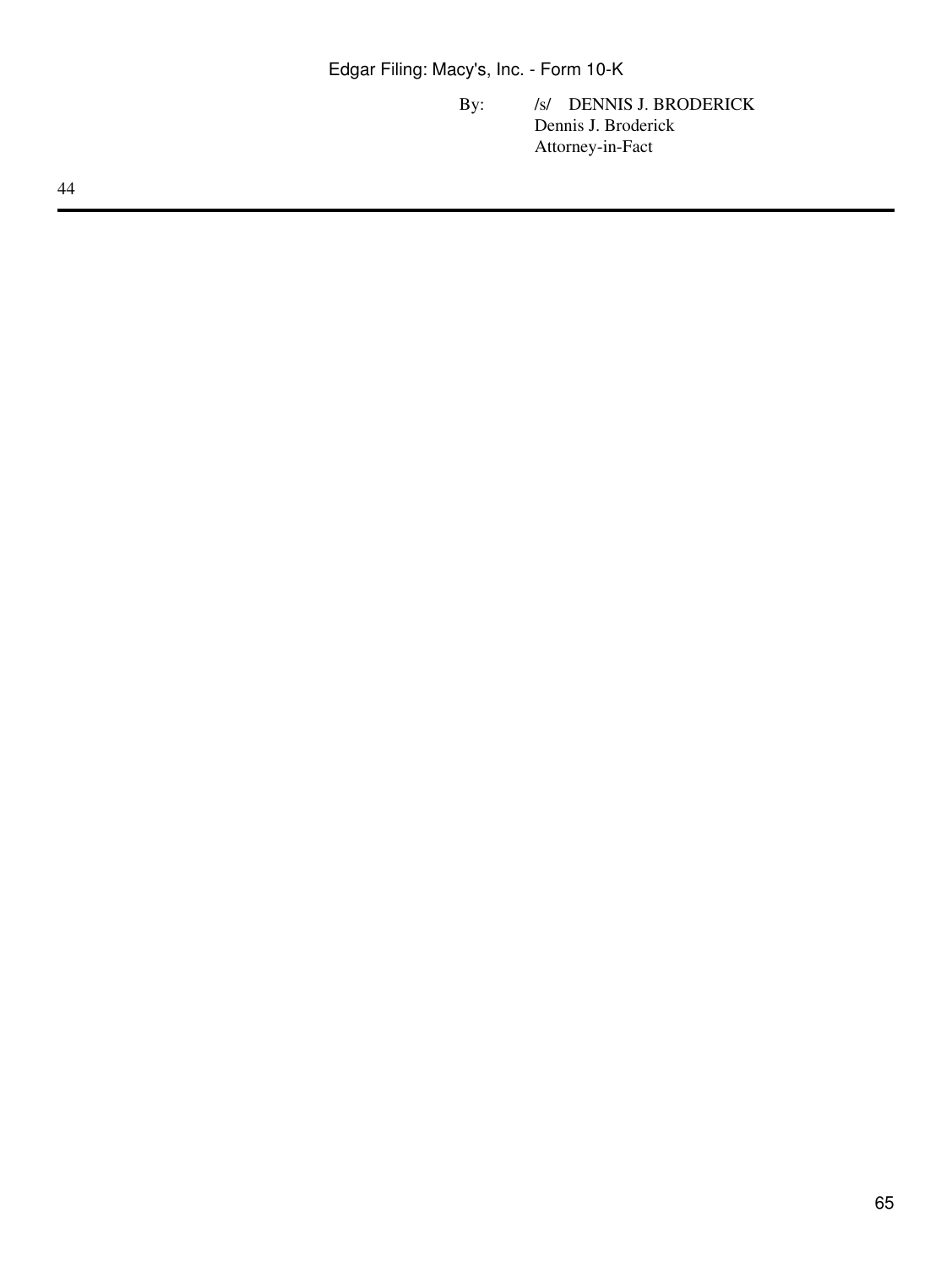# INDEX TO CONSOLIDATED FINANCIAL STATEMENTS

|                                                                                       | Page  |
|---------------------------------------------------------------------------------------|-------|
| <b>Report of Management</b>                                                           | $E-2$ |
| Report of Independent Registered Public Accounting Firm                               | $E-3$ |
| Consolidated Statements of Income for the fiscal years ended                          | $F-4$ |
| January 30, 2016, January 31, 2015 and February 1, 2014                               |       |
| Consolidated Statements of Comprehensive Income for the fiscal years ended            | $F-5$ |
| January 30, 2016, January 31, 2015 and February 1, 2014                               |       |
| Consolidated Balance Sheets at January 30, 2016 and January 31, 2015                  | $F-6$ |
| Consolidated Statements of Changes in Shareholders' Equity for the fiscal years ended |       |
| January 30, 2016, January 31, 2015 and February 1, 2014                               | $E-7$ |
| Consolidated Statements of Cash Flows for the fiscal years ended                      | $F-8$ |
| January 30, 2016, January 31, 2015 and February 1, 2014                               |       |
| Notes to Consolidated Financial Statements                                            | $F-9$ |
|                                                                                       |       |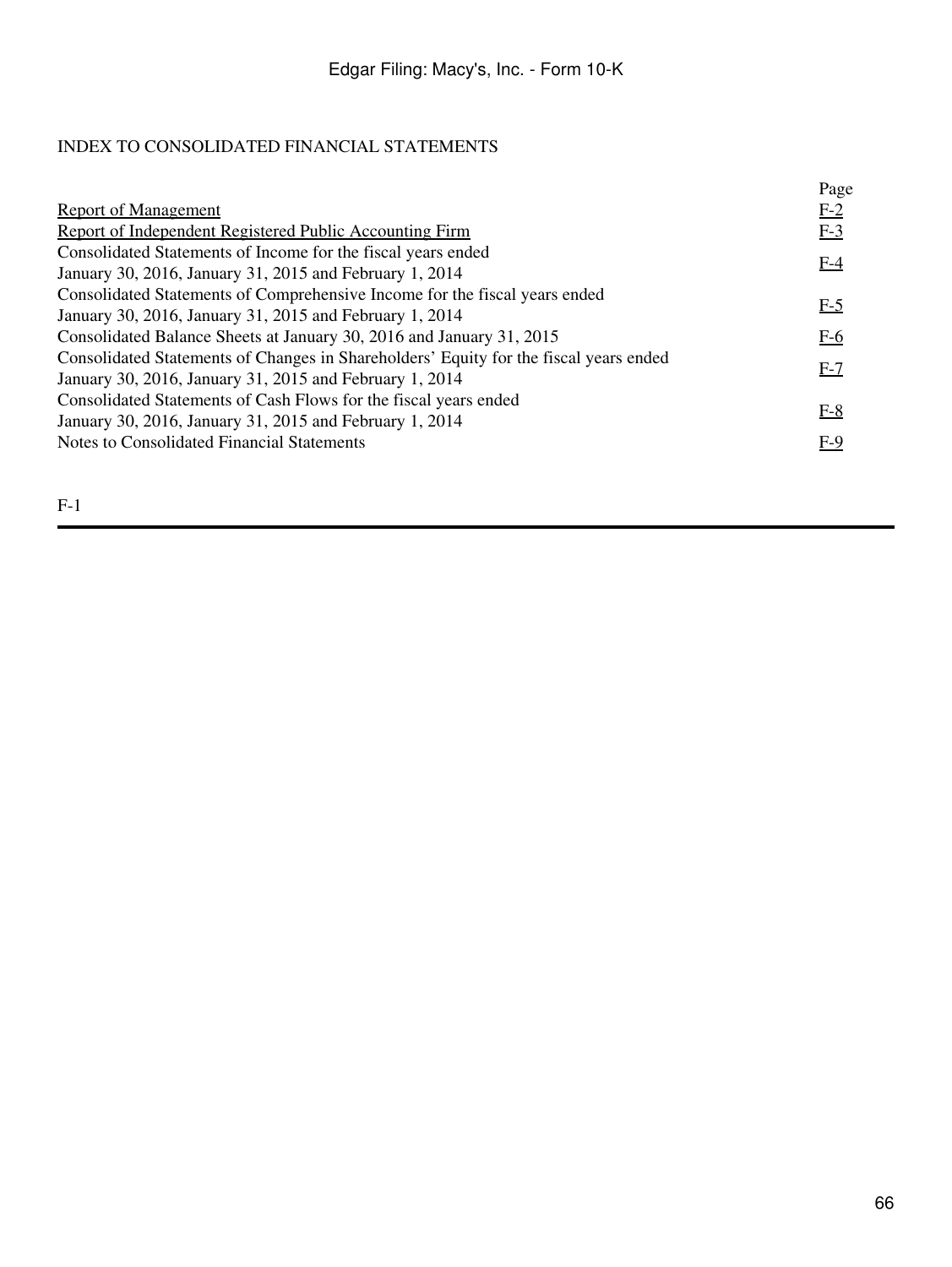# <span id="page-66-0"></span>REPORT OF MANAGEMENT

To the Shareholders of Macy's, Inc.:

The integrity and consistency of the Consolidated Financial Statements of Macy's, Inc. and subsidiaries, which were prepared in accordance with accounting principles generally accepted in the United States of America, are the responsibility of management and properly include some amounts that are based upon estimates and judgments. The Company maintains a system of internal accounting controls, which is supported by a program of internal audits with appropriate management follow-up action, to provide reasonable assurance, at appropriate cost, that the Company's assets are protected and transactions are properly recorded. Additionally, the integrity of the financial accounting system is based on careful selection and training of qualified personnel, organizational arrangements which provide for appropriate division of responsibilities and communication of established written policies and procedures.

The Company's management is responsible for establishing and maintaining adequate internal control over financial reporting, as defined in Exchange Act Rule 13a-15(f) and has issued Management's Report on Internal Control over Financial Reporting.

The Consolidated Financial Statements of the Company have been audited by KPMG LLP. Their report expresses their opinion as to the fair presentation, in all material respects, of the financial statements and is based upon their independent audits.

The Audit Committee, composed solely of outside directors, meets periodically with KPMG LLP, the internal auditors and representatives of management to discuss auditing and financial reporting matters. In addition, KPMG LLP and the Company's internal auditors meet periodically with the Audit Committee without management representatives present and have free access to the Audit Committee at any time. The Audit Committee is responsible for recommending to the Board of Directors the engagement of the independent registered public accounting firm and the general oversight review of management's discharge of its responsibilities with respect to the matters referred to above. Terry J. Lundgren Chairman and Chief Executive Officer

Karen M. Hoguet Chief Financial Officer Joel A. Belsky Executive Vice President and Controller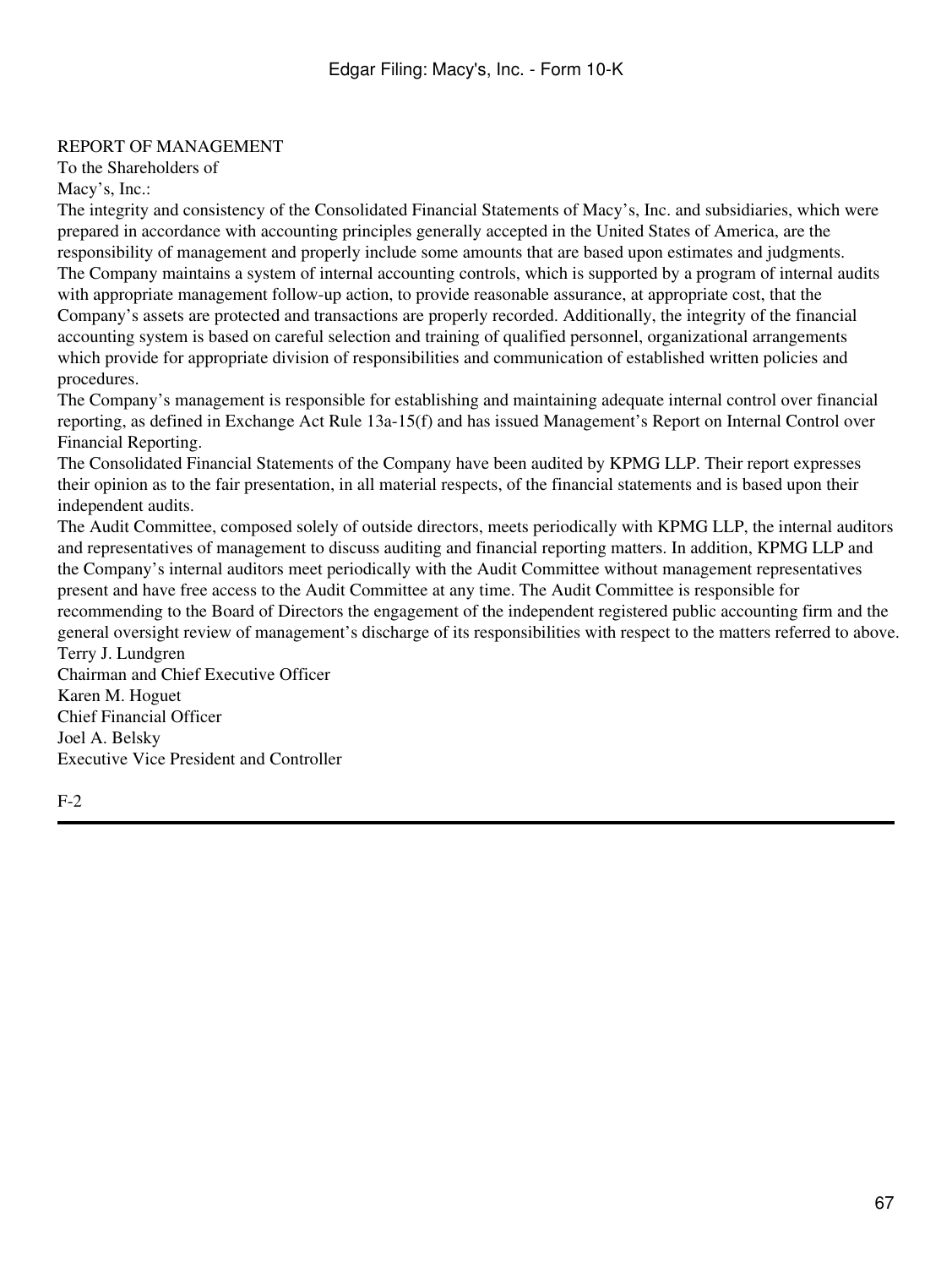<span id="page-67-0"></span>Report of Independent Registered Public Accounting Firm The Board of Directors and Shareholders Macy's, Inc.:

We have audited the accompanying consolidated balance sheets of Macy's, Inc. and subsidiaries as of January 30, 2016 and January 31, 2015, and the related consolidated statements of income, comprehensive income, changes in shareholders' equity, and cash flows for each of the years in the three-year period ended January 30, 2016. We also have audited Macy's, Inc.'s internal control over financial reporting as of January 30, 2016, based on criteria established in Internal Control - Integrated Framework 2013 issued by the Committee of Sponsoring Organizations of the Treadway Commission (COSO). Macy's, Inc.'s management is responsible for these consolidated financial statements, for maintaining effective internal control over financial reporting, and for its assessment of the effectiveness of internal control over financial reporting, included in the accompanying Item 9A(b), "Management's Report On Internal Control over Financial Reporting." Our responsibility is to express an opinion on these consolidated financial statements and an opinion on Macy's, Inc.'s internal control over financial reporting based on our audits. We conducted our audits in accordance with the standards of the Public Company Accounting Oversight Board (United States). Those standards require that we plan and perform the audits to obtain reasonable assurance about whether the financial statements are free of material misstatement and whether effective internal control over financial reporting was maintained in all material respects. Our audits of the consolidated financial statements included examining, on a test basis, evidence supporting the amounts and disclosures in the financial statements, assessing the accounting principles used and significant estimates made by management, and evaluating the overall financial statement presentation. Our audit of internal control over financial reporting included obtaining an understanding of internal control over financial reporting, assessing the risk that a material weakness exists, and testing and evaluating the design and operating effectiveness of internal control based on the assessed risk. Our audits also included performing such other procedures as we considered necessary in the circumstances. We believe that our audits provide a reasonable basis for our opinions.

A company's internal control over financial reporting is a process designed to provide reasonable assurance regarding the reliability of financial reporting and the preparation of financial statements for external purposes in accordance with generally accepted accounting principles. A company's internal control over financial reporting includes those policies and procedures that (1) pertain to the maintenance of records that, in reasonable detail, accurately and fairly reflect the transactions and dispositions of the assets of the company; (2) provide reasonable assurance that transactions are recorded as necessary to permit preparation of financial statements in accordance with generally accepted accounting principles, and that receipts and expenditures of the company are being made only in accordance with authorizations of management and directors of the company; and (3) provide reasonable assurance regarding prevention or timely detection of unauthorized acquisition, use, or disposition of the company's assets that could have a material effect on the financial statements.

Because of its inherent limitations, internal control over financial reporting may not prevent or detect misstatements. Also, projections of any evaluation of effectiveness to future periods are subject to the risk that controls may become inadequate because of changes in conditions, or that the degree of compliance with the policies or procedures may deteriorate.

In our opinion, the consolidated financial statements referred to above present fairly, in all material respects, the financial position of Macy's, Inc. and subsidiaries as of January 30, 2016 and January 31, 2015, and the results of their operations and their cash flows for each of the years in the three-year period ended January 30, 2016, in conformity with U.S. generally accepted accounting principles. Also in our opinion, Macy's, Inc. maintained, in all material respects, effective internal control over financial reporting as of January 30, 2016, based on criteria established in Internal Control - Integrated Framework 2013 issued by the Committee of Sponsoring Organizations of the Treadway Commission.

/s/ KPMG LLP Cincinnati, Ohio March 30, 2016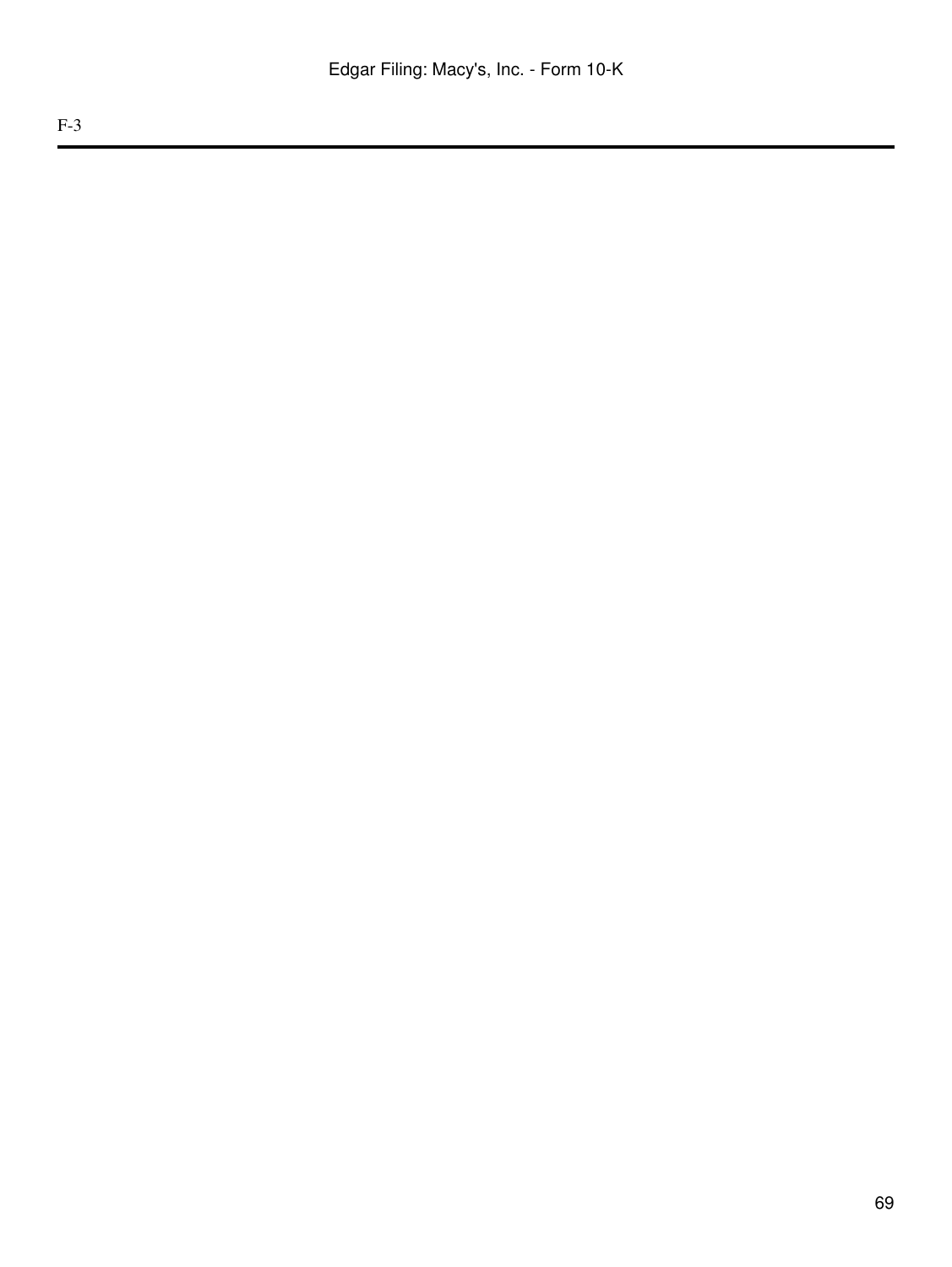## <span id="page-69-0"></span>MACY'S, INC. CONSOLIDATED STATEMENTS OF INCOME (millions, except per share data)

|                                                      | 2015      | 2014      | 2013     |  |
|------------------------------------------------------|-----------|-----------|----------|--|
| Net sales                                            | \$27,079  | \$28,105  | \$27,931 |  |
| Cost of sales                                        | (16, 496) | (16, 863) | (16,725) |  |
| Gross margin                                         | 10,583    | 11,242    | 11,206   |  |
| Selling, general and administrative expenses         | (8,256)   | (8,355)   | (8,440)  |  |
| Impairments, store closing and other costs           | (288)     | (87)      | (88)     |  |
| Operating income                                     | 2,039     | 2,800     | 2,678    |  |
| Interest expense                                     | (363)     | (395)     | (390)    |  |
| Premium on early retirement of debt                  |           | (17)      |          |  |
| Interest income                                      | 2         | 2         | 2        |  |
| Income before income taxes                           | 1,678     | 2,390     | 2,290    |  |
| Federal, state and local income tax expense          | (608)     | (864)     | (804)    |  |
| Net income                                           | 1,070     | 1,526     | 1,486    |  |
| Net loss attributable to noncontrolling interest     | 2         |           |          |  |
| Net income attributable to Macy's, Inc. shareholders | \$1,072   | \$1,526   | \$1,486  |  |
| Basic earnings per share attributable to             |           |           |          |  |
| Macy's, Inc. shareholders                            | \$3.26    | \$4.30    | \$3.93   |  |
| Diluted earnings per share attributable to           |           |           |          |  |
| Macy's, Inc. shareholders                            | \$3.22    | \$4.22    | \$3.86   |  |

The accompanying notes are an integral part of these Consolidated Financial Statements.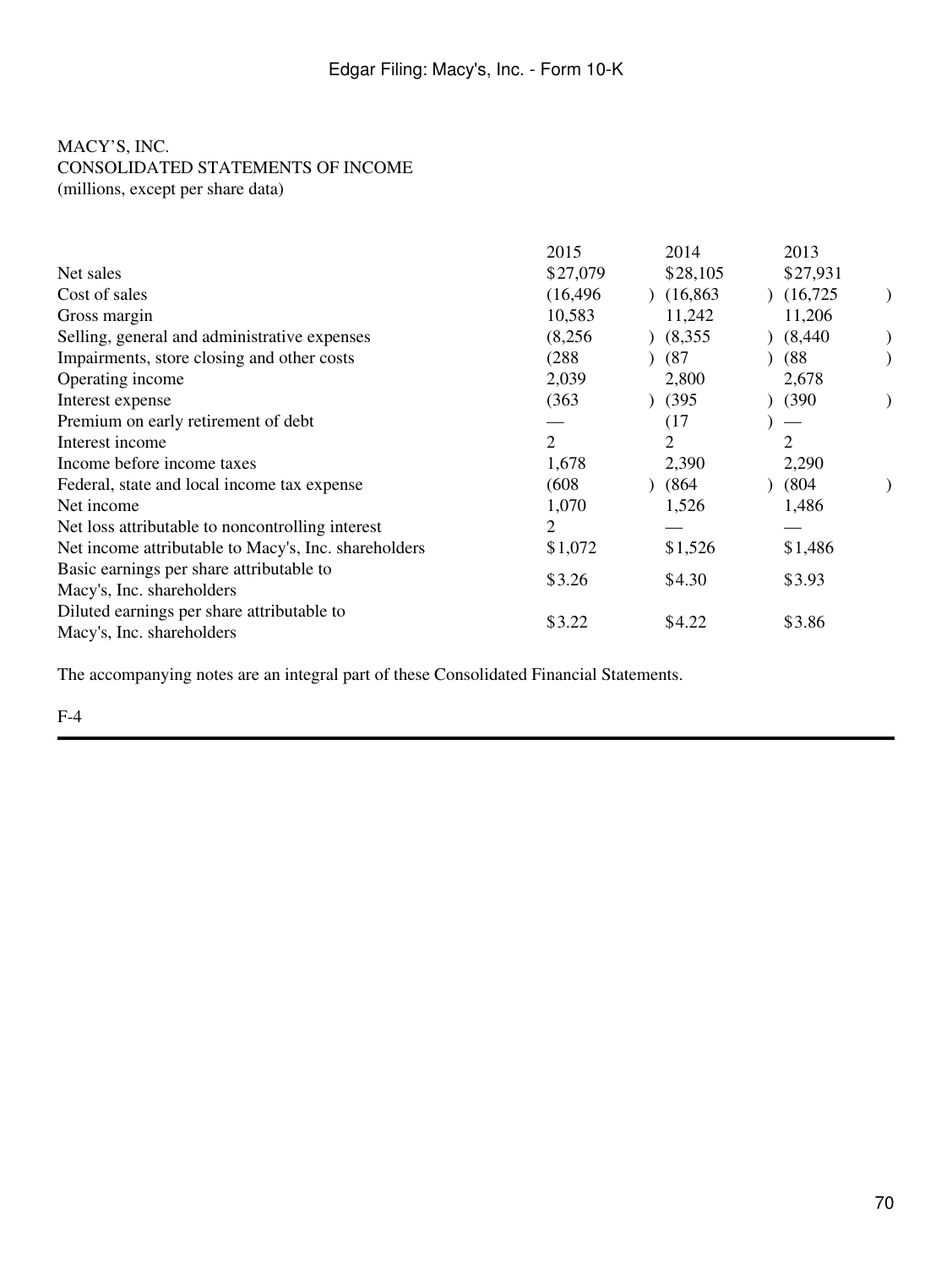# <span id="page-70-0"></span>MACY'S, INC. CONSOLIDATED STATEMENTS OF COMPREHENSIVE INCOME (millions)

|                                                                 | 2015    | 2014    | 2013    |
|-----------------------------------------------------------------|---------|---------|---------|
| Net income                                                      | \$1,070 | \$1,526 | \$1,486 |
| Other comprehensive income (loss), net of taxes:                |         |         |         |
| Actuarial gain (loss) and prior service cost on post employment |         |         |         |
| and postretirement benefit plans, net of tax effect of          |         | (422)   | 170     |
| \$269 million and \$108 million                                 |         |         |         |
| Reclassifications to net income:                                |         |         |         |
| Net actuarial loss on post employment and postretirement        |         |         |         |
| benefit plans, net of tax effect of \$19 million, \$10 million  | 29      | 15      | 96      |
| and \$61 million                                                |         |         |         |
| Total other comprehensive income (loss)                         | 29      | (407    | 266     |
| Comprehensive income                                            | 1,099   | 1,119   | 1,752   |
| Comprehensive loss attributable to noncontrolling interest      | 2       |         |         |
| Comprehensive income attributable to                            | \$1,101 | \$1,119 | \$1,752 |
| Macy's, Inc. shareholders                                       |         |         |         |

The accompanying notes are an integral part of these Consolidated Financial Statements.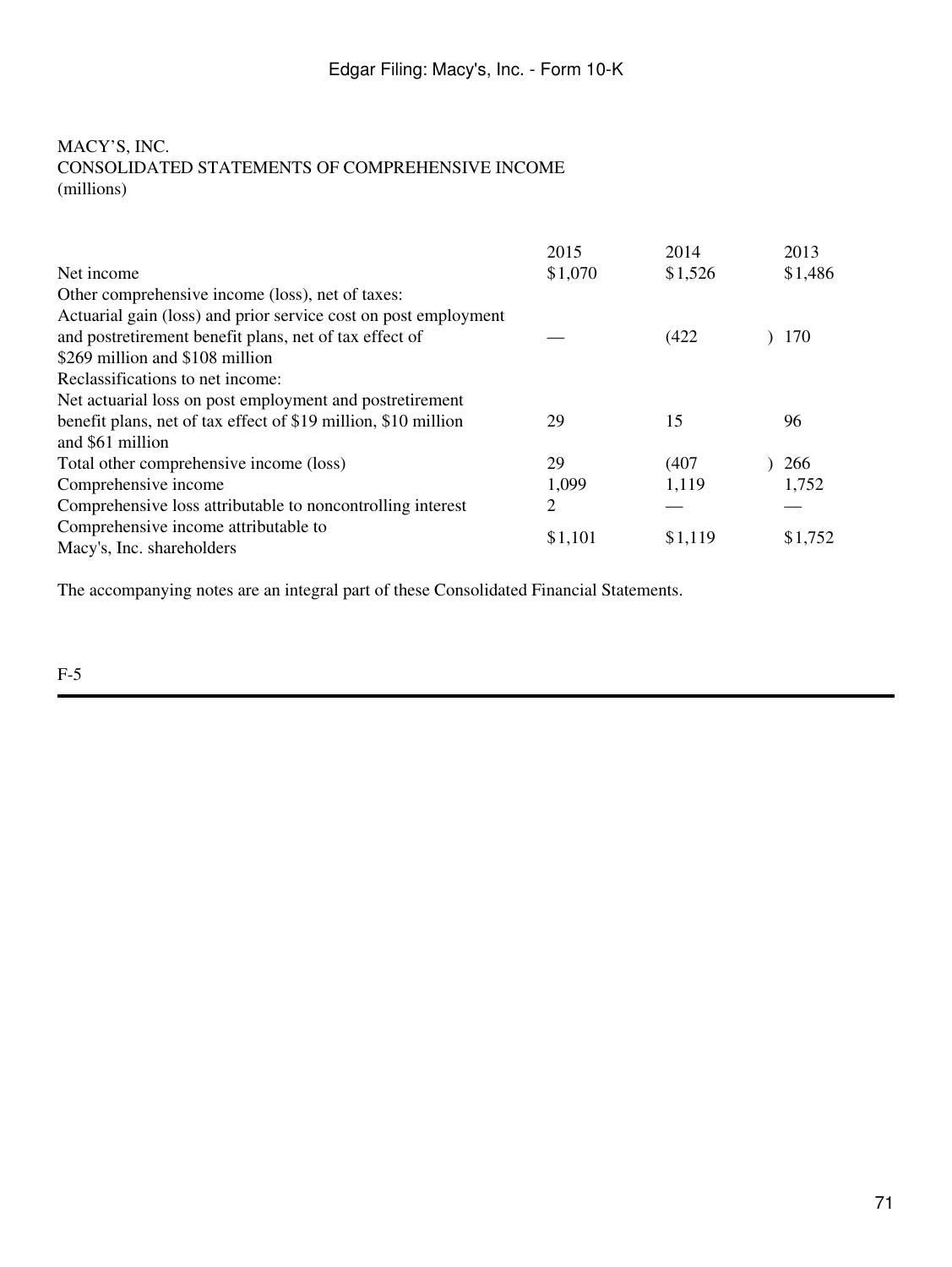# <span id="page-71-0"></span>MACY'S, INC. CONSOLIDATED BALANCE SHEETS (millions)

|                                                   | January 30,<br>2016 | January 31,<br>2015 |
|---------------------------------------------------|---------------------|---------------------|
| <b>ASSETS</b>                                     |                     |                     |
| <b>Current Assets:</b>                            |                     |                     |
| Cash and cash equivalents                         | \$1,109             | \$2,246             |
| Receivables                                       | 558                 | 424                 |
| Merchandise inventories                           | 5,506               | 5,417               |
| Prepaid expenses and other current assets         | 479                 | 493                 |
| <b>Total Current Assets</b>                       | 7,652               | 8,580               |
| Property and Equipment – net                      | 7,616               | 7,800               |
| Goodwill                                          | 3,897               | 3,743               |
| Other Intangible Assets – net                     | 514                 | 496                 |
| <b>Other Assets</b>                               | 897                 | 711                 |
| <b>Total Assets</b>                               | \$20,576            | \$21,330            |
| LIABILITIES AND SHAREHOLDERS' EQUITY              |                     |                     |
| <b>Current Liabilities:</b>                       |                     |                     |
| Short-term debt                                   | \$642               | \$76                |
| Merchandise accounts payable                      | 1,526               | 1,594               |
| Accounts payable and accrued liabilities          | 3,333               | 3,109               |
| Income taxes                                      | 227                 | 296                 |
| <b>Total Current Liabilities</b>                  | 5,728               | 5,075               |
| Long-Term Debt                                    | 6,995               | 7,233               |
| Deferred Income Taxes                             | 1,477               | 1,443               |
| <b>Other Liabilities</b>                          | 2,123               | 2,201               |
| Shareholders' Equity:                             |                     |                     |
| Common stock (310.3 and 340.6 shares outstanding) | 3                   | $\overline{4}$      |
| Additional paid-in capital                        | 621                 | 1,048               |
| Accumulated equity                                | 6,334               | 7,340               |
| Treasury stock                                    | (1,665)             | (1,942)             |
| Accumulated other comprehensive loss              | (1,043)             | (1,072)             |
| Total Macy's, Inc. Shareholders' Equity           | 4,250               | 5,378               |
| Noncontrolling interest                           | 3                   |                     |
| Total Shareholders' Equity                        | 4,253               | 5,378               |
| Total Liabilities and Shareholders' Equity        | \$20,576            | \$21,330            |

The accompanying notes are an integral part of these Consolidated Financial Statements.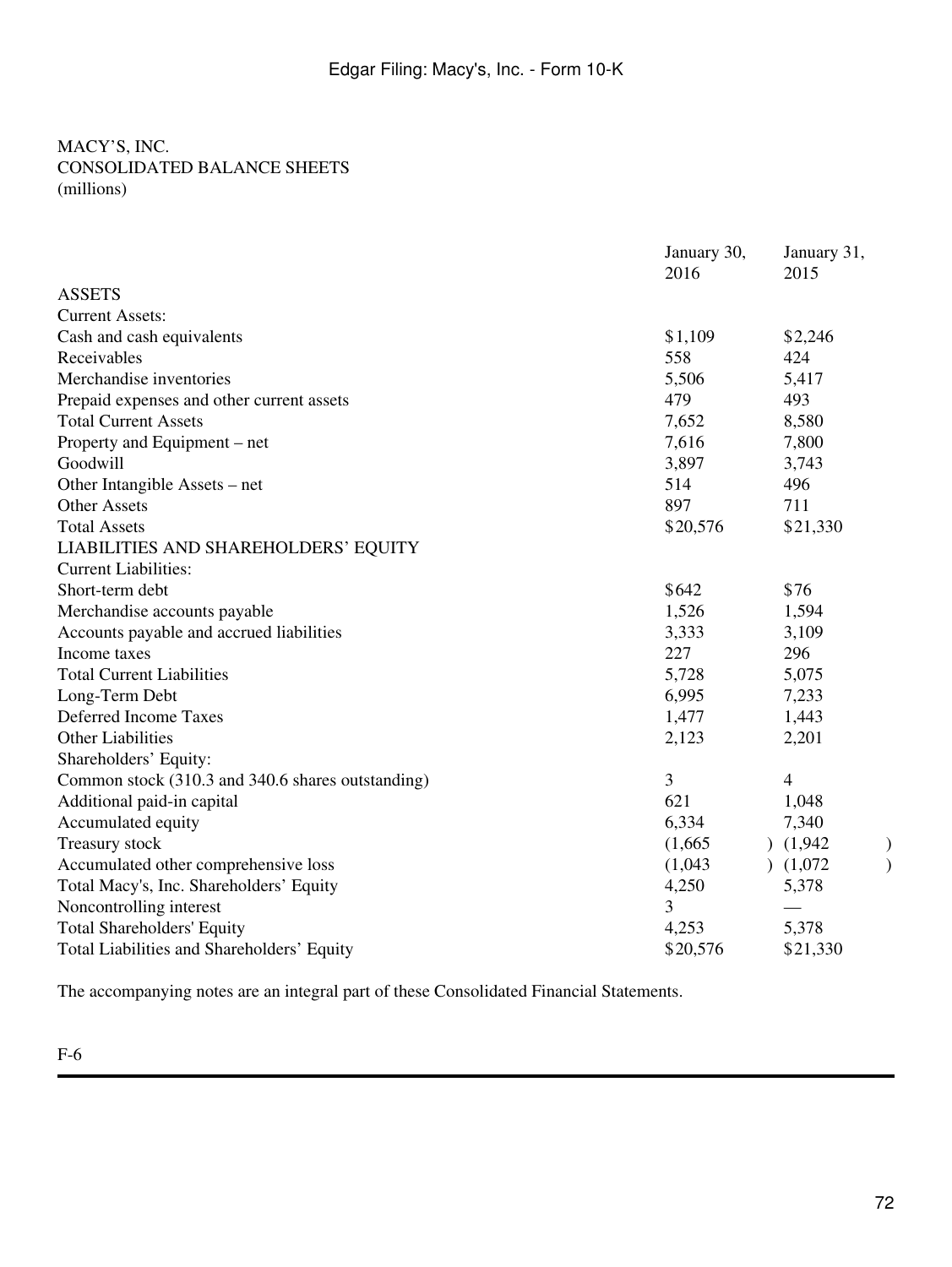# MACY'S, INC. CONSOLIDATED STATEMENTS OF CHANGES IN SHAREHOLDERS' EQUITY (millions)

|                                                | <b>Stock</b> | Additional<br>Common<br>Paid-In<br>Capital |               | AccumulatedTreasury<br>Equity |               | Stock               | Accumulated Total<br>Other<br>Comprehensivenc.<br>Income<br>(Loss) |               | Macy's,<br>Shareholders<br>Equity |               | Non-controlling<br>Shareholders'<br>Interest | Total<br>Equity |               |
|------------------------------------------------|--------------|--------------------------------------------|---------------|-------------------------------|---------------|---------------------|--------------------------------------------------------------------|---------------|-----------------------------------|---------------|----------------------------------------------|-----------------|---------------|
| Balance at February $2, 84$<br>2013            |              | \$3,872                                    |               | \$5,108                       |               | $$(2,002)$ \$ (931) |                                                                    | $\mathcal{L}$ | \$6,051                           |               | \$                                           | \$6,051         |               |
| Net income                                     |              |                                            |               | 1,486                         |               |                     |                                                                    |               | 1,486                             |               |                                              | 1,486           |               |
| Other comprehensive<br>income<br>Common stock  |              |                                            |               |                               |               |                     | 266                                                                |               | 266                               |               |                                              | 266             |               |
| dividends<br>$($.95$ per share)                |              |                                            |               | (359)                         | $\mathcal{E}$ |                     |                                                                    |               | (359)                             | $\mathcal{E}$ |                                              | (359)           | $\mathcal{E}$ |
| Stock repurchases<br>Stock-based               |              |                                            |               |                               |               | (1,571)             |                                                                    |               | (1,571)                           | $\lambda$     |                                              | (1,571)         |               |
| compensation<br>expense                        |              | 60                                         |               |                               |               |                     |                                                                    |               | 60                                |               |                                              | 60              |               |
| Stock issued under<br>stock plans              |              | (84)                                       | $\mathcal{E}$ |                               |               | 399                 |                                                                    |               | 315                               |               |                                              | 315             |               |
| Retirement of<br>common stock<br>Deferred      |              | (1,326)                                    | $\lambda$     |                               |               | 1,326               |                                                                    |               |                                   |               |                                              |                 |               |
| compensation<br>plan distributions             |              |                                            |               |                               |               | 1                   |                                                                    |               | $\mathbf{1}$                      |               |                                              | $\mathbf{1}$    |               |
| Balance at February 1, 4<br>2014               |              | 2,522                                      |               | 6,235                         |               | $(1,847)$ (665)     |                                                                    | $\mathcal{L}$ | 6,249                             |               |                                              | 6,249           |               |
| Net income                                     |              |                                            |               | 1,526                         |               |                     |                                                                    |               | 1,526                             |               |                                              | 1,526           |               |
| Other comprehensive<br>loss<br>Common stock    |              |                                            |               |                               |               |                     | (407)                                                              | $\mathcal{L}$ | (407)                             | $\mathcal{E}$ |                                              | (407)           | $\mathcal{E}$ |
| dividends (\$1.1875<br>per share)              |              |                                            |               | (421)                         | $\mathcal{E}$ |                     |                                                                    |               | (421)                             | $\mathcal{E}$ |                                              | (421)           | $\mathcal{E}$ |
| Stock repurchases<br>Stock-based               |              |                                            |               |                               |               | (1,901)             |                                                                    |               | (1,901)                           | $\lambda$     |                                              | (1,901)         | $\lambda$     |
| compensation<br>expense                        |              | 72                                         |               |                               |               |                     |                                                                    |               | 72                                |               |                                              | 72              |               |
| Stock issued under<br>stock plans              |              | (66)                                       | $\mathcal{E}$ |                               |               | 324                 |                                                                    |               | 258                               |               |                                              | 258             |               |
| Retirement of<br>common stock                  |              | (1,480)                                    | $\mathcal{L}$ |                               |               | 1,480               |                                                                    |               |                                   |               |                                              |                 |               |
| Deferred<br>compensation<br>plan distributions |              |                                            |               |                               |               | $\sqrt{2}$          |                                                                    |               | $\mathfrak{2}$                    |               |                                              | $\mathbf{2}$    |               |
| Balance at January 31, 4<br>2015               |              | 1,048                                      |               | 7,340                         |               | $(1,942)$ $(1,072)$ |                                                                    | $\mathcal{L}$ | 5,378                             |               |                                              | 5,378           |               |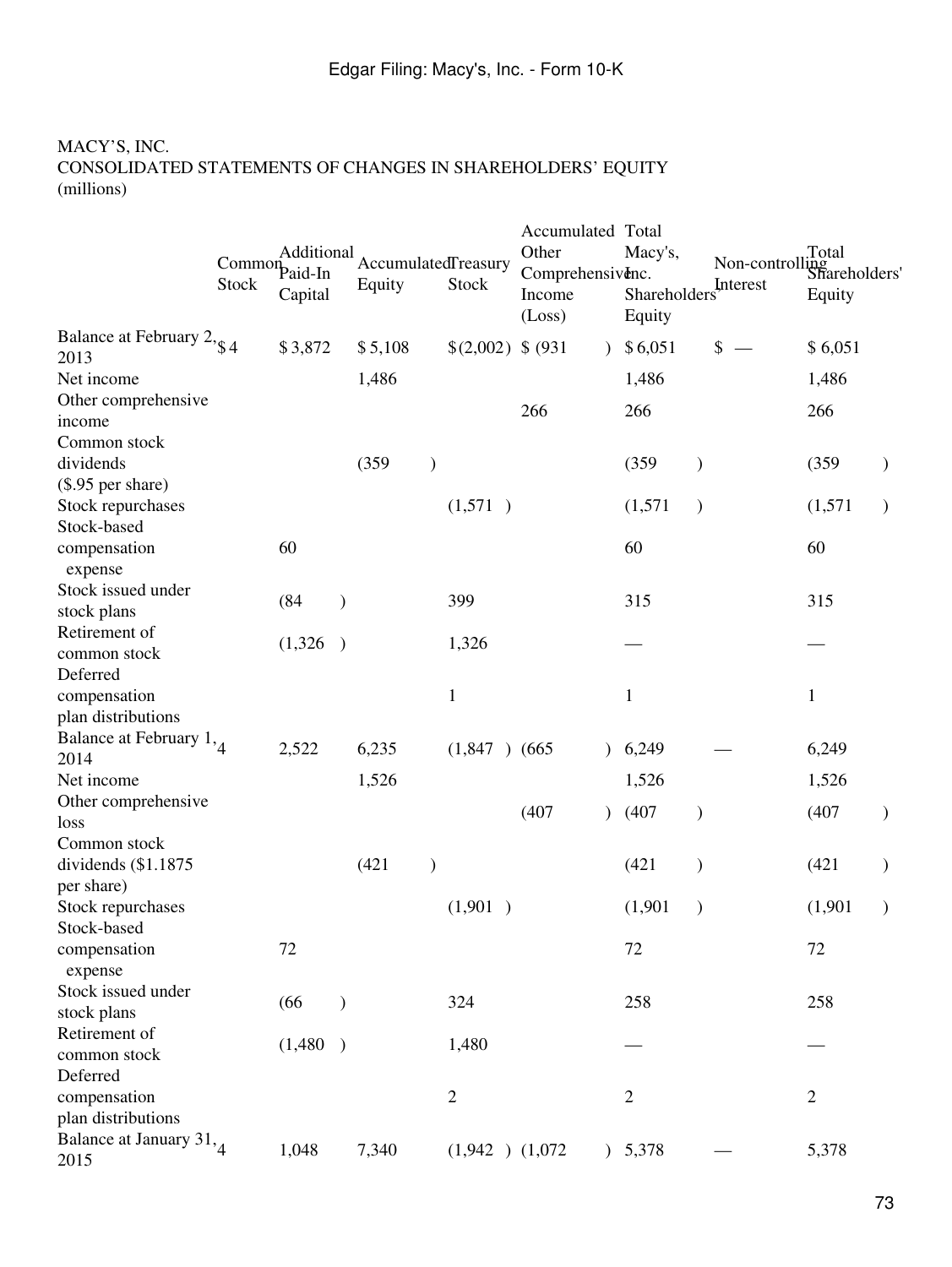|                                                                                         |       |         | Edgar Filing: Macy's, Inc. - Form 10-K |           |                |                                 |                |  |
|-----------------------------------------------------------------------------------------|-------|---------|----------------------------------------|-----------|----------------|---------------------------------|----------------|--|
| Net income (loss)                                                                       |       | 1,072   |                                        |           | 1,072          | (2)                             | 1,070          |  |
| Other comprehensive<br>income                                                           |       |         | 29                                     |           | 29             |                                 | 29             |  |
| Common stock<br>dividends $($1.3925$<br>per share)                                      |       | (456)   |                                        |           | (456)          |                                 | (456)          |  |
| Stock repurchases                                                                       |       |         | (2,001)                                |           | (2,001)        |                                 | (2,001)        |  |
| Stock-based                                                                             |       |         |                                        |           |                |                                 |                |  |
| compensation<br>expense                                                                 | 64    |         |                                        |           | 64             |                                 | 64             |  |
| Stock issued under<br>stock plans                                                       | (64)  |         | 226                                    |           | 162            |                                 | 162            |  |
| Retirement of<br>(1)<br>common stock                                                    | (427) | (1,622) | 2,050                                  |           |                |                                 |                |  |
| Deferred<br>compensation                                                                |       |         | $\overline{2}$                         |           | $\mathfrak{D}$ |                                 | $\overline{2}$ |  |
| plan distributions                                                                      |       |         |                                        |           |                | 5                               | 5              |  |
| Macy's China Limited                                                                    |       |         |                                        |           |                |                                 |                |  |
| Balance at January 30, $\frac{1}{3}$<br>2016                                            | \$621 | \$6,334 | $$(1,665) \$ (1,043)$                  | $\lambda$ | \$4,250        | $\overline{3}$<br>$\frac{1}{2}$ | \$4,253        |  |
| The accompanying notes are an integral part of these Consolidated Financial Statements. |       |         |                                        |           |                |                                 |                |  |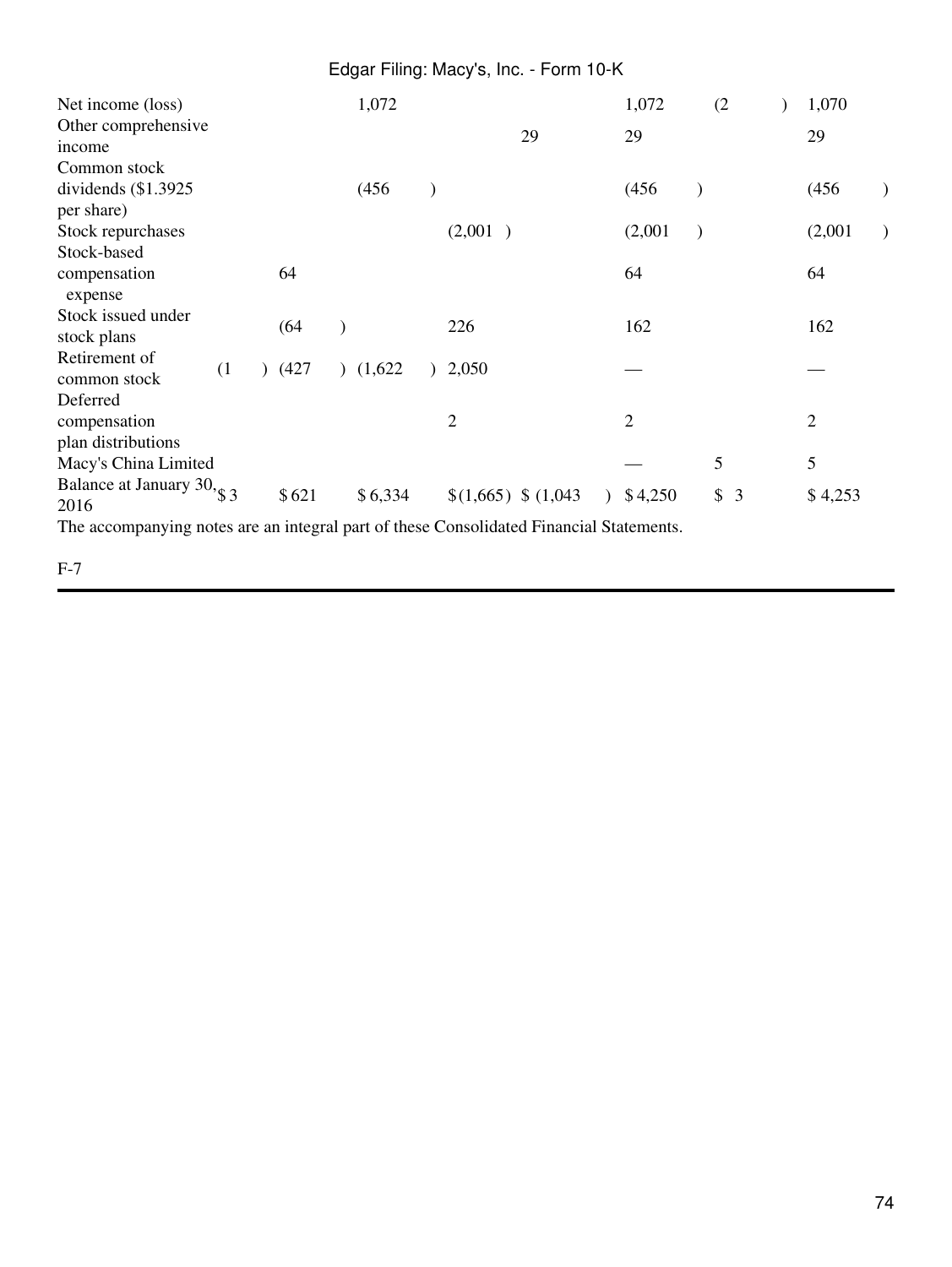# MACY'S, INC. CONSOLIDATED STATEMENTS OF CASH FLOWS (millions)

|                                                                                       | 2015     |               | 2014    | 2013    |               |
|---------------------------------------------------------------------------------------|----------|---------------|---------|---------|---------------|
| Cash flows from operating activities:                                                 |          |               |         |         |               |
| Net income                                                                            | \$1,070  |               | \$1,526 | \$1,486 |               |
| Adjustments to reconcile net income to net cash provided by operating activities:     |          |               |         |         |               |
| Impairments, store closing and other costs                                            | 288      |               | 87      | 88      |               |
| Depreciation and amortization                                                         | 1,061    |               | 1,036   | 1,020   |               |
| Stock-based compensation expense                                                      | 65       |               | 73      | 62      |               |
| Amortization of financing costs and premium on acquired debt                          | (14)     | $\mathcal{F}$ | (5)     | (8)     |               |
| Changes in assets and liabilities:                                                    |          |               |         |         |               |
| (Increase) decrease in receivables                                                    | (45)     |               | 22      | (58)    |               |
| (Increase) decrease in merchandise inventories                                        | (60)     |               | 44      | (249)   |               |
| Increase in prepaid expenses and other current assets                                 |          |               | (3)     | (2)     |               |
| Increase in other assets not separately identified                                    | (1)      |               | (61)    | (1)     |               |
| Increase (decrease) in merchandise accounts payable                                   | (78)     |               | (21)    | 101     |               |
| Increase (decrease) in accounts payable, accrued                                      |          |               |         |         |               |
| liabilities and other items not separately identified                                 | (144)    | $\lambda$     | 37      | 48      |               |
| Increase (decrease) in current income taxes                                           | (69)     |               | (65)    | 7       |               |
| Increase (decrease) in deferred income taxes                                          | (1)      |               | 29      | (142)   |               |
| Increase (decrease) in other liabilities not separately identified                    | (88)     |               | 10      | 197     |               |
| Net cash provided by operating activities                                             | 1,984    |               | 2,709   | 2,549   |               |
| Cash flows from investing activities:                                                 |          |               |         |         |               |
| Purchase of property and equipment                                                    | (777)    |               | (770)   | (607)   |               |
| Capitalized software                                                                  | (336)    |               | (298)   | (256)   |               |
| Acquisition of Bluemercury, Inc., net of cash acquired                                | (212)    |               |         |         |               |
| Disposition of property and equipment                                                 | 204      |               | 172     | 132     |               |
| Other, net                                                                            | 29       |               | (74)    | (57)    | )             |
| Net cash used by investing activities                                                 | (1,092)  |               | (970)   | (788)   |               |
| Cash flows from financing activities:                                                 |          |               |         |         |               |
| Debt issued                                                                           | 499      |               | 1,044   | 400     |               |
| Financing costs                                                                       | (4)      |               | (9)     | (9)     | $\mathcal{)}$ |
| Debt repaid                                                                           | (152)    |               | (870)   | (124)   |               |
| Dividends paid                                                                        | (456)    |               | (421)   | (359)   |               |
| Increase (decrease) in outstanding checks                                             | (83)     |               | 133     | 24      |               |
| Acquisition of treasury stock                                                         | (2,001)  |               | (1,901) | (1,571) |               |
| Issuance of common stock                                                              | 163      |               | 258     | 315     |               |
| Proceeds from noncontrolling interest                                                 | 5        |               |         |         |               |
| Net cash used by financing activities                                                 | (2,029)  |               | (1,766) | (1,324) |               |
| Net increase (decrease) in cash and cash equivalents                                  | (1, 137) |               | (27)    | 437     |               |
| Cash and cash equivalents beginning of period                                         | 2,246    |               | 2,273   | 1,836   |               |
| Cash and cash equivalents end of period                                               | \$1,109  |               | \$2,246 | \$2,273 |               |
| Supplemental cash flow information:                                                   |          |               |         |         |               |
| Interest paid                                                                         | \$383    |               | \$413   | \$388   |               |
| Interest received                                                                     | 2        |               | 2       | 2       |               |
| Income taxes paid (net of refunds received)                                           | 635      |               | 834     | 835     |               |
| The eccomponing notes are an integral part of these Consolidated Einengial Statements |          |               |         |         |               |

The accompanying notes are an integral part of these Consolidated Financial Statements.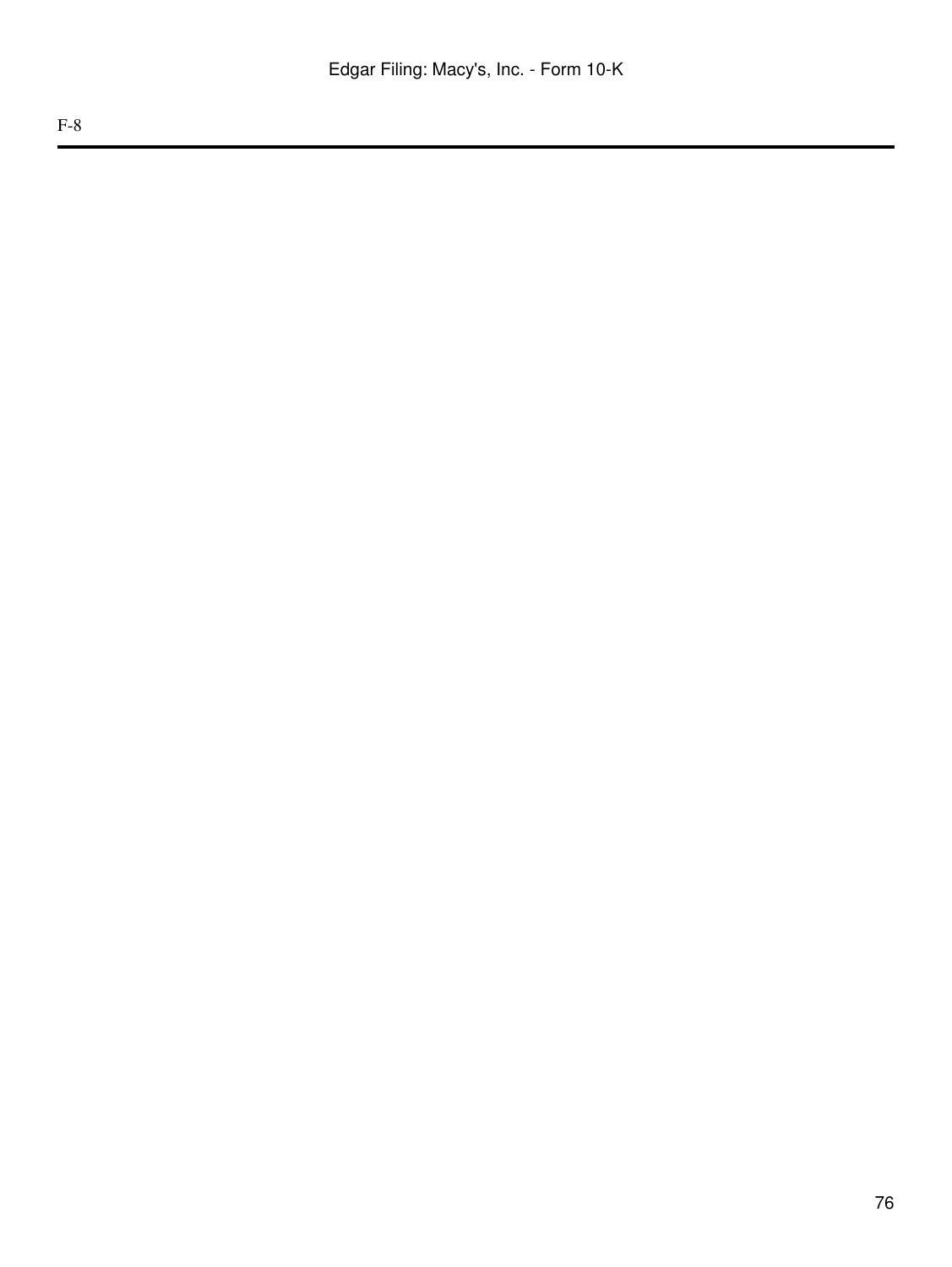# MACY'S, INC. NOTES TO CONSOLIDATED FINANCIAL STATEMENTS

## 1.Organization and Summary of Significant Accounting Policies

#### Nature of Operations

Macy's, Inc. and subsidiaries (the "Company") is an omnichannel retail organization operating stores, websites and mobile applications under three brands (Macy's, Bloomingdale's and Bluemercury) that sell a wide range of merchandise, including apparel and accessories (men's, women's and children's), cosmetics, home furnishings and other consumer goods. The Company has stores in 45 states, the District of Columbia, Guam and Puerto Rico. As of January 30, 2016, the Company's operations and reportable segments were conducted through Macy's, Bloomingdale's, Bloomingdale's Outlet, Macy's Backstage, Bluemercury and Macy's China Limited, which are aggregated into one reporting segment in accordance with the Financial Accounting Standards Board ("FASB") Accounting Standards Codification ("ASC") Topic 280, "Segment Reporting." The metrics used by management to assess the performance of the Company's operating divisions include sales trends, gross margin rates, expense rates, and rates of earnings before interest and taxes ("EBIT") and earnings before interest, taxes, depreciation and amortization ("EBITDA"). The Company's operating divisions have historically had similar economic characteristics and are expected to have similar economic characteristics and long-term financial performance in future periods.

For 2015, 2014 and 2013, the following merchandise constituted the following percentages of sales:

|                                                            | 2015 |      | 2014 | 2013 |      |
|------------------------------------------------------------|------|------|------|------|------|
| Women's Accessories, Intimate Apparel, Shoes and Cosmetics | 38   |      | %38  | %38  | $\%$ |
| Women's Apparel                                            | 23   |      | 23   | 23   |      |
| Men's and Children's                                       | 23   |      | 23   | 23   |      |
| Home/Miscellaneous                                         | 16   |      | 16   | 16   |      |
|                                                            | 100  | $\%$ | 100  | %100 | $\%$ |

## Fiscal Year

The Company's fiscal year ends on the Saturday closest to January 31. Fiscal years 2015, 2014 and 2013 ended on January 30, 2016, January 31, 2015 and February 1, 2014, respectively, and each included 52 weeks. References to years in the Consolidated Financial Statements relate to fiscal years rather than calendar years. Basis of Presentation

In August 2015, the Company established a joint venture, Macy's China Limited, of which the Company holds a sixty-five percent ownership interest and Hong Kong-based Fung Retailing Limited holds the remaining thirty-five percent ownership interest. Macy's China Limited sells merchandise in China through an e-commerce presence on Alibaba Group's Tmall Global. The Consolidated Financial Statements include the accounts of Macy's, Inc. and its 100%-owned subsidiaries and the newly established majority-owned subsidiary, Macy's China Limited. The noncontrolling interest respresents the Fung Retailing Limited's thirty-five percent proportionate share of the results of Macy's China Limited. All significant intercompany transactions have been eliminated.

Certain reclassifications were made to prior years' amounts to conform with the classifications of such amounts for the most recent year.

Use of Estimates

The preparation of financial statements in conformity with accounting principles generally accepted in the United States of America requires management to make estimates and assumptions that affect the reported amounts of assets and liabilities and disclosure of contingent assets and liabilities at the date of the financial statements and the reported amounts of revenues and expenses during the reporting period. Such estimates and assumptions are subject to inherent uncertainties, which may result in actual amounts differing from reported amounts.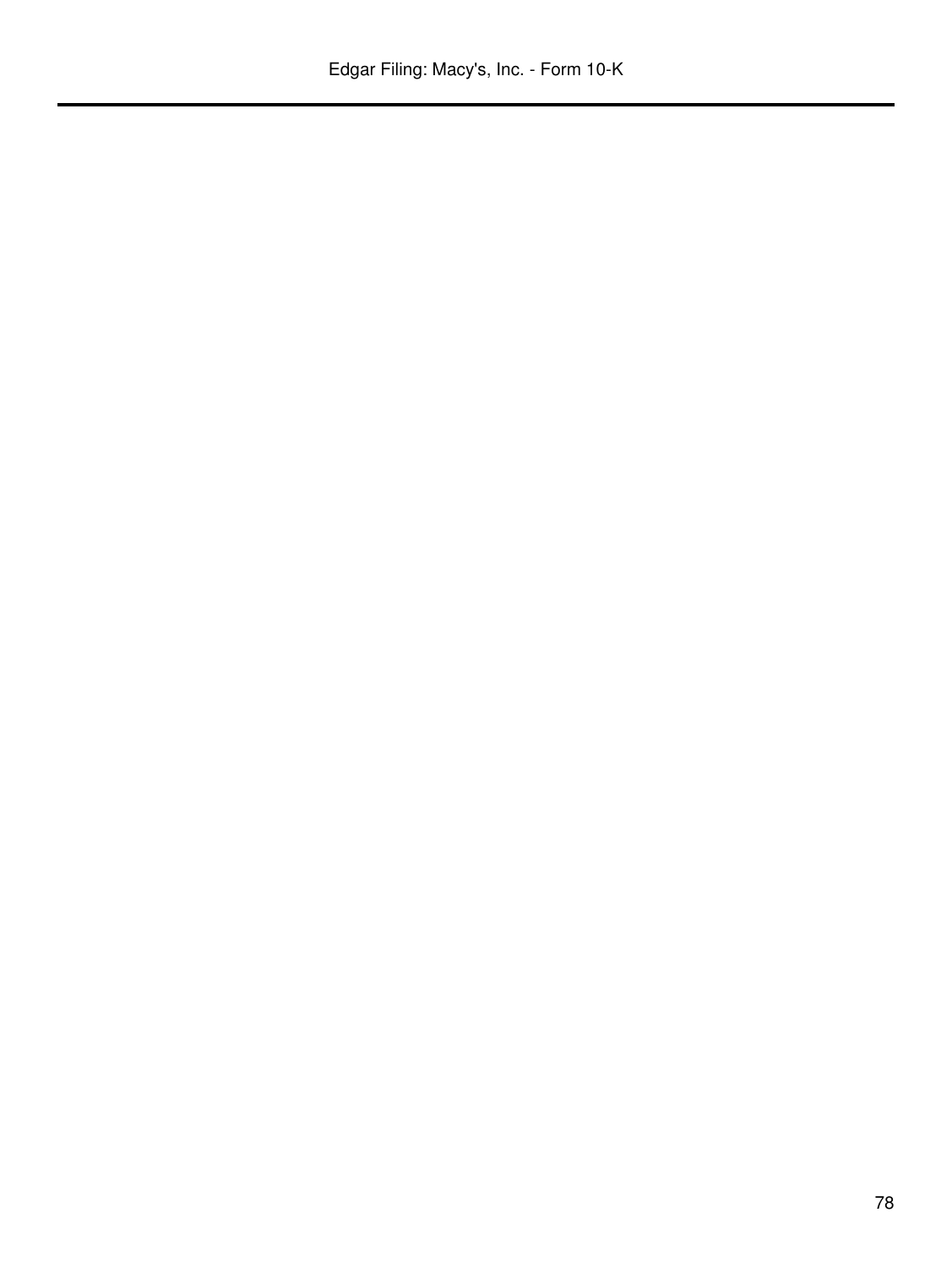Net Sales

Net sales include merchandise sales, licensed department income, shipping and handling fees, sales of private brand goods directly to third party retailers and sales of excess inventory to third parties. Sales of merchandise are recorded at the time of delivery to the customer and are reported net of merchandise returns. The Company licenses third parties to operate certain departments in its stores. The Company receives commissions from these licensed departments based on a percentage of net sales. Commissions are recognized as income at the time merchandise is sold to customers. Sales taxes collected from customers are not considered revenue and are included in accounts payable and accrued liabilities until remitted to the taxing authorities.

Cost of Sales

Cost of sales consists of the cost of merchandise, including inbound freight, and shipping and handling costs. An estimated allowance for future sales returns is recorded and cost of sales is adjusted accordingly. Cash and Cash Equivalents

Cash and cash equivalents include cash and liquid investments with original maturities of three months or less. Cash and cash equivalents includes amounts due in respect of credit card sales transactions that are settled early in the following period in the amount of \$128 million at January 30, 2016 and \$111 million at January 31, 2015. Investments

The Company from time to time invests in debt and equity securities, including companies engaged in complementary businesses. All marketable equity and debt securities held by the Company are accounted for under ASC Topic 320, "Investments – Debt and Equity Securities." Unrealized holding gains and losses on trading securities are recognized in the Consolidated Statements of Income and unrealized holding gains and losses on available-for-sale securities are included as a separate component of accumulated other comprehensive income, net of income tax effect, until realized. At January 30, 2016, the Company did not hold any held-to-maturity or available-for-sale securities. Receivables

In connection with the sale of most of the Company's credit assets to Citibank, the Company and Citibank entered into a long-term marketing and servicing alliance pursuant to the terms of a Credit Card Program Agreement (the "Program Agreement"). Income earned under the Program Agreement is treated as a reduction of selling, general and administrative ("SG&A") expenses on the Consolidated Statements of Income. Under the Program Agreement, Citibank offers proprietary and non-proprietary credit cards to the Company's customers through previously existing and newly opened accounts.

## Loyalty Programs

The Company maintains customer loyalty programs in which our customers earn points based on their spending. Under the Macy's brand, the Company participates in a coalition program (Plenti) whereby customers can earn points based on spending levels with bonus opportunities through various targeted offers and promotions at Macy's and other partners. Coalition partners currently include - American Express, AT&T, Direct Energy, Exxon Mobil, Hulu, Nationwide, and Rite Aid. Under the Bloomingdale's brand, the Company offers a tender neutral points-based program. Benefits also include free delivery and gift wrap services. The Company recognizes the estimated net amount of the rewards that will be earned and redeemed as a reduction to net sales.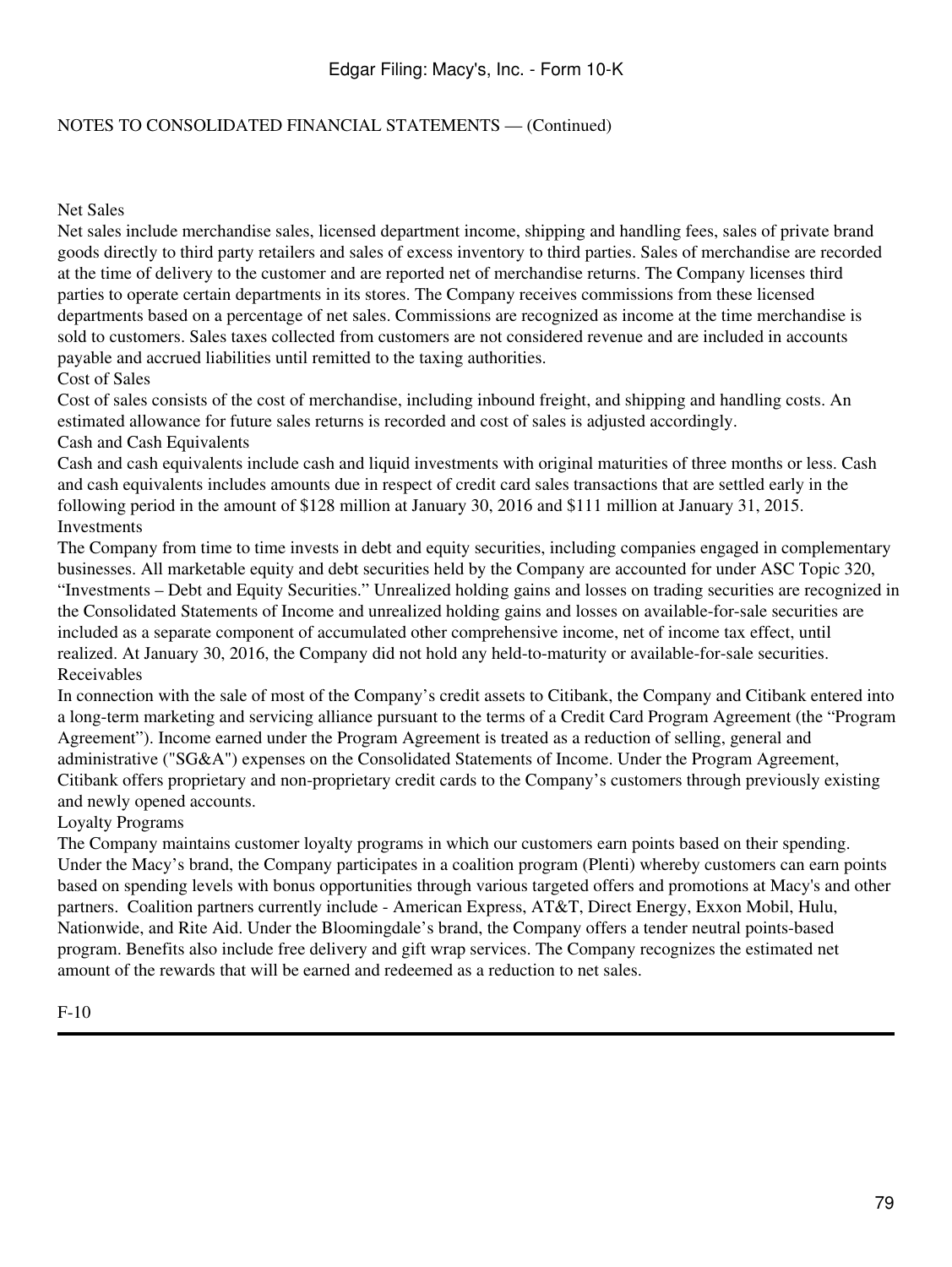#### Merchandise Inventories

Merchandise inventories are valued at lower of cost or market using the last-in, first-out (LIFO) retail inventory method. Under the retail inventory method, inventory is segregated into departments of merchandise having similar characteristics, and is stated at its current retail selling value. Inventory retail values are converted to a cost basis by applying specific average cost factors for each merchandise department. Cost factors represent the average cost-to-retail ratio for each merchandise department based on beginning inventory and the annual purchase activity. At January 30, 2016 and January 31, 2015, merchandise inventories valued at LIFO, including adjustments as necessary to record inventory at the lower of cost or market, approximated the cost of such inventories using the first-in, first-out (FIFO) retail inventory method. The application of the LIFO retail inventory method did not result in the recognition of any LIFO charges or credits affecting cost of sales for 2015, 2014 or 2013. The retail inventory method inherently requires management judgments and estimates, such as the amount and timing of permanent markdowns to clear unproductive or slow-moving inventory, which may impact the ending inventory valuation as well as gross margins. Permanent markdowns designated for clearance activity are recorded when the utility of the inventory has diminished. Factors considered in the determination of permanent markdowns include current and anticipated demand, customer preferences, age of the merchandise and fashion trends. When a decision is made to permanently markdown merchandise, the resulting gross margin reduction is recognized in the period the markdown is recorded. Physical inventories are generally taken within each merchandise department annually, and inventory records are adjusted accordingly, resulting in the recording of actual shrinkage. Physical inventories are taken at all store locations for substantially all merchandise categories approximately three weeks before the end of the year. Shrinkage is estimated as a percentage of sales at interim periods and for this approximate three-week period, based on historical shrinkage rates. While it is not possible to quantify the impact from each cause of shrinkage, the Company has loss prevention programs and policies that are intended to minimize shrinkage, including the use of radio frequency identification cycle counts and interim inventories to keep the Company's merchandise files accurate. Vendor Allowances

The Company receives certain allowances as reimbursement for markdowns taken and/or to support the gross margins earned in connection with the sales of merchandise. These allowances are recognized when earned in accordance with ASC Subtopic 605-50, "Customer Payments and Incentives." The Company also receives advertising allowances from approximately 1,000 of its merchandise vendors pursuant to cooperative advertising programs, with some vendors participating in multiple programs. These allowances represent reimbursements by vendors of costs incurred by the Company to promote the vendors' merchandise and are netted against advertising and promotional costs when the related costs are incurred in accordance with ASC Subtopic 605-50. Advertising allowances in excess of costs incurred are recorded as a reduction of merchandise costs and, ultimately, through cost of sales when the merchandise is sold.

The arrangements pursuant to which the Company's vendors provide allowances, while binding, are generally informal in nature and one year or less in duration. The terms and conditions of these arrangements vary significantly from vendor to vendor and are influenced by, among other things, the type of merchandise to be supported.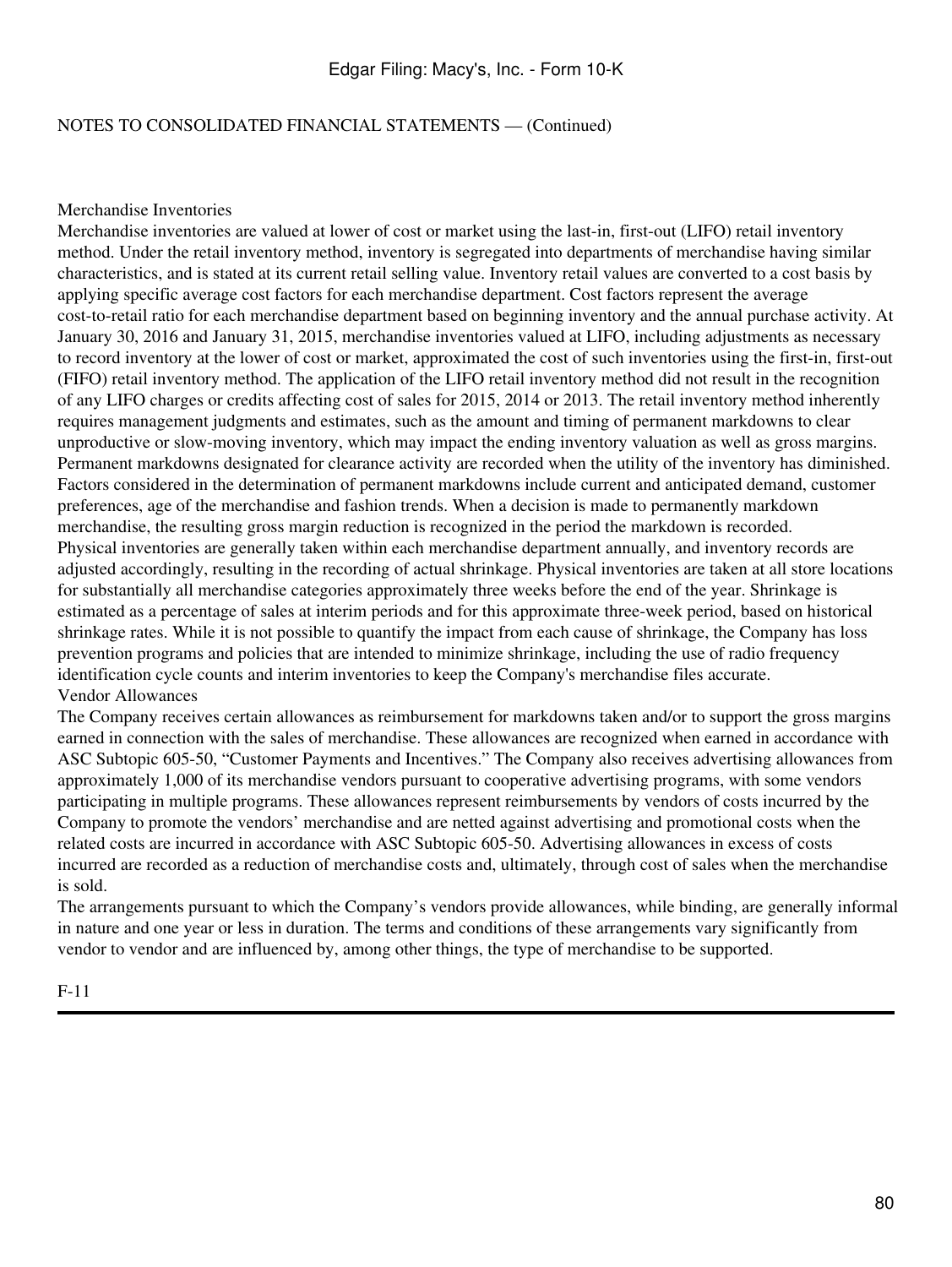#### Advertising

Department store non-direct response advertising and promotional costs are expensed either as incurred or the first time the advertising occurs. Direct response advertising and promotional costs are deferred and expensed over the period during which the sales are expected to occur, generally one to four months. Advertising and promotional costs and cooperative advertising allowances were as follows:

|                                                       | 2015       | 2014     | 2013     |      |
|-------------------------------------------------------|------------|----------|----------|------|
|                                                       | (millions) |          |          |      |
| Gross advertising and promotional costs               | \$1,587    | \$1,602  | \$1,623  |      |
| Cooperative advertising allowances                    | 414        | 425      | 457      |      |
| Advertising and promotional costs, net of             | \$1,173    | \$1,177  | \$1,166  |      |
| cooperative advertising allowances                    |            |          |          |      |
| Net sales                                             | \$27,079   | \$28,105 | \$27,931 |      |
| Advertising and promotional costs, net of cooperative | 4.3        | $\%$ 4.2 | $\%$ 4.2 | $\%$ |
| advertising allowances, as a percent to net sales     |            |          |          |      |
| Dronowly and $\Gamma$ animazant                       |            |          |          |      |

Property and Equipment

Depreciation of owned properties is provided primarily on a straight-line basis over the estimated asset lives, which range from fifteen to fifty years for buildings and building equipment and three to fifteen years for fixtures and equipment. Real estate taxes and interest on construction in progress and land under development are capitalized. Amounts capitalized are amortized over the estimated lives of the related depreciable assets. The Company receives contributions from developers and merchandise vendors to fund building improvement and the construction of vendor shops. Such contributions are generally netted against the capital expenditures.

Buildings on leased land and leasehold improvements are amortized over the shorter of their economic lives or the lease term, beginning on the date the asset is put into use.

The carrying value of long-lived assets is periodically reviewed by the Company whenever events or changes in circumstances indicate that a potential impairment has occurred. For long-lived assets held for use, a potential impairment has occurred if projected future undiscounted cash flows are less than the carrying value of the assets. The estimate of cash flows includes management's assumptions of cash inflows and outflows directly resulting from the use of those assets in operations. When a potential impairment has occurred, an impairment write-down is recorded if the carrying value of the long-lived asset exceeds its fair value. The Company believes its estimated cash flows are sufficient to support the carrying value of its long-lived assets. If estimated cash flows significantly differ in the future, the Company may be required to record asset impairment write-downs.

If the Company commits to a plan to dispose of a long-lived asset before the end of its previously estimated useful life, estimated cash flows are revised accordingly, and the Company may be required to record an asset impairment write-down. Additionally, related liabilities arise such as severance, contractual obligations and other accruals associated with store closings from decisions to dispose of assets. The Company estimates these liabilities based on the facts and circumstances in existence for each restructuring decision. The amounts the Company will ultimately realize or disburse could differ from the amounts assumed in arriving at the asset impairment and restructuring charge recorded.

The Company classifies certain long-lived assets as held for disposal by sale and ceases depreciation when the particular criteria for such classification are met, including the probable sale within one year. For long-lived assets to be disposed of by sale, an impairment charge is recorded if the carrying amount of the asset exceeds its fair value less costs to sell. Such valuations include estimations of fair values and incremental direct costs to transact a sale.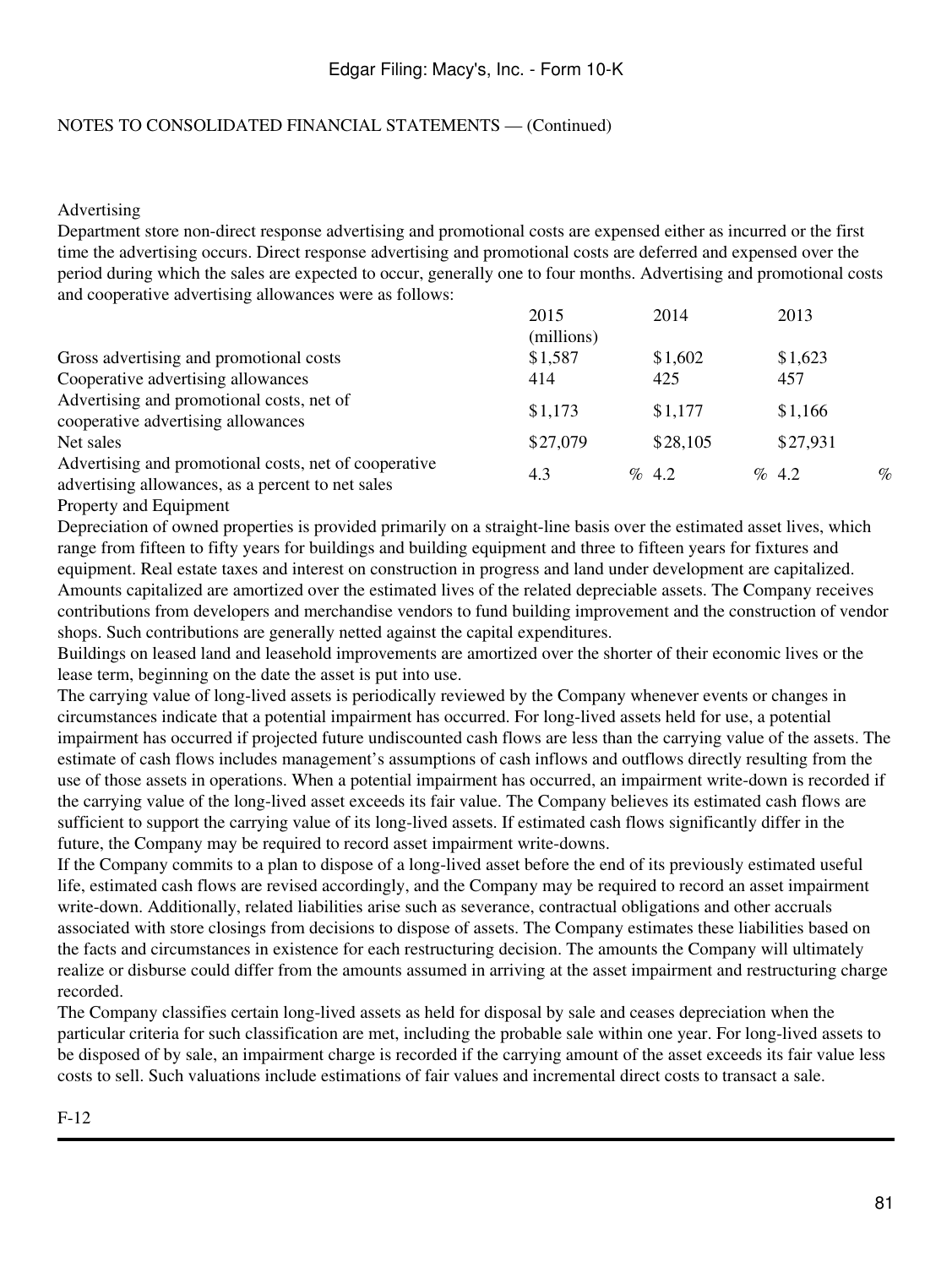Leases

The Company recognizes operating lease minimum rentals on a straight-line basis over the lease term. Executory costs such as real estate taxes and maintenance, and contingent rentals such as those based on a percentage of sales are recognized as incurred.

The lease term, which includes all renewal periods that are considered to be reasonably assured, begins on the date the Company has access to the leased property. The Company receives contributions from landlords to fund buildings and leasehold improvements. Such contributions are recorded as deferred rent and amortized as reductions to lease expense over the lease term.

Goodwill and Other Intangible Assets

The carrying value of goodwill and other intangible assets with indefinite lives are reviewed at least annually for possible impairment in accordance with ASC Subtopic 350-20 "Goodwill." Goodwill and other intangible assets with indefinite lives have been assigned to reporting units for purposes of impairment testing. The reporting units are the Company's retail operating divisions. Goodwill and other intangible assets with indefinite lives are tested for impairment annually at the end of the fiscal month of May. The Company evaluates qualitative factors to determine if it is more likely than not that the fair value of a reporting unit is less than its carrying value and whether it is necessary to perform the two-step goodwill impairment process. If required, the first step involves a comparison of each reporting unit's fair value to its carrying value and the Company estimates fair value based on discounted cash flows. The reporting unit's discounted cash flows require significant management judgment with respect to sales, gross margin and SG&A rates, capital expenditures and the selection and use of an appropriate discount rate. The projected sales, gross margin and SG&A expense rate assumptions and capital expenditures are based on the Company's annual business plan or other forecasted results. Discount rates reflect market-based estimates of the risks associated with the projected cash flows directly resulting from the use of those assets in operations. The estimates of fair value of reporting units are based on the best information available as of the date of the assessment. If the carrying value of a reporting unit exceeds its estimated fair value in the first step, a second step is performed, in which the reporting unit's goodwill is written down to its implied fair value. The second step requires the Company to allocate the fair value of the reporting unit derived in the first step to the fair value of the reporting unit's net assets, with any fair value in excess of amounts allocated to such net assets representing the implied fair value of goodwill for that reporting unit. If the carrying value of an individual indefinite-lived intangible asset exceeds its fair value, such individual indefinite-lived intangible asset is written down by an amount equal to such excess. Capitalized Software

The Company capitalizes purchased and internally developed software and amortizes such costs to expense on a straight-line basis over two to five years. Capitalized software is included in other assets on the Consolidated Balance Sheets.

#### Gift Cards

The Company only offers no-fee, non-expiring gift cards to its customers. At the time gift cards are sold, no revenue is recognized; rather, the Company records an accrued liability to customers. The liability is relieved and revenue is recognized equal to the amount redeemed at the time gift cards are redeemed for merchandise. The Company records income from unredeemed gift cards (breakage) as a reduction of SG&A expenses, and income is recorded in proportion and over the time period gift cards are actually redeemed. At least three years of historical data, updated annually, is used to determine actual redemption patterns.

## Self-Insurance Reserves

The Company, through its insurance subsidiary, is self-insured for workers compensation and general liability claims up to certain maximum liability amounts. Although the amounts accrued are actuarially determined based on analysis of historical trends of losses, settlements, litigation costs and other factors, the amounts the Company will ultimately disburse could differ from such accrued amounts.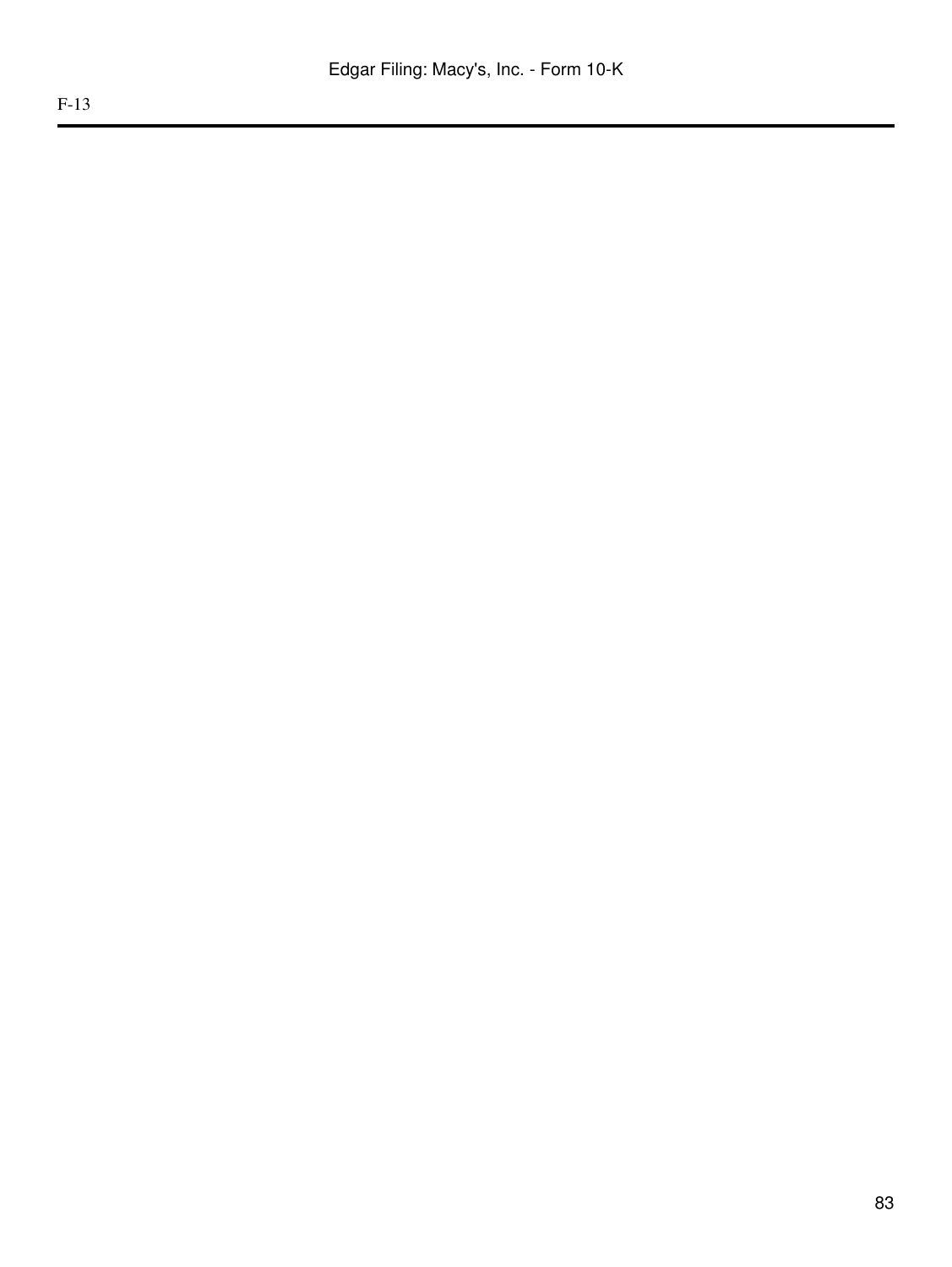#### Post Employment and Postretirement Obligations

The Company, through its actuaries, utilizes assumptions when estimating the liabilities for pension and other employee benefit plans. These assumptions, where applicable, include the discount rates used to determine the actuarial present value of projected benefit obligations, the rate of increase in future compensation levels, the long-term rate of return on assets and the growth in health care costs. The benefit expense is generally recognized in the Consolidated Financial Statements on an accrual basis over the average remaining lifetime of participants, and the accrued benefits are reported in accounts payable and accrued liabilities and other liabilities on the Consolidated Balance Sheets, as appropriate.

#### Income Taxes

Income taxes are accounted for under the asset and liability method. Deferred income tax assets and liabilities are recognized for the future tax consequences attributable to differences between the financial statement carrying amounts of existing assets and liabilities and their respective tax bases, and net operating loss and tax credit carryforwards. Deferred income tax assets and liabilities are measured using enacted tax rates expected to apply to taxable income in the years in which those temporary differences are expected to be recovered or settled. The effect on deferred income tax assets and liabilities of a change in tax rates is recognized in the Consolidated Statements of Income in the period that includes the enactment date. Deferred income tax assets are reduced by a valuation allowance when it is more likely than not that some portion of the deferred income tax assets will not be realized. **Derivatives** 

The Company records derivative transactions according to the provisions of ASC Topic 815 "Derivatives and Hedging," which establishes accounting and reporting standards for derivative instruments and hedging activities and requires recognition of all derivatives as either assets or liabilities and measurement of those instruments at fair value. The Company makes limited use of derivative financial instruments. The Company does not use financial instruments for trading or other speculative purposes and is not a party to any leveraged financial instruments. On the date that the Company enters into a derivative contract, the Company designates the derivative instrument as either a fair value hedge, a cash flow hedge or as a free-standing derivative instrument, each of which would receive different accounting treatment. Prior to entering into a hedge transaction, the Company formally documents the relationship between hedging instruments and hedged items, as well as the risk management objective and strategy for undertaking various hedge transactions. Derivative instruments that the Company may use as part of its interest rate risk management strategy include interest rate swap and interest rate cap agreements and Treasury lock agreements. At January 30, 2016, the Company was not a party to any derivative financial instruments.

# Stock Based Compensation

The Company records stock-based compensation expense according to the provisions of ASC Topic 718, "Compensation – Stock Compensation." ASC Topic 718 requires all share-based payments to employees, including grants of employee stock options, to be recognized in the financial statements based on their fair values. Under the provisions of ASC Topic 718, the Company determines the appropriate fair value model to be used for valuing share-based payments and the amortization method for compensation cost.

## Newly Adopted Pronouncements

In November 2015, the FASB issued Accounting Standards Update (ASU) No. 2015-17, Income Taxes (Topic 740), which is intended to simplify the presentation of deferred income taxes. This guidance removes the requirement to separate deferred income tax liabilities and assets into current and noncurrent amounts in a classified statement of financial position, Upon adoption, deferred tax liabilities and assets must be classified as noncurrent in a statement of financial position. This guidance is effective for public business entities for years beginning after December 15, 2016. Earlier adoption is permitted, and the Company has adopted this guidance as of January 30, 2016. The adoption of ASU 2015-17 did not have a material impact on the Company's consolidated financial position, results of operations, and cash flows.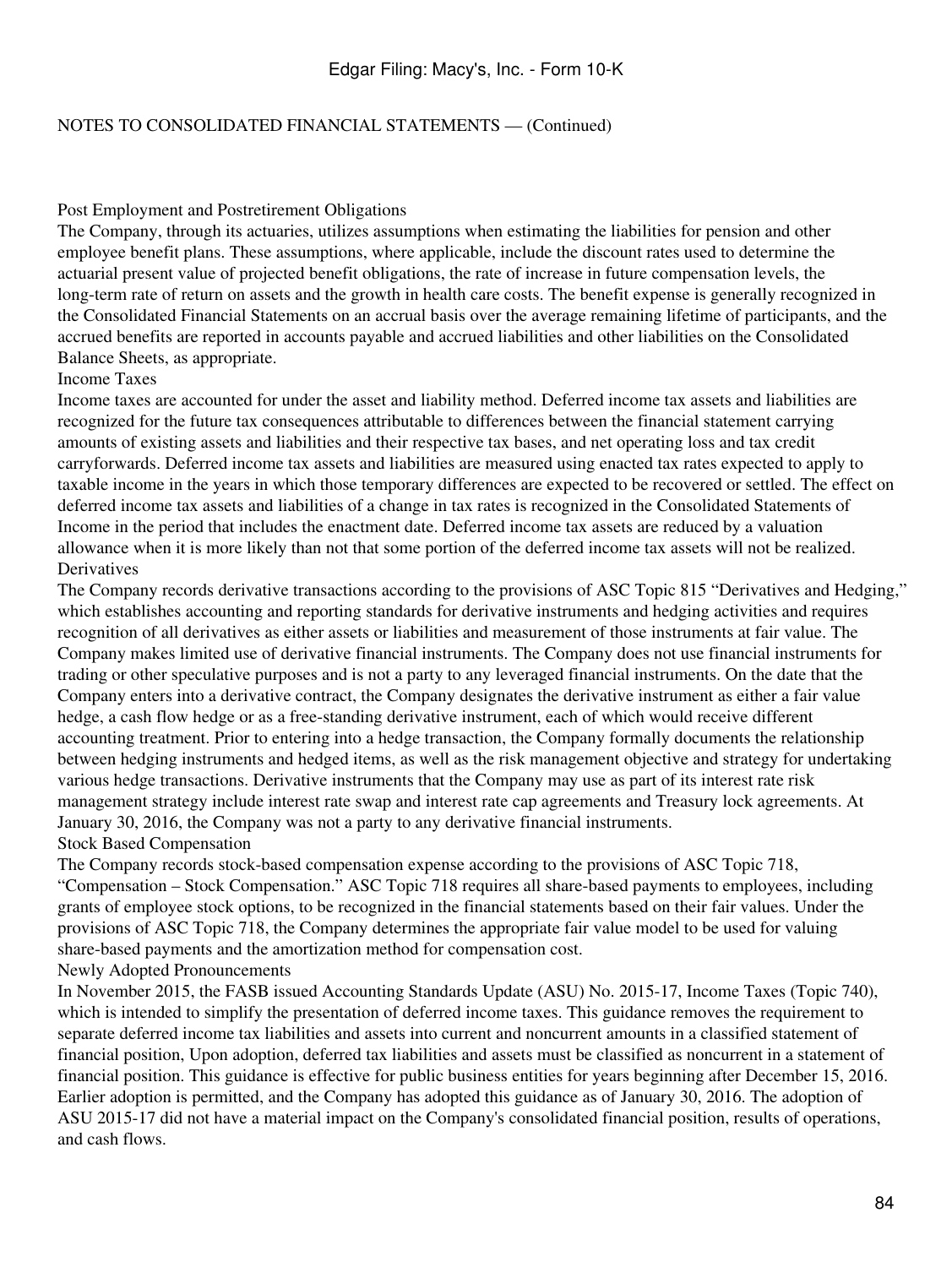# Edgar Filing: Macy's, Inc. - Form 10-K

In May 2015, the FASB issued ASU No. 2015-07, Fair Value Measurement (Topic 820), which removes the requirement to categorize in the fair value hierarchy all investments measured at net asset value per share using the practical expedient. This guidance is effective for public business entities for years beginning after December 15, 2015. Earlier application is permitted, and the Company has adopted this guidance as of January 30, 2016. The adoption of ASU 2015-07 was limited to the form and content of disclosures and did not have a material impact on the Company's consolidated financial position, results of operations, and cash flows.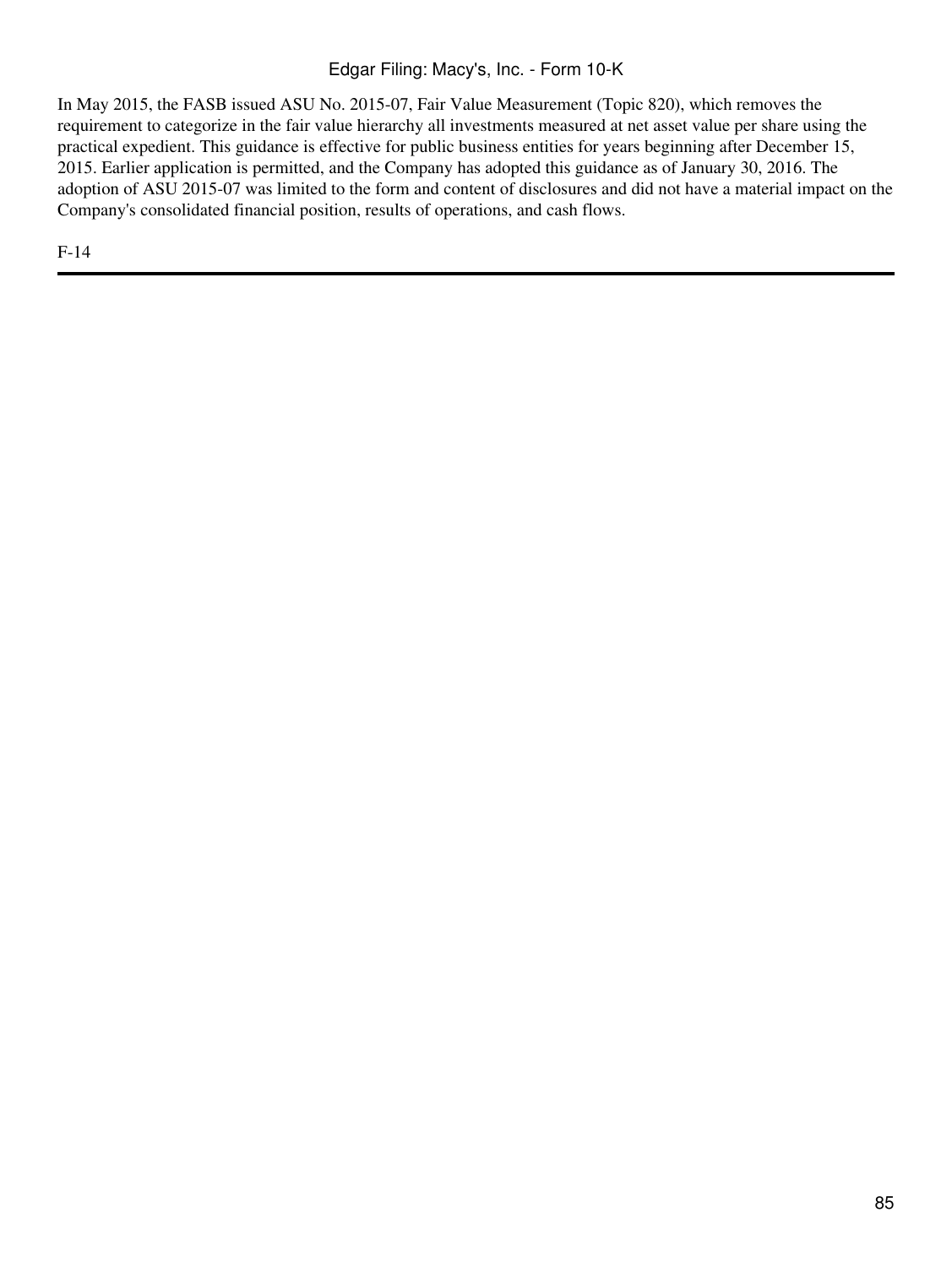## Edgar Filing: Macy's, Inc. - Form 10-K

## NOTES TO CONSOLIDATED FINANCIAL STATEMENTS — (Continued)

In April 2015, the FASB issued ASU No. 2015-04, Compensation - Retirement Benefits (Topic 715), which provides a practical expedient that permits an entity with a fiscal year-end that does not coincide with a month-end to measure defined benefit plan assets and obligations using the month-end that is closest to the entity's fiscal year-end and apply that practical expedient consistently from year to year. This guidance is effective for public business entities for years beginning after December 15, 2015. Earlier application is permitted, and the Company has adopted this guidance as of January 30, 2016. The adoption of ASU 2015-04 did not have a material impact on the Company's consolidated financial position, results of operations, and cash flows.

Also in April 2015, the FASB issued ASU No. 2015-03, Interest - Imputation of Interest (Subtopic 835-30), which is intended to simplify the presentation of debt issuance costs. This guidance requires debt issuance costs related to a recognized debt liability be presented in the balance sheet as a direct deduction from the carrying amount of that debt liability, consistent with debt discounts. This guidance is effective for public business entities for years beginning after December 15, 2015. Earlier adoption is permitted, and the Company has adopted this guidance as of January 30, 2016. The adoption of ASU 2015-03 did not have a material impact on the Company's consolidated financial position, results of operations, and cash flows.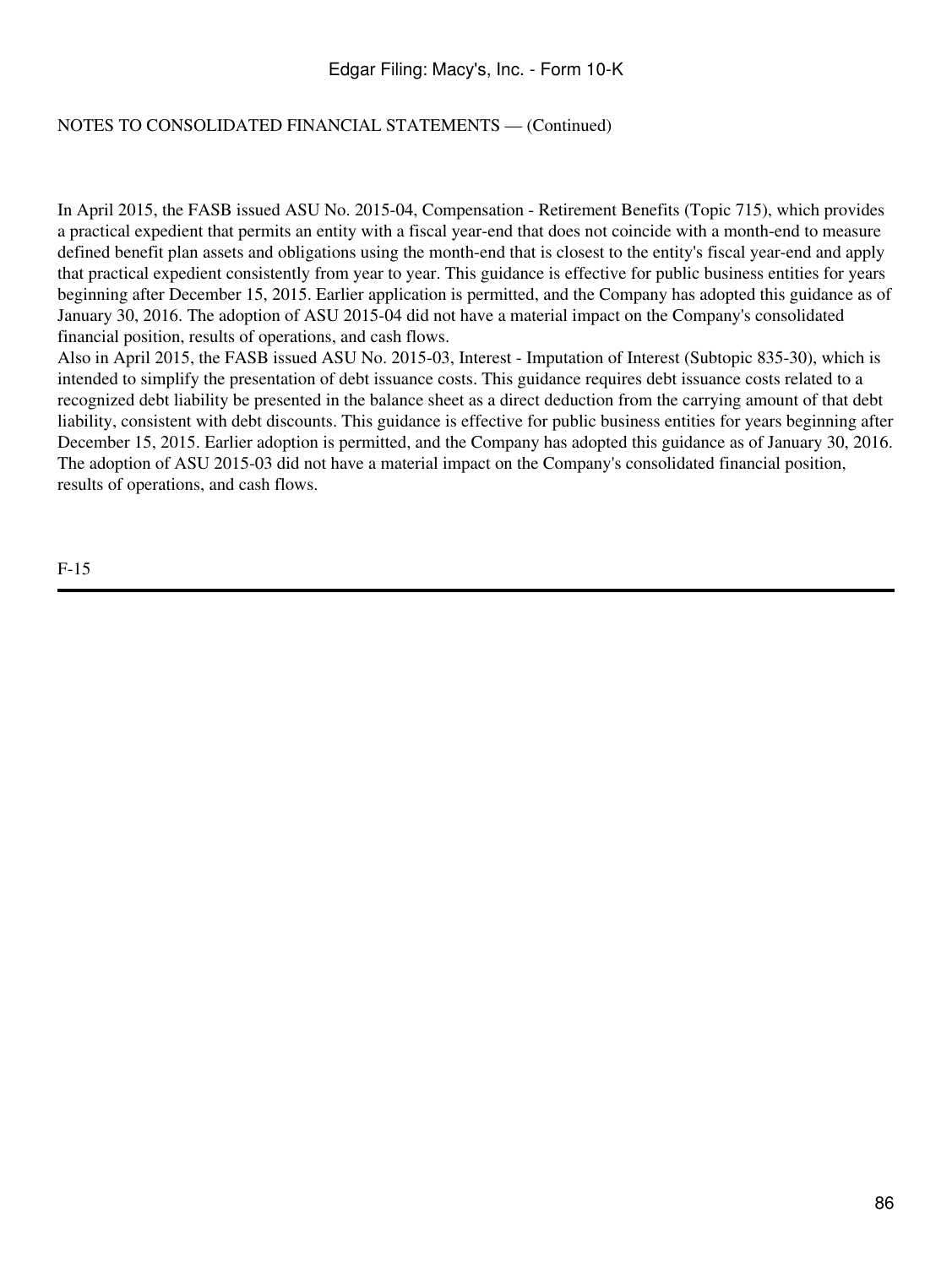# 2. Impairments, Store Closing and Other

Costs

Impairments, store closing and other costs consist of the following:

2015 2014 2013 (millions) Impairments of properties held and used \$148 \$33 \$39 Severance  $123$  46  $43$ Other  $17$  8 6

During January 2016, the Company announced a series of cost-efficiency and process improvement measures, including organization changes that combine certain region and district organizations of the My Macy's store management structure, adjusting staffing levels in each Macy's and Bloomingdale's store, implementing a voluntary separation opportunity for certain senior executives in stores, office and support functions who meet certain age and service requirements, reducing additional positions in back-office organizations, consolidating the four existing Macy's, Inc. credit and customer service center facilities into three, and decreasing non-payroll budgets company-wide.

\$288 \$87 \$88

During January 2015, the Company announced a series of initiatives to evolve its business model and invest in continued growth opportunities, including a restructuring of merchandising and marketing functions at Macy's and Bloomingdale's consistent with the Company's omnichannel approach to retailing, as well as a series of adjustments to its field and store operations to increase productivity and efficiency.

During January 2014, the Company announced a series of cost-reduction initiatives, including organization changes that combine certain region and district organizations of the My Macy's store management structure and the realignment and elimination of certain store, central office and administrative functions.

During January 2016, the Company announced the closure of 40 Macy's stores; during January 2015, the Company announced the closure of fourteen Macy's stores; and during January 2014, the Company announced the closure of five Macy's stores.

In connection with these announcements and the plans to dispose of these locations, the Company incurred severance and other human resource-related costs and other costs related to lease obligations and other store liabilities.

As a result of the Company's projected undiscounted future cash flows related to certain store locations and other assets being less than their carrying value, the Company recorded impairment charges, including properties that were the subject of announced store closings. The fair values of these assets were calculated based on the projected cash flows and an estimated risk-adjusted rate of return that would be used by market participants in valuing these assets or based on prices of similar assets.

The Company expects to pay out the majority of the 2015 accrued severance costs, which are included in accounts payable and accrued liabilities on the Consolidated Balance Sheets, prior to July 30, 2016. The 2014 and 2013 accrued severance costs, which were included in accounts payable and accrued liabilities on the Consolidated Balance Sheets, were paid out in the year subsequent to incurring such severance costs.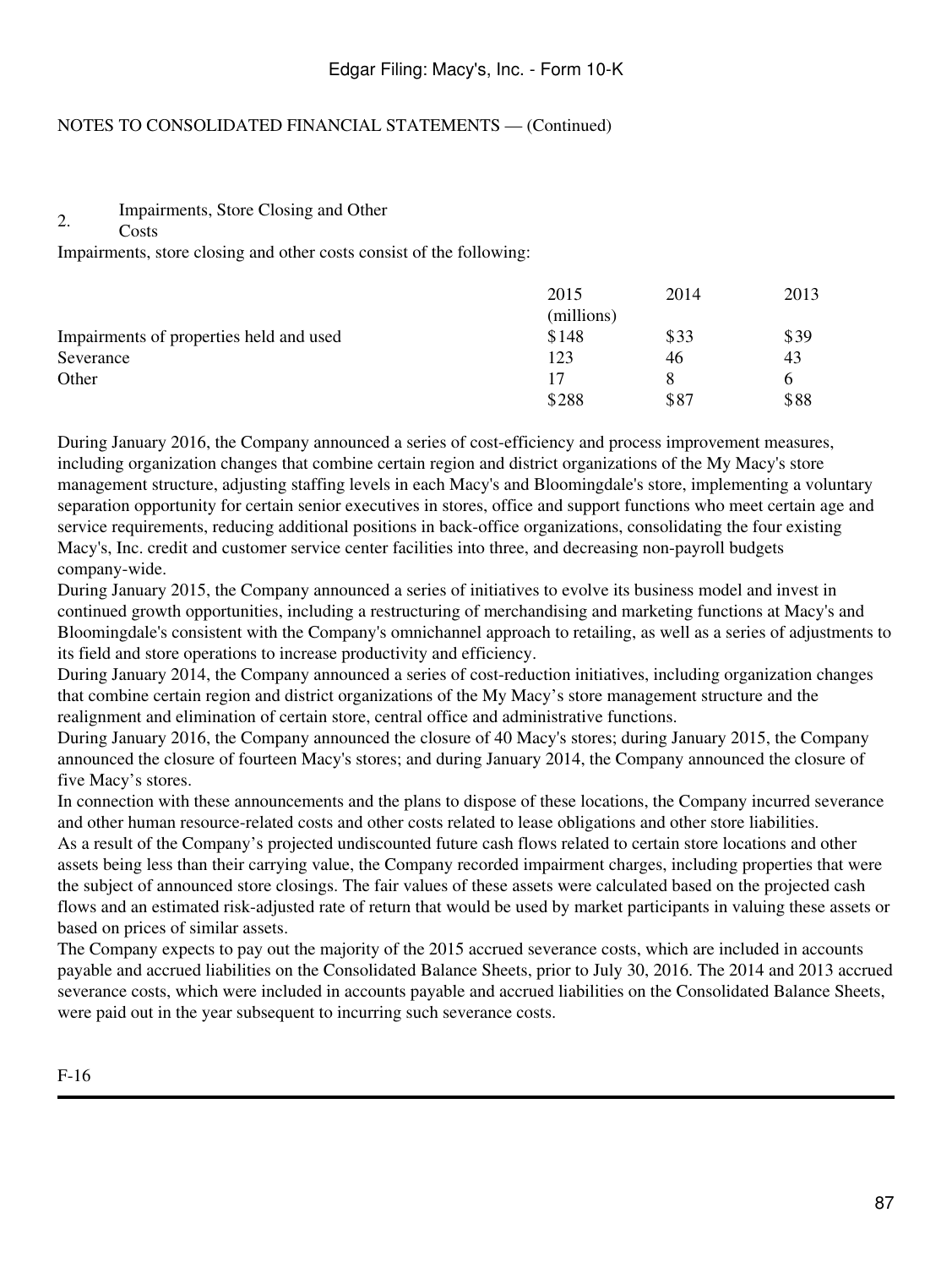#### 3.Receivables

Receivables were \$558 million at January 30, 2016, compared to \$424 million at January 31, 2015.

In January 2016, the Company completed a \$270 million real estate transaction that will enable a re-creation of Macy's Brooklyn store. The Company will continue to own and operate the first four floors and lower level of its existing nine-story retail store, which will be reconfigured and remodeled. Tishman Speyer purchased the remaining portion of the site, which it will develop into approximately ten floors of office space. In addition, Tishman Speyer purchased a nearby parking facility, which could be used for a future mixed-use development. As a result of this transaction, the Company will recognize a gain of approximately \$250 million of which, under the percentage of completion method of accounting, \$84 million was recognized in 2015 with the remaining gain anticipated to be recognized over the next two years.

The Company received approximately \$68 million in cash from Tishman Speyer for these real estate assets and will receive \$202 million of additional cash over the next two years, \$100 million of which will be used toward renovation of the store. The Company expects to receive \$95 million of this additional cash in 2016 and the remainder in 2017. This receivable is backed by a guarantee and approximately half is also secured by pledges of marketable securities and cash. The non-current portion of the receivable is included in other assets on the Consolidated Balance Sheets and amounted to \$107 million at January 30, 2016.

In connection with the sale of most of the Company's credit card accounts and related receivable balances to Citibank, the Company and Citibank entered into a long-term marketing and servicing alliance pursuant to the terms of a Credit Card Program Agreement with an initial term of 10 years which was to expire on July 17, 2016. During 2014, the Company entered into an amended and restated Credit Card Program Agreement (the "Program Agreement") with substantially similar financial terms as the prior credit card program agreement. The Program Agreement is now set to expire March 31, 2025, subject to an additional renewal term of three years. The Program Agreement provides for, among other things, (i) the ownership by Citibank of the accounts purchased by Citibank, (ii) the ownership by Citibank of new accounts opened by the Company's customers, (iii) the provision of credit by Citibank to the holders of the credit cards associated with the foregoing accounts, (iv) the servicing of the foregoing accounts, and (v) the allocation between Citibank and the Company of the economic benefits and burdens associated with the foregoing and other aspects of the alliance.

Pursuant to the Program Agreement, the Company continues to provide certain servicing functions related to the accounts and related receivables owned by Citibank and receives compensation from Citibank for these services. The amounts earned under the Program Agreement related to the servicing functions are deemed adequate compensation and, accordingly, no servicing asset or liability has been recorded on the Consolidated Balance Sheets. Amounts received under the Program Agreement were \$1,026 million for 2015, \$975 million for 2014 and \$928 million for 2013, and are treated as reductions of SG&A expenses on the Consolidated Statements of Income. The Company's earnings from credit operations, net of servicing expenses, were \$831 million for 2015, \$776 million for 2014, and \$731 million for 2013.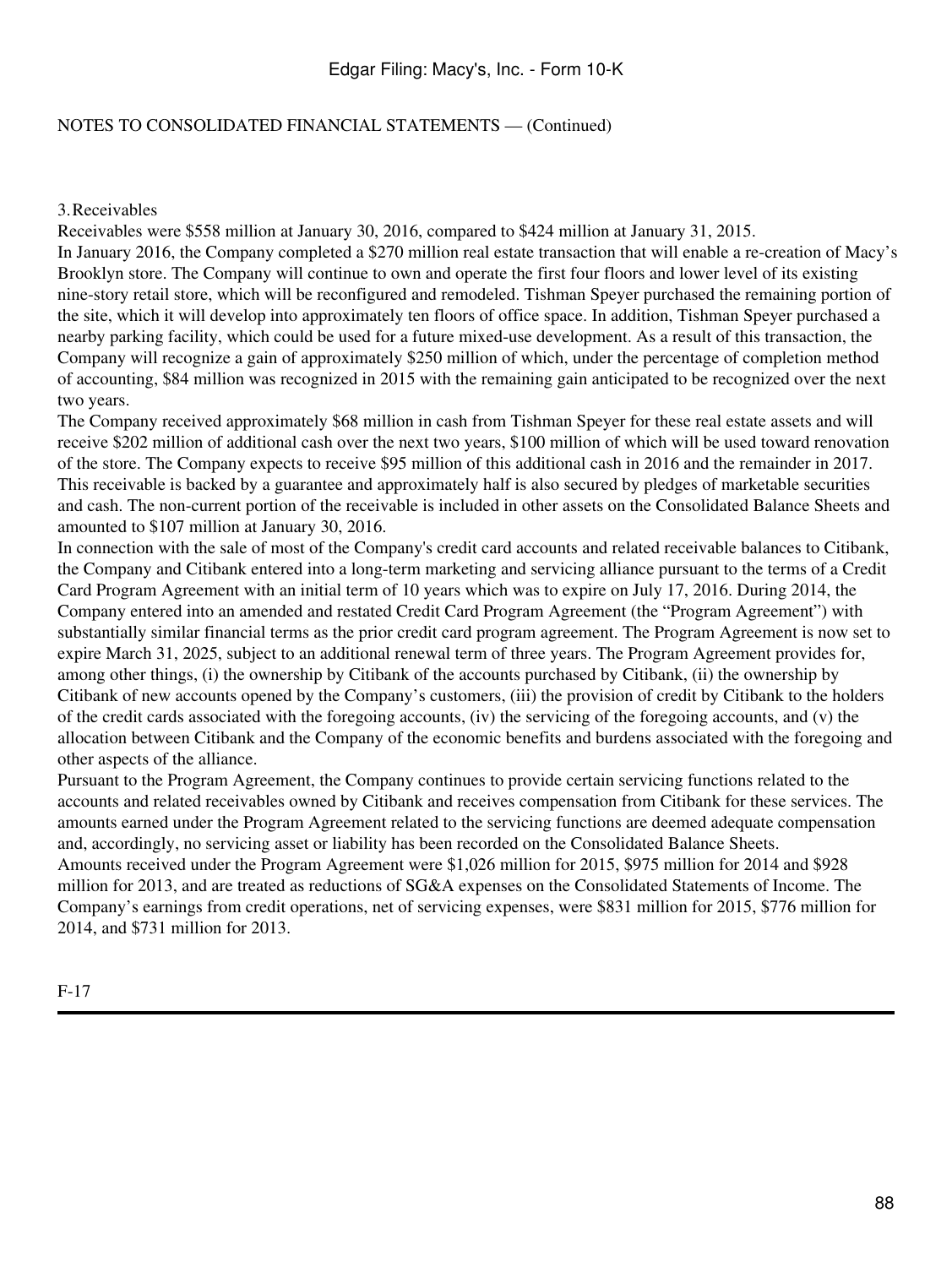#### 4.Properties and Leases

|                                                     | January 30,<br>2016 | January 31,<br>2015 |
|-----------------------------------------------------|---------------------|---------------------|
|                                                     | (millions)          |                     |
| Land                                                | \$1,629             | \$1,664             |
| Buildings on owned land                             | 4,690               | 5,049               |
| Buildings on leased land and leasehold improvements | 1,672               | 1,819               |
| Fixtures and equipment                              | 4,910               | 4,828               |
| Leased properties under capitalized leases          | 34                  | 34                  |
|                                                     | 12,935              | 13,394              |
| Less accumulated depreciation and amortization      | 5,319               | 5,594               |
|                                                     | \$7,616             | \$7,800             |

In connection with various shopping center agreements, the Company is obligated to operate certain stores within the centers for periods of up to twenty years. Some of these agreements require that the stores be operated under a particular name.

The Company leases a portion of the real estate and personal property used in its operations. Most leases require the Company to pay real estate taxes, maintenance and other executory costs; some also require additional payments based on percentages of sales and some contain purchase options. Certain of the Company's real estate leases have terms that extend for significant numbers of years and provide for rental rates that increase or decrease over time. In addition, certain of these leases contain covenants that restrict the ability of the tenant (typically a subsidiary of the Company) to take specified actions (including the payment of dividends or other amounts on account of its capital stock) unless the tenant satisfies certain financial tests.

Minimum rental commitments (excluding executory costs) at January 30, 2016, for noncancellable leases are:

|                                                         | Capitalized<br>Leases<br>(millions) | Operating<br>Leases | Total   |
|---------------------------------------------------------|-------------------------------------|---------------------|---------|
| Fiscal year                                             |                                     |                     |         |
| 2016                                                    | \$3                                 | \$306               | \$309   |
| 2017                                                    | 3                                   | 298                 | 301     |
| 2018                                                    | 3                                   | 281                 | 284     |
| 2019                                                    | 3                                   | 262                 | 265     |
| 2020                                                    | 3                                   | 232                 | 235     |
| <b>After 2020</b>                                       | 40                                  | 2,496               | 2,536   |
| Total minimum lease payments                            | 55                                  | \$3,875             | \$3,930 |
| Less amount representing interest                       | 25                                  |                     |         |
| Present value of net minimum capitalized lease payments | \$30                                |                     |         |

Capitalized leases are included in the Consolidated Balance Sheets as property and equipment while the related obligation is included in short-term (\$1 million) and long-term (\$29 million) debt. Amortization of assets subject to capitalized leases is included in depreciation and amortization expense. Total minimum lease payments shown above have not been reduced by minimum sublease rentals of \$7 million on operating leases.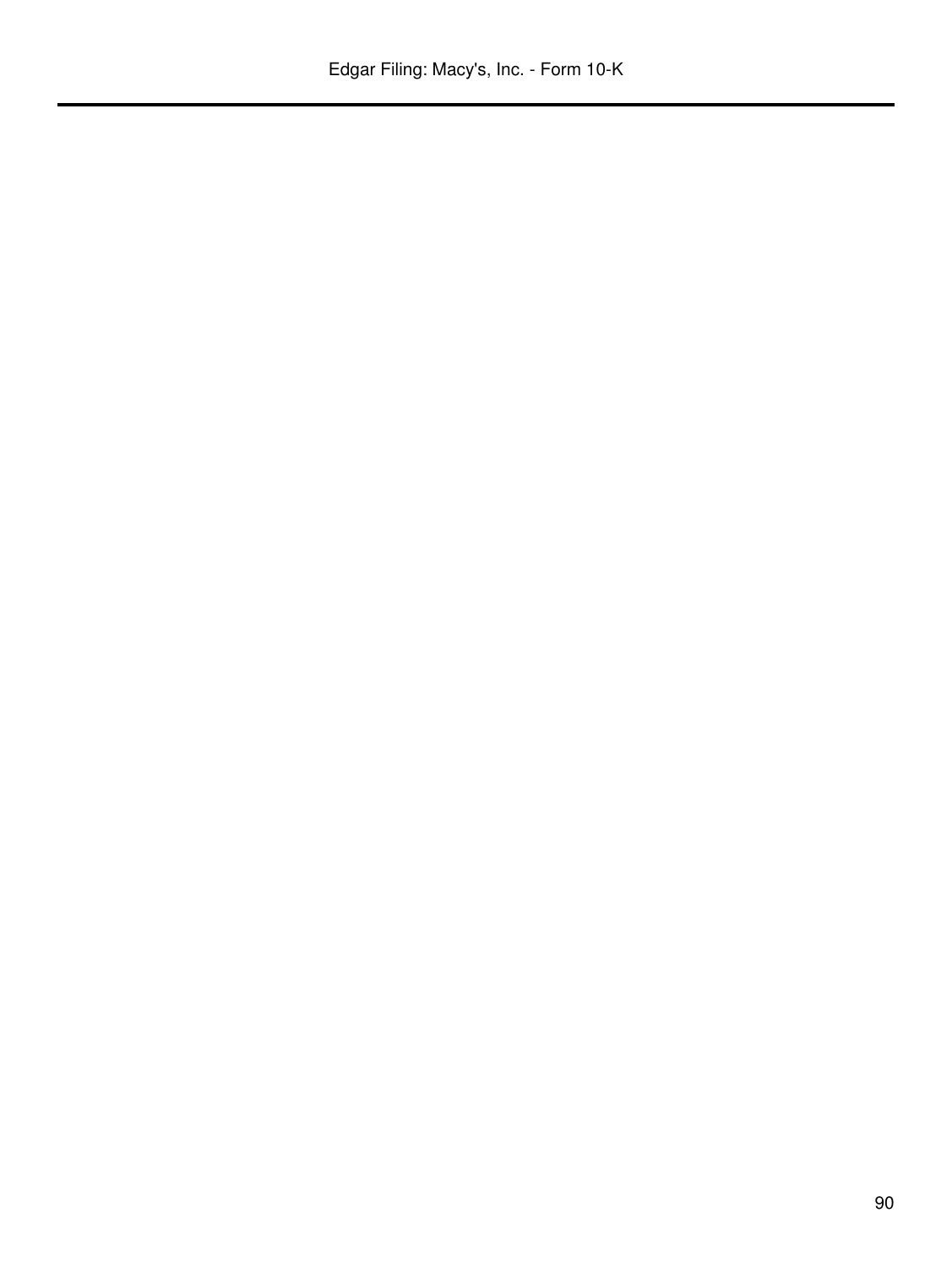The Company is a guarantor with respect to certain lease obligations associated with The May Department Stores Company and previously disposed subsidiaries or businesses. The leases, one of which includes potential extensions to 2070, have future minimum lease payments aggregating \$301 million and are offset by payments from existing tenants and subtenants. In addition, the Company is liable for other expenses related to the above leases, such as property taxes and common area maintenance, which are also payable by existing tenants and subtenants. Potential liabilities related to these guarantees are subject to certain defenses by the Company. The Company believes that the risk of significant loss from the guarantees of these lease obligations is remote. Rental expense consists of:

| 2015<br>(millions) | 2014          | 2013  |
|--------------------|---------------|-------|
|                    |               |       |
|                    |               |       |
| $\frac{\ }{s-}$    | $\frac{1}{2}$ |       |
|                    |               |       |
| 288                | 265           | 256   |
| 19                 | 22            | 22    |
| 307                | 287           | 278   |
|                    |               |       |
| (6)                | (8)           | (10)  |
| \$301              | \$279         | \$268 |
| \$12               | \$12          | \$11  |
|                    |               |       |

Included as a reduction to the expense above is deferred rent amortization of \$8 million, \$7 million and \$8 million for 2015, 2014 and 2013, respectively, related to contributions received from landlords.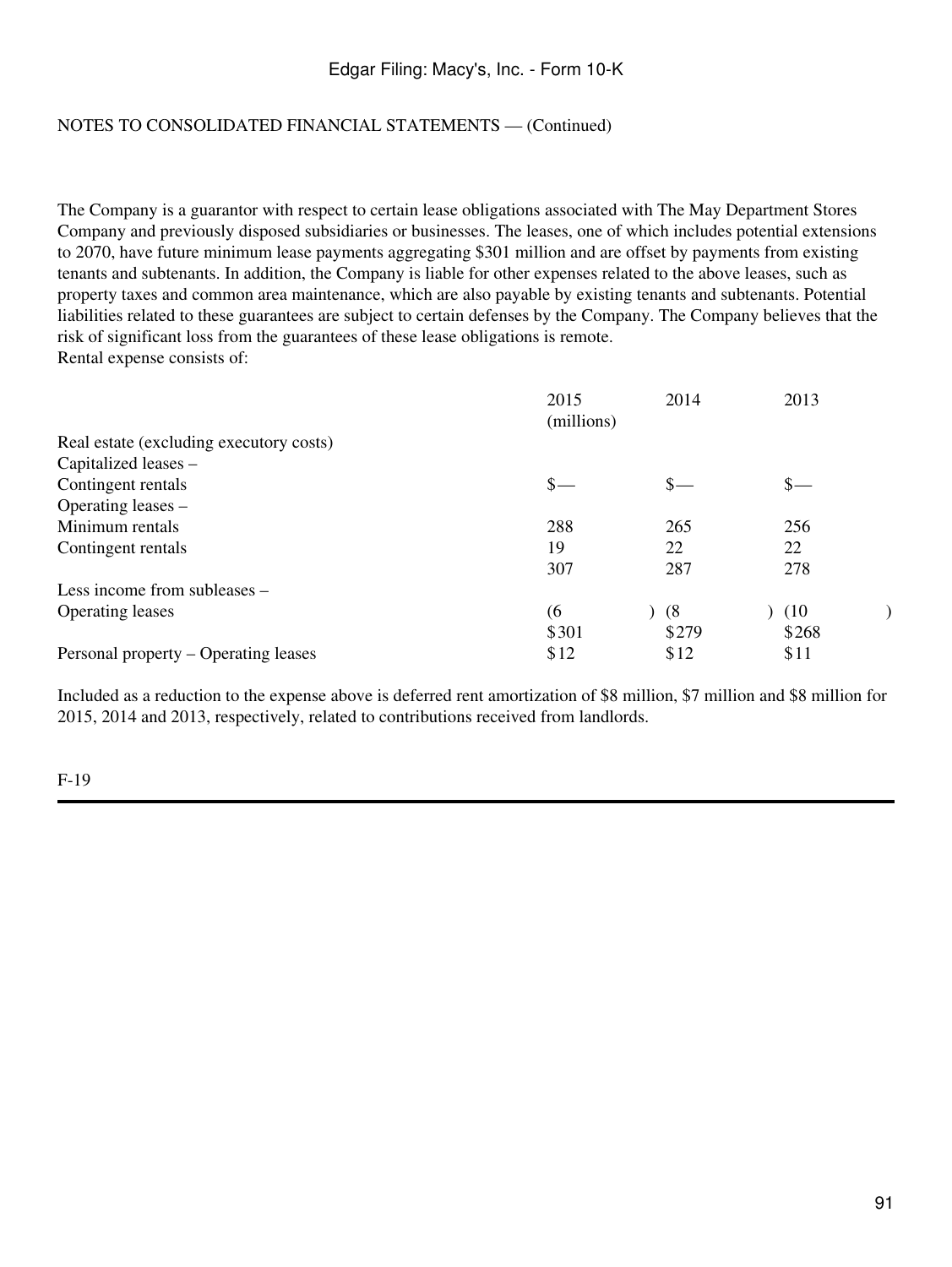#### 5.Goodwill and Other Intangible Assets

The following summarizes the Company's goodwill and other intangible assets:

|                                  | January 30,<br>2016<br>(millions) | January 31,<br>2015 |  |
|----------------------------------|-----------------------------------|---------------------|--|
| Non-amortizing intangible assets |                                   |                     |  |
| Goodwill                         | \$9,279                           | \$9,125             |  |
| Accumulated impairment losses    | (5,382)                           | (5,382)             |  |
|                                  | 3,897                             | 3,743               |  |
| Tradenames                       | 414                               | 414                 |  |
|                                  | \$4,311                           | \$4,157             |  |
| Amortizing intangible assets     |                                   |                     |  |
| Favorable leases                 | \$149                             | \$177               |  |
| Tradenames                       | 43                                |                     |  |
| Customer relationships           |                                   | 188                 |  |
|                                  | 192                               | 365                 |  |
| Accumulated amortization         |                                   |                     |  |
| Favorable leases                 | (90)                              | (106)               |  |
| Tradenames                       | (2)                               |                     |  |
| Customer relationships           |                                   | (177)               |  |
|                                  | (92)                              | (283)               |  |
|                                  | \$100                             | \$82                |  |

In March 2015, the Company completed its acquisition of Bluemercury, Inc., a luxury beauty products and spa retailer. Goodwill during 2015 increased as a result of this acquisition. Also as a result of the acquisition of Bluemercury, the Company established intangible assets relating to definite lived tradenames and favorable leases. Definite lived tradenames are being amortized over their respective useful lives of 20 years. Favorable lease intangible assets are being amortized over their respective lease terms (weighted average remaining life of approximately six years). Customer relationship intangible assets relating to the acquisition of The May Department Stores Company are fully amortized as of January 30, 2016.

Intangible amortization expense amounted to \$23 million for 2015, \$31 million for 2014 and \$34 million for 2013. Future estimated intangible amortization expense is shown below:

|             | (millions)     |
|-------------|----------------|
| Fiscal year |                |
| 2016        | \$10           |
| 2017        | 10             |
| 2018        | 10             |
| 2019        | 9              |
| 2020        | $\overline{7}$ |
|             |                |
|             |                |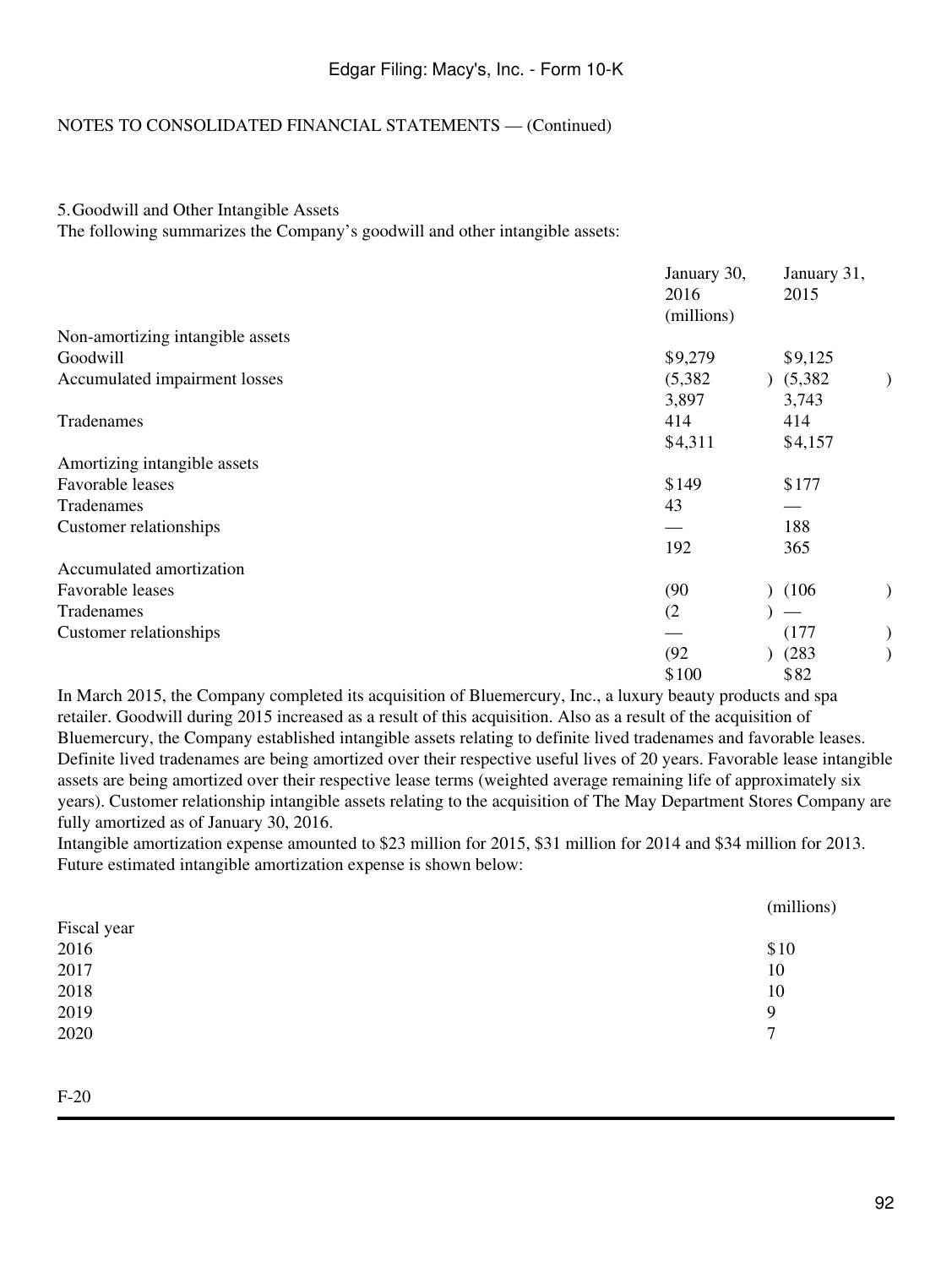6.Financing

The Company's debt is as follows:

|                                                                                    | January 30,<br>2016<br>(millions) | January 31,<br>2015 |  |
|------------------------------------------------------------------------------------|-----------------------------------|---------------------|--|
| Short-term debt:                                                                   |                                   |                     |  |
| 5.9% Senior notes due 2016                                                         | \$577                             | $\frac{\ }{\ }$     |  |
| 7.45% Senior debentures due 2016                                                   | 59                                |                     |  |
| 7.5% Senior debentures due 2015                                                    |                                   | 69                  |  |
| Capital lease and current portion of other long-term obligations                   | 6                                 | 7                   |  |
|                                                                                    | \$642                             | \$76                |  |
| Long-term debt:                                                                    |                                   |                     |  |
| 2.875% Senior notes due 2023                                                       | \$750                             | \$750               |  |
| 3.875% Senior notes due 2022                                                       | 550                               | 550                 |  |
| 4.5% Senior notes due 2034                                                         | 550                               | 550                 |  |
| 3.45% Senior notes due 2021                                                        | 500                               |                     |  |
| 3.625% Senior notes due 2024                                                       | 500                               | 500                 |  |
| 6.375% Senior notes due 2037                                                       | 500                               | 500                 |  |
| 4.375% Senior notes due 2023                                                       | 400                               | 400                 |  |
| 6.9% Senior debentures due 2029                                                    | 400                               | 400                 |  |
| 6.7% Senior debentures due 2034                                                    | 400                               | 400                 |  |
| 7.45% Senior debentures due 2017                                                   | 300                               | 300                 |  |
| 6.65% Senior debentures due 2024                                                   | 300                               | 300                 |  |
| 7.0% Senior debentures due 2028                                                    | 300                               | 300                 |  |
| 6.9% Senior debentures due 2032                                                    | 250                               | 250                 |  |
| 5.125% Senior debentures due 2042                                                  | 250                               | 250                 |  |
| 4.3% Senior notes due 2043                                                         | 250                               | 250                 |  |
| 6.7% Senior debentures due 2028                                                    | 200                               | 200                 |  |
| 6.79% Senior debentures due 2027                                                   | 165                               | 165                 |  |
| 7.875% Senior debentures due 2036                                                  | 108                               | 108                 |  |
| 8.75% Senior debentures due 2029                                                   | 61                                | 61                  |  |
| 8.5% Senior debentures due 2019                                                    | 36                                | 36                  |  |
| 10.25% Senior debentures due 2021                                                  | 33                                | 33                  |  |
| 7.6% Senior debentures due 2025                                                    | 24                                | 24                  |  |
| 7.875% Senior debentures due 2030                                                  | 18                                | 18                  |  |
| 9.5% amortizing debentures due 2021                                                | 17                                | 21                  |  |
| 9.75% amortizing debentures due 2021                                               | 9                                 | 12                  |  |
| 5.9% Senior notes due 2016                                                         |                                   | 577                 |  |
| 8.125% Senior debentures due 2035                                                  |                                   | 76                  |  |
| 7.45% Senior debentures due 2016                                                   |                                   | 59                  |  |
| Unamortized debt issue costs                                                       | (32)                              | $)$ (32)            |  |
| Unamortized debt discount                                                          | (16)                              | (18)                |  |
| Premium on acquired debt, using an effective<br>interest yield of 5.415% to 6.165% | 143                               | 164                 |  |
| Capital lease and other long-term obligations                                      | 29                                | 29                  |  |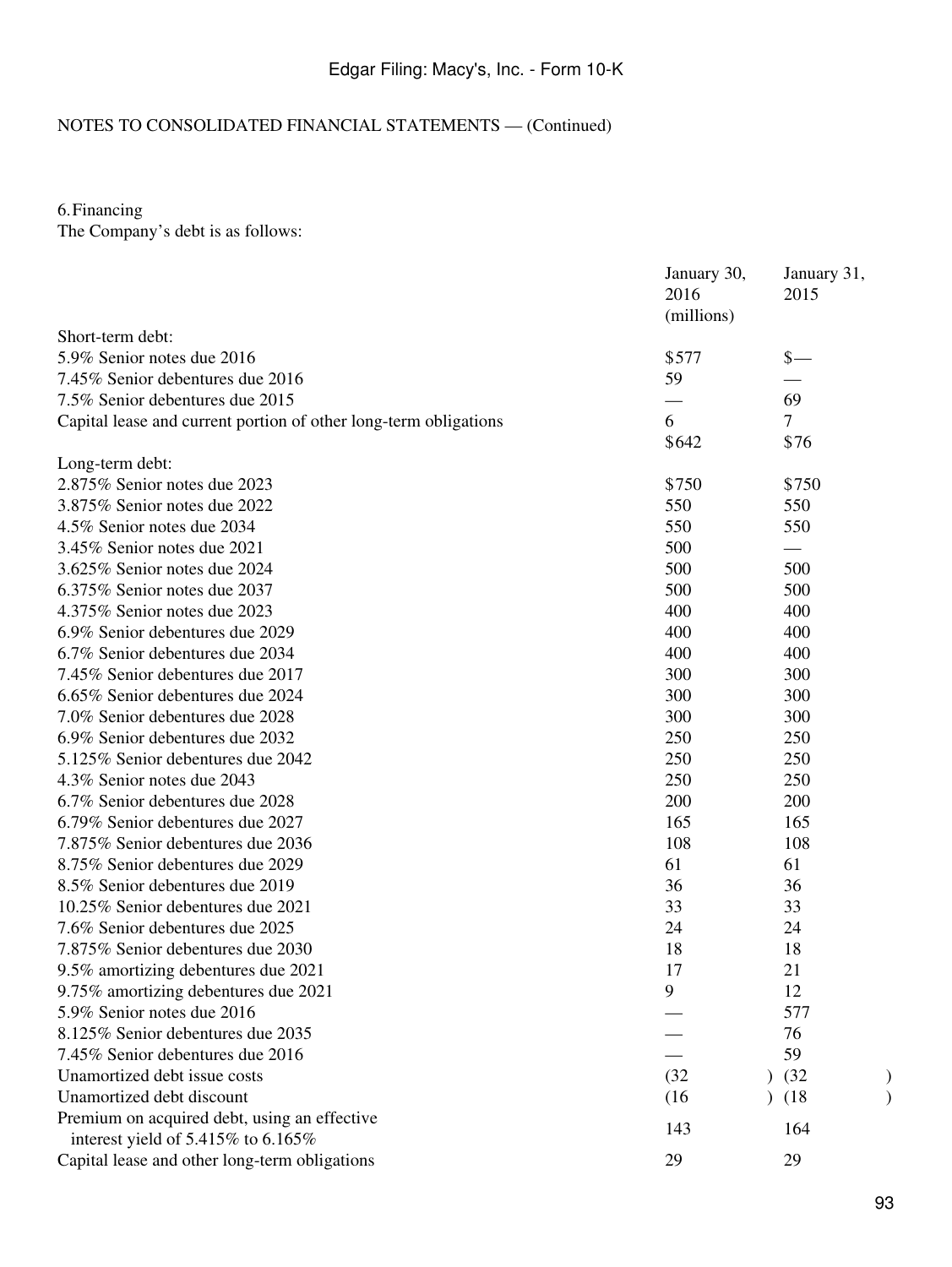\$6,995 \$7,233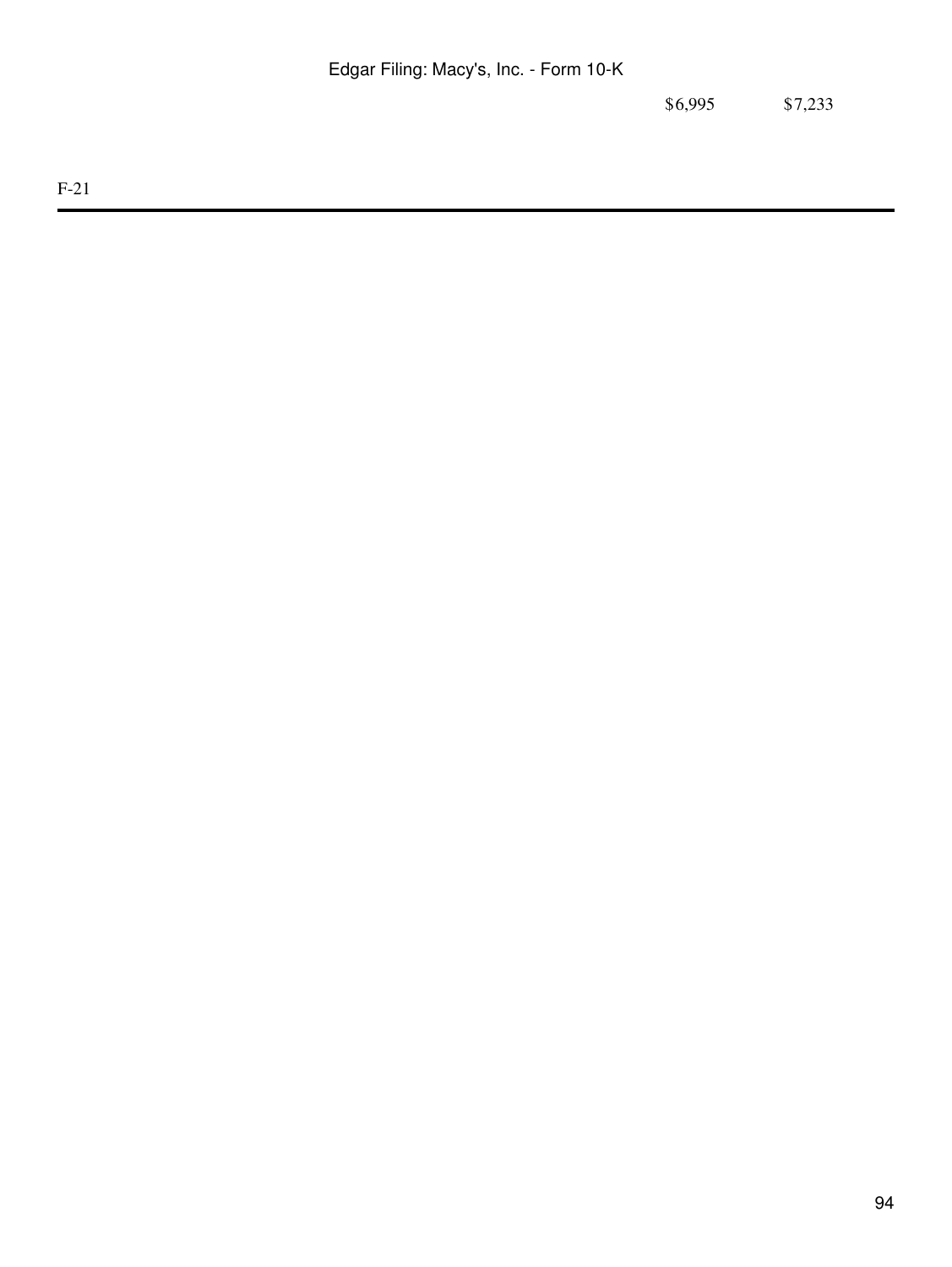Interest expense and premium on early retirement of debt is as follows:

|                                                   | 2015       | 2014  | 2013  |  |
|---------------------------------------------------|------------|-------|-------|--|
|                                                   | (millions) |       |       |  |
| Interest on debt                                  | \$393      | \$411 | \$407 |  |
| Amortization of debt premium                      | (21        | (12)  | (15)  |  |
| Amortization of financing costs and debt discount | 6          |       |       |  |
| Interest on capitalized leases                    | 2          |       |       |  |
|                                                   | 380        | 408   | 401   |  |
| Less interest capitalized on construction         | 17         | 13    | 11    |  |
| Interest expense                                  | \$363      | \$395 | \$390 |  |
| Premium on early retirement of debt               |            | \$17  |       |  |

On November 14, 2014, the Company provided a notice of redemption related to all of the \$407 million of 7.875% senior notes due 2015, as allowed under the terms of the indenture. The price for the redemption was calculated pursuant to the indenture and resulted in the recognition of additional interest expense of \$17 million during 2014. This additional interest expense is presented as premium on early retirement of debt on the Consolidated Statements of Income.

Future maturities of long-term debt, other than capitalized leases, are shown below:

|             | (millions) |
|-------------|------------|
| Fiscal year |            |
| 2017        | \$306      |
| 2018        | 6          |
| 2019        | 41         |
| 2020        | 539        |
| 2021        | 553        |
| After 2021  | 5,426      |

During 2015, 2014 and 2013, the Company repaid \$69 million, \$453 million and \$109 million, respectively, of indebtedness at maturity. On August 17, 2015, the Company redeemed at par the principal amount of \$76 million of 8.125% senior debentures due 2035, pursuant to the terms of the debentures. Interest expense in 2015 benefited from the recognition of unamortized debt premium associated with this debt.

On December 7, 2015, the Company issued \$500 million aggregate principal amount of 3.45% senior notes due 2021, the proceeds of which were used for general corporate purposes.

On November 18, 2014, the Company issued \$550 million aggregate principal amount of 4.5% senior notes due 2034. This debt was used to pay for the redemption of the \$407 million of 7.875% senior notes due 2015 described above. On May 23, 2014, the Company issued \$500 million aggregate principal amount of 3.625% senior unsecured notes due 2024, the proceeds of which were used for general corporate purposes.

On September 6, 2013, the Company issued \$400 million aggregate principal amount of 4.375% senior notes due 2023, the proceeds of which were used for general corporate purposes.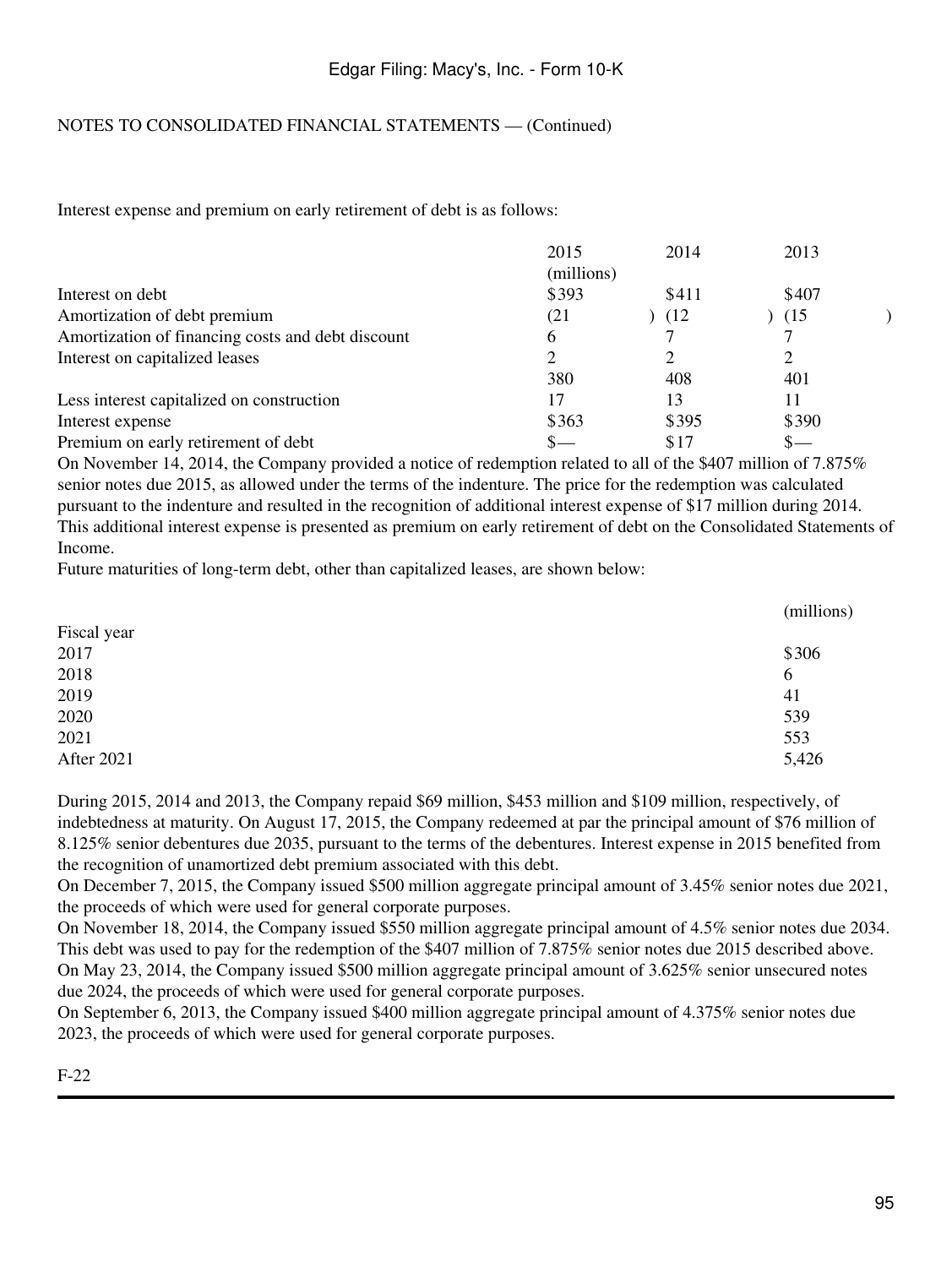The following table shows the detail of debt repayments:

|            |       | 2013  |
|------------|-------|-------|
| (millions) |       |       |
| \$69       |       |       |
| 76         |       |       |
|            | 453   |       |
|            | 407   |       |
|            |       | 109   |
| 4          |       | 4     |
| 3          |       |       |
|            |       |       |
| \$152      | \$870 | \$124 |
|            | 2015  | 2014  |

The following summarizes certain components of the Company's debt:

Bank Credit Agreement

The Company entered into a new credit agreement with certain financial institutions on May 10, 2013 providing for revolving credit borrowings and letters of credit in an aggregate amount not to exceed \$1,500 million (which may be increased to \$1,750 million at the option of the Company, subject to the willingness of existing or new lenders to provide commitments for such additional financing) outstanding at any particular time. The agreement is set to expire May 10, 2018 and replaced the prior agreement which was set to expire June 20, 2015.

As of January 30, 2016, and January 31, 2015, there were no revolving credit loans outstanding under this credit agreement, and there were no borrowings under the agreement throughout all of 2015 and 2014. However, there were less than \$1 million of standby letters of credit outstanding at January 30, 2016 and January 31, 2015. Revolving loans under the credit agreement bear interest based on various published rates.

The Company's credit agreement, which is an obligation of a 100%-owned subsidiary of Macy's, Inc. ("Parent"), is not secured. However, Parent has fully and unconditionally guaranteed this obligation, subject to specified limitations.The Company's interest coverage ratio for 2015 was 8.85 and its leverage ratio at January 30, 2016 was 2.21, in each case as calculated in accordance with the credit agreement. The credit agreement requires the Company to maintain a specified interest coverage ratio for the latest four quarters of no less than 3.25 and a specified leverage ratio as of and for the latest four quarters of no more than 3.75. The interest coverage ratio is defined as EBITDA (earnings before interest, taxes, depreciation and amortization) divided by net interest expense and the leverage ratio is defined as debt divided by EBITDA. For purposes of these calculations EBITDA is calculated as net income plus interest expense, taxes, depreciation, amortization, non-cash impairment of goodwill, intangibles and real estate, non-recurring cash charges not to exceed in the aggregate \$400 million and extraordinary losses less interest income and non-recurring or extraordinary gains. Debt is adjusted to exclude the premium on acquired debt and net interest is adjusted to exclude the amortization of premium on acquired debt and premium on early retirement of debt.

A breach of a restrictive covenant in the Company's credit agreement or the inability of the Company to maintain the financial ratios described above could result in an event of default under the credit agreement. In addition, an event of default would occur under the credit agreement if any indebtedness of the Company in excess of an aggregate principal amount of \$150 million becomes due prior to its stated maturity or the holders of such indebtedness become able to cause it to become due prior to its stated maturity. Upon the occurrence of an event of default, the lenders could, subject to the terms and conditions of the credit agreement, elect to declare the outstanding principal, together with accrued interest, to be immediately due and payable. Moreover, most of the Company's senior notes and debentures contain cross-default provisions based on the non-payment at maturity, or other default after an applicable grace period, of any other debt, the unpaid principal amount of which is not less than \$100 million that could be triggered by an event of default under the credit agreement. In such an event, the Company's senior notes and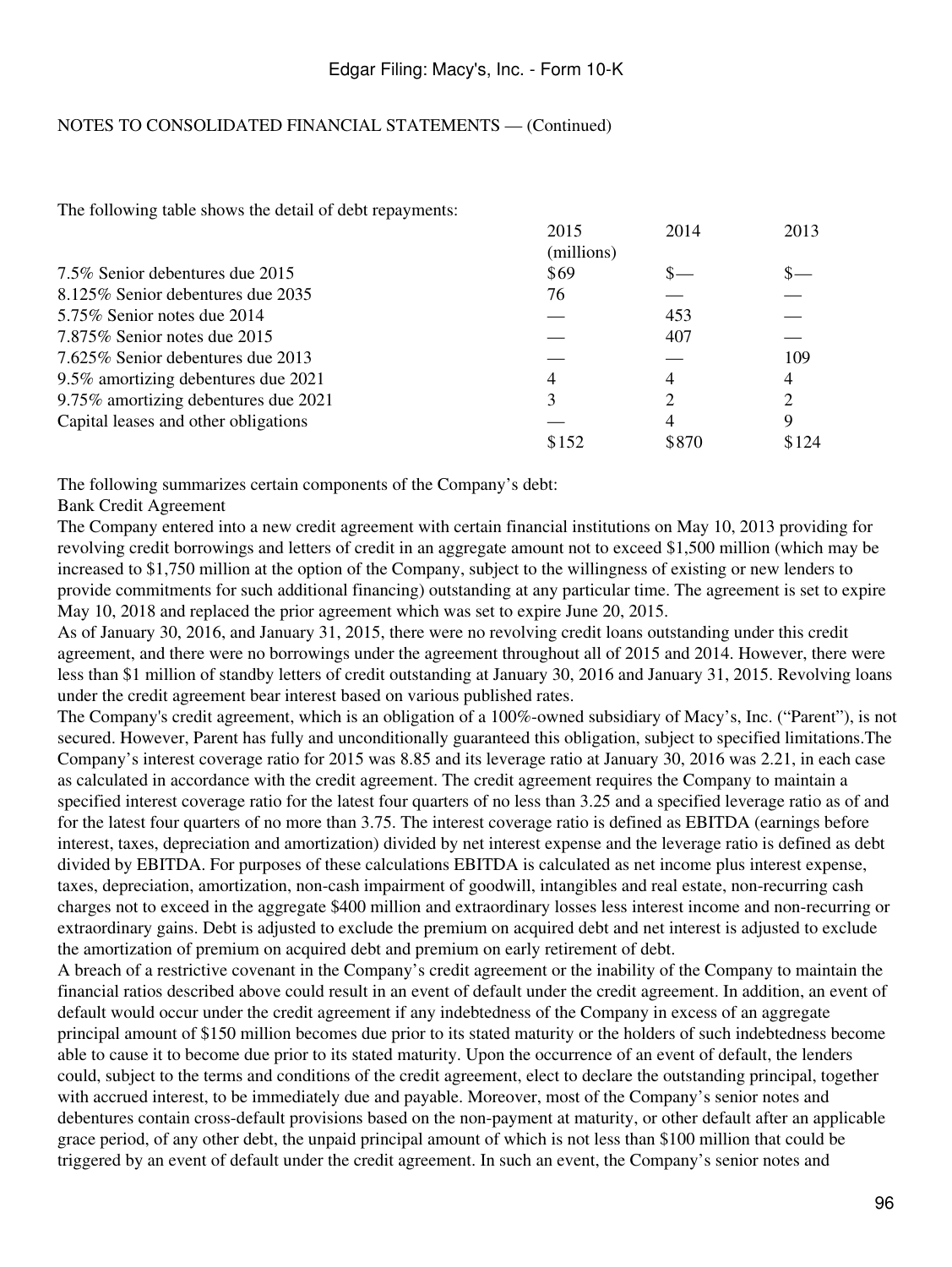# Edgar Filing: Macy's, Inc. - Form 10-K

debentures that contain cross-default provisions would also be subject to acceleration.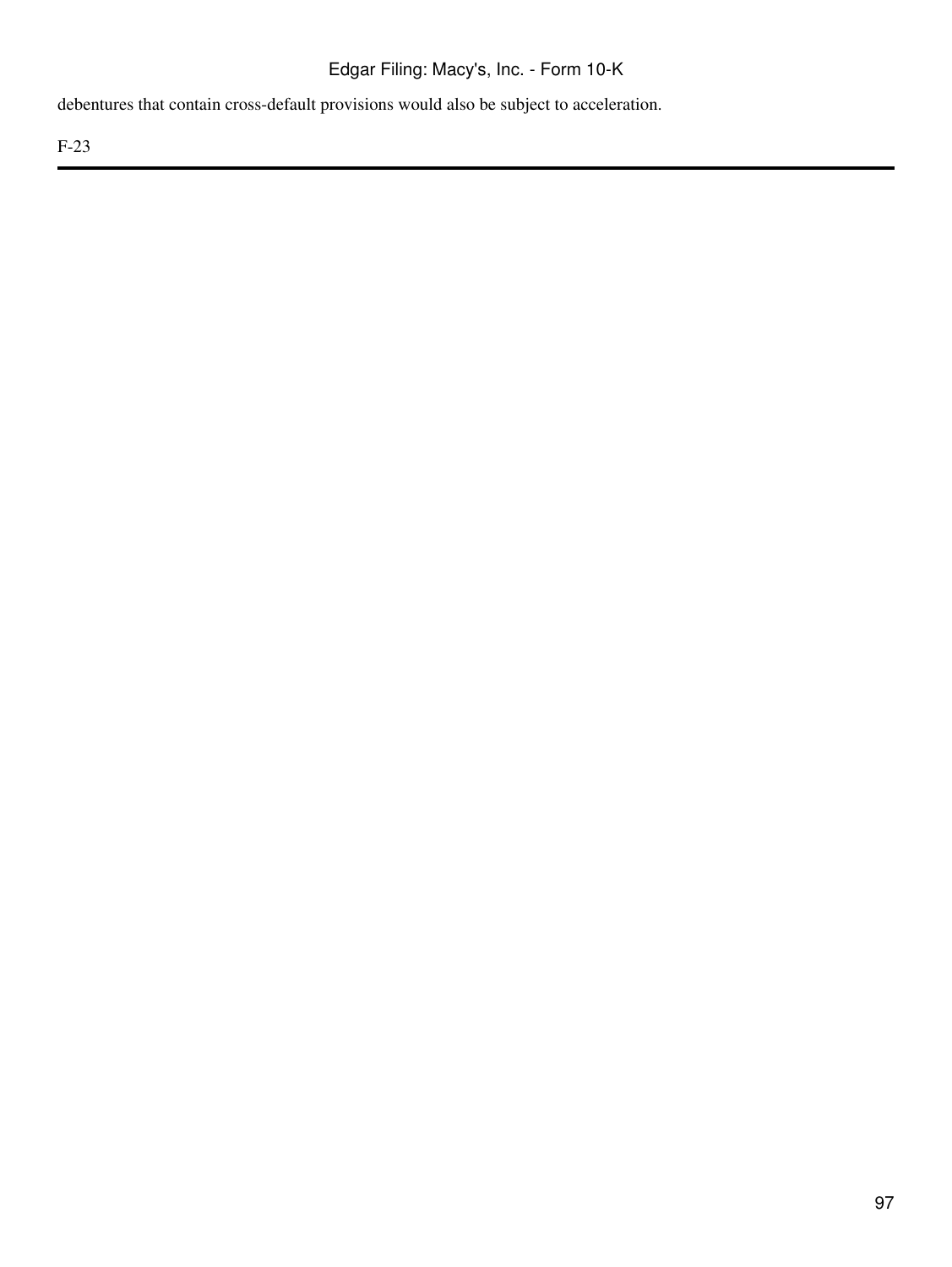#### Commercial Paper

The Company is a party to a \$1,500 million unsecured commercial paper program. The Company may issue and sell commercial paper in an aggregate amount outstanding at any particular time not to exceed its then-current combined borrowing availability under the bank credit agreement described above. The issuance of commercial paper will have the effect, while such commercial paper is outstanding, of reducing the Company's borrowing capacity under the bank credit agreement by an amount equal to the principal amount of such commercial paper. During 2015, the Company utilized seasonal borrowings available under this commercial paper program. The amount of borrowings under the commercial paper program increased to its highest level for 2015 of approximately \$1,100 million during the fourth quarter. As of January 30, 2016, there were no remaining borrowings outstanding under the commercial paper program. The Company had no commercial paper outstanding under its commercial paper program throughout 2014. This program, which is an obligation of a 100%-owned subsidiary of Macy's, Inc., is not secured. However, Parent has fully and unconditionally guaranteed the obligations.

#### Senior Notes and Debentures

The senior notes and the senior debentures are unsecured obligations of a 100%-owned subsidiary of Macy's, Inc. and Parent has fully and unconditionally guaranteed these obligations (see Note 16, "Condensed Consolidating Financial Information").

## Other Financing Arrangements

At January 30, 2016 and January 31, 2015, the Company had dedicated \$37 million of cash, included in prepaid expenses and other current assets, which is used to collateralize the Company's issuances of standby letters of credit. There were \$21 million and \$29 million of other standby letters of credit outstanding at January 30, 2016 and January 31, 2015, respectively.

#### 7.Accounts Payable and Accrued Liabilities

|                                                                         | January 30, | January 31, |
|-------------------------------------------------------------------------|-------------|-------------|
|                                                                         | 2016        | 2015        |
|                                                                         | (millions)  |             |
| Accounts payable                                                        | \$814       | \$833       |
| Gift cards and customer rewards                                         | 920         | 907         |
| Current portion of post employment and postretirement benefits          | 257         | 190         |
| Taxes other than income taxes                                           | 184         | 187         |
| Lease related liabilities                                               | 165         | 155         |
| Accrued wages and vacation                                              | 153         | 193         |
| Current portion of workers' compensation and general liability reserves | 127         | 128         |
| Severance and relocation                                                | 123         | 46          |
| Allowance for future sales returns                                      | 112         | 93          |
| Accrued interest                                                        | 88          | 93          |
| Other                                                                   | 390         | 284         |
|                                                                         | \$3,333     | \$3,109     |

Adjustments to the allowance for future sales returns, which amounted to charges of \$19 million, \$8 million and \$4 million for 2015, 2014 and 2013, respectively, are reflected in cost of sales.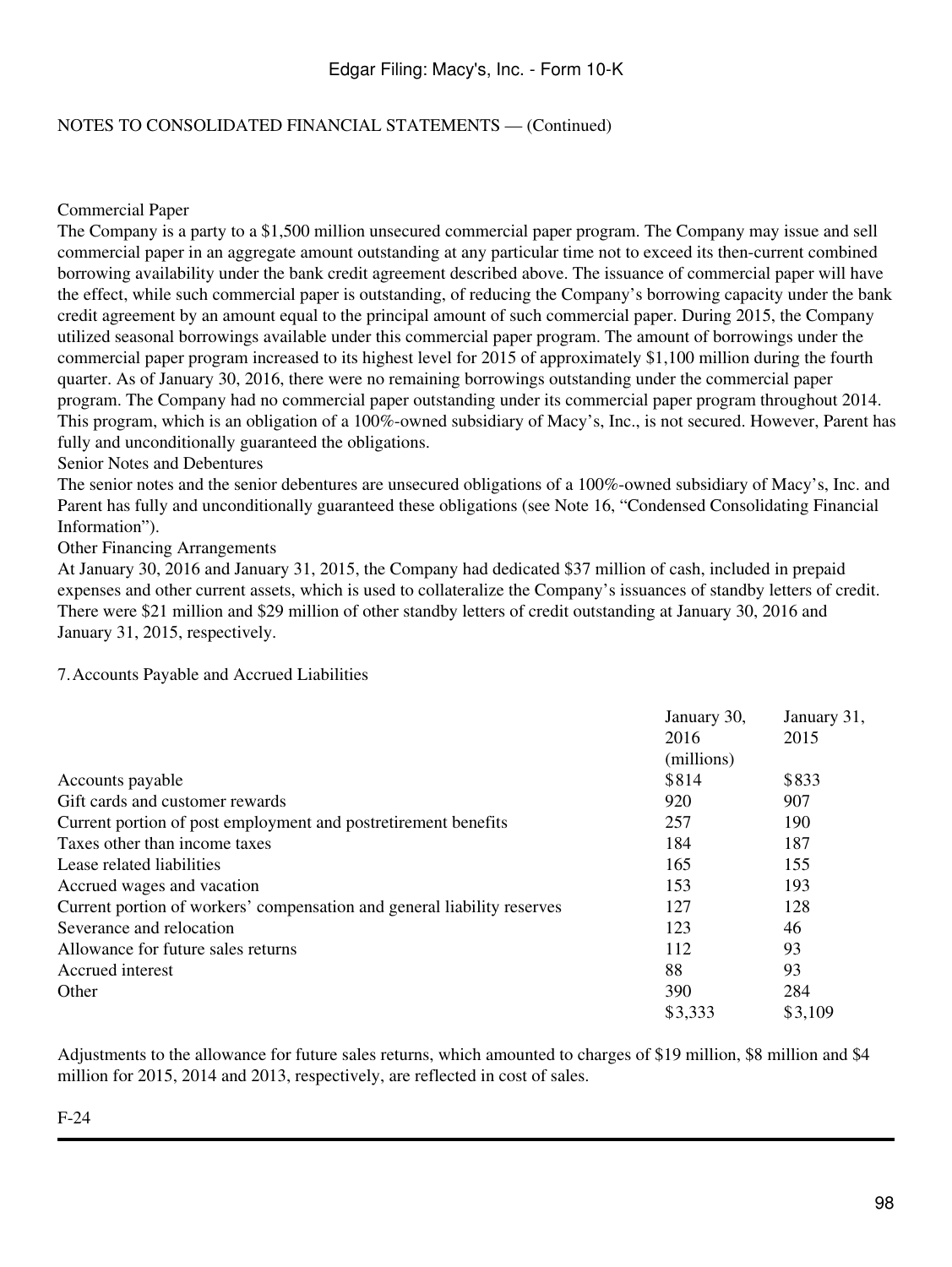Changes in workers' compensation and general liability reserves, including the current portion, are as follows:

|                               | 2015       | 2014  | 2013  |  |
|-------------------------------|------------|-------|-------|--|
|                               | (millions) |       |       |  |
| Balance, beginning of year    | \$505      | \$497 | \$497 |  |
| Charged to costs and expenses | 159        | 160   | 147   |  |
| Payments, net of recoveries   | (156       | (152) | (147) |  |
| Balance, end of year          | \$508      | \$505 | \$497 |  |

The non-current portion of workers' compensation and general liability reserves is included in other liabilities on the Consolidated Balance Sheets. At January 30, 2016 and January 31, 2015, workers' compensation and general liability reserves included \$107 million of liabilities which are covered by deposits and receivables included in current assets on the Consolidated Balance Sheets.

8.Taxes

Income tax expense is as follows:

|                 | 2015                  |                |       | 2014    |                |       | 2013    |                  |
|-----------------|-----------------------|----------------|-------|---------|----------------|-------|---------|------------------|
|                 | Current<br>(millions) | Deferred Total |       | Current | Deferred Total |       | Current | Deferred Total   |
| Federal         | \$536                 |                | \$536 | \$743   | \$28           | \$771 | \$834   | \$758<br>\$(76)  |
| State and local | 72                    |                | 72    | 92      |                | 93    | 105     | (59<br>46        |
|                 | \$608                 |                | \$608 | \$835   | \$29           | \$864 | \$939   | \$804<br>\$(135) |

The income tax expense reported differs from the expected tax computed by applying the federal income tax statutory rate of 35% for 2015, 2014 and 2013 to income before income taxes. The reasons for this difference and their tax effects are as follows:

|                                                                 | 2015       | 2014  | 2013  |  |
|-----------------------------------------------------------------|------------|-------|-------|--|
|                                                                 | (millions) |       |       |  |
| Expected tax                                                    | \$588      | \$836 | \$801 |  |
| State and local income taxes, net of federal income tax benefit | 43         | 59    | 45    |  |
| Historic rehabilitation tax credit                              | (12        | (20)  | (16   |  |
| Change in valuation allowance                                   |            |       | 16    |  |
| Other                                                           | (14        | 12    | (10   |  |
|                                                                 | \$608      | \$864 | \$804 |  |

The Company participates in the Internal Revenue Service ("IRS") Compliance Assurance Program ("CAP"). As part of the CAP, tax years are audited on a contemporaneous basis so that all or most issues are resolved prior to the filing of the tax return. The IRS has completed examinations of 2014 and all prior tax years.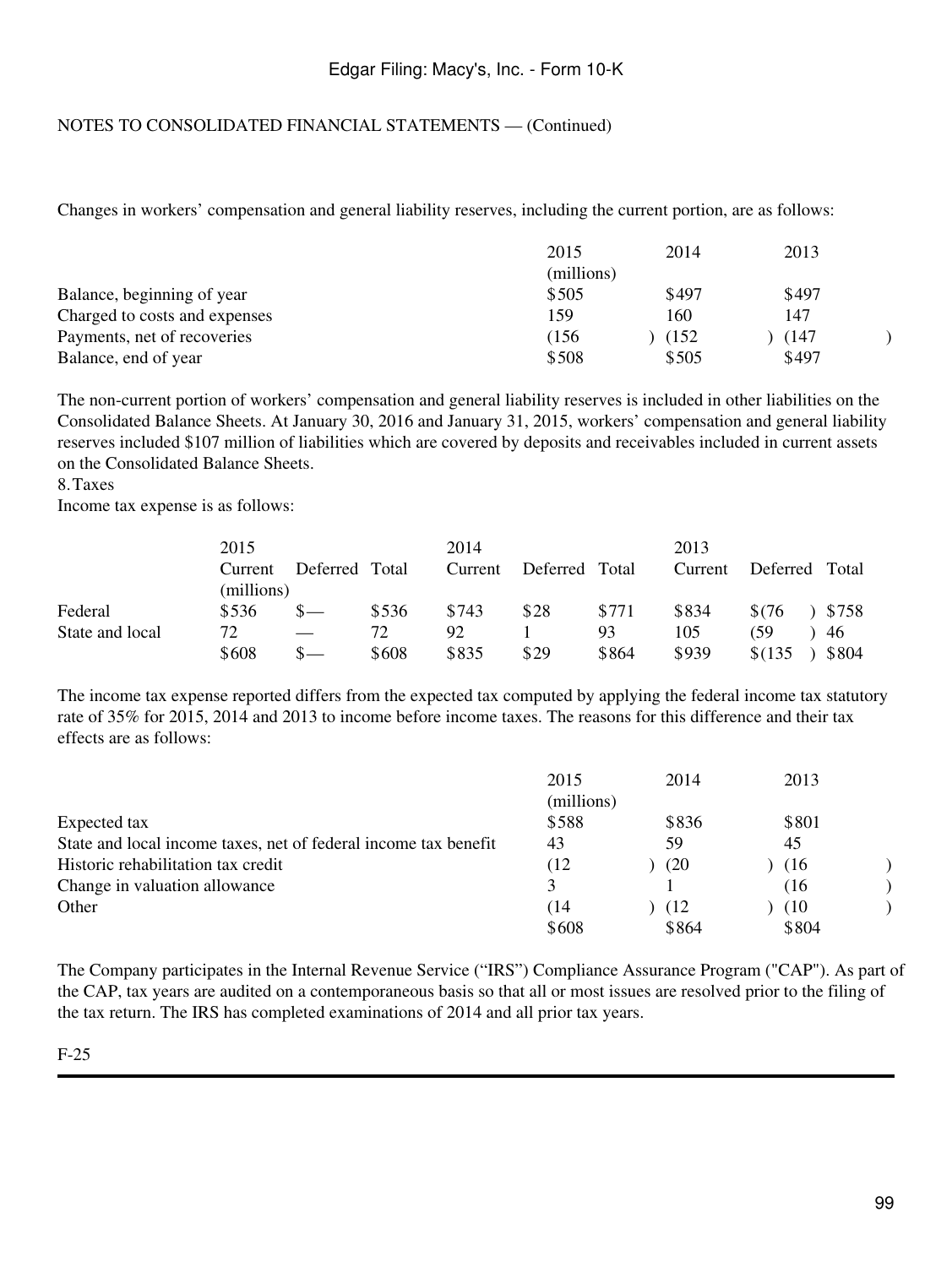The tax effects of temporary differences that give rise to significant portions of the deferred tax assets and deferred tax liabilities are as follows:

|                                                                    | January 30,<br>2016<br>(millions) | January 31,<br>2015 |  |
|--------------------------------------------------------------------|-----------------------------------|---------------------|--|
| Deferred tax assets                                                |                                   |                     |  |
| Post employment and postretirement benefits                        | \$536                             | \$586               |  |
| Accrued liabilities accounted for on a cash basis for tax purposes | 340                               | 305                 |  |
| Long-term debt                                                     | 73                                | 83                  |  |
| Unrecognized state tax benefits and accrued interest               | 79                                | 76                  |  |
| State operating loss and credit carryforwards                      | 82                                | 80                  |  |
| Other                                                              | 206                               | 175                 |  |
| Valuation allowance                                                | (27)                              | (24)                |  |
| Total deferred tax assets                                          | 1,289                             | 1,281               |  |
| Deferred tax liabilities                                           |                                   |                     |  |
| Excess of book basis over tax basis of property and equipment      | (1,485)                           | (1,510)             |  |
| Merchandise inventories                                            | (606)                             | (585)               |  |
| Intangible assets                                                  | (345                              | (294)               |  |
| Other                                                              | (330)                             | (335)               |  |
| Total deferred tax liabilities                                     | (2,766)                           | (2,724)             |  |
| Net deferred tax liability                                         | \$(1,477                          | \$(1,443)           |  |
|                                                                    |                                   |                     |  |

The valuation allowance at January 30, 2016 and January 31, 2015 relates to net deferred tax assets for state net operating loss and credit carryforwards. The net change in the valuation allowance amounted to an increase of \$3 million for 2015 and an increase of \$1 million for 2014.

As of January 30, 2016, the Company had no federal net operating loss carryforwards, state net operating loss carryforwards of \$615 million, and state credit carryforwards of \$30 million, which will expire between 2016 and 2035.

A reconciliation of the beginning and ending amount of unrecognized tax benefits is as follows:

|                                                                                                                     | January 30,<br>2016<br>(millions) | January 31,<br>2015 | February 1,<br>2014 |
|---------------------------------------------------------------------------------------------------------------------|-----------------------------------|---------------------|---------------------|
| Balance, beginning of year                                                                                          | \$172                             | \$189               | \$170               |
| Additions based on tax positions related to the current year                                                        | 30                                | 33                  | 37                  |
| Additions for tax positions of prior years                                                                          |                                   |                     |                     |
| Reductions for tax positions of prior years                                                                         | (7)                               | (15)                | (1)                 |
| Settlements                                                                                                         | (3)                               | (23)                | (1)                 |
| Statute expirations                                                                                                 | (14)                              | (12)                | (16)                |
| Balance, end of year                                                                                                | \$178                             | \$172               | \$189               |
| Amounts recognized in the Consolidated Balance Sheets at<br>January 30, 2016, January 31, 2015 and February 1, 2014 |                                   |                     |                     |
| Current income taxes                                                                                                | \$12                              | \$11                | \$31                |
| Long-term deferred income taxes                                                                                     | 5                                 | 6                   | 11                  |
| Other liabilities                                                                                                   | 161                               | 155                 | 147                 |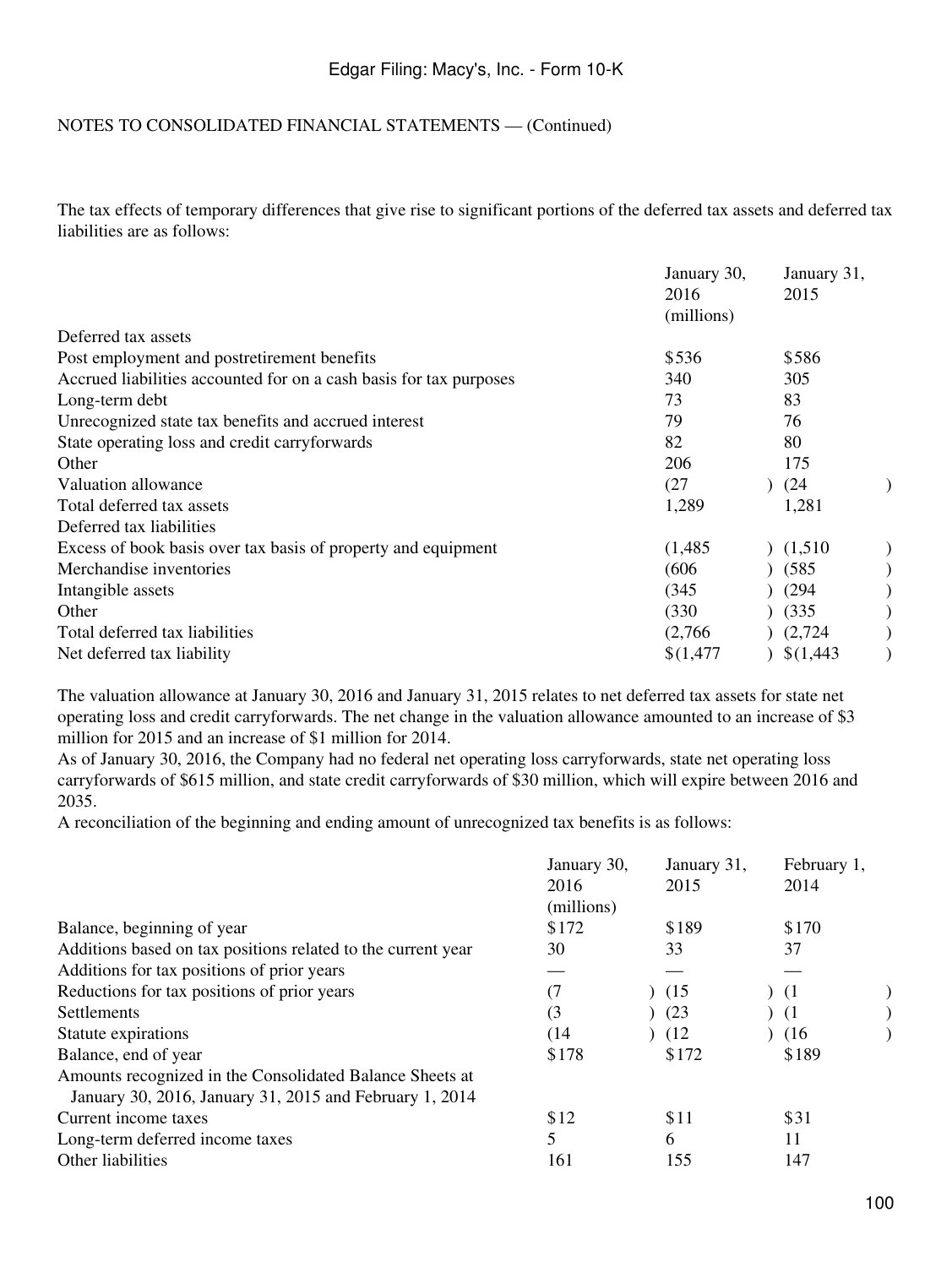| Edgar Filing: Macy's, Inc. - Form 10-K |       |       |       |  |
|----------------------------------------|-------|-------|-------|--|
|                                        | \$178 | \$172 | \$189 |  |
| 26.                                    |       |       |       |  |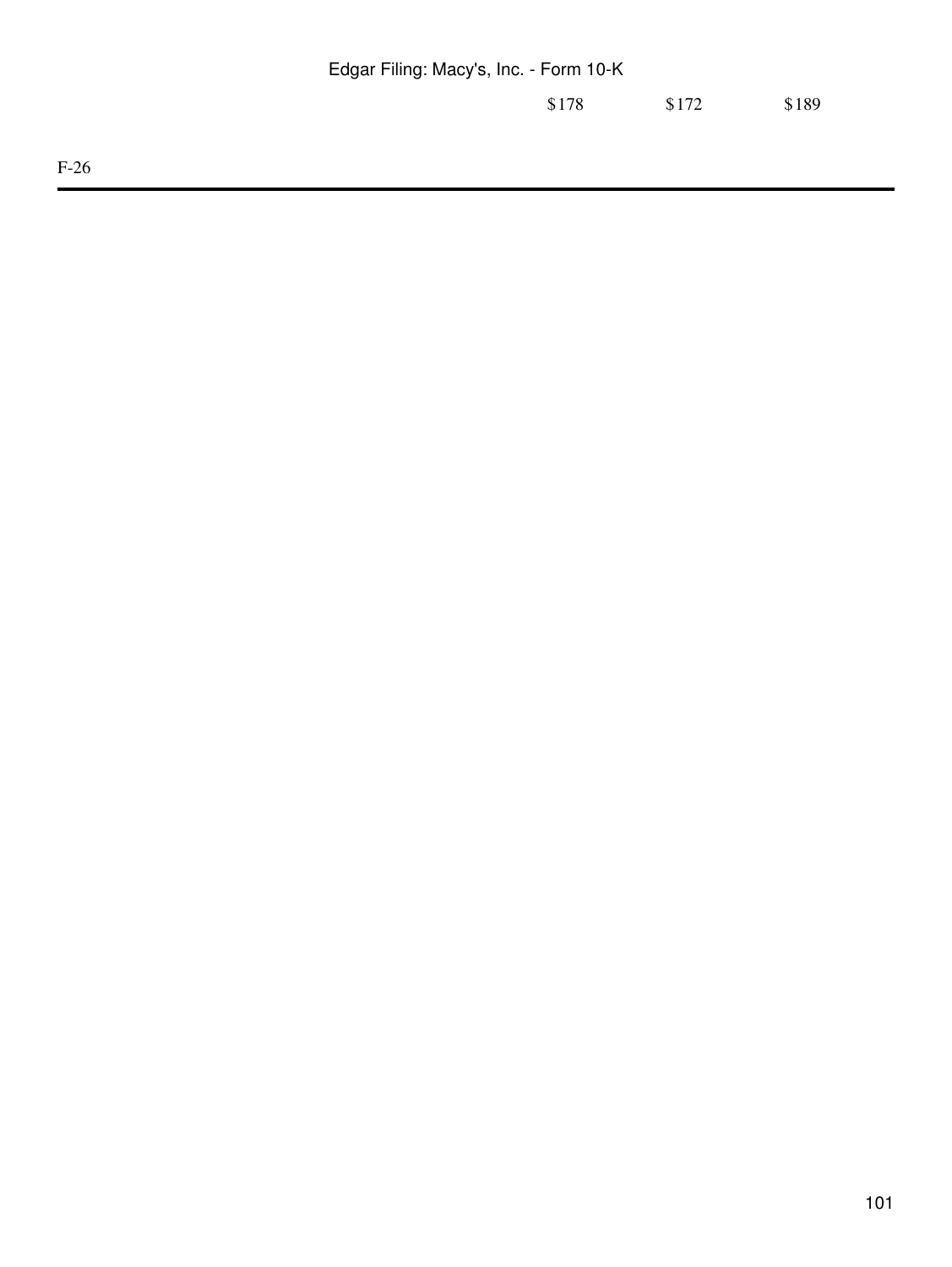As of January 30, 2016 and January 31, 2015, the amount of unrecognized tax benefits, net of deferred tax assets, that, if recognized would affect the effective income tax rate, was \$115 million and \$112 million, respectively. The Company classifies unrecognized tax benefits not expected to be settled within one year as other liabilities on the Consolidated Balance Sheets.

The Company classifies federal, state and local interest and penalties not expected to be settled within one year as other liabilities on the Consolidated Balance Sheets and follows a policy of recognizing all interest and penalties related to unrecognized tax benefits in income tax expense. Federal, state and local interest and penalties, which amounted to an expense of \$1 million for 2015, a credit of \$3 million for 2014, and an expense of \$9 million for 2013, are reflected in income tax expense.

The Company had \$53 million and \$52 million accrued for the payment of federal, state and local interest and penalties at January 30, 2016 and January 31, 2015, respectively. The accrued federal, state and local interest and penalties primarily relates to state tax issues and the amount of penalties paid in prior periods, and the amount of penalties accrued at January 30, 2016 and January 31, 2015 are insignificant. At January 30, 2016, \$48 million of federal, state and local interest and penalties is included in other liabilities and \$5 million is included in current income taxes on the Consolidated Balance Sheets.

The Company or one of its subsidiaries files income tax returns in the U.S. federal jurisdiction and various state and local jurisdictions. The Company is no longer subject to U.S. federal income tax examinations by tax authorities for years before 2012. With respect to state and local jurisdictions, with limited exceptions, the Company and its subsidiaries are no longer subject to income tax audits for years before 2006. Although the outcome of tax audits is always uncertain, the Company believes that adequate amounts of tax, interest and penalties have been accrued for any adjustments that are expected to result from the years still subject to examination.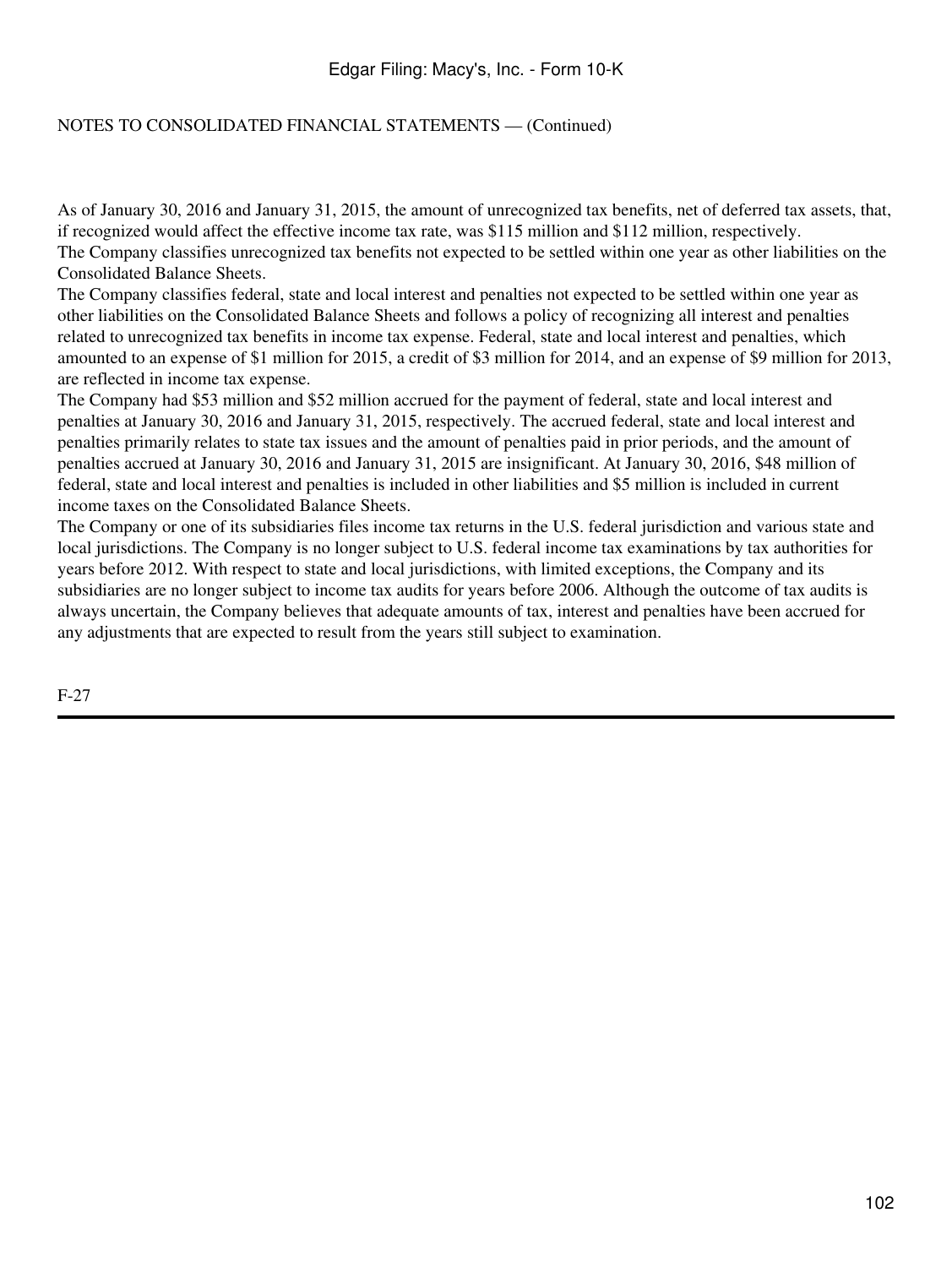#### 9.Retirement Plans

The Company has defined contribution plans which cover substantially all employees who work 1,000 hours or more in a year. In addition, the Company has a funded defined benefit plan ("Pension Plan") and an unfunded defined benefit supplementary retirement plan ("SERP"), which provides benefits, for certain employees, in excess of qualified plan limitations. Effective January 1, 2012, the Pension Plan was closed to new participants, with limited exceptions, and effective January 2, 2012, the SERP was closed to new participants.

In February 2013, the Company announced changes to the Pension Plan and SERP whereby eligible employees no longer earn future pension service credits after December 31, 2013, with limited exceptions. All retirement benefits attributable to service in subsequent periods are provided through defined contribution plans.

Retirement expenses included the following components:

|                                            | 2015       | 2014 | 2013  |
|--------------------------------------------|------------|------|-------|
|                                            | (millions) |      |       |
| 401(k) Qualified Defined Contribution Plan | \$88       | \$89 | \$24  |
| Non-Qualified Defined Contribution Plan    |            |      |       |
| Pension Plan                               | (54        | (64) | 154   |
| <b>Supplementary Retirement Plan</b>       | 41         | 38   | 57    |
|                                            | \$77       | \$65 | \$235 |

#### Defined Contribution Plans

The Company has a qualified plan that permits participating associates to defer eligible compensation up to the maximum limits allowable under the Internal Revenue Code. Beginning January 1, 2014, the Company has a non-qualified plan which permits participating associates to defer eligible compensation above the limits of the qualified plan. The Company contributes a matching percentage of employee contributions under both the qualified and non-qualified plans. Effective January 1, 2014, the Company's matching contribution to the qualified plan was enhanced for all participating employees, with limited exceptions. Prior to January 1, 2014, the matching contribution rate under the qualified plan was higher for those employees not eligible for the Pension Plan than for employees eligible for the Pension Plan.

The liability related to the qualified plan matching contribution, which is reflected in accounts payable and accrued liabilities on the Consolidated Balance Sheets, was \$97 million at January 30, 2016 and January 31, 2015. Expense related to matching contributions for the qualified plan amounted to \$88 million for 2015, \$89 million for 2014 and \$24 million for 2013.

At January 30, 2016 and January 31, 2015, the liability under the non-qualified plan, which is reflected in other liabilities on the Consolidated Balance Sheets, was \$13 million and \$4 million, respectively. The liability related to the non-qualified plan matching contribution, which is reflected in accounts payable and accrued liabilities on the Consolidated Balance Sheets, was \$2 million at January 30, 2016 and January 31, 2015. Expense related to matching contributions for the non-qualified plan amounted to \$2 million for 2015 and 2014. In connection with the non-qualified plan, the Company had mutual fund investments at January 30, 2016 and January 31, 2015 of \$13 million and \$4 million, respectively, which are included in prepaid expenses and other current assets on the Consolidated Balance Sheets.

The Company has an additional deferred compensation plan wherein eligible executives elected to defer a portion of their compensation each year as either stock credits or cash credits. Effective January 1, 2015, no additional compensation is eligible for deferral. The Company has transfered shares to a trust to cover the number estimated for distribution on account of stock credits currently outstanding. At January 30, 2016 and January 31, 2015, the liability under the plan, which is reflected in other liabilities on the Consolidated Balance Sheets, was \$39 million and \$42 million, respectively. Expense for 2015, 2014 and 2013 was immaterial.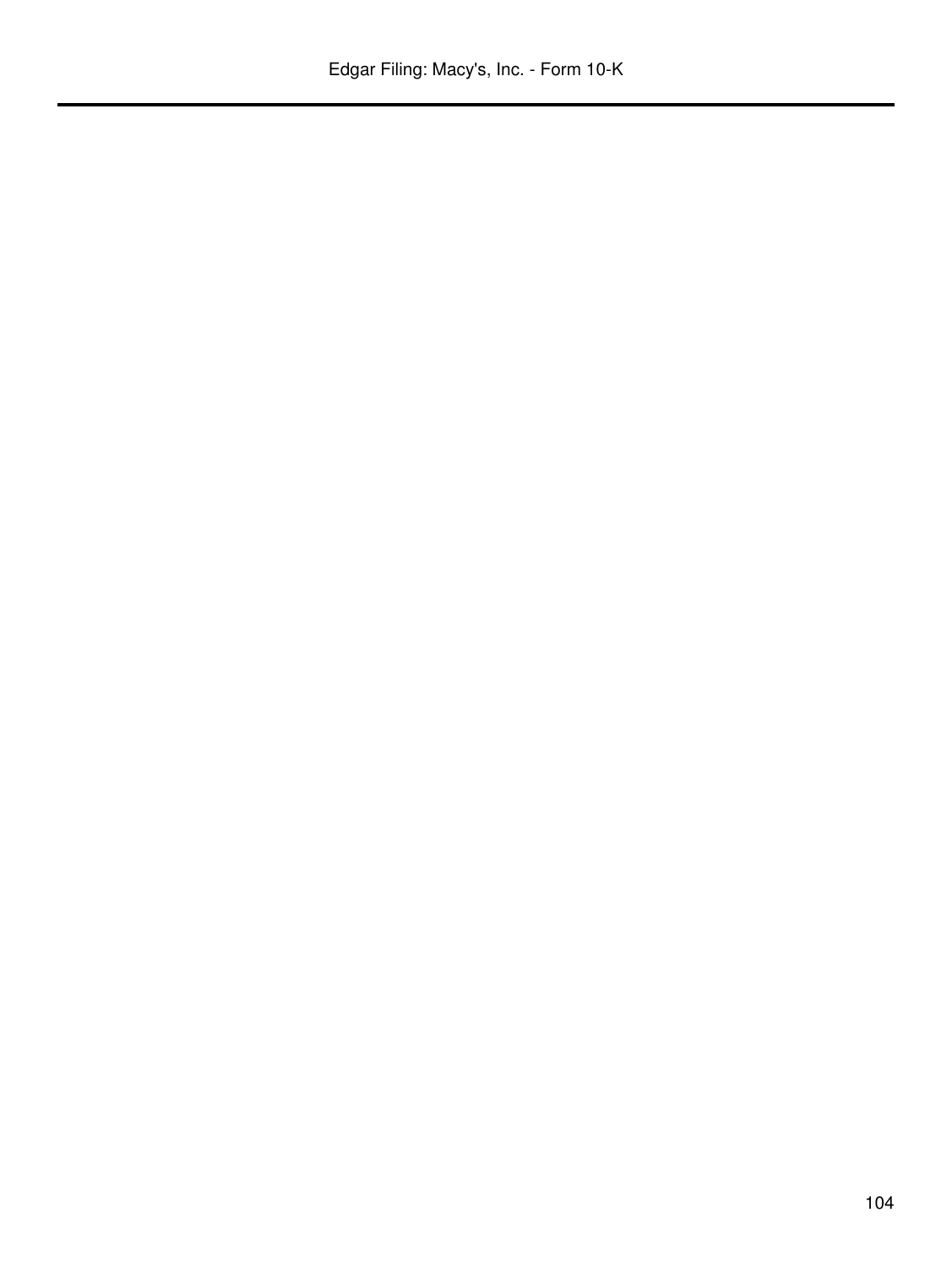## Edgar Filing: Macy's, Inc. - Form 10-K

## NOTES TO CONSOLIDATED FINANCIAL STATEMENTS — (Continued)

Pension Plan

The following provides a reconciliation of benefit obligations, plan assets, and funded status of the Pension Plan as of January 30, 2016 and January 31, 2015:

|                                                               | 2015<br>(millions) | 2014          |               |
|---------------------------------------------------------------|--------------------|---------------|---------------|
| Change in projected benefit obligation                        |                    |               |               |
| Projected benefit obligation, beginning of year               | \$3,966            | \$3,473       |               |
| Service cost                                                  | 6                  | 6             |               |
| Interest cost                                                 | 137                | 151           |               |
| Actuarial (gain) loss                                         | (282)              | ) 563         |               |
| Benefits paid                                                 | (242)              | (227)         | $\mathcal{)}$ |
| Projected benefit obligation, end of year                     | 3,585              | 3,966         |               |
| Changes in plan assets                                        |                    |               |               |
| Fair value of plan assets, beginning of year                  | 3,636              | 3,546         |               |
| Actual return on plan assets                                  | (138)              | 317           |               |
| Company contributions                                         |                    |               |               |
| Benefits paid                                                 | (242)              | (227)         |               |
| Fair value of plan assets, end of year                        | 3,256              | 3,636         |               |
| Funded status at end of year                                  | $$^{(329)}$        | 36(330)       |               |
| Amounts recognized in the Consolidated Balance Sheets at      |                    |               |               |
| January 30, 2016 and January 31, 2015                         |                    |               |               |
| Other liabilities                                             | $$^{(329)}$        | $9\,$ \$(330) |               |
| Amounts recognized in accumulated other comprehensive loss at |                    |               |               |
| January 30, 2016 and January 31, 2015                         |                    |               |               |
| Net actuarial loss                                            | \$1,451            | \$1,397       |               |

The accumulated benefit obligation for the Pension Plan was \$3,574 million as of January 30, 2016 and \$3,951 million as of January 31, 2015.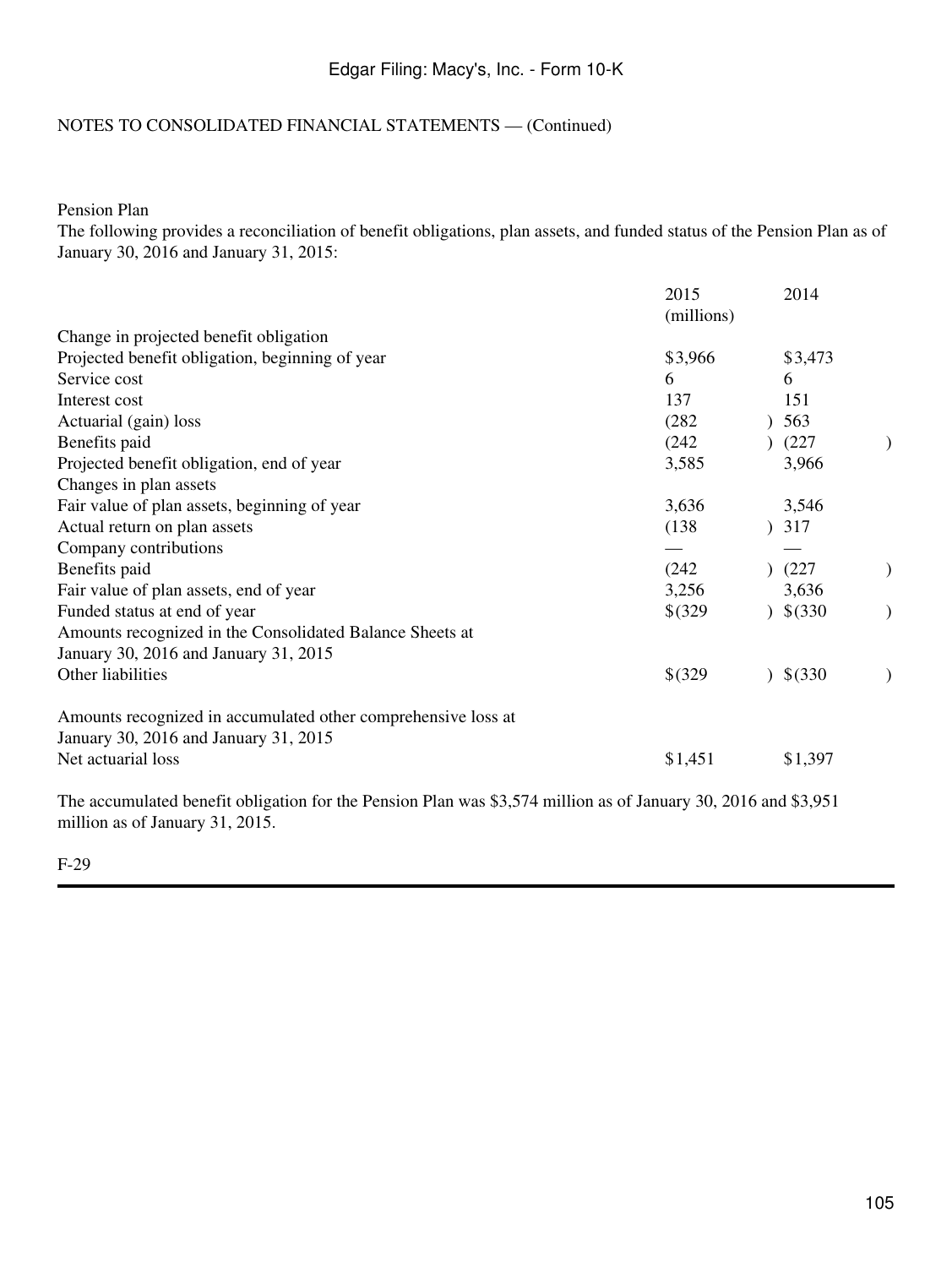## Edgar Filing: Macy's, Inc. - Form 10-K

#### NOTES TO CONSOLIDATED FINANCIAL STATEMENTS — (Continued)

Net pension costs and other amounts recognized in other comprehensive loss for the Pension Plan included the following actuarially determined components:

|                                                                               | 2015<br>(millions) | 2014  | 2013   |  |
|-------------------------------------------------------------------------------|--------------------|-------|--------|--|
| Net Periodic Pension Cost                                                     |                    |       |        |  |
| Service cost                                                                  | \$6                | \$6   | \$112  |  |
| Interest cost                                                                 | 137                | 151   | 143    |  |
| Expected return on assets                                                     | (235)              | (246) | (242)  |  |
| Amortization of net actuarial loss                                            | 38                 | 25    | 141    |  |
| Amortization of prior service credit                                          |                    |       |        |  |
|                                                                               | (54)               | (64)  | 154    |  |
| Other Changes in Plan Assets and Projected Benefit Obligation                 |                    |       |        |  |
| Recognized in Other Comprehensive Loss                                        |                    |       |        |  |
| Net actuarial (gain) loss                                                     | 92                 | 491   | (254)  |  |
| Amortization of net actuarial loss                                            | (38)               | (25)  | (141)  |  |
| Amortization of prior service credit                                          |                    |       |        |  |
|                                                                               | 54                 | 466   | (395)  |  |
| Total recognized in net periodic pension cost and<br>other comprehensive loss | $s-$               | \$402 | \$(241 |  |

The estimated net actuarial loss for the Pension Plan that will be amortized from accumulated other comprehensive loss into net periodic benefit cost during 2016 is \$31 million.

The following weighted average assumptions were used to determine the projected benefit obligations for the Pension Plan at January 30, 2016 and January 31, 2015:

|                                | 2015 | 2014   |      |
|--------------------------------|------|--------|------|
| Discount rate                  | 4.17 | %3.55  | $\%$ |
| Rate of compensation increases | 4.10 | % 4.10 | $\%$ |

The following weighted average assumptions were used to determine the net periodic pension cost for the Pension Plan:

|                                          | 2015 | 2014      | 2013      |      |
|------------------------------------------|------|-----------|-----------|------|
| Discount rate                            | 3.55 | $\%$ 4.50 | $\%$ 4.15 | $\%$ |
| Expected long-term return on plan assets | 7.00 | $\%$ 7.50 | $\%$ 7.50 | $\%$ |
| Rate of compensation increases           | 4.10 | $\%$ 4.10 | $\%$ 4.50 | $\%$ |

The Pension Plan's assumptions are evaluated annually and updated as necessary.

The discount rate used to determine the present value of the projected benefit obligation for the Pension Plan is based on a yield curve constructed from a portfolio of high quality corporate debt securities with various maturities. Each year's expected future benefit payments are discounted to their present value at the appropriate yield curve rate, thereby generating the overall discount rate for the projected benefit obligation.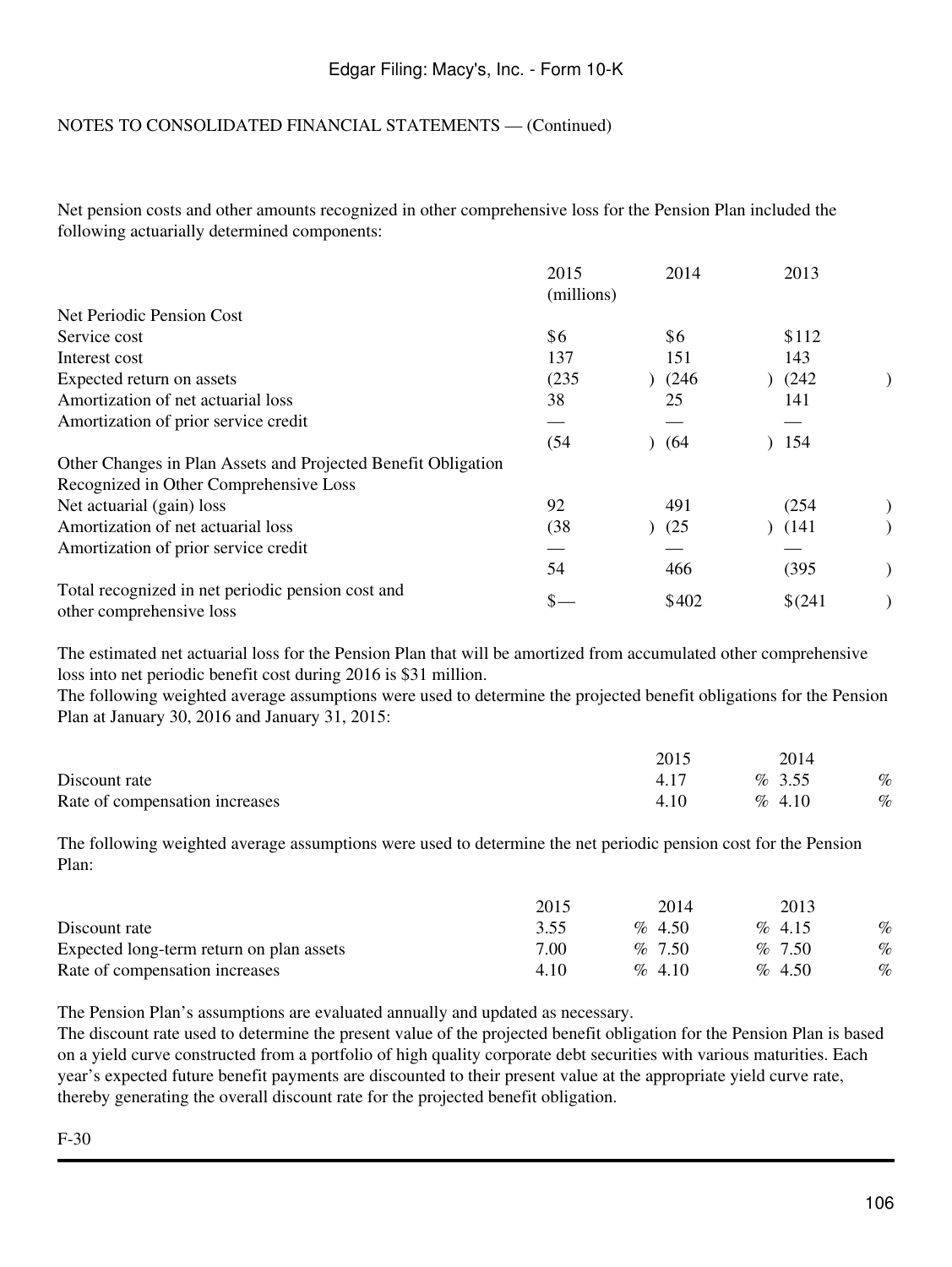The Company develops its expected long-term rate of return on plan asset assumption by evaluating input from several professional advisors taking into account the asset allocation of the portfolio and long-term asset class return expectations, as well as long-term inflation assumptions. Expected returns for each major asset class are considered along with their volatility and the expected correlations among them. These expectations are based upon historical relationships as well as forecasts of how future returns may vary from historical returns. Returns by asset class and correlations among asset classes are combined using the target asset allocation to derive an expected return for the portfolio as a whole. Long-term historical returns of the portfolio are also considered. Portfolio returns are calculated net of all expenses, therefore, the Company also analyzes expected costs and expenses, including investment management fees, administrative expenses, Pension Benefit Guaranty Corporation premiums and other costs and expenses. As of January 31, 2015, the Company lowered the assumed annual long-term rate of return for the Pension Plan's assets from 7.50% to 7.00% based on expected future returns on the portfolio of assets.

The Company develops its rate of compensation increase assumption based on recent experience and reflects an estimate of future compensation levels taking into account general increase levels, seniority, promotions and other factors. The salary increase assumption is used to project employees' pay in future years and its impact on the projected benefit obligation for the Pension Plan.

The assets of the Pension Plan are managed by investment specialists with the primary objectives of payment of benefit obligations to Plan participants and an ultimate realization of investment returns over longer periods in excess of inflation. The Company employs a total return investment approach whereby a mix of domestic and foreign equity securities, fixed income securities and other investments is used to maximize the long-term return on the assets of the Pension Plan for a prudent level of risk. Risks are mitigated through asset diversification and the use of multiple investment managers. The target allocation for plan assets is currently 50% equity securities, 40% debt securities, 5% real estate and 5% private equities.

The Company generally employs investment managers to specialize in a specific asset class. These managers are chosen and monitored with the assistance of professional advisors, using criteria that include organizational structure, investment philosophy, investment process, performance compared to market benchmarks and peer groups. The Company periodically conducts an analysis of the behavior of the Pension Plan's assets and liabilities under various economic and interest rate scenarios to ensure that the long-term target asset allocation is appropriate given the liabilities.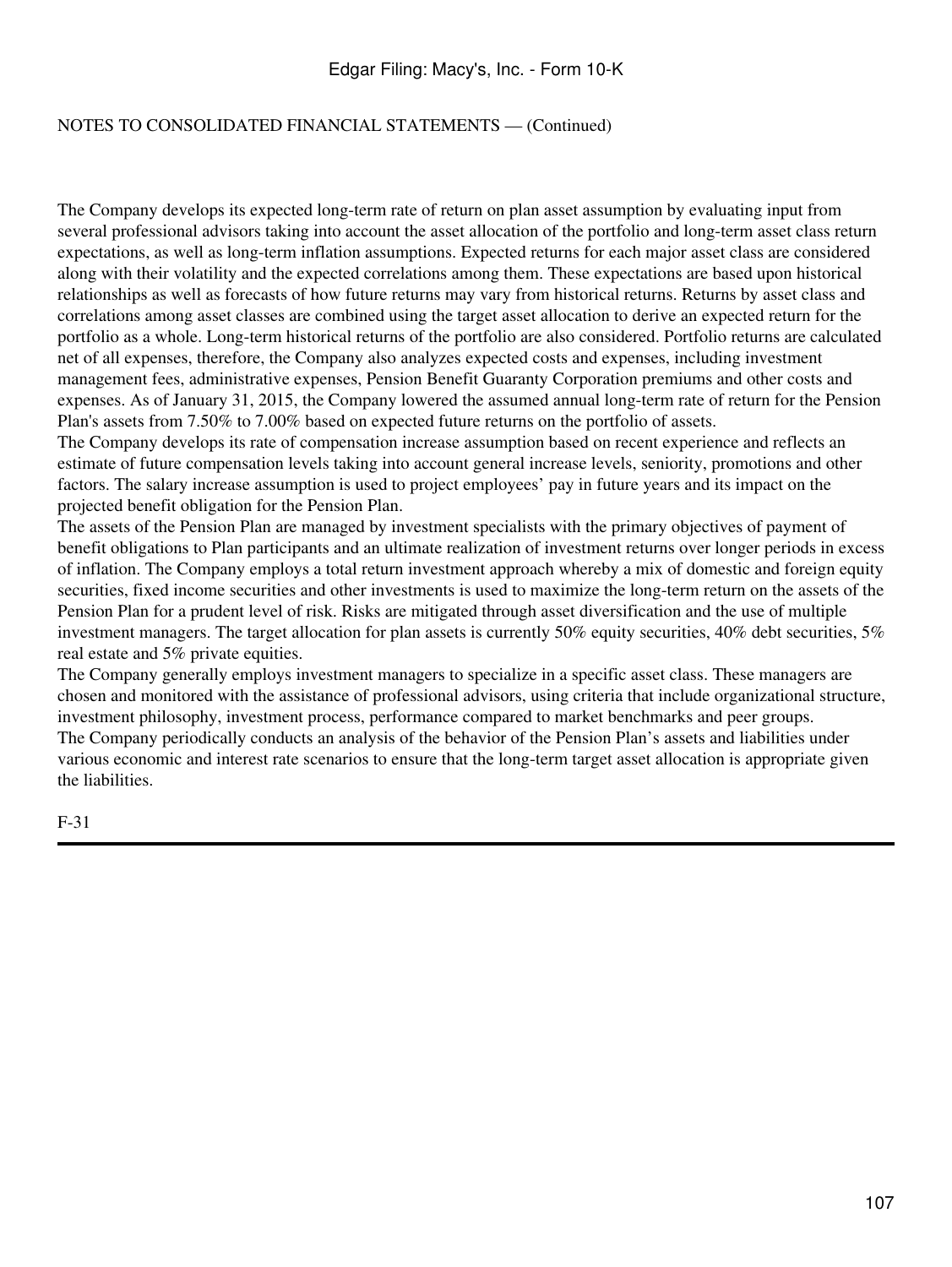The fair values of the Pension Plan assets as of January 30, 2016, excluding interest and dividend receivables and pending investment purchases and sales, by asset category are as follows:

| <b>Fair Value Measurements</b> |                         |                                   |                                      |  |  |
|--------------------------------|-------------------------|-----------------------------------|--------------------------------------|--|--|
|                                | Quoted Prices in        | Significant                       | Significant                          |  |  |
|                                |                         |                                   | Unobservable                         |  |  |
|                                | <b>Identical Assets</b> | Inputs                            | Inputs                               |  |  |
|                                | (Level 1)               | (Level 2)                         | (Level 3)                            |  |  |
| (millions)                     |                         |                                   |                                      |  |  |
| \$15                           | \$15                    | $\frac{\mathcal{S}}{\mathcal{S}}$ | $\frac{\ }{s-}$                      |  |  |
| 36                             |                         | 36                                |                                      |  |  |
| 46                             |                         |                                   |                                      |  |  |
|                                |                         |                                   |                                      |  |  |
| 280                            | 280                     |                                   |                                      |  |  |
| 391                            |                         |                                   |                                      |  |  |
| 575                            |                         |                                   |                                      |  |  |
|                                |                         |                                   |                                      |  |  |
| 233                            |                         | 233                               |                                      |  |  |
| 41                             |                         | 41                                |                                      |  |  |
| 31                             |                         | 31                                |                                      |  |  |
| 433                            |                         | 433                               |                                      |  |  |
| 112                            |                         | 112                               |                                      |  |  |
| 28                             |                         | 28                                |                                      |  |  |
| 427                            |                         |                                   |                                      |  |  |
|                                |                         |                                   |                                      |  |  |
| 238                            |                         |                                   |                                      |  |  |
| 179                            |                         |                                   |                                      |  |  |
| 188                            |                         |                                   |                                      |  |  |
| 15                             |                         | 15                                |                                      |  |  |
| (22)                           |                         | (22)                              |                                      |  |  |
| \$3,246                        | \$295                   | \$907                             |                                      |  |  |
|                                | Total                   |                                   | <b>Active Markets for Observable</b> |  |  |

(a) Certain investments that are measured at fair value using the net asset value per share as a practical expedient have not been classified in the fair value hierarchy. The fair value amounts presented in these tables are intended to permit reconciliation of the fair value hierarchy to the amounts presented in the fair value of plan assets.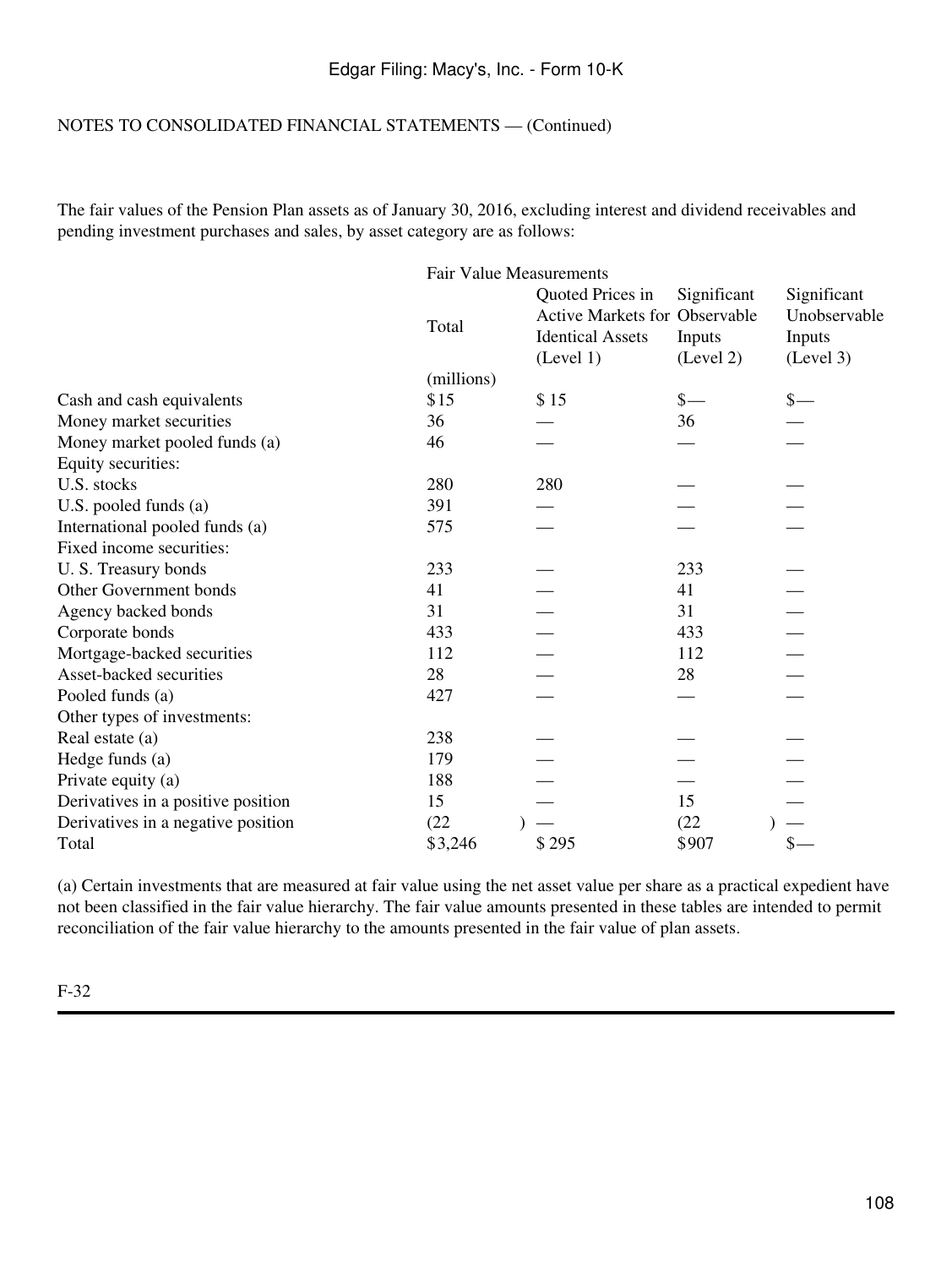The fair values of the Pension Plan assets as of January 31, 2015, excluding interest and dividend receivables and pending investment purchases and sales, by asset category are as follows:

|                                    |            | <b>Fair Value Measurements</b>                                                            |                                    |                                                    |
|------------------------------------|------------|-------------------------------------------------------------------------------------------|------------------------------------|----------------------------------------------------|
|                                    | Total      | Quoted Prices in<br>Active Markets for Observable<br><b>Identical Assets</b><br>(Level 1) | Significant<br>Inputs<br>(Level 2) | Significant<br>Unobservable<br>Inputs<br>(Level 3) |
|                                    | (millions) |                                                                                           |                                    |                                                    |
| Money market securities            | \$108      | $\frac{\ }{s-}$                                                                           | \$108                              | $\mathbb{S}-$                                      |
| Money market pooled funds (a)      | 140        |                                                                                           |                                    |                                                    |
| Equity securities:                 |            |                                                                                           |                                    |                                                    |
| U.S. stocks                        | 344        | 344                                                                                       |                                    |                                                    |
| U.S. pooled funds (a)              | 477        |                                                                                           |                                    |                                                    |
| International pooled funds (a)     | 659        |                                                                                           |                                    |                                                    |
| Fixed income securities:           |            |                                                                                           |                                    |                                                    |
| U.S. Treasury bonds                | 272        |                                                                                           | 272                                |                                                    |
| Other Government bonds             | 55         |                                                                                           | 55                                 |                                                    |
| Agency backed bonds                | 28         |                                                                                           | 28                                 |                                                    |
| Corporate bonds                    | 434        |                                                                                           | 434                                |                                                    |
| Mortgage-backed securities         | 102        |                                                                                           | 102                                |                                                    |
| Asset-backed securities            | 19         |                                                                                           | 19                                 |                                                    |
| Pooled funds (a)                   | 458        |                                                                                           |                                    |                                                    |
| Other types of investments:        |            |                                                                                           |                                    |                                                    |
| Real estate (a)                    | 244        |                                                                                           |                                    |                                                    |
| Hedge funds (a)                    | 175        |                                                                                           |                                    |                                                    |
| Private equity (a)                 | 181        |                                                                                           |                                    |                                                    |
| Derivatives in a positive position | 27         |                                                                                           | 27                                 |                                                    |
| Derivatives in a negative position | (38)       |                                                                                           | (38)                               |                                                    |
| Total                              | \$3,685    | \$344                                                                                     | \$1,007                            |                                                    |

(a) Certain investments that are measured at fair value using the net asset value per share as a practical expedient have not been classified in the fair value hierarchy. The fair value amounts presented in these tables are intended to permit reconciliation of the fair value hierarchy to the amounts presented in the fair value of plan assets.

Corporate bonds consist primarily of investment grade bonds of U.S. issuers from diverse industries. The fair value of certain pooled funds including money market funds, equity securities, fixed income securities, real estate, hedge funds and private equity investments represents the reported net asset value of shares or underlying assets of the investment as a practical expedient to estimate fair value. Money market pooled funds invest in high quality, short-term money market instruments which are issued and payable in U.S. dollars. International equity pooled funds seek to provide long-term capital growth and income by investing in equity securities of non-U.S. companies located both in developed and emerging markets. There are generally no redemption restrictions or unfunded commitments related to money market pooled funds, equity securities or fixed income securities.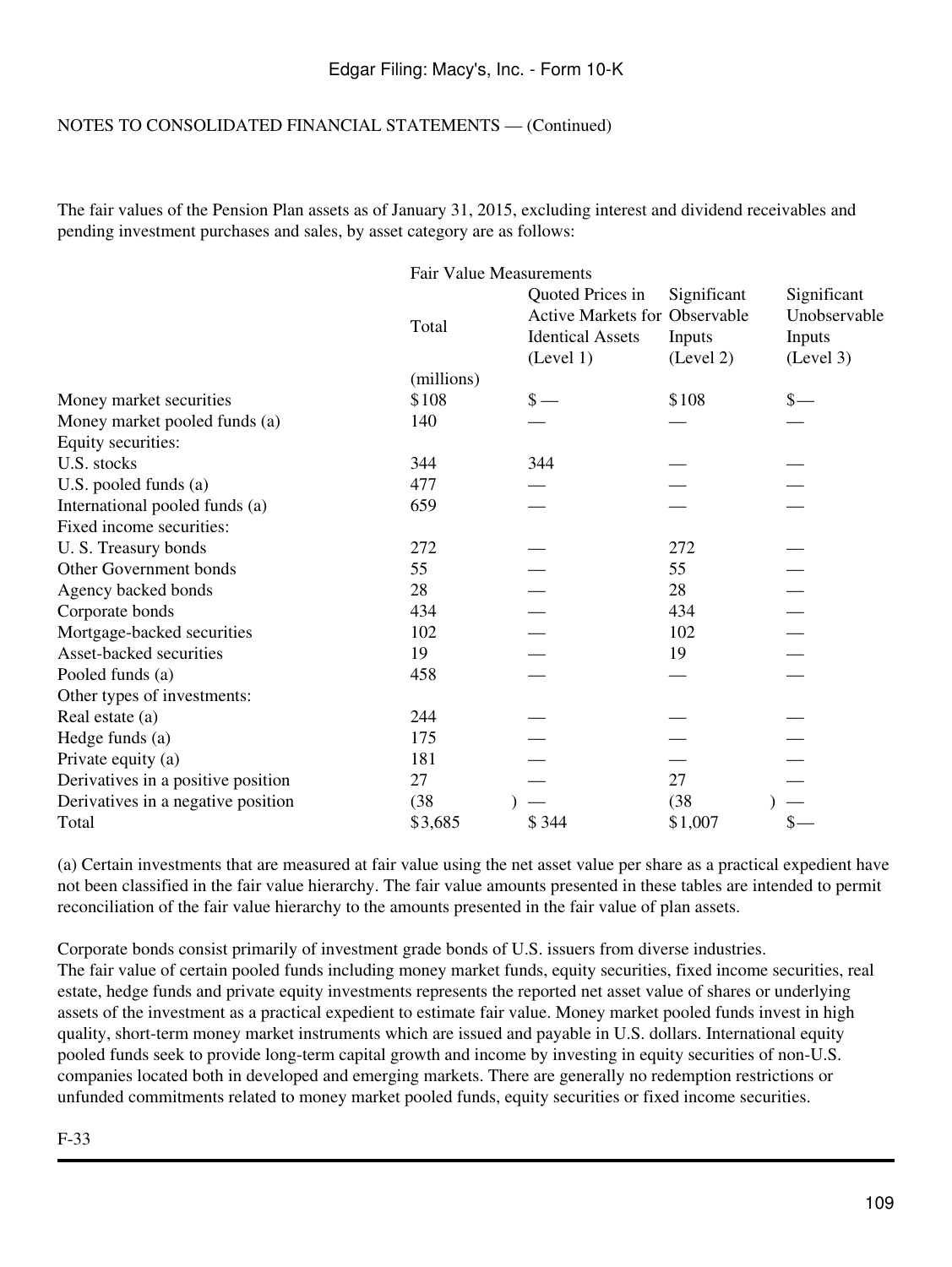Real estate investments include several funds which seek risk-adjusted return by providing a stable, income-driven rate of return over the long term with high potential for growth of net investment income and appreciation of value. The real estate investments are diversified across property types and geographical areas primarily in the United States of America. Private equity investments have an objective of realizing aggregate long-term returns in excess of those available from investments in the public equity markets. Private equity investments generally consist of limited partnerships in the United States of America, Europe and Asia. Private equity and real estate investments are valued using fair values per the most recent financial reports provided by the investment sponsor, adjusted as appropriate for any lag between the date of the financial reports and the Company's reporting date. Hedge fund investments seek to provide strong downside protection qualities and to produce long-term risk-adjusted returns with low volatility through active asset management among a select group of U.S. and non-U.S. investment partnerships and companies, managed funds, separately managed accounts, securities and commodities held in segregated accounts and other investment vehicles.

Due to the nature of the underlying assets of the real estate, hedge funds and private equity investments, changes in market conditions and the economic environment may significantly impact the net asset value of these investments and, consequently, the fair value of the Pension Plan's investments. These investments are redeemable at net asset value to the extent provided in the documentation governing the investments. However, these redemption rights may be restricted in accordance with the governing documents. Redemption of these investments is subject to restrictions including lock-up periods where no redemptions are allowed, restrictions on redemption frequency and advance notice periods for redemptions. As of January 30, 2016 and January 31, 2015, certain of these investments are generally subject to lock-up periods, ranging from two to fourteen years, certain of these investments are subject to restrictions on redemption frequency, ranging from daily to twice per year, and certain of these investments are subject to advance notice requirements, ranging from sixty-day notification to ninety-day notification. As of January 30, 2016 and January 31, 2015, the Pension Plan had unfunded commitments related to certain of these investments totaling \$96 million and \$115 million, respectively.

The Company does not anticipate making funding contributions to the Pension Plan in 2016. The following benefit payments are estimated to be paid from the Pension Plan:

|             | (millions) |
|-------------|------------|
| Fiscal year |            |
| 2016        | \$377      |
| 2017        | 319        |
| 2018        | 302        |
| 2019        | 264        |
| 2020        | 256        |
| 2021-2025   | 1,176      |
|             |            |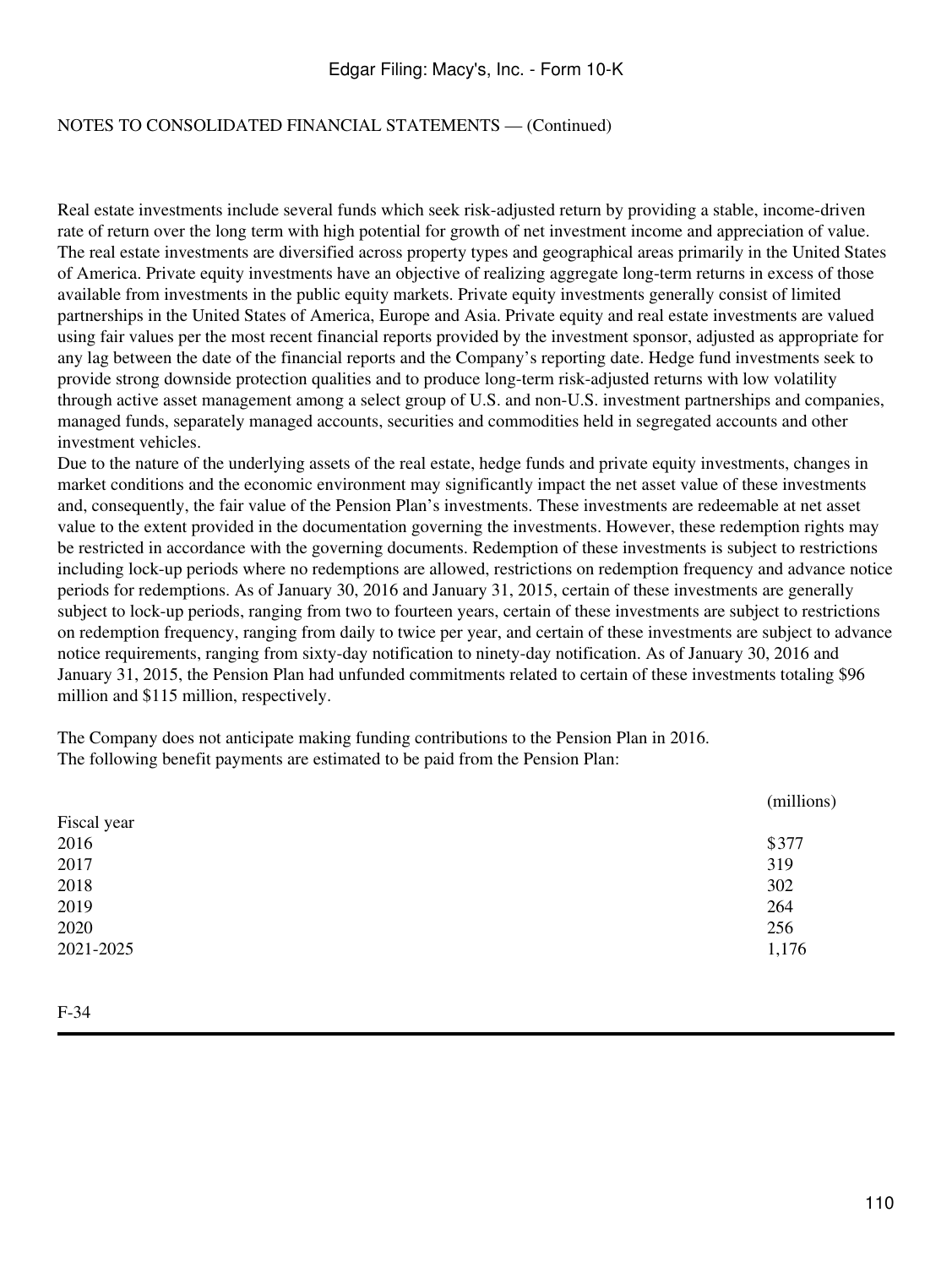#### Supplementary Retirement Plan

The following provides a reconciliation of benefit obligations, plan assets and funded status of the supplementary retirement plan as of January 30, 2016 and January 31, 2015:

|                                                               | 2015<br>(millions) | 2014       |   |
|---------------------------------------------------------------|--------------------|------------|---|
| Change in projected benefit obligation                        |                    |            |   |
| Projected benefit obligation, beginning of year               | \$920              | \$770      |   |
| Service cost                                                  |                    |            |   |
| Interest cost                                                 | 31                 | 33         |   |
| Actuarial (gain) loss                                         | (70)               | 170        |   |
| Benefits paid                                                 | (58)               | (53)       |   |
| Projected benefit obligation, end of year                     | 823                | 920        |   |
| Change in plan assets                                         |                    |            |   |
| Fair value of plan assets, beginning of year                  |                    |            |   |
| Company contributions                                         | 58                 | 53         |   |
| Benefits paid                                                 | (58)               | (53)       | ) |
| Fair value of plan assets, end of year                        |                    |            |   |
| Funded status at end of year                                  | $$^{(823)}$        | 920        |   |
| Amounts recognized in the Consolidated Balance Sheets at      |                    |            |   |
| January 30, 2016 and January 31, 2015                         |                    |            |   |
| Accounts payable and accrued liabilities                      | \$(138)            | $)$ \$(69) | ) |
| Other liabilities                                             | (685)              | (851)      |   |
|                                                               | $$^{(823)}$        | 920        |   |
| Amounts recognized in accumulated other comprehensive loss at |                    |            |   |
| January 30, 2016 and January 31, 2015                         |                    |            |   |
| Net actuarial loss                                            | \$261              | \$341      |   |
| Prior service cost                                            | 8                  | 8          |   |
|                                                               | \$269              | \$349      |   |

The accumulated benefit obligation for the supplementary retirement plan was \$823 million as of January 30, 2016 and \$920 million as of January 31, 2015.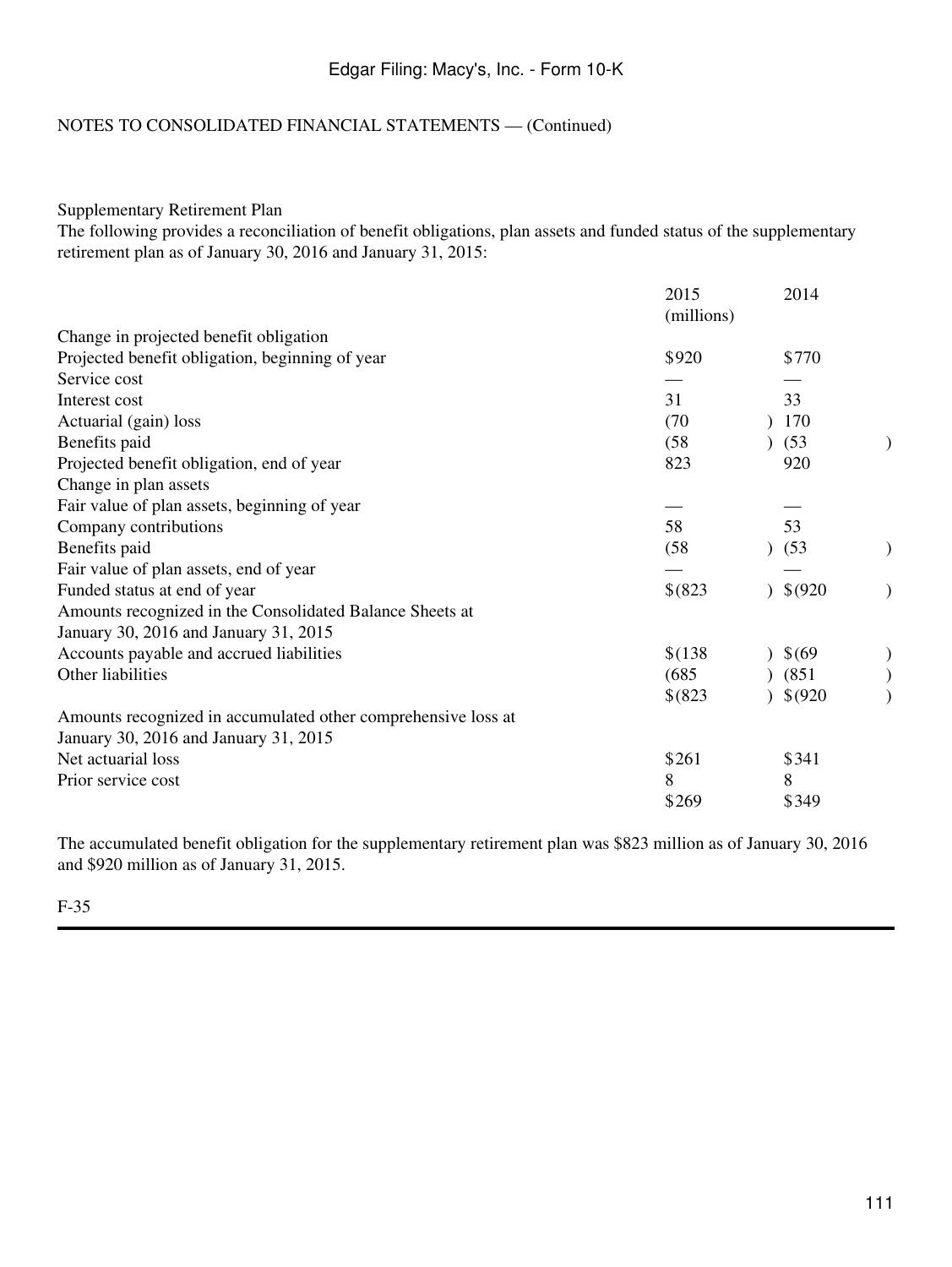Net pension costs and other amounts recognized in other comprehensive loss for the supplementary retirement plan included the following actuarially determined components:

|                                                                               | 2015<br>(millions)                | 2014  | 2013 |  |
|-------------------------------------------------------------------------------|-----------------------------------|-------|------|--|
| Net Periodic Pension Cost                                                     |                                   |       |      |  |
| Service cost                                                                  | $\frac{\mathcal{S}}{\mathcal{S}}$ | $s-$  | \$6  |  |
| Interest cost                                                                 | 31                                | 33    | 32   |  |
| Amortization of net actuarial loss                                            | 10                                | 5     | 19   |  |
| Amortization of prior service credit                                          |                                   |       |      |  |
|                                                                               | 41                                | 38    | 57   |  |
| Other Changes in Plan Assets and Projected Benefit Obligation                 |                                   |       |      |  |
| Recognized in Other Comprehensive Loss                                        |                                   |       |      |  |
| Net actuarial (gain) loss                                                     | (70)                              | 170   | (17) |  |
| Prior service cost                                                            |                                   |       | 8    |  |
| Amortization of net actuarial loss                                            | (10)                              | (5)   | (19) |  |
| Amortization of prior service credit                                          |                                   |       |      |  |
|                                                                               | (80)                              | 165   | (28) |  |
| Total recognized in net periodic pension cost and<br>other comprehensive loss | $$^{(39)}$                        | \$203 | \$29 |  |

The estimated net actuarial loss for the supplementary retirement plan that will be amortized from accumulated other comprehensive loss into net periodic benefit cost during 2016 is \$8 million.

The following weighted average assumption was used to determine the projected benefit obligations for the supplementary retirement plan at January 30, 2016 and January 31, 2015:

|               | 2015 | 2014               |      |
|---------------|------|--------------------|------|
| Discount rate | 4.23 | % 3.55<br><u>.</u> | $\%$ |

The following weighted average assumptions were used to determine net pension costs for the supplementary retirement plan:

|                                | 2015 | 2014   | 2013  |      |
|--------------------------------|------|--------|-------|------|
| Discount rate                  | 3.55 | % 4.50 | %4.15 | $\%$ |
| Rate of compensation increases | N/A  | N/A    | 4.90  | %    |

The supplementary retirement plan's assumptions are evaluated annually and updated as necessary. The discount rate used to determine the present value of the projected benefit obligation for the supplementary retirement plan is based on a yield curve constructed from a portfolio of high quality corporate debt securities with various maturities. Each year's expected future benefit payments are discounted to their present value at the appropriate yield curve rate, thereby generating the overall discount rate for the projected benefit obligation. The Company developed its rate of compensation increase assumption based on recent experience and reflected an estimate of future compensation levels taking into account general increase levels, seniority, promotions and other factors. The salary increase assumption was used to project employees' pay in future years and its impact on the projected benefit obligation for the supplementary retirement plan.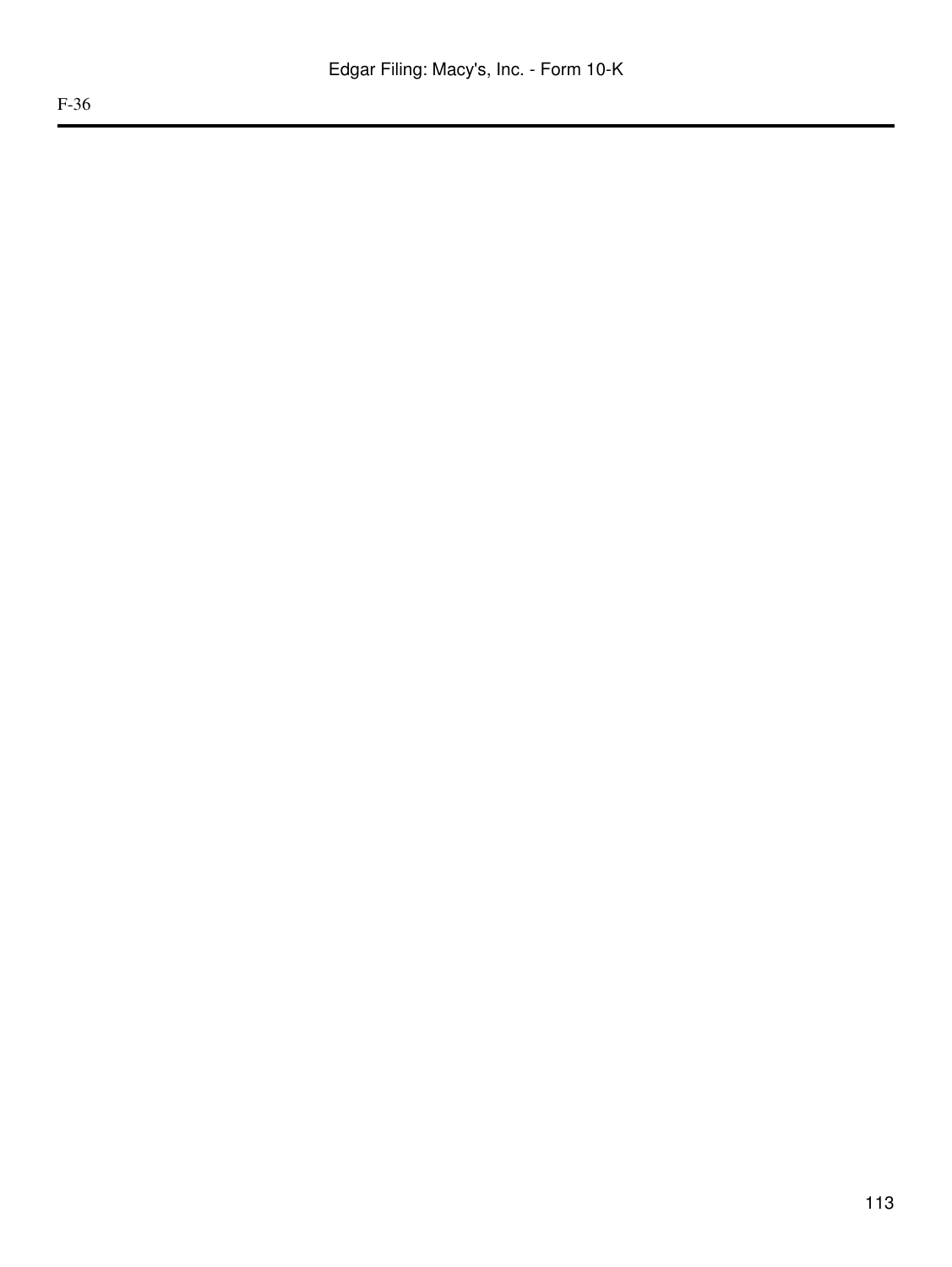The following benefit payments are estimated to be funded by the Company and paid from the supplementary retirement plan:

|             | (millions) |
|-------------|------------|
| Fiscal year |            |
| 2016        | \$138      |
| 2017        | 66         |
| 2018        | 53         |
| 2019        | 60         |
| 2020        | 48         |
| 2021-2025   | 242        |

10.Postretirement Health Care and Life Insurance Benefits

In addition to pension and other supplemental benefits, certain retired employees currently are provided with specified health care and life insurance benefits. Eligibility requirements for such benefits vary by division and subsidiary, but generally state that benefits are available to eligible employees who were hired prior to a certain date and retire after a certain age with specified years of service. Certain employees are subject to having such benefits modified or terminated.

The following provides a reconciliation of benefit obligations, plan assets, and funded status of the postretirement obligations as of January 30, 2016 and January 31, 2015:

|                                                                  | 2015<br>(millions) | 2014          |
|------------------------------------------------------------------|--------------------|---------------|
| Change in accumulated postretirement benefit obligation          |                    |               |
| Accumulated postretirement benefit obligation, beginning of year | \$243              | \$223         |
| Service cost                                                     |                    |               |
| Interest cost                                                    | 8                  | 10            |
| Actuarial (gain) loss                                            | (22)               | 30            |
| Medicare Part D subsidy                                          |                    | 1             |
| Benefits paid                                                    | (18)               | (21)          |
| Accumulated postretirement benefit obligation, end of year       | 212                | 243           |
| Change in plan assets                                            |                    |               |
| Fair value of plan assets, beginning of year                     |                    |               |
| Company contributions                                            | 18                 | 21            |
| Benefits paid                                                    | (18)               | ) (21)        |
| Fair value of plan assets, end of year                           |                    |               |
| Funded status at end of year                                     | $$^{(212)}$        | $9\sqrt{243}$ |
| Amounts recognized in the Consolidated Balance Sheets at         |                    |               |
| January 30, 2016 and January 31, 2015                            |                    |               |
| Accounts payable and accrued liabilities                         | $$^{(20)}$         | 3(22)         |
| Other liabilities                                                | (192)              | (221)         |
|                                                                  | $$^{(212)}$        | $9\sqrt{243}$ |
| Amounts recognized in accumulated other comprehensive loss at    |                    |               |
| January 30, 2016 and January 31, 2015                            |                    |               |
| Net actuarial gain                                               | \$(22)             | $5-$          |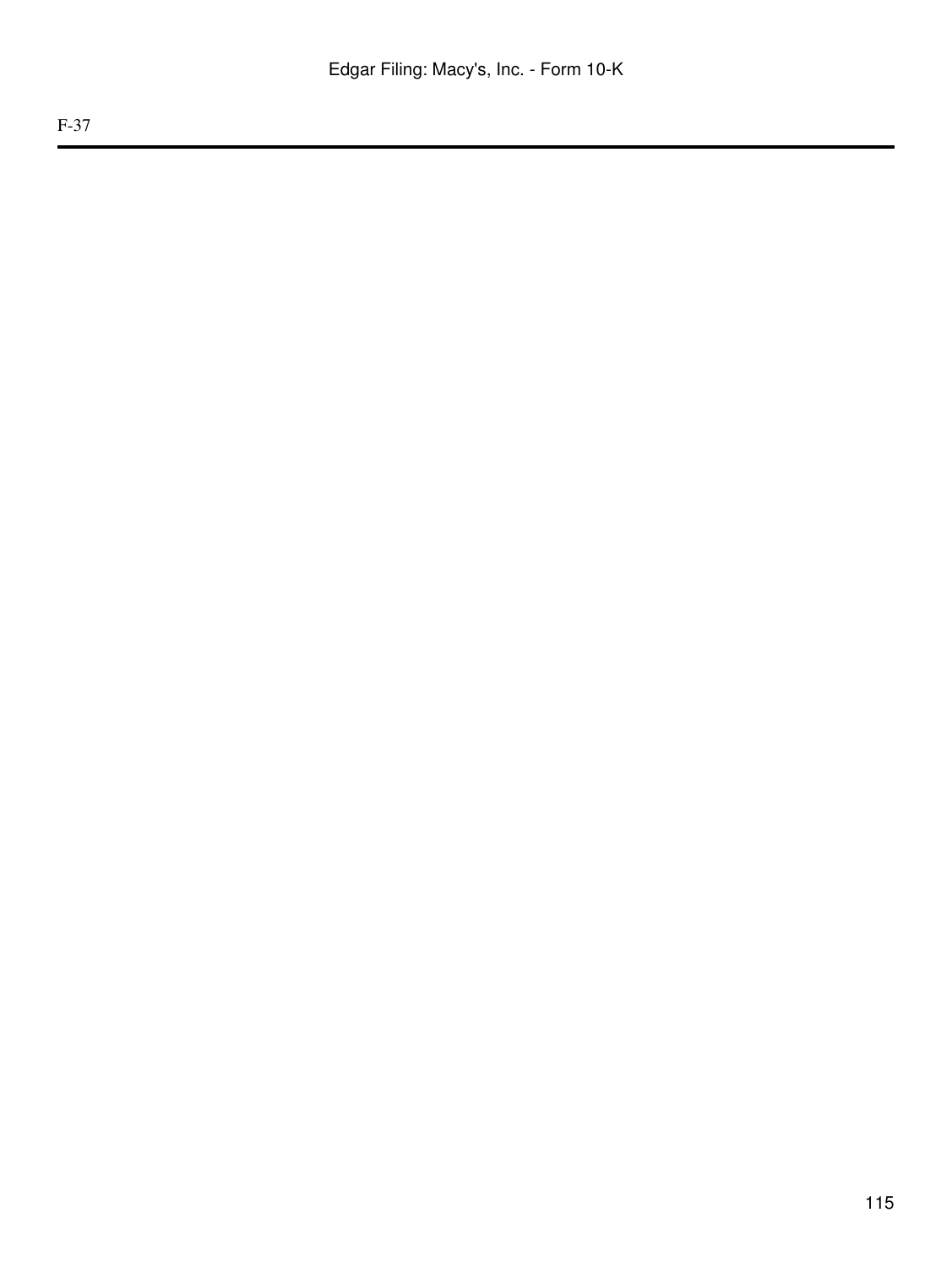Net postretirement benefit costs and other amounts recognized in other comprehensive loss included the following actuarially determined components:

|                                                                                                             | 2015<br>(millions) |      | 2014 | 2013          |  |
|-------------------------------------------------------------------------------------------------------------|--------------------|------|------|---------------|--|
| Net Periodic Postretirement Benefit Cost                                                                    |                    |      |      |               |  |
| Service cost                                                                                                |                    |      |      |               |  |
| Interest cost                                                                                               | 8                  | 10   |      | 10            |  |
| Amortization of net actuarial gain                                                                          |                    | (5)  |      | (3)           |  |
| Amortization of prior service cost                                                                          |                    |      |      |               |  |
|                                                                                                             | 8                  | 5    |      |               |  |
| Other Changes in Plan Assets and Projected Benefit Obligation                                               |                    |      |      |               |  |
| Recognized in Other Comprehensive Loss                                                                      |                    |      |      |               |  |
| Net actuarial (gain) loss                                                                                   | (22)               | ) 30 |      | (15)          |  |
| Amortization of net actuarial gain                                                                          |                    |      |      | 3             |  |
| Amortization of prior service cost                                                                          |                    |      |      |               |  |
|                                                                                                             | (22)               | 35   |      | (12)          |  |
| Total recognized in net periodic postretirement benefit cost and other $\frac{1}{14}$<br>comprehensive loss |                    |      | \$40 | $\frac{6}{5}$ |  |

The estimated net actuarial gain that will be amortized from accumulated other comprehensive loss into net periodic postretirement benefit cost during 2016 is \$3 million.

The following weighted average assumption was used to determine the accumulated postretirement benefit obligations at January 30, 2016 and January 31, 2015:

|               | 2015 | 2014           |      |
|---------------|------|----------------|------|
| Discount rate | 4.1. | %3.55<br>ر. ر. | $\%$ |

The following weighted average assumption was used to determine the net postretirement benefit costs for the postretirement obligations:

|               | 2015 | 2014   | 2013   |      |
|---------------|------|--------|--------|------|
| Discount rate | 3.55 | % 4.50 | % 4.15 | $\%$ |

The postretirement benefit obligation assumptions are evaluated annually and updated as necessary. The discount rate used to determine the present value of the Company's accumulated postretirement benefit obligations is based on a yield curve constructed from a portfolio of high quality corporate debt securities with various maturities.

Each year's expected future benefit payments are discounted to their present value at the appropriate yield curve rate, thereby generating the overall discount rate for the accumulated postretirement benefit obligations.

The future medical benefits provided by the Company for certain employees are based on a fixed amount per year of service, and the accumulated postretirement benefit obligation is not affected by increases in health care costs. However, the future medical benefits provided by the Company for certain other employees are affected by increases in health care costs.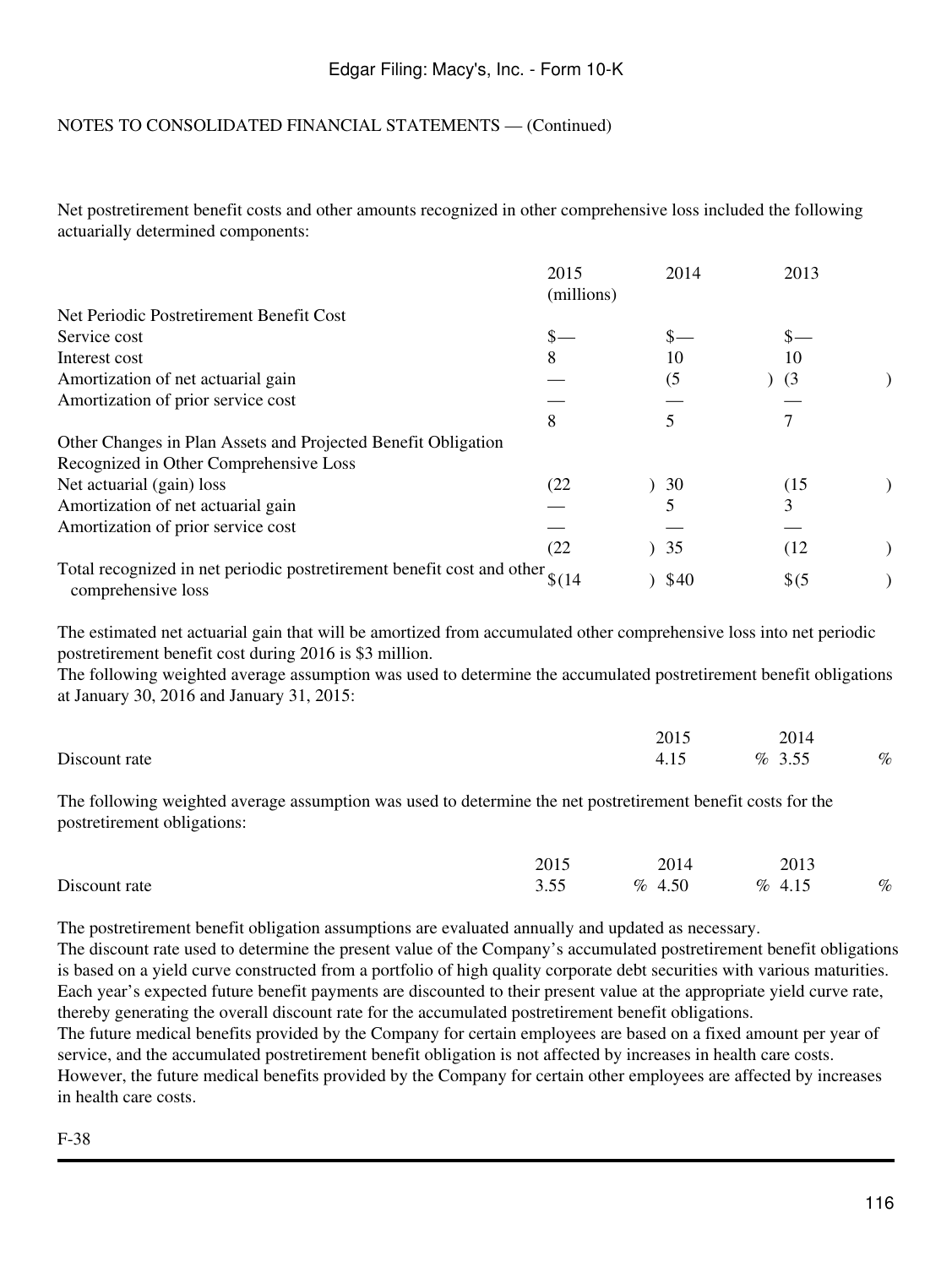In March 2010, President Obama signed into law the "Patient Protection and Affordable Care Act" and the "Health Care and Education Affordability Reconciliation Act of 2010" (the "2010 Acts"). Included among the major provisions of these laws is a change in the tax treatment related to the Medicare Part D subsidy. The Company's postretirement obligations reflect estimated federal subsidies expected to be received under the Medicare Prescription Drug, Improvement and Modernization Act of 2003. Under the 2010 Acts, the Company's deductions for retiree prescription drug benefits will be reduced by the amount of Medicare Part D subsidies received beginning February 3, 2013. The 2010 Acts contain additional provisions which impact the accounting for postretirement obligations. Based on the analysis to date, the impact of provisions in the 2010 Acts on the Company's postretirement obligations has not and is not expected to have a material impact on the Company's consolidated financial position, results of operations or cash flows. The Company continues to evaluate the impact of the 2010 Acts on the active and retiree benefit plans offered by the Company.

The following provides the assumed health care cost trend rates related to the Company's accumulated postretirement benefit obligations at January 30, 2016 and January 31, 2015:

|                                                                                            | 2015              | 2014             |
|--------------------------------------------------------------------------------------------|-------------------|------------------|
| Health care cost trend rates assumed for next year                                         | $6.25\% - 10.0\%$ | $7.27\%$ - 8.90% |
| Rates to which the cost trend rate is assumed to decline (the ultimate trend rate) $5.0\%$ |                   | 5.0%             |
| Year that the rate reaches the ultimate trend rate                                         | 2027              | 2025             |

The assumed health care cost trend rates have an impact on the amounts reported for the accumulated postretirement benefit obligations. A one-percentage-point change in the assumed health care cost trend rates would have the following effects:

|                                                          |                | $1 -$ Percentage $1 -$ Percentage |
|----------------------------------------------------------|----------------|-----------------------------------|
|                                                          | Point Increase | <b>Point Decrease</b>             |
|                                                          | (millions)     |                                   |
| Effect on total of service and interest cost             |                | $\mathcal{S}(1)$                  |
| Effect on accumulated postretirement benefit obligations | \$15           | \$(13)                            |

The following table reflects the benefit payments estimated to be funded by the Company and paid from the accumulated postretirement benefit obligations and estimated federal subsidies expected to be received under the Medicare Prescription Drug Improvement and Modernization Act of 2003:

|             | Expected<br>Benefit<br>Payments<br>(millions) | Expected<br>Federal<br>Subsidy |
|-------------|-----------------------------------------------|--------------------------------|
| Fiscal Year |                                               |                                |
| 2016        | \$19                                          | \$1                            |
| 2017        | 18                                            |                                |
| 2018        | 18                                            |                                |
| 2019        | 17                                            |                                |
| 2020        | 17                                            |                                |
| 2021-2025   | 73                                            | 2                              |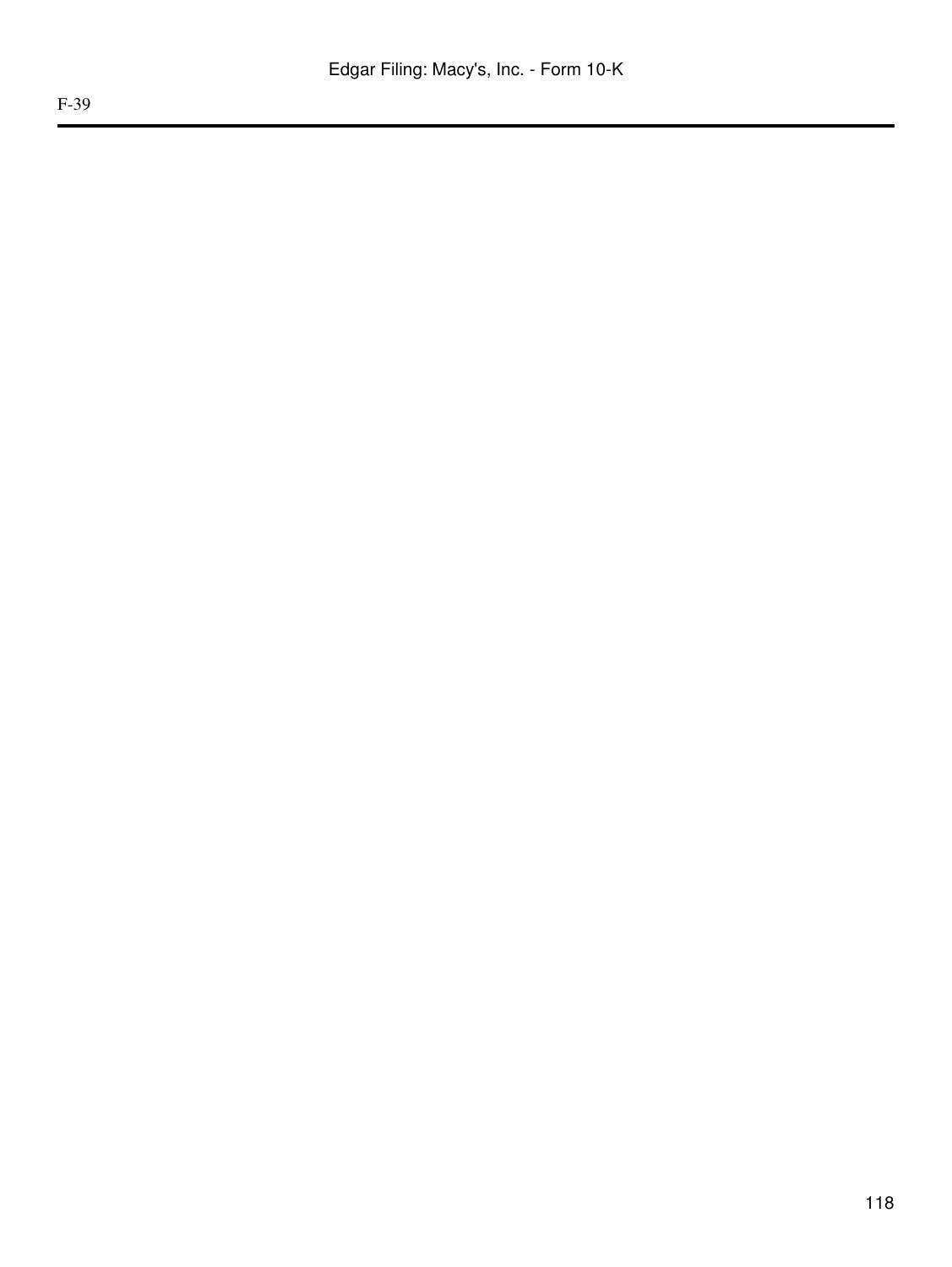#### 11.Stock Based Compensation

During 2009, the Company obtained shareholder approval for the Macy's 2009 Omnibus Incentive Compensation Plan under which up to 51 million shares of Common Stock may be issued. This plan is intended to help the Company attract and retain directors, officers, other key executives and employees and is also intended to provide incentives and rewards relating to the Company's business plans to encourage such persons to devote themselves to the business of the Company. Prior to 2009, the Company had two equity plans; the Macy's 1995 Executive Equity Incentive Plan and the Macy's 1994 Stock Incentive Plan. After shareholders approved the 2009 Omnibus Incentive Compensation Plan, Common Stock may no longer be granted under the Macy's 1995 Executive Equity Incentive Plan or the Macy's 1994 Stock Incentive Plan. The following disclosures present the Company's equity plans on a combined basis. The equity plan is administered by the Compensation and Management Development Committee of the Board of Directors (the "CMD Committee"). The CMD Committee is authorized to grant options, stock appreciation rights, restricted stock and restricted stock units to officers and key employees of the Company and its subsidiaries and to non-employee directors. There have been no grants of stock appreciation rights under the equity plans.

Stock option grants have an exercise price at least equal to the market value of the underlying common stock on the date of grant, have ten-year terms and typically vest ratably over four years of continued employment. Restricted stock and time-based restricted stock unit awards generally vest one to four years from the date of grant. Performance-based restricted stock units generally are earned based on the attainment of specified goals achieved over the performance period.

As of January 30, 2016, 19.9 million shares of common stock were available for additional grants pursuant to the Company's equity plan. Shares awarded are generally issued from the Company's treasury stock. Stock-based compensation expense included the following components:

|                        | 2015       | 2014 | 2013 |
|------------------------|------------|------|------|
|                        | (millions) |      |      |
| Stock options          | \$52       | \$47 | \$36 |
| Restricted stock units | 13         | 26   | 25   |
| Restricted stock       |            |      |      |
|                        | \$65       | \$73 | \$62 |

All stock-based compensation expense is recorded in SG&A expense in the Consolidated Statements of Income. The income tax benefit recognized in the Consolidated Statements of Income related to stock-based compensation was \$23 million, \$26 million, and \$22 million, for 2015, 2014 and 2013, respectively.

As of January 30, 2016, the Company had \$73 million of unrecognized compensation costs related to nonvested stock options, which is expected to be recognized over a weighted average period of approximately 1.8 years, and \$24 million of unrecognized compensation costs related to nonvested restricted stock units, which is expected to be recognized over a weighted average period of approximately 1.5 years.

During 2015, 2014 and 2013, the CMD Committee approved awards of performance-based restricted stock units to certain senior executives of the Company. Each award reflects a target number of shares ("Target Shares") that may be issued to the award recipient. These awards may be earned upon the completion of three-year performance periods ending February 3, 2018, January 28, 2017 and January 30, 2016, respectively. Whether units are earned at the end of the performance period will be determined based on the achievement of certain performance objectives set by the CMD Committee in connection with the issuance of the units. The performance objectives are based on the Company's business plan covering the performance period. The performance objectives include achieving a cumulative EBITDA level for the performance period and also include an EBITDA as a percent to sales ratio and a return on invested capital ratio. The performance-based restricted stock units also include a performance objective relating to relative total shareholder return ("TSR"). Relative TSR reflects the change in the value of the Company's common stock over the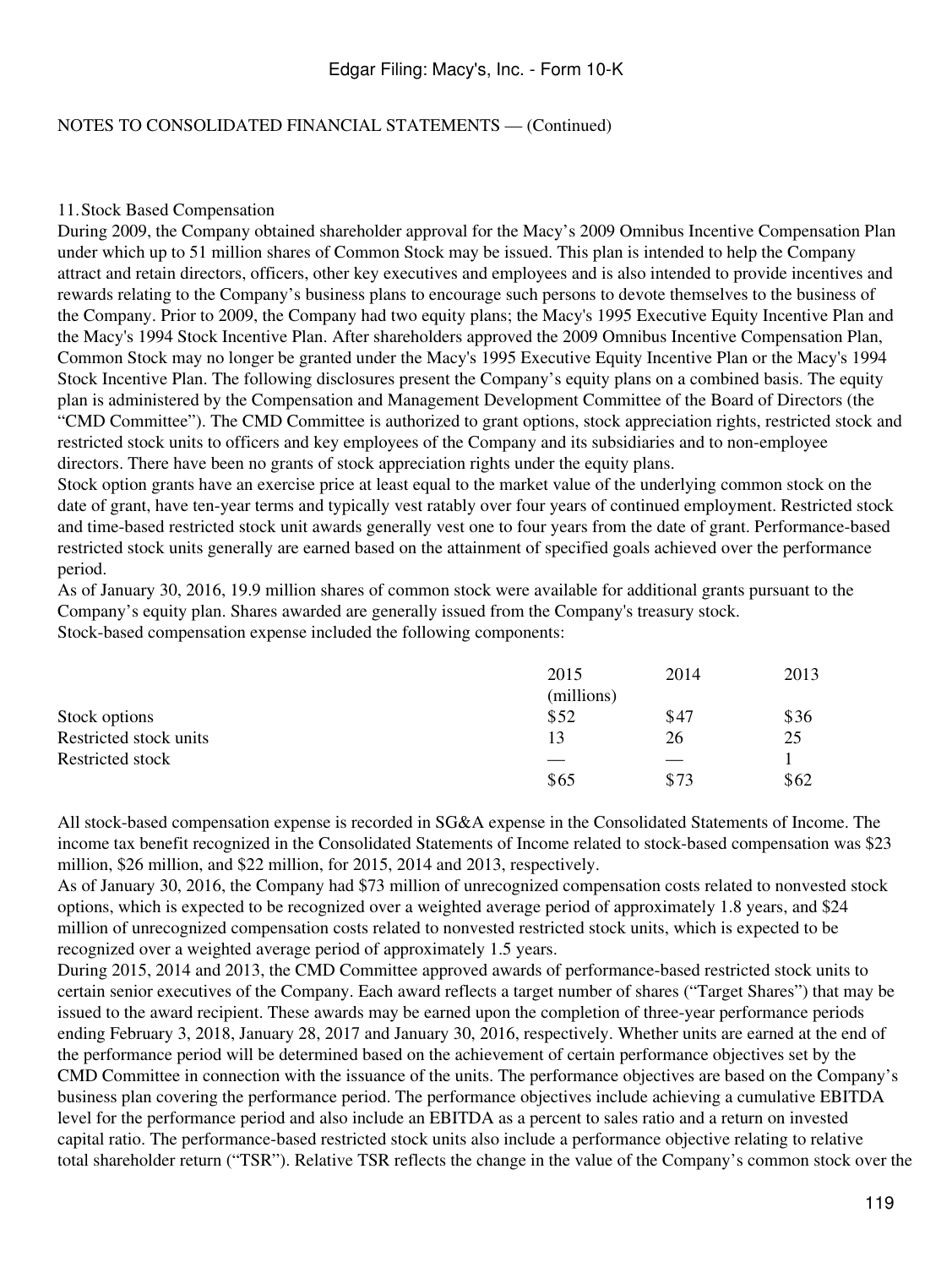performance period in relation to the change in the value of the common stock of a ten-or twelve-company executive compensation peer group over the performance period, assuming the reinvestment of dividends. Depending on the results achieved during the three-year performance periods, the actual number of shares that a grant recipient receives at the end of the period may range from 0% to 150% of the Target Shares granted.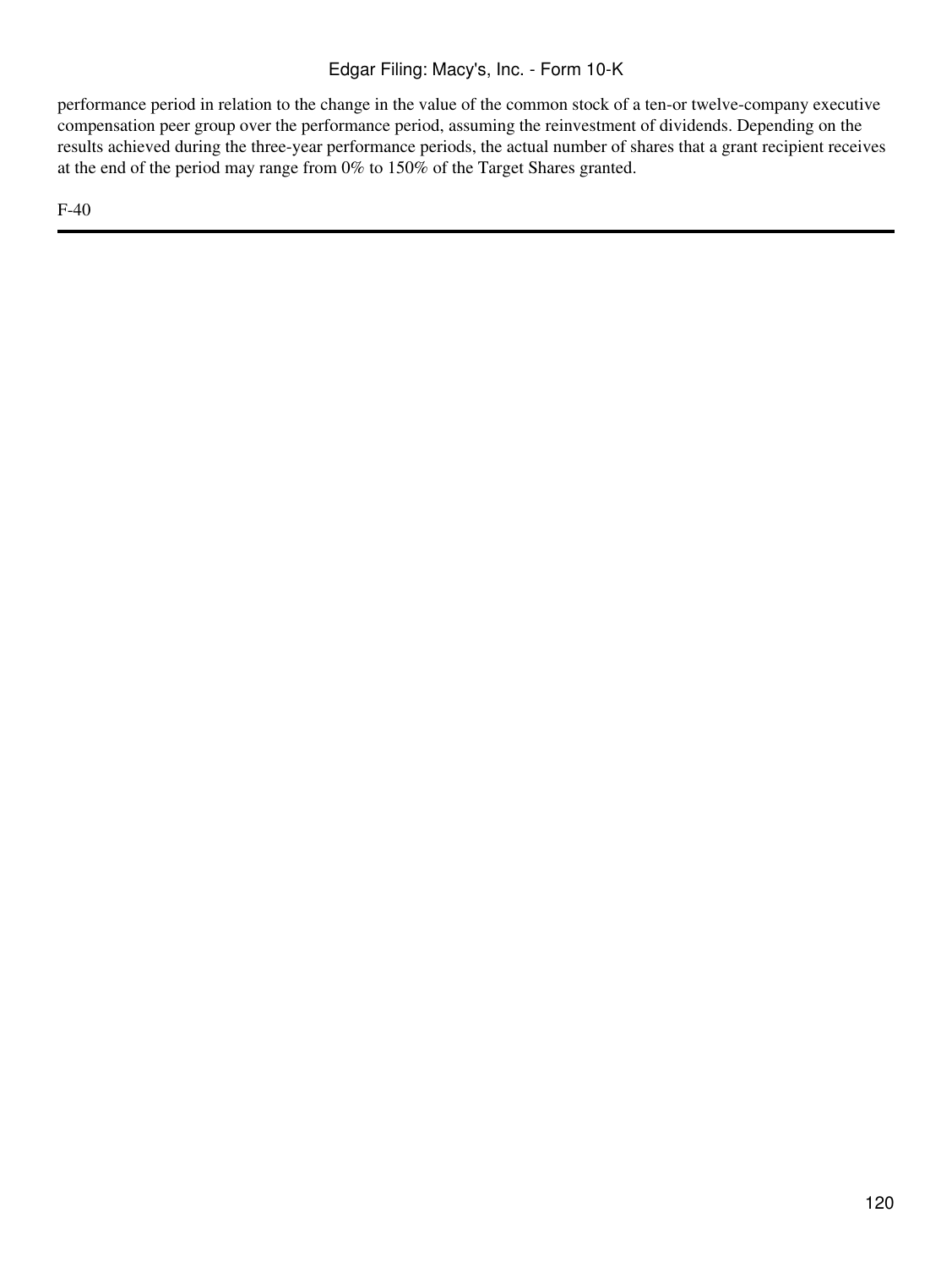Also during 2015, 2014 and 2013, the CMD Committee approved awards of time-based restricted stock units to certain senior executives and other employees of the Company and awards of time-based restricted stock units to the non-employee members of the Company's board of directors.

#### Stock Options

The fair value of stock options granted during 2015, 2014 and 2013 and the weighted average assumptions used to estimate the fair value are as follows:

|                                                                                      | 2015      | 2014      | 2013              |
|--------------------------------------------------------------------------------------|-----------|-----------|-------------------|
| Weighted average grant date fair value of stock options<br>granted during the period | \$20.78   | \$19.07   | \$12.15           |
| Dividend yield                                                                       | 2.7       | $\%$ 2.5  | $\%$<br>$\%$ 2.8  |
| Expected volatility                                                                  | 43.3      | % 42.7    | $\%$<br>$\%$ 41.3 |
| Risk-free interest rate                                                              | 1.7       | %1.5      | $\%$<br>% 0.8     |
| Expected life                                                                        | 5.7 years | 5.7 years | 5.7 years         |

The fair value of each stock option grant is estimated on the date of grant using the Black-Scholes option-pricing model. The Company estimates the expected volatility and expected option life assumption consistent with ASC Topic 718, "Compensation – Stock Compensation." The expected volatility of the Company's common stock at the date of grant is estimated based on a historic volatility rate and the expected option life is calculated based on historical stock option experience as the best estimate of future exercise patterns. The dividend yield assumption is based on historical and anticipated dividend payouts. The risk-free interest rate assumption is based on observed interest rates consistent with the expected life of each stock option grant. The Company uses historical data to estimate pre-vesting option forfeitures and records stock-based compensation expense only for those awards that are expected to vest. Compensation expense is recorded for all stock options expected to vest based on the amortization of the fair value at the date of grant on a straight-line basis primarily over the vesting period of the options. Activity related to stock options for 2015 is as follows:

|                                  | <b>Shares</b> | Weighted<br>Average<br>Exercise<br>Price | Weighted<br>Average<br>Remaining<br>Contractual<br>Life | Aggregate<br>Intrinsic<br>Value |
|----------------------------------|---------------|------------------------------------------|---------------------------------------------------------|---------------------------------|
|                                  | (thousands)   |                                          | (years)                                                 | (millions)                      |
| Outstanding, beginning of period | 19,678.8      | \$36.65                                  |                                                         |                                 |
| Granted                          | 3,426.4       | \$63.65                                  |                                                         |                                 |
| Canceled or forfeited            | (502.7        | \$50.69                                  |                                                         |                                 |
| Exercised                        | (3,772.7)     | \$33.02                                  |                                                         |                                 |
| Outstanding, end of period       | 18,829.8      | \$41.92                                  |                                                         |                                 |
| Exercisable, end of period       | 10,958.1      | \$32.04                                  | 4.0                                                     | \$113                           |
| Options expected to vest         | 6,927.1       | \$55.66                                  | 8.2                                                     | $_{\tiny{\text{S}-}}$           |

Additional information relating to stock options is as follows:

|                                      | 2015       | 2014  | 2013  |
|--------------------------------------|------------|-------|-------|
|                                      | (millions) |       |       |
| Intrinsic value of options exercised | \$127      | \$189 | \$207 |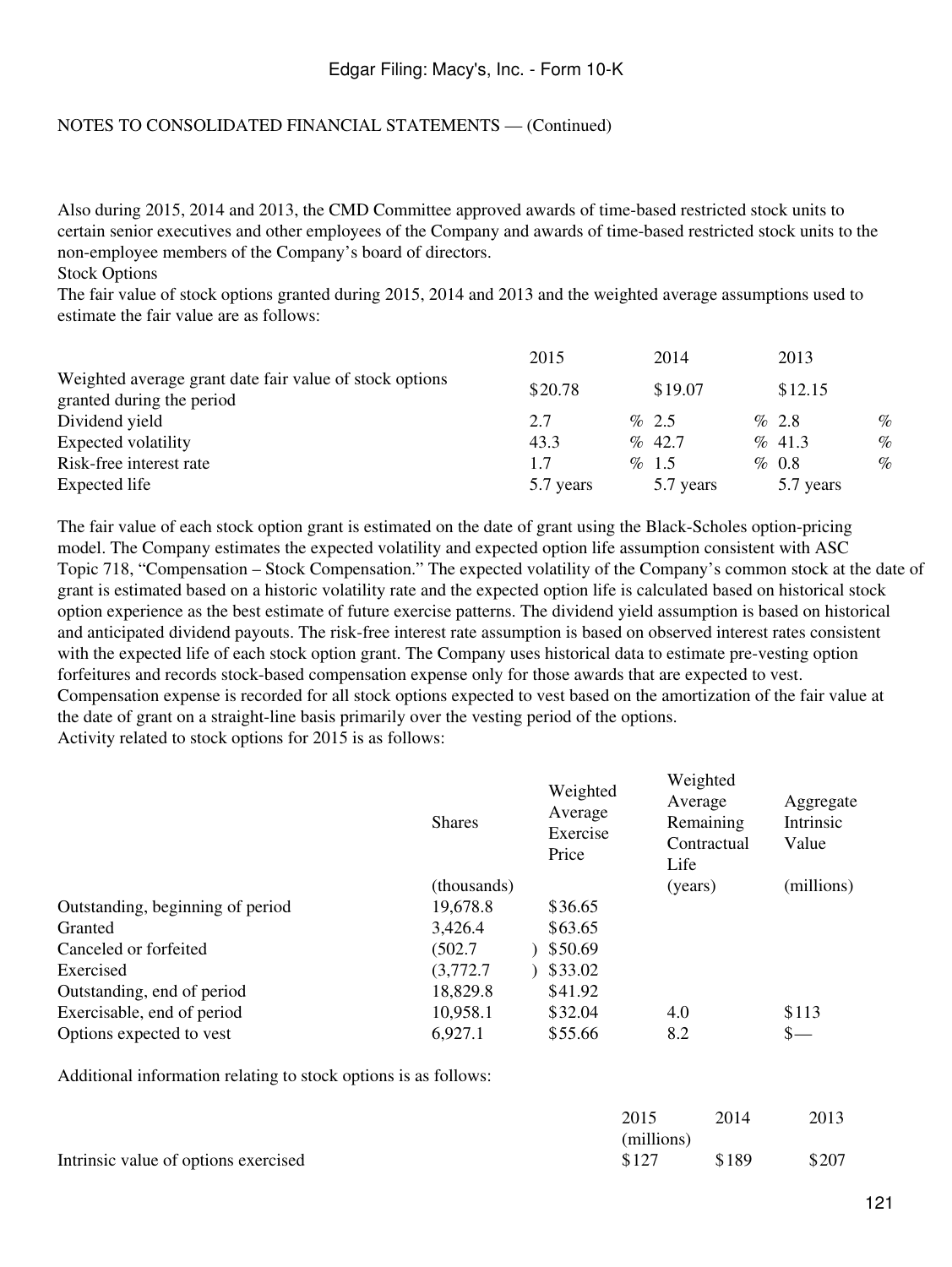| 200 | 254 |
|-----|-----|
| 43  |     |
|     |     |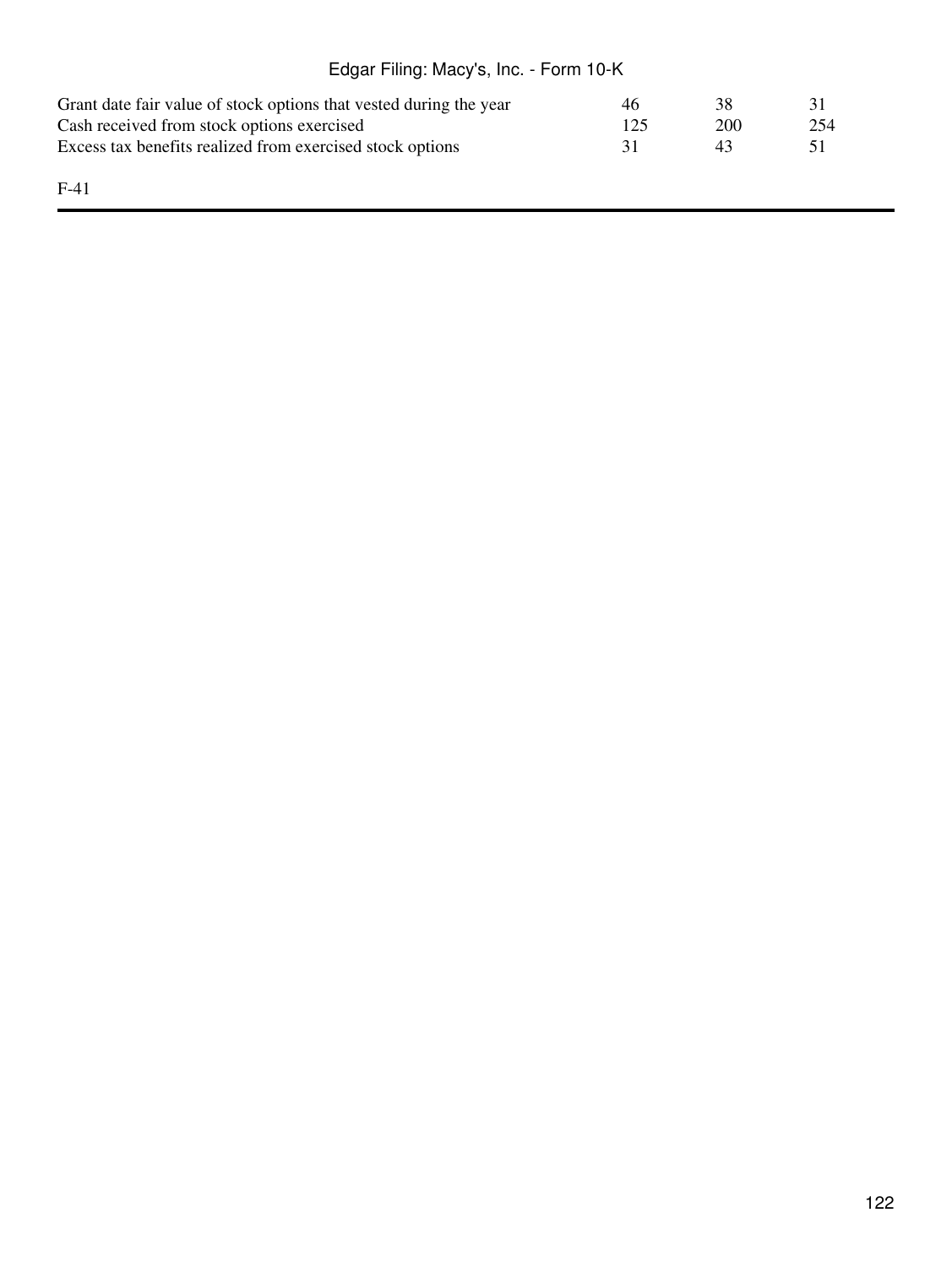#### Restricted Stock and Restricted Stock Units

The weighted average grant date fair values of restricted stock units granted during 2015, 2014 and 2013 are as follows:

|                        | 2015    | 2014    | 2013    |
|------------------------|---------|---------|---------|
| Restricted stock units | \$62.61 | \$59.41 | \$42.54 |

The fair value of the Target Shares and restricted stock awards are based on the fair value of the underlying shares on the date of grant. The fair value of the portion of the Target Shares that relate to a relative TSR performance objective was determined using a Monte Carlo simulation analysis to estimate the total shareholder return ranking of the Company among a ten-or twelve-company executive compensation peer group over the remaining performance periods. The expected volatility of the Company's common stock at the date of grant was estimated based on a historical average volatility rate for the approximate three-year performance period. The dividend yield assumption was based on historical and anticipated dividend payouts. The risk-free interest rate assumption was based on observed interest rates consistent with the approximate three-year performance measurement period. Compensation expense is recorded for all restricted stock and restricted stock unit awards based on the amortization of the fair market value at the date of grant over the period the restrictions lapse or over the performance period of the performance-based restricted stock units.

Activity related to restricted stock awards for 2015 is as follows:

|                                | <b>Shares</b> | Weighted<br>Average<br><b>Grant Date</b><br>Fair Value |
|--------------------------------|---------------|--------------------------------------------------------|
|                                | (thousands)   |                                                        |
| Nonvested, beginning of period | 25.9          | \$23.43                                                |
| Granted                        |               |                                                        |
| Forfeited                      | (1.1)         | 23.43                                                  |
| Vested                         | (24.8)        | 23.43                                                  |
| Nonvested, end of period       |               | $\frac{1}{2}$                                          |

Activity related to restricted stock units for 2015 is as follows:

|                                | <b>Shares</b> | Weighted<br>Average<br><b>Grant Date</b><br>Fair Value |
|--------------------------------|---------------|--------------------------------------------------------|
|                                | (thousands)   |                                                        |
| Nonvested, beginning of period | 1,292.9       | \$48.47                                                |
| Granted – performance-based    | 425.5         | 61.51                                                  |
| Performance adjustment         | (137.5)       | 41.97                                                  |
| Granted – time-based           | 421.2         | 63.71                                                  |
| Dividend equivalents           | 33.8          | 53.48                                                  |
| Forfeited                      | (55.8)        | 53.75                                                  |
| Vested                         | (451.5)       | 42.85                                                  |
| Nonvested, end of period       | 1,528.6       | \$58.46                                                |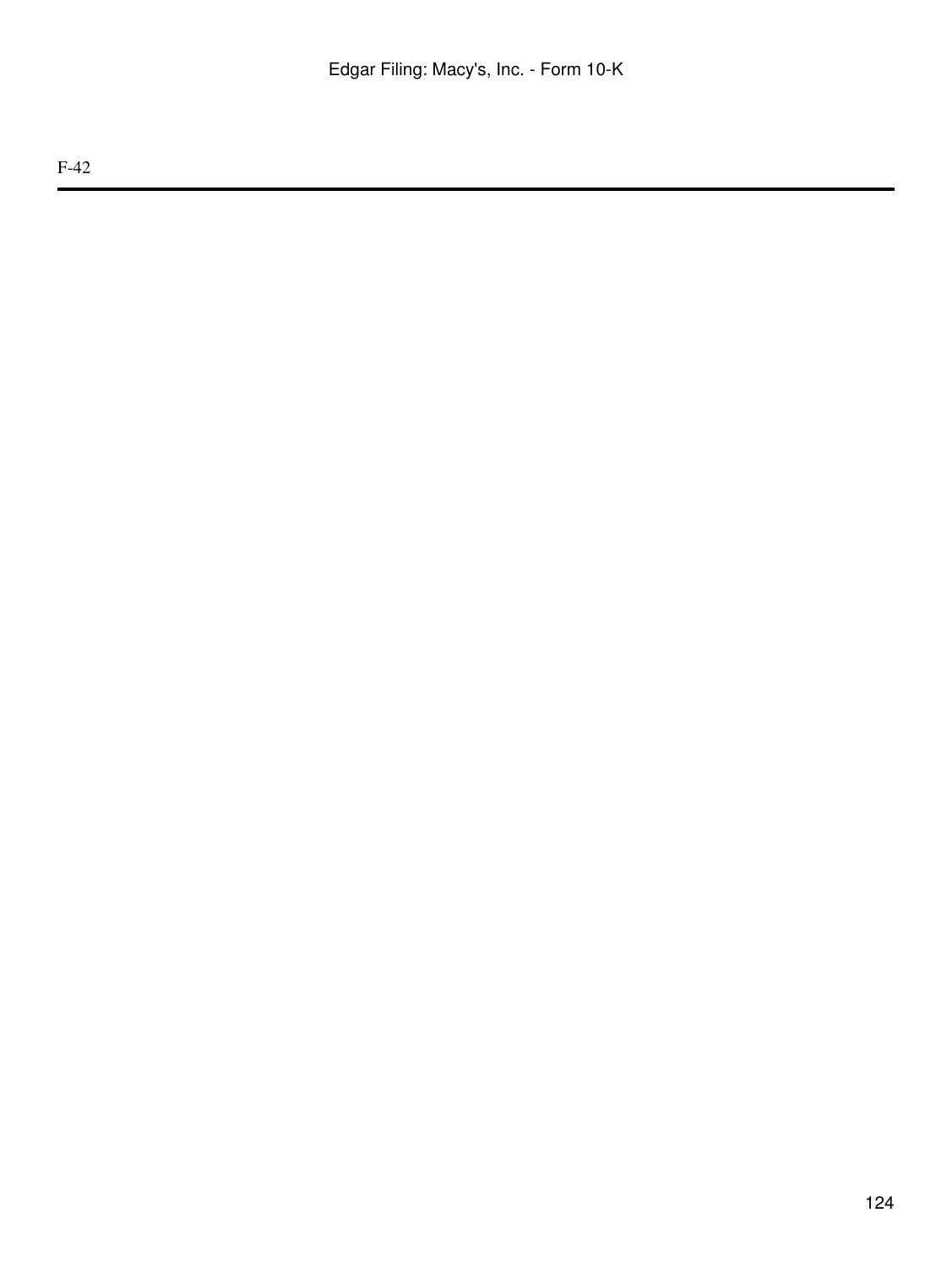### 12.Shareholders' Equity

The authorized shares of the Company consist of 125 million shares of preferred stock ("Preferred Stock"), par value of \$.01 per share, with no shares issued, and 1,000 million shares of Common Stock, par value of \$.01 per share, with 341.6 million shares of Common Stock issued and 310.3 million shares of Common Stock outstanding at January 30, 2016, and with 379.6 million shares of Common Stock issued and 340.6 million shares of Common Stock outstanding at January 31, 2015 (with shares held in the Company's treasury being treated as issued, but not outstanding). The Company retired 38.0 million, 31.0 million and 34.0 million shares of Common Stock during 2015, 2014 and 2013, respectively.

The Company's board of directors approved an additional authorization to purchase Common Stock of \$1,500 million on May 13, 2015. Combined with previous authorizations commencing in January 2000, the Company's board of directors has from time to time approved authorizations to purchase, in the aggregate, up to \$16,500 million of Common Stock. All authorizations are cumulative and do not have an expiration date. During 2015, the Company purchased approximately 34.8 million shares of Common Stock under its share repurchase program for a total of \$2,000 million. During 2014, the Company purchased approximately 31.9 million shares of Common Stock under its share repurchase program for a total of \$1,900 million. During 2013, the Company purchased approximately 33.6 million shares of Common Stock under its share repurchase program for a total of \$1,570 million. As of January 30, 2016, \$532 million of authorization remained unused. The Company may continue or, from time to time, suspend repurchases of its shares under its share repurchase program, depending on prevailing market conditions, alternative uses of capital and other factors.

#### Common Stock

The holders of the Common Stock are entitled to one vote for each share held of record on all matters submitted to a vote of shareholders. Subject to preferential rights that may be applicable to any Preferred Stock, holders of Common Stock are entitled to receive ratably such dividends as may be declared by the Board of Directors in its discretion, out of funds legally available therefor.

### Treasury Stock

Treasury stock contains shares repurchased under the share repurchase program, shares repurchased to cover employee tax liabilities related to stock plan activity and shares maintained in a trust related to deferred compensation plans. Under the deferred compensation plans, shares are maintained in a trust to cover the number estimated to be needed for distribution on account of stock credits currently outstanding.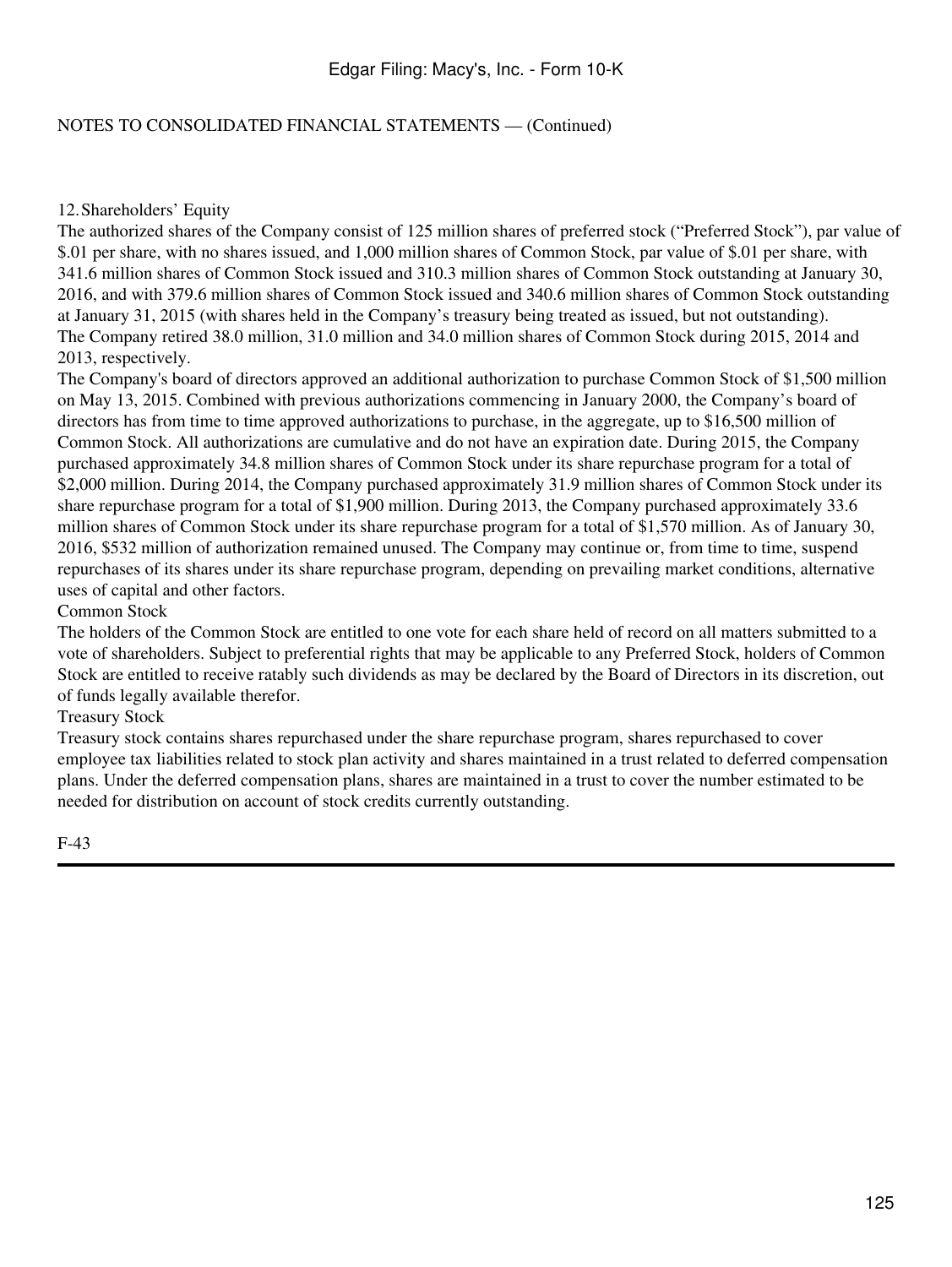Changes in the Company's Common Stock issued and outstanding, including shares held by the Company's treasury, are as follows:

|                                                                                                                  |                         | <b>Treasury Stock</b>                |                                    |                                                |                                       |
|------------------------------------------------------------------------------------------------------------------|-------------------------|--------------------------------------|------------------------------------|------------------------------------------------|---------------------------------------|
|                                                                                                                  | Common                  | Deferred                             |                                    |                                                | Common                                |
|                                                                                                                  | <b>Stock</b><br>Issued  | Plans                                | Compensation Other<br>(thousands)  | Total                                          | <b>Stock</b><br>Outstanding           |
| Balance at February 2, 2013<br>Stock issued under stock plans<br>Stock repurchases                               | 444,605.8               | (1,209.5)<br>(85.2)                  | (55,695.2)<br>10,891.1             | (56,904.7)<br>10,805.9                         | ) 387,701.1<br>10,805.9               |
| Repurchase program<br>Other                                                                                      |                         |                                      | (33,625.3)<br>(12.2)               | (33,625.3)<br>$\lambda$<br>(12.2)<br>$\lambda$ | (33,625.3)<br>$\mathcal{Y}$<br>(12.2) |
| Deferred compensation plan<br>distributions                                                                      |                         | 65.5                                 |                                    | 65.5                                           | 65.5                                  |
| Retirement of common stock<br>Balance at February 1, 2014<br>Stock issued under stock plans<br>Stock repurchases | (34,000.0)<br>410,605.8 | $\mathcal{E}$<br>(1,229.2)<br>(54.8) | 34,000.0<br>(44, 441.6)<br>7,490.6 | 34,000.0<br>(45,670.8)<br>$\lambda$<br>7,435.8 | )364,935.0<br>7,435.8                 |
| Repurchase program<br>Other                                                                                      |                         |                                      | (31,874.9)<br>(27.0)               | (31,874.9)<br>$\lambda$<br>(27.0)<br>$\lambda$ | (31,874.9)<br>⟩<br>(27.0)             |
| Deferred compensation plan<br>distributions                                                                      |                         | 104.8                                |                                    | 104.8                                          | 104.8                                 |
| Retirement of common stock<br>Balance at January 31, 2015<br>Stock issued under stock plans<br>Stock repurchases | (31,000.0)<br>379,605.8 | (1,179.2)<br>(60.4)                  | 31,000.0<br>(37,852.9)<br>4,493.5  | 31,000.0<br>(39,032.1)<br>4,433.1              | ) 340,573.7<br>4,433.1                |
| Repurchase program<br>Other                                                                                      |                         |                                      | (34,806.8)<br>(12.7)               | (34,806.8)<br>(12.7)<br>$\lambda$              | (34,806.8)<br>$\mathcal{)}$<br>(12.7) |
| Deferred compensation plan<br>distributions                                                                      |                         | 68.8                                 |                                    | 68.8                                           | 68.8                                  |
| Retirement of common stock<br>Balance at January 30, 2016<br><b>Accumulated Other Comprehensive Loss</b>         | (38,000.0)<br>341,605.8 | (1,170.8)                            | 38,000.0<br>(30, 178.9)            | 38,000.0<br>(31, 349.7)                        | 310,256.1                             |

For the Company, the only component of accumulated other comprehensive loss for 2015, 2014 and 2013 relates to post employment and postretirement plan items. The net actuarial gains and losses and prior service costs and credits related to post employment and postretirement benefit plans are reclassified out of accumulated other comprehensive loss and included in the computation of net periodic benefit cost (income) and are included in SG&A expenses in the Consolidated Statements of Income. See Note 9, "Retirement Plans," and Note 10, "Postretirement Health Care and Life Insurance Benefits," for further information.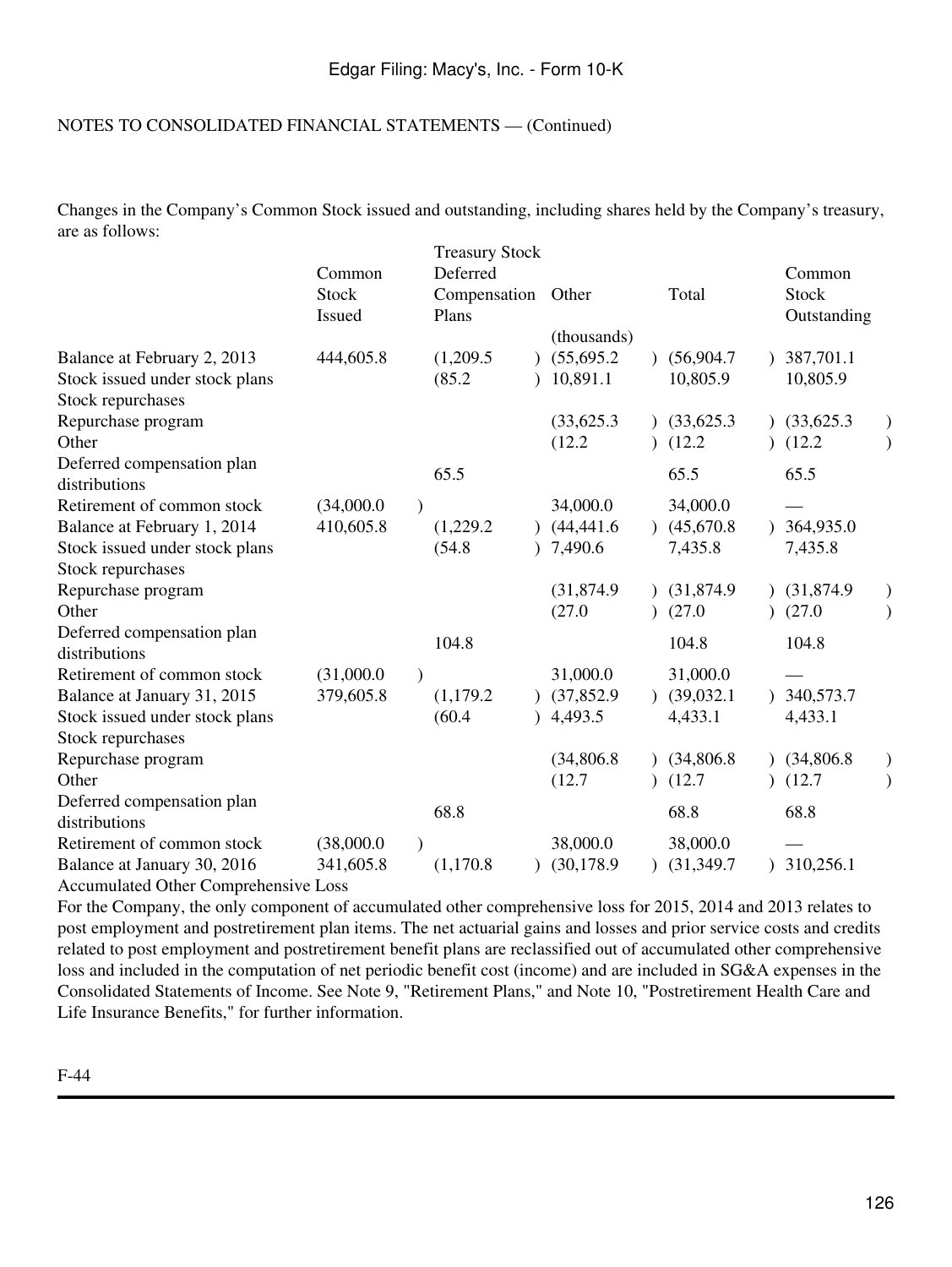#### 13.Fair Value Measurements and Concentrations of Credit Risk

The following table shows the Company's financial assets that are required to be measured at fair value on a recurring basis, by level within the hierarchy as defined by applicable accounting standards:

|                                             | January 30, 2016                                       |                                                              |                     |                                                                                 | January 31, 2015                                       |                                                              |                                                |                                                |
|---------------------------------------------|--------------------------------------------------------|--------------------------------------------------------------|---------------------|---------------------------------------------------------------------------------|--------------------------------------------------------|--------------------------------------------------------------|------------------------------------------------|------------------------------------------------|
|                                             | <b>Fair Value Measurements</b><br><b>Quoted Prices</b> |                                                              |                     |                                                                                 | <b>Fair Value Measurements</b><br><b>Quoted Prices</b> |                                                              |                                                |                                                |
|                                             | Total                                                  | in Active<br>Markets for<br>Identical<br>Assets<br>(Level 1) | Inputs<br>(Level 2) | Significant Significant<br>Observable Unobservable Total<br>Inputs<br>(Level 3) |                                                        | in Active<br>Markets for<br>Identical<br>Assets<br>(Level 1) | Significant Significant<br>Inputs<br>(Level 2) | Observable Unobservable<br>Inputs<br>(Level 3) |
|                                             | (millions)                                             |                                                              |                     |                                                                                 |                                                        |                                                              |                                                |                                                |
| Marketable<br>equity and<br>debt securities | \$132                                                  | $\mathcal{S}-$                                               | \$132               |                                                                                 | \$97                                                   |                                                              | \$97                                           |                                                |

Other financial instruments not measured at fair value on a recurring basis include cash and cash equivalents, receivables, short-term debt, merchandise accounts payable, accounts payable and accrued liabilities and long-term debt. With the exception of long-term debt, the carrying amount approximates fair value because of the short maturity of these instruments. The fair values of long-term debt, excluding capitalized leases, are generally estimated based on quoted market prices for identical or similar instruments, and are classified as Level 2 measurements within the hierarchy as defined by applicable accounting standards.

The following table shows the estimated fair value of the Company's long-term debt:

|                | January 30, 2016          |         |         | January 31, 2015  |         |         |  |  |
|----------------|---------------------------|---------|---------|-------------------|---------|---------|--|--|
|                | Notional Carrying         |         | Fair    | Notional Carrying |         | Fair    |  |  |
|                | Value<br>Amount<br>Amount |         | Amount  | Amount            | Value   |         |  |  |
|                | (millions)                |         |         |                   |         |         |  |  |
| Long-term debt | \$6.871                   | \$6,966 | \$6,756 | \$7,090           | \$7,204 | \$8,219 |  |  |

The following table shows certain of the Company's non-financial assets that were measured at fair value on a nonrecurring basis during 2015 and 2014:

|                                    |            | January 30, 2016               |           |                               | January 31, 2015 |                                |           |                         |  |  |  |  |
|------------------------------------|------------|--------------------------------|-----------|-------------------------------|------------------|--------------------------------|-----------|-------------------------|--|--|--|--|
|                                    |            | <b>Fair Value Measurements</b> |           |                               |                  | <b>Fair Value Measurements</b> |           |                         |  |  |  |  |
|                                    |            | <b>Quoted Prices</b>           |           |                               |                  | <b>Quoted Prices</b>           |           |                         |  |  |  |  |
|                                    |            | in Active                      |           | Significant Significant       |                  | in Active                      |           | Significant Significant |  |  |  |  |
|                                    | Total      | Markets for                    |           | Observable Unobservable Total |                  | Markets for                    |           | Observable Unobservable |  |  |  |  |
|                                    |            | Identical                      | Inputs    | Inputs                        |                  | Identical                      | Inputs    | Inputs                  |  |  |  |  |
|                                    |            | Assets                         | (Level 2) | (Level 3)                     |                  | Assets                         | (Level 2) | (Level 3)               |  |  |  |  |
|                                    |            | (Level 1)                      |           |                               |                  | (Level 1)                      |           |                         |  |  |  |  |
|                                    | (millions) |                                |           |                               |                  |                                |           |                         |  |  |  |  |
| Long-lived assets<br>held and used | \$53       |                                |           | \$53                          | \$8              |                                |           | \$8                     |  |  |  |  |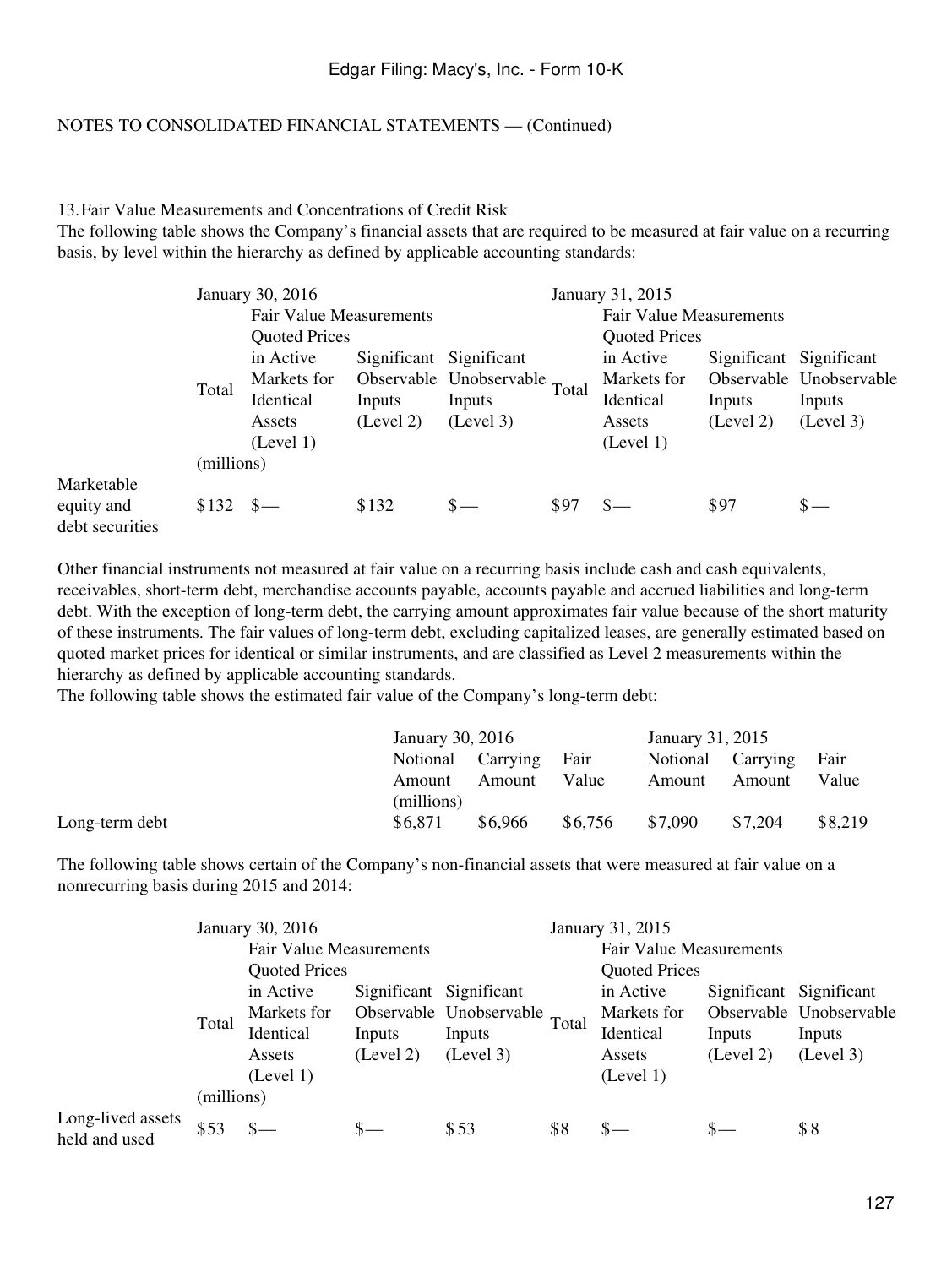During 2015, long-lived assets held and used with a carrying value of \$201 million were written down to their fair value of \$53 million, resulting in asset impairment charges of \$148 million. During 2014, long-lived assets held and used with a carrying value of \$41 million were written down to their fair value of \$8 million, resulting in asset impairment charges of \$33 million. The fair values of these locations were calculated based on the projected cash flows and an estimated risk-adjusted rate of return that would be used by market participants in valuing these assets or prices of similar assets.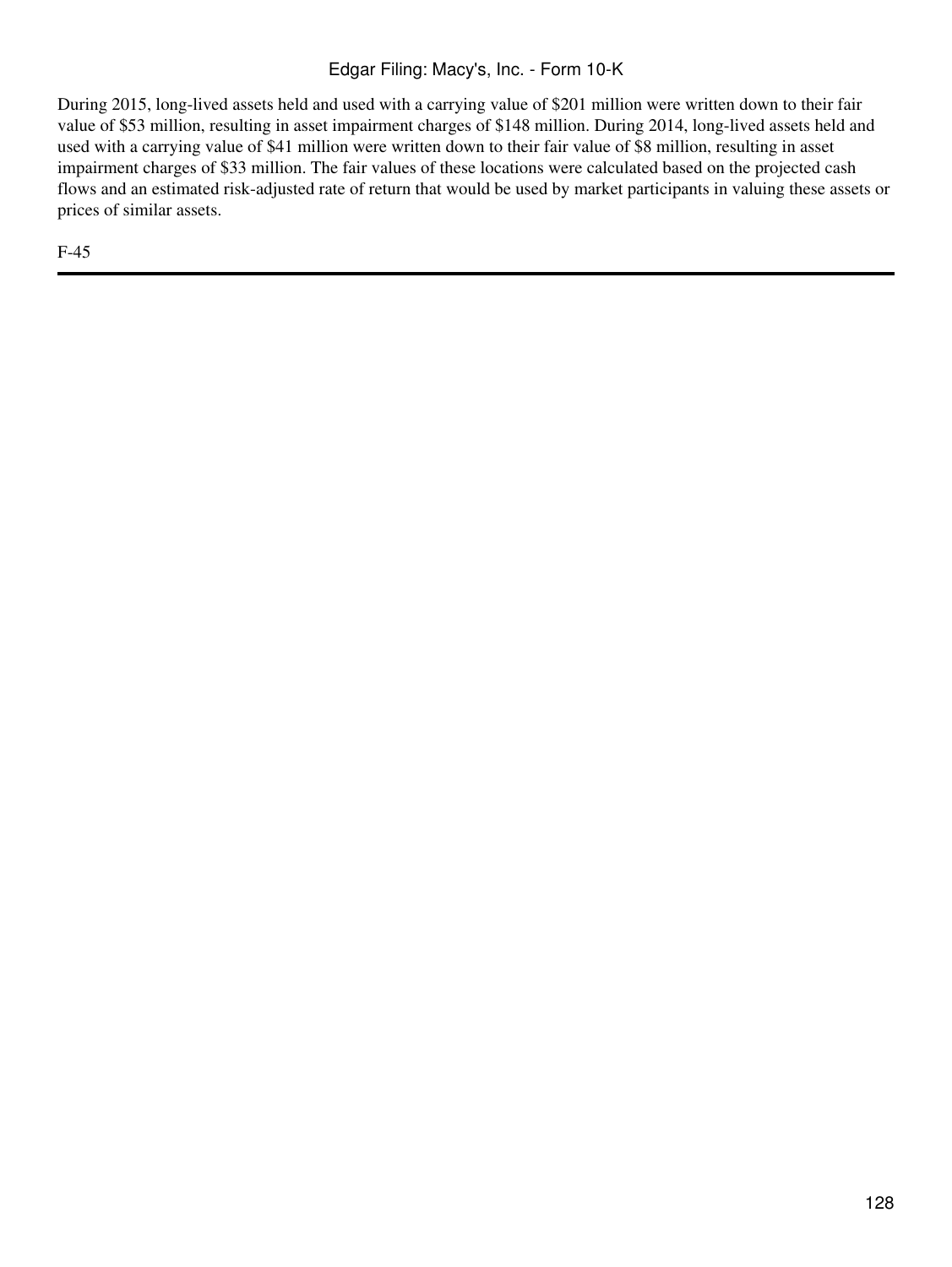Financial instruments that potentially subject the Company to concentrations of credit risk consist principally of temporary cash investments. The Company places its temporary cash investments in what it believes to be high credit quality financial instruments.

14.Earnings Per Share Attributable to Macy's, Inc. Shareholders

The following table sets forth the computation of basic and diluted earnings per share attributable to Macy's, Inc. shareholders:

|                                                                                                            | 2015<br>Net<br>Income |                                   | <b>Shares</b> | 2014<br><b>Net</b><br>Income |        | <b>Shares</b> | 2013<br><b>Net</b><br>Income |        | <b>Shares</b> |
|------------------------------------------------------------------------------------------------------------|-----------------------|-----------------------------------|---------------|------------------------------|--------|---------------|------------------------------|--------|---------------|
|                                                                                                            |                       | (millions, except per share data) |               |                              |        |               |                              |        |               |
| Net income attributable to<br>Macy's, Inc. shareholders<br>and average number of shares<br>outstanding     | \$1,072               |                                   | 327.6         | \$1,526                      |        | 354.3         | \$1,486                      |        | 377.3         |
| Shares to be issued under<br>deferred compensation<br>and other plans                                      |                       |                                   | 0.8           |                              |        | 0.9           |                              |        | 1.0           |
|                                                                                                            | \$1,072               |                                   | 328.4         | \$1,526                      |        | 355.2         | \$1,486                      |        | 378.3         |
| Basic earnings per share<br>attributable to Macy's, Inc.<br>shareholders<br>Effect of dilutive securities: |                       | \$3.26                            |               |                              | \$4.30 |               |                              | \$3.93 |               |
| Stock options, restricted stock<br>and restricted<br>stock units                                           |                       |                                   | 4.6           |                              |        | 6.5           |                              |        | 6.5           |
|                                                                                                            | \$1,072               |                                   | 333.0         | \$1,526                      |        | 361.7         | \$1,486                      |        | 384.8         |
| Diluted earnings per share<br>attributable to Macy's, Inc.<br>shareholders                                 |                       | \$3.22                            |               |                              | \$4.22 |               |                              | \$3.86 |               |

In addition to the stock options, restricted stock and restricted stock units reflected in the foregoing table, stock options to purchase 12.6 million of shares of common stock and restricted stock units relating to 140,000 shares of common stock were outstanding at January 30, 2016, stock options to purchase 3.2 million of shares of common stock and restricted stock units relating to 0.6 million shares of common stock were outstanding at January 31, 2015, and restricted stock units relating to 0.7 million shares of common stock were outstanding at February 1, 2014, but were not included in the computation of diluted earnings per share attributable to Macy's, Inc. shareholders for 2015, 2014 and 2013, respectively, because their inclusion would have been antidilutive or they were subject to performance conditions that had not been met.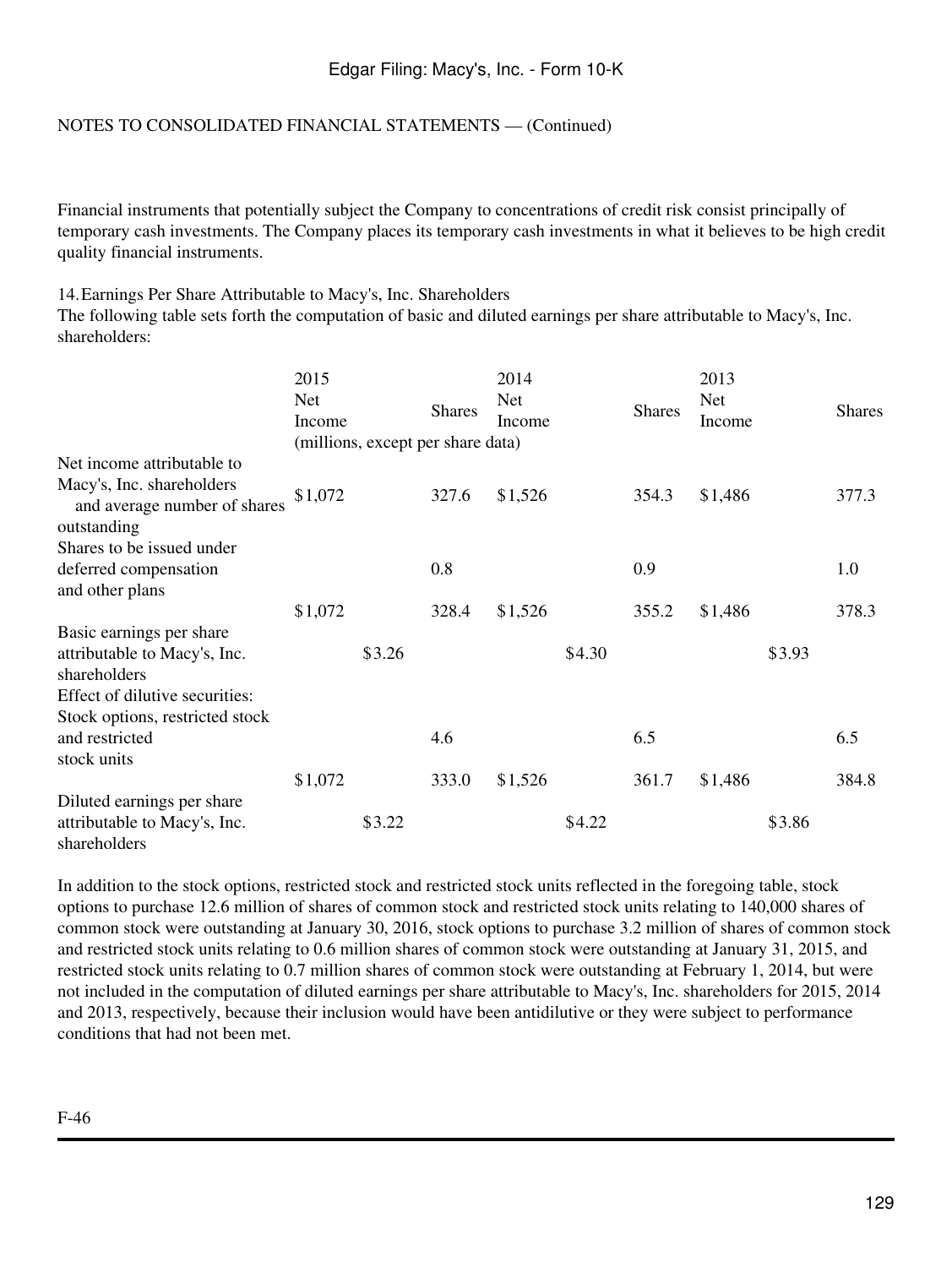#### 15.Quarterly Results (unaudited)

Unaudited quarterly results for the last two years were as follows:

|                                                                         | First   | Second                            |               | Third   | Fourth  |  |
|-------------------------------------------------------------------------|---------|-----------------------------------|---------------|---------|---------|--|
|                                                                         | Quarter | Quarter                           |               | Quarter | Quarter |  |
|                                                                         |         | (millions, except per share data) |               |         |         |  |
| 2015:                                                                   |         |                                   |               |         |         |  |
| Net sales                                                               | \$6,232 | \$6,104                           |               | \$5,874 | \$8,869 |  |
| Cost of sales                                                           | (3,800) | (3,610)                           | $\mathcal{L}$ | (3,537) | (5,549) |  |
| Gross margin                                                            | 2,432   | 2,494                             |               | 2,337   | 3,320   |  |
| Selling, general and administrative expenses                            | (2,023) | (2,058)                           | $\mathcal{L}$ | (1,968) | (2,207) |  |
| Impairments, store closing and other costs                              |         |                                   |               | (111)   | (177)   |  |
| Net income attributable to Macy's, Inc. shareholders 193                |         | 217                               |               | 118     | 544     |  |
| Basic earnings per share attributable to<br>Macy's, Inc. shareholders   | .57     | .65                               |               | .36     | 1.74    |  |
| Diluted earnings per share attributable to<br>Macy's, Inc. shareholders | .56     | .64                               |               | .36     | 1.73    |  |
| 2014:                                                                   |         |                                   |               |         |         |  |
| Net sales                                                               | \$6,279 | \$6,267                           |               | \$6,195 | \$9,364 |  |
| Cost of sales                                                           | (3,836) | (3,672)                           |               | (3,766) | (5,589) |  |
| Gross margin                                                            | 2,443   | 2,595                             |               | 2,429   | 3,775   |  |
| Selling, general and administrative expenses                            | (2,000) | (2,024)                           |               | (2,007) | (2,324) |  |
| Impairments, store closing and other costs                              |         |                                   |               |         | (87)    |  |
| Net income attributable to Macy's, Inc. shareholders 224                |         | 292                               |               | 217     | 793     |  |
| Basic earnings per share attributable to<br>Macy's, Inc. shareholders   | .61     | .81                               |               | .62     | 2.30    |  |
| Diluted earnings per share attributable to<br>Macy's, Inc. shareholders | .60     | .80                               |               | .61     | 2.26    |  |

### 16.Condensed Consolidating Financial Information

Certain debt obligations of the Company described in Note 6, which constitute debt obligations of Parent's 100%-owned subsidiary, Macy's Retail Holdings, Inc. ("Subsidiary Issuer") are fully and unconditionally guaranteed by Parent. In the following condensed consolidating financial statements, "Other Subsidiaries" includes all other direct subsidiaries of Parent, including Bluemercury, Inc., FDS Bank, West 34th Street Insurance Company and its subsidiary West 34th Street Insurance Company New York, Macy's Merchandising Corporation, Macy's Merchandising Group, Inc. and its subsidiaries Macy's Merchandising Group (Hong Kong) Limited, Macy's Merchandising Group Procurement, LLC, Macy's Merchandising Group International, LLC, Macy's Merchandising Group International (Hong Kong) Limited, and its majority-owned subsidiary Macy's China Limited. "Subsidiary Issuer" includes operating divisions and non-guarantor subsidiaries of the Subsidiary Issuer on an equity basis. The assets and liabilities and results of operations of the non-guarantor subsidiaries of the Subsidiary Issuer are also reflected in "Other Subsidiaries."

Condensed Consolidating Balance Sheets as of January 30, 2016 and January 31, 2015, the related Condensed Consolidating Statements of Comprehensive Income for 2015, 2014 and 2013, and the related Condensed Consolidating Statements of Cash Flows for 2015, 2014, and 2013 are presented on the following pages.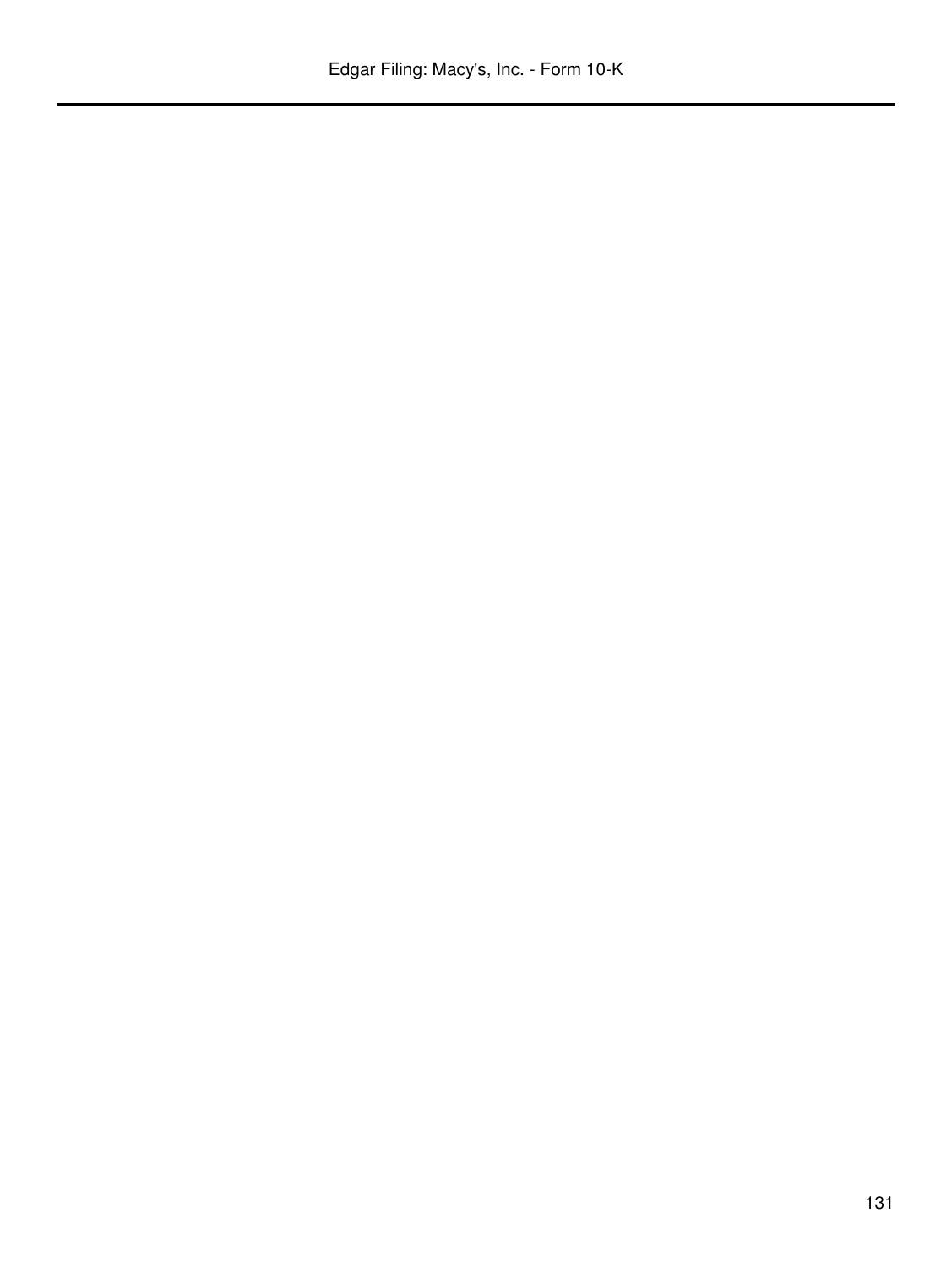MACY'S, INC. Condensed Consolidating Balance Sheet As of January 30, 2016 (millions)

|                                            | Parent          | Subsidiary<br>Issuer | Other<br>Subsidiaries | Consolidating<br>Adjustments | Consolidated |
|--------------------------------------------|-----------------|----------------------|-----------------------|------------------------------|--------------|
| <b>ASSETS:</b>                             |                 |                      |                       |                              |              |
| <b>Current Assets:</b>                     |                 |                      |                       |                              |              |
| Cash and cash equivalents                  | \$741           | \$91                 | \$277                 | $\frac{\ }{s-}$              | \$1,109      |
| Receivables                                |                 | 217                  | 341                   |                              | 558          |
| Merchandise inventories                    |                 | 2,702                | 2,804                 |                              | 5,506        |
| Prepaid expenses and other current assets  |                 | 135                  | 344                   |                              | 479          |
| Income taxes                               | 44              |                      |                       | (44)                         |              |
| <b>Total Current Assets</b>                | 785             | 3,145                | 3,766                 | (44)                         | 7,652        |
| Property and Equipment – net               |                 | 3,925                | 3,691                 |                              | 7,616        |
| Goodwill                                   |                 | 3,315                | 582                   |                              | 3,897        |
| Other Intangible Assets – net              |                 | 52                   | 462                   |                              | 514          |
| <b>Other Assets</b>                        |                 | 154                  | 743                   | $\overline{\phantom{0}}$     | 897          |
| <b>Deferred Income Taxes</b>               | 14              |                      |                       | (14)<br>$\lambda$            |              |
| Intercompany Receivable                    |                 |                      | 3,800                 | (3,800)                      |              |
| <b>Investment</b> in Subsidiaries          | 4,725           | 3,804                |                       | (8,529)                      |              |
| <b>Total Assets</b>                        | \$5,524         | \$14,395             | \$13,044              | \$(12, 387)<br>$\lambda$     | \$20,576     |
| <b>LIABILITIES AND SHAREHOLDERS'</b>       |                 |                      |                       |                              |              |
| <b>EQUITY:</b>                             |                 |                      |                       |                              |              |
| <b>Current Liabilities:</b>                |                 |                      |                       |                              |              |
| Short-term debt                            | $\frac{\S}{\S}$ | \$641                | \$1                   | $\frac{\S}{\S}$              | \$642        |
| Merchandise accounts payable               |                 | 667                  | 859                   |                              | 1,526        |
| Accounts payable and accrued liabilities   | 35              | 1,439                | 1,859                 |                              | 3,333        |
| Income taxes                               |                 | 41                   | 230                   | (44)<br>$\mathcal{L}$        | 227          |
| <b>Total Current Liabilities</b>           | 35              | 2,788                | 2,949                 | (44)<br>$\mathcal{L}$        | 5,728        |
| Long-Term Debt                             |                 | 6,976                | 19                    |                              | 6,995        |
| <b>Intercompany Payable</b>                | 1,218           | 2,582                |                       | (3,800)<br>$\lambda$         |              |
| <b>Deferred Income Taxes</b>               |                 | 693                  | 798                   | (14)<br>$\lambda$            | 1,477        |
| <b>Other Liabilities</b>                   | 21              | 558                  | 1,544                 |                              | 2,123        |
| Shareholders' Equity:                      |                 |                      |                       |                              |              |
| Macy's, Inc.                               | 4,250           | 798                  | 7,731                 | (8,529)<br>$\mathcal{L}$     | 4,250        |
| Noncontrolling Interest                    |                 |                      | 3                     |                              | 3            |
| <b>Total Shareholders' Equity</b>          | 4,250           | 798                  | 7,734                 | (8,529)<br>$\mathcal{L}$     | 4,253        |
| Total Liabilities and Shareholders' Equity | \$5,524         | \$14,395             | \$13,044              | \$(12, 387)<br>$\lambda$     | \$20,576     |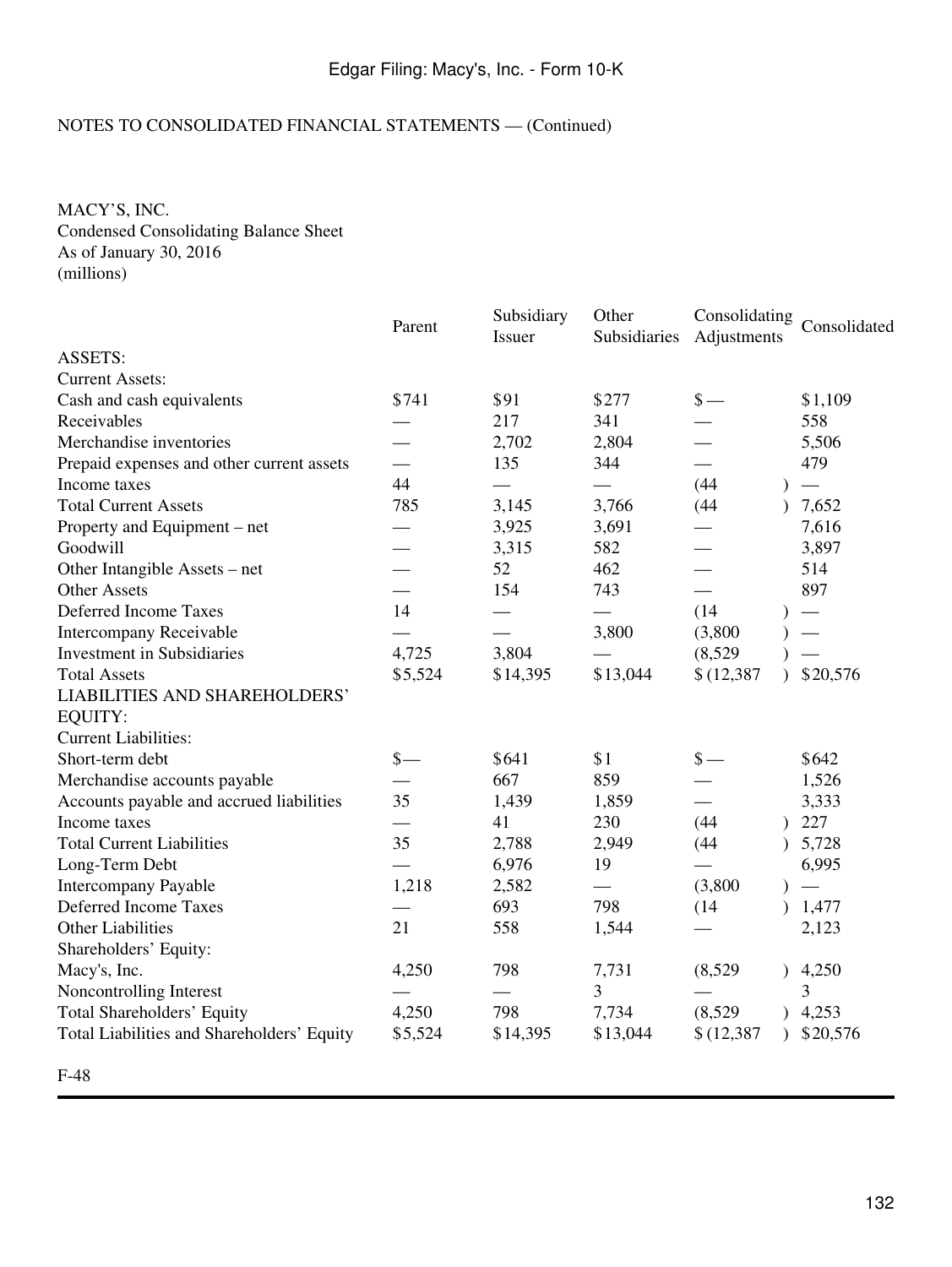# NOTES TO CONSOLIDATED FINANCIAL STATEMENTS — (Continued)

MACY'S, INC. Condensed Consolidating Statement of Comprehensive Income For 2015 (millions)

|                                                                   | Parent        | Subsidiary<br>Issuer | Other<br>Subsidiaries | Consolidating<br>Adjustments | Consolidated |           |
|-------------------------------------------------------------------|---------------|----------------------|-----------------------|------------------------------|--------------|-----------|
| Net sales                                                         | $\frac{1}{2}$ | \$11,959             | \$24,037              | \$ (8,917)                   | \$27,079     |           |
| Cost of sales                                                     |               | (7,670)              | (17,743)              | 9.917                        | (16, 496)    | $\lambda$ |
| Gross margin                                                      |               | 4,289                | 6,294                 |                              | 10,583       |           |
| Selling, general and administrative expenses                      | (2)           | (3,980)              | (4,274)               |                              | (8,256)      |           |
| Impairments, store closing and other costs                        |               | (170)                | (118)                 |                              | (288)        |           |
| Operating income (loss)                                           | (2)           | 139                  | 1,902                 |                              | 2,039        |           |
| Interest (expense) income, net:                                   |               |                      |                       |                              |              |           |
| External                                                          | 1             | (361)                | (1)                   |                              | (361)        |           |
| Intercompany                                                      |               | (230)                | 230                   |                              |              |           |
| Equity in earnings of subsidiaries                                | 1,072         | 421                  |                       | (1, 493)                     |              |           |
| Income before income taxes                                        | 1,071         | (31)                 | 2,131                 | (1, 493)                     | 1,678        |           |
| Federal, state and local income<br>tax benefit (expense)          | 1             | 120                  | (729)                 |                              | (608)        |           |
| Net income                                                        | 1,072         | 89                   | 1,402                 | (1, 493)                     | 1,070        |           |
| Net loss attributable to noncontrolling interest                  |               |                      | $\overline{2}$        |                              | 2            |           |
| Net income attributable to<br>Macy's, Inc. shareholders           | \$1,072       | \$89                 | \$1,404               | \$(1,493)                    | \$1,072      |           |
| Comprehensive income                                              | \$1,101       | \$118                | \$1,415               | $$$ $(1,535)$                | \$1,099      |           |
| Comprehensive loss attributable to<br>noncontrolling interest     |               |                      | 2                     |                              | $\mathbf{2}$ |           |
| Comprehensive income attributable to<br>Macy's, Inc. shareholders | \$1,101       | \$118                | \$1,417               | \$(1,535)                    | \$1,101      |           |
| $F-49$                                                            |               |                      |                       |                              |              |           |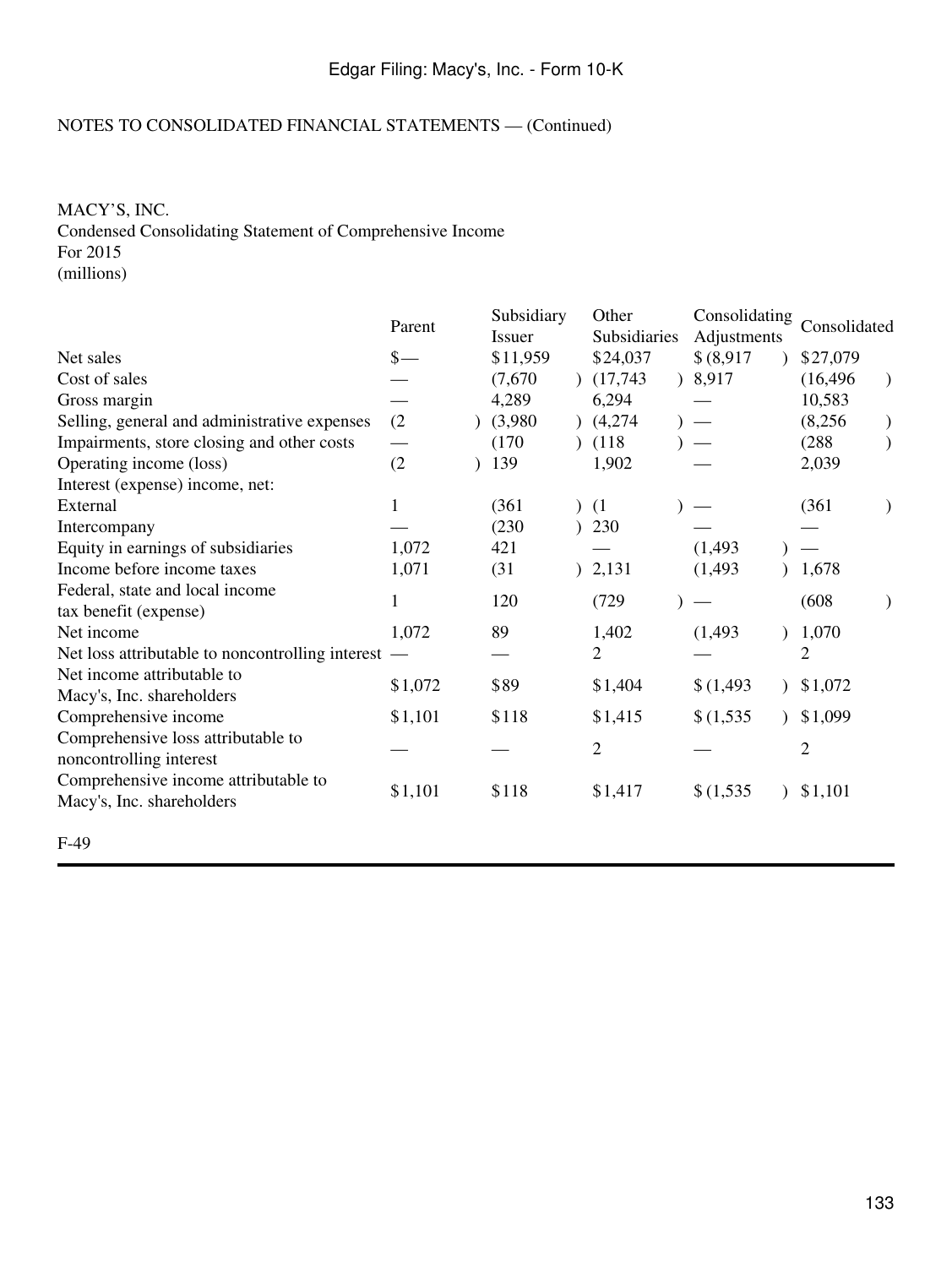# NOTES TO CONSOLIDATED FINANCIAL STATEMENTS — (Continued)

MACY'S, INC. Condensed Consolidating Statement of Cash Flows For 2015 (millions)

|                                            | Parent   | Subsidiary<br>Issuer |               | Other<br>Subsidiaries    |  | Consolidating<br>Adjustments |               | Consolidated             |               |
|--------------------------------------------|----------|----------------------|---------------|--------------------------|--|------------------------------|---------------|--------------------------|---------------|
| Cash flows from operating activities:      |          |                      |               |                          |  |                              |               |                          |               |
| Net income                                 | \$1,072  | \$89                 |               | \$1,402                  |  | \$(1,493)                    | $\mathcal{L}$ | \$1,070                  |               |
| Impairments, store closing and other costs |          | 170                  |               | 118                      |  |                              |               | 288                      |               |
| Equity in earnings of subsidiaries         | (1,072)  | (421)                |               | $\overline{\phantom{0}}$ |  | 1,493                        |               |                          |               |
| Dividends received from subsidiaries       | 1,086    |                      |               |                          |  | (1,086)                      |               | $\overline{\phantom{0}}$ |               |
| Depreciation and amortization              |          | 440                  |               | 621                      |  |                              |               | 1,061                    |               |
| (Increase) decrease in working capital     | 25       | (340)                |               | (81)                     |  | $\overline{\phantom{m}}$     |               | (396)                    |               |
| Other, net                                 | (8)      | (78)                 |               | 47                       |  |                              |               | (39)                     |               |
| Net cash provided (used) by                |          |                      |               |                          |  |                              |               |                          |               |
| operating activities                       | 1,103    | (140)                |               | 2,107                    |  | (1,086)                      |               | ) 1,984                  |               |
| Cash flows from investing activities:      |          |                      |               |                          |  |                              |               |                          |               |
| Purchase of property and equipment and     |          |                      |               |                          |  |                              |               |                          |               |
| capitalized software, net                  |          | (88)                 | $\lambda$     | (821)                    |  |                              |               | (909)                    |               |
| Other, net                                 |          | 83                   |               | (266)                    |  |                              |               | (183)                    |               |
| Net cash used by investing activities      |          | (5)                  |               | (1,087)                  |  |                              |               | (1,092)                  | $\lambda$     |
| Cash flows from financing activities:      |          |                      |               |                          |  |                              |               |                          |               |
| Debt issued, net of debt repaid            |          | 348                  |               | (1)                      |  |                              |               | 347                      |               |
| Dividends paid                             | (456)    |                      |               | (1,086)                  |  | ) 1,086                      |               | (456)                    | $\mathcal{E}$ |
| Common stock acquired, net of              |          |                      |               |                          |  |                              |               |                          |               |
| issuance of common stock                   | (1,838)  |                      |               |                          |  |                              |               | (1,838)                  | $\mathcal{E}$ |
| Proceeds from noncontrolling interest      |          |                      |               | 5                        |  |                              |               | 5                        |               |
| Intercompany activity, net                 | 12       | (243)                |               | 231                      |  |                              |               |                          |               |
| Other, net                                 | 12       | 37                   |               | (136)                    |  |                              |               | (87)                     | $\mathcal{E}$ |
| Net cash provided (used) by                | (2,270)  | 142                  |               | (987)                    |  | 1,086                        |               |                          |               |
| financing activities                       |          |                      |               |                          |  |                              |               | (2,029)                  | $\mathcal{)}$ |
| Net increase (decrease) in cash            | (1, 167) | $)$ (3               | $\mathcal{E}$ | 33                       |  |                              |               | (1, 137)                 |               |
| and cash equivalents                       |          |                      |               |                          |  |                              |               |                          | $\mathcal{E}$ |
| Cash and cash equivalents at               | 1,908    | 94                   |               | 244                      |  |                              |               | 2,246                    |               |
| beginning of period                        |          |                      |               |                          |  |                              |               |                          |               |
| Cash and cash equivalents at               | \$741    | \$91                 |               |                          |  | $\frac{\epsilon}{2}$         |               |                          |               |
| end of period                              |          |                      |               | \$277                    |  |                              |               | \$1,109                  |               |
| $F-50$                                     |          |                      |               |                          |  |                              |               |                          |               |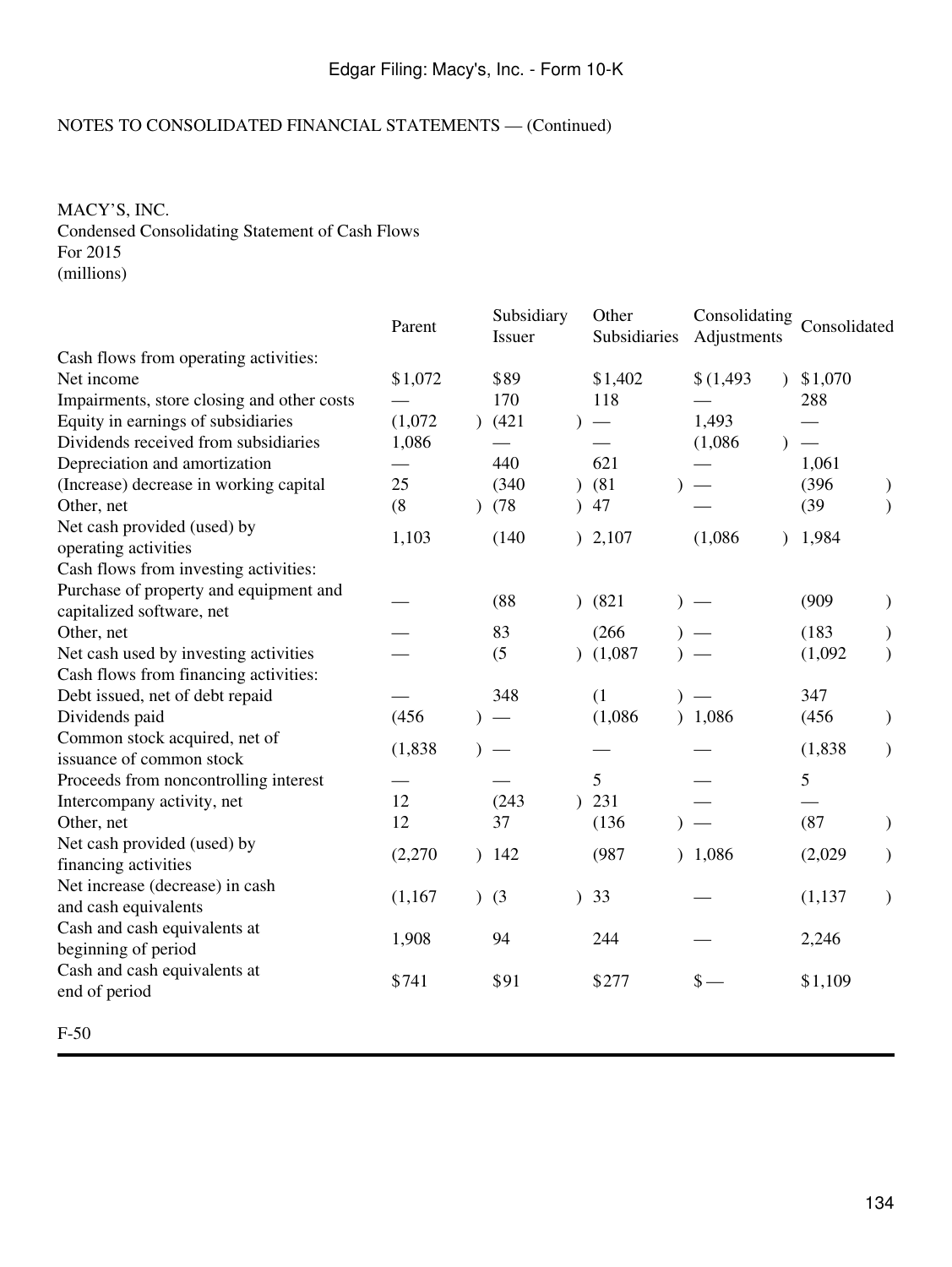MACY'S, INC. Condensed Consolidating Balance Sheet As of January 31, 2015 (millions)

|                                            | Parent          | Subsidiary<br>Issuer | Other<br>Subsidiaries | Consolidating<br>Adjustments      | Consolidated           |
|--------------------------------------------|-----------------|----------------------|-----------------------|-----------------------------------|------------------------|
| <b>ASSETS:</b>                             |                 |                      |                       |                                   |                        |
| <b>Current Assets:</b>                     |                 |                      |                       |                                   |                        |
| Cash and cash equivalents                  | \$1,908         | \$94                 | \$244                 | $\frac{\mathcal{S}}{\mathcal{S}}$ | \$2,246                |
| Receivables                                |                 | 97                   | 327                   |                                   | 424                    |
| Merchandise inventories                    |                 | 2,762                | 2,655                 |                                   | 5,417                  |
| Prepaid expenses and other current assets  |                 | 113                  | 380                   |                                   | 493                    |
| Income taxes                               | 88              |                      |                       | (88)                              | $\mathcal{L}$          |
| <b>Total Current Assets</b>                | 1,996           | 3,066                | 3,606                 | (88)                              | 8,580<br>$\lambda$     |
| Property and Equipment – net               |                 | 4,315                | 3,485                 |                                   | 7,800                  |
| Goodwill                                   |                 | 3,315                | 428                   |                                   | 3,743                  |
| Other Intangible Assets - net              |                 | 73                   | 423                   |                                   | 496                    |
| <b>Other Assets</b>                        | $\mathbf{1}$    | 42                   | 668                   |                                   | 711                    |
| <b>Deferred Income Taxes</b>               | 10              |                      |                       | (10)                              |                        |
| <b>Intercompany Receivable</b>             |                 |                      | 4,140                 | (4,140)                           |                        |
| <b>Investment</b> in Subsidiaries          | 4,655           | 3,526                |                       | (8, 181)                          |                        |
| <b>Total Assets</b>                        | \$6,662         | \$14,337             | \$12,750              | \$(12, 419)                       | \$21,330               |
| <b>LIABILITIES AND SHAREHOLDERS'</b>       |                 |                      |                       |                                   |                        |
| EQUITY:                                    |                 |                      |                       |                                   |                        |
| <b>Current Liabilities:</b>                |                 |                      |                       |                                   |                        |
| Short-term debt                            | $\frac{\ }{s-}$ | \$75                 | \$1                   | $\frac{\S}{\S}$                   | \$76                   |
| Merchandise accounts payable               |                 | 729                  | 865                   |                                   | 1,594                  |
| Accounts payable and accrued liabilities   | 42              | 1,360                | 1,707                 |                                   | 3,109                  |
| Income taxes                               |                 | 22                   | 362                   | (88)                              | 296<br>$\mathcal{L}$   |
| <b>Total Current Liabilities</b>           | 42              | 2,186                | 2,935                 | (88)                              | 5,075<br>$\mathcal{L}$ |
| Long-Term Debt                             |                 | 7,213                | 20                    |                                   | 7,233                  |
| <b>Intercompany Payable</b>                | 1,215           | 2,925                |                       | (4,140)                           | $\mathcal{L}$          |
| <b>Deferred Income Taxes</b>               |                 | 709                  | 744                   | (10)                              | 1,443<br>$\lambda$     |
| <b>Other Liabilities</b>                   | 27              | 593                  | 1,581                 |                                   | 2,201                  |
| Shareholders' Equity:                      |                 |                      |                       |                                   |                        |
| Macy's, Inc.                               | 5,378           | 711                  | 7,470                 | (8, 181)                          | 5,378<br>$\mathcal{L}$ |
| Noncontrolling Interest                    |                 |                      |                       |                                   |                        |
| <b>Total Shareholders' Equity</b>          | 5,378           | 711                  | 7,470                 | (8, 181)                          | ) 5,378                |
| Total Liabilities and Shareholders' Equity | \$6,662         | \$14,337             | \$12,750              | \$(12, 419)                       | \$21,330<br>$\lambda$  |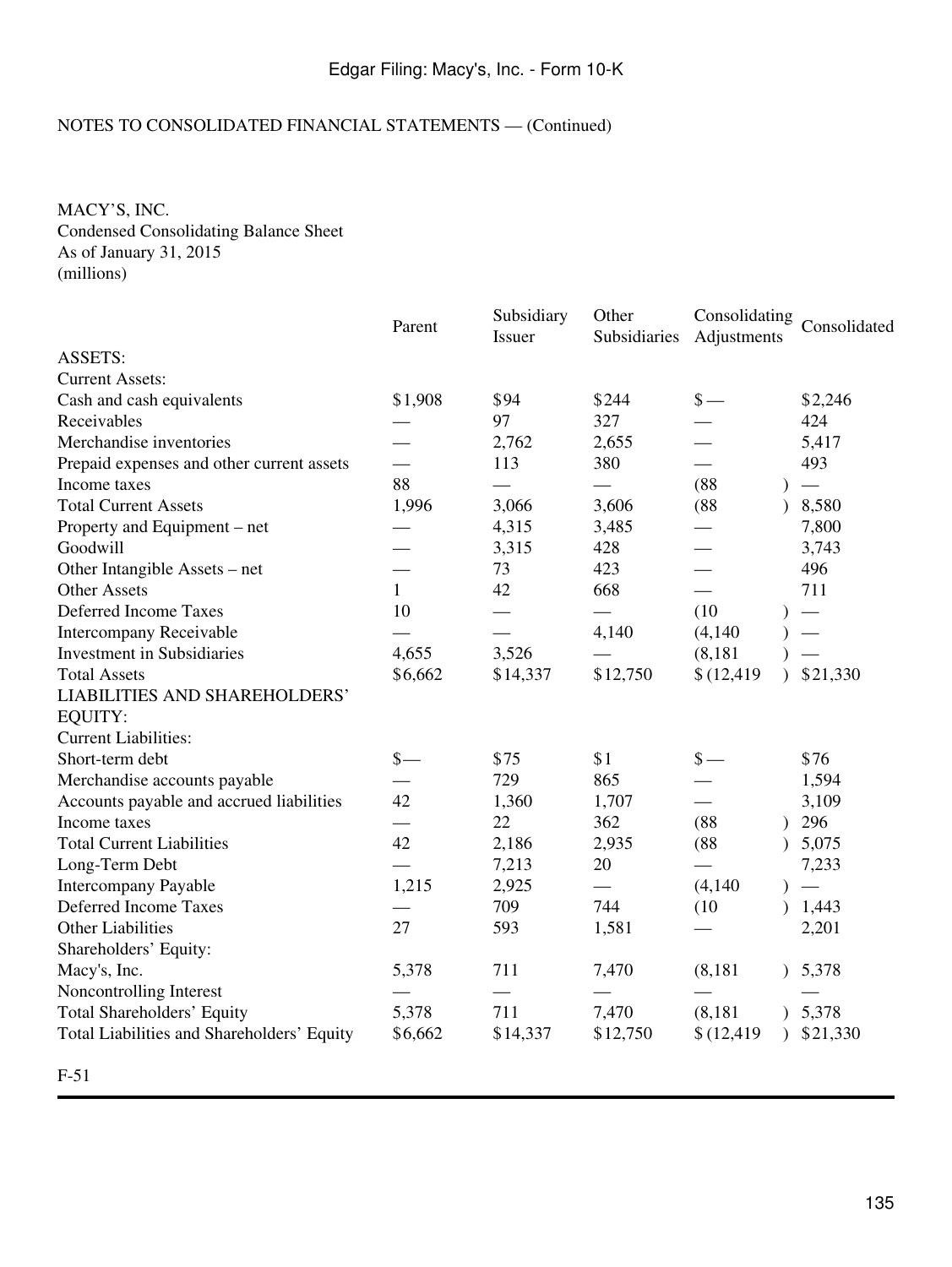# NOTES TO CONSOLIDATED FINANCIAL STATEMENTS — (Continued)

MACY'S, INC. Condensed Consolidating Statement of Comprehensive Income For 2014 (millions)

|                                                                   | Parent          | Subsidiary<br>Issuer | Other<br>Subsidiaries | Consolidating<br>Adjustments | Consolidated |               |
|-------------------------------------------------------------------|-----------------|----------------------|-----------------------|------------------------------|--------------|---------------|
| Net sales                                                         | $\frac{\S}{\S}$ | \$13,078             | \$23,522              | \$ (8,495)                   | \$28,105     |               |
| Cost of sales                                                     |                 | (8,127)              | (17,231)              | 8,495                        | (16, 863)    | $\mathcal{L}$ |
| Gross margin                                                      |                 | 4,951                | 6,291                 |                              | 11,242       |               |
| Selling, general and administrative expenses                      | (3)             | (4,351)              | (4,001)               |                              | (8, 355)     |               |
| Impairments, store closing and other costs                        |                 | (45)                 | (42)                  |                              | (87)         |               |
| Operating income (loss)                                           | (3)             | 555                  | 2,248                 |                              | 2,800        |               |
| Interest (expense) income, net:                                   |                 |                      |                       |                              |              |               |
| External                                                          | 1               | (394)                |                       |                              | (393)        |               |
| Intercompany                                                      |                 | (230)                | 230                   |                              |              |               |
| Premium on early retirement of debt                               |                 | (17)                 |                       |                              | (17)         |               |
| Equity in earnings of subsidiaries                                | 1,528           | 624                  |                       | (2,152)                      |              |               |
| Income before income taxes                                        | 1,526           | 538                  | 2,478                 | (2,152)                      | 2,390        |               |
| Federal, state and local income                                   |                 | 25                   | (889)                 |                              | (864)        |               |
| tax benefit (expense)                                             |                 |                      |                       |                              |              |               |
| Net income                                                        | 1,526           | 563                  | 1,589                 | (2,152)                      | 1,526        |               |
| Net loss attributable to noncontrolling interest $-$              |                 |                      |                       |                              |              |               |
| Net income attributable to                                        | \$1,526         | \$563                | \$1,589               | \$(2,152)                    | \$1,526      |               |
| Macy's, Inc. shareholders                                         |                 |                      |                       |                              |              |               |
| Comprehensive income                                              | \$1,119         | \$156                | \$1,338               | \$(1,494)                    | \$1,119      |               |
| Comprehensive loss attributable to<br>noncontrolling interest     |                 |                      |                       |                              |              |               |
| Comprehensive income attributable to<br>Macy's, Inc. shareholders | \$1,119         | \$156                | \$1,338               | \$(1,494)                    | \$1,119      |               |
|                                                                   |                 |                      |                       |                              |              |               |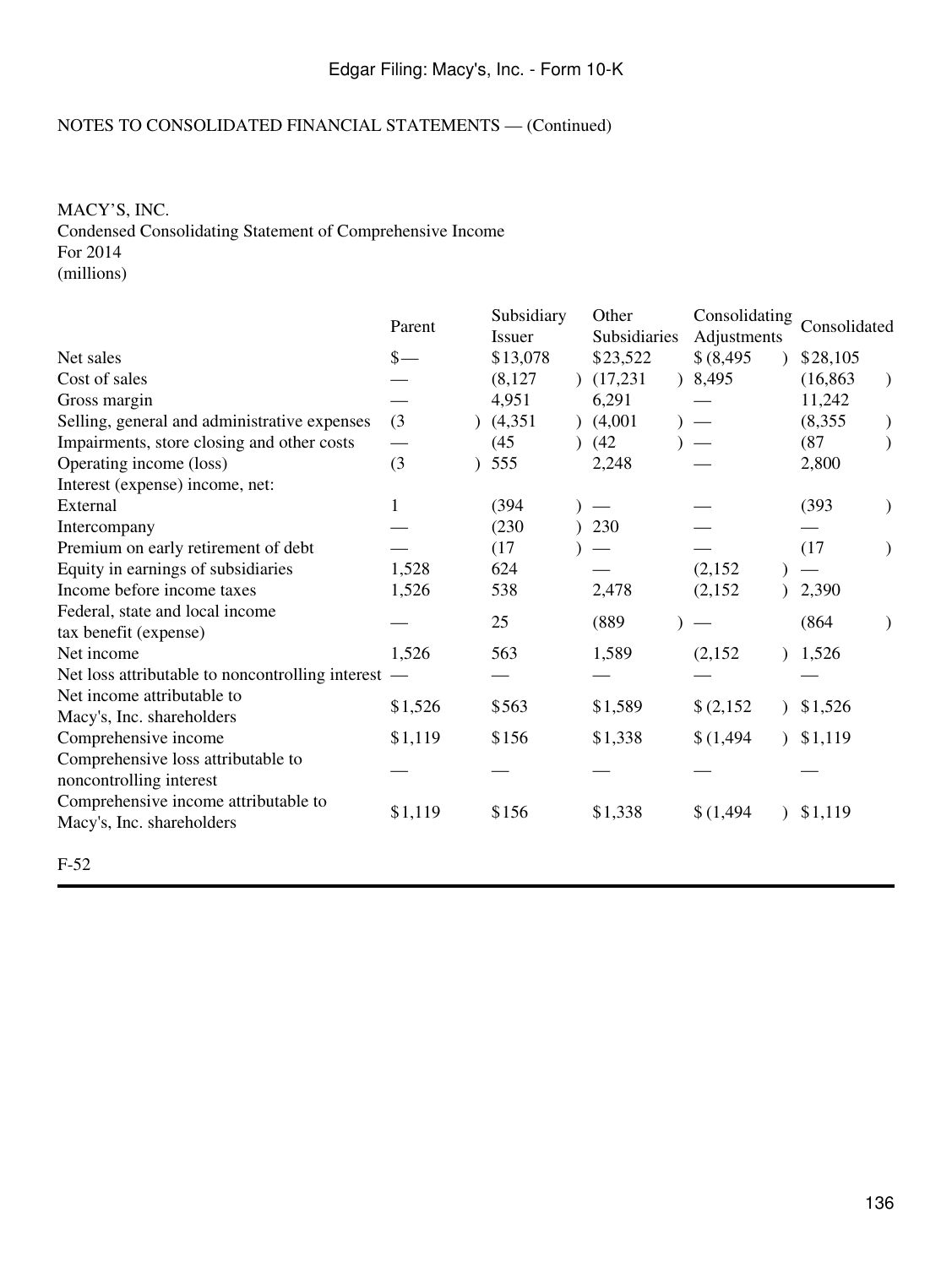# NOTES TO CONSOLIDATED FINANCIAL STATEMENTS — (Continued)

MACY'S, INC. Condensed Consolidating Statement of Cash Flows For 2014 (millions)

|                                            | Parent  |               | Subsidiary<br>Issuer |           | Other<br>Subsidiaries    | Consolidating<br>Adjustments |               | Consolidated |               |
|--------------------------------------------|---------|---------------|----------------------|-----------|--------------------------|------------------------------|---------------|--------------|---------------|
| Cash flows from operating activities:      |         |               |                      |           |                          |                              |               |              |               |
| Net income                                 | \$1,526 |               | \$563                |           | \$1,589                  | \$(2,152)                    | $\mathcal{L}$ | \$1,526      |               |
| Impairments, store closing and other costs |         |               | 45                   |           | 42                       |                              |               | 87           |               |
| Equity in earnings of subsidiaries         | (1,528) |               | (624)                |           | $\overline{\phantom{0}}$ | 2,152                        |               |              |               |
| Dividends received from subsidiaries       | 1,088   |               | $\mathbf{1}$         |           |                          | (1,089)                      |               |              |               |
| Depreciation and amortization              |         |               | 454                  |           | 582                      |                              |               | 1,036        |               |
| (Increase) decrease in working capital     | 9       |               | 74                   |           | (69)                     |                              |               | 14           |               |
| Other, net                                 | (20)    | $\mathcal{L}$ | (177)                | $\lambda$ | 243                      |                              |               | 46           |               |
| Net cash provided by                       |         |               |                      |           |                          |                              |               |              |               |
| operating activities                       | 1,075   |               | 336                  |           | 2,387                    | (1,089)                      |               | 2,709        |               |
| Cash flows from investing activities:      |         |               |                      |           |                          |                              |               |              |               |
| Purchase of property and equipment and     |         |               |                      |           |                          |                              |               |              |               |
| capitalized software, net                  |         |               | (260)                |           | (636)                    |                              |               | (896)        | $\mathcal{E}$ |
| Other, net                                 |         |               | (12)                 |           | (62)                     |                              |               | (74)         |               |
| Net cash used by                           |         |               |                      |           |                          |                              |               |              |               |
| investing activities                       |         |               | (272)                |           | (698)                    |                              |               | (970)        | $\mathcal{E}$ |
| Cash flows from financing activities:      |         |               |                      |           |                          |                              |               |              |               |
| Debt issued, net of debt repaid            |         |               | 177                  |           | (3)                      |                              |               | 174          |               |
| Dividends paid                             | (421)   |               |                      |           | (1,089)                  | 1,089                        |               | (421)        | $\mathcal{E}$ |
| Common stock acquired, net of              |         |               |                      |           |                          |                              |               |              |               |
| issuance of common stock                   | (1,643) |               |                      |           |                          |                              |               | (1,643)      | $\mathcal{E}$ |
| Proceeds from noncontrolling interest      |         |               |                      |           |                          |                              |               |              |               |
| Intercompany activity, net                 | 927     |               | (283)                |           | (644)                    |                              |               |              |               |
| Other, net                                 | 15      |               | 52                   |           | 57                       |                              |               | 124          |               |
| Net cash used by financing activities      | (1,122) |               | ) (54)               |           | (1,679)                  | 1,089                        |               | (1,766)      | $\mathcal{F}$ |
| Net increase (decrease) in                 |         |               |                      |           | 10                       |                              |               |              |               |
| cash and cash equivalents                  | (47)    | $\lambda$     | 10                   |           |                          |                              |               | (27)         | $\mathcal{E}$ |
| Cash and cash equivalents at               |         |               | 84                   |           | 234                      |                              |               |              |               |
| beginning of period                        | 1,955   |               |                      |           |                          |                              |               | 2,273        |               |
| Cash and cash equivalents at               |         |               |                      |           |                          | $\frac{1}{2}$                |               |              |               |
| end of period                              | \$1,908 |               | \$94                 |           | \$244                    |                              |               | \$2,246      |               |
| $F-53$                                     |         |               |                      |           |                          |                              |               |              |               |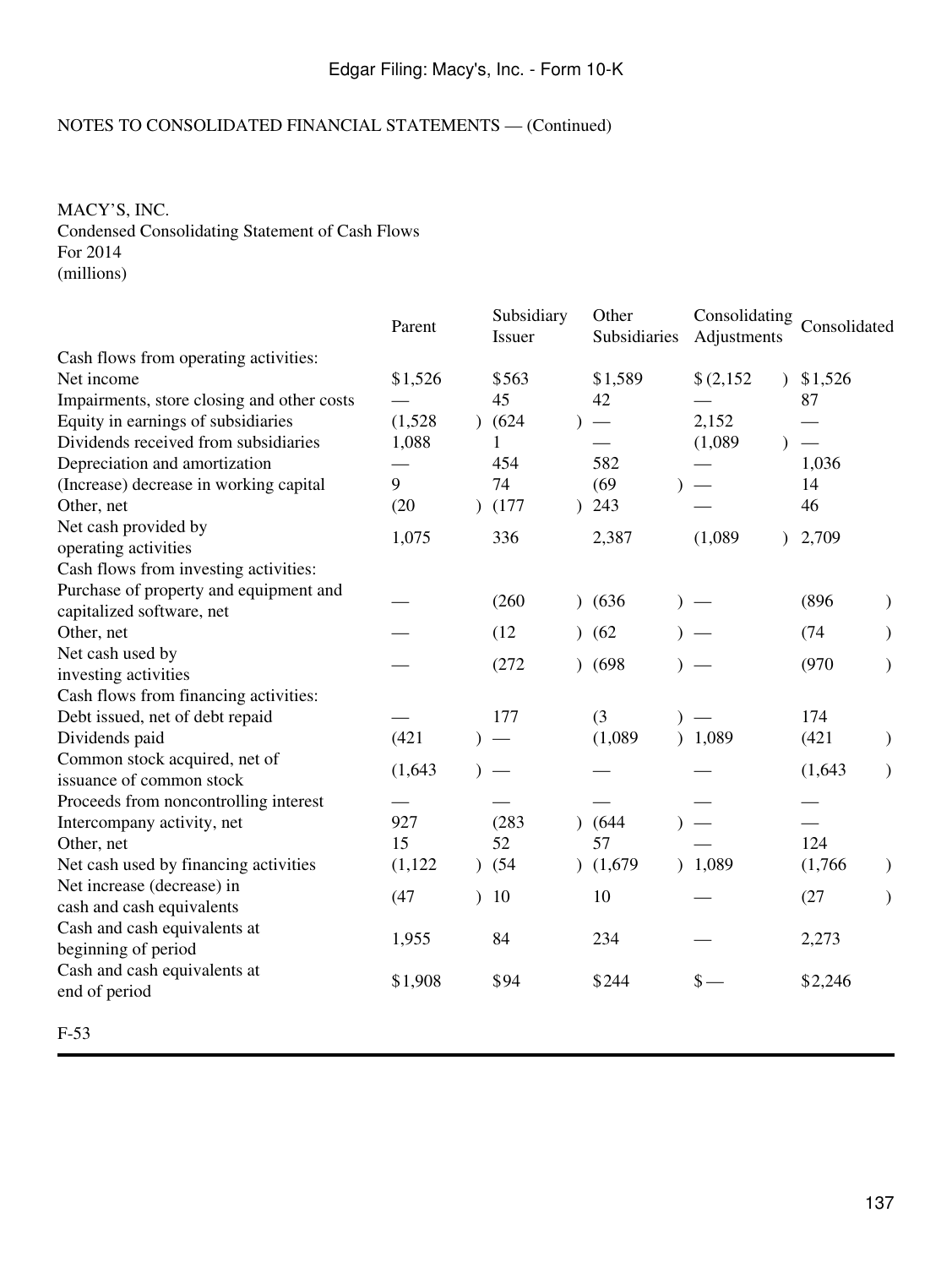# NOTES TO CONSOLIDATED FINANCIAL STATEMENTS — (Continued)

MACY'S, INC. Condensed Consolidating Statement of Comprehensive Income For 2013 (millions)

|                                                                   | Parent        | Subsidiary<br>Issuer | Other<br>Subsidiaries | Consolidating<br>Adjustments | Consolidated |           |
|-------------------------------------------------------------------|---------------|----------------------|-----------------------|------------------------------|--------------|-----------|
| Net sales                                                         | $\frac{1}{2}$ | \$13,233             | \$23,417              | \$ (8, 719)                  | \$27,931     |           |
| Cost of sales                                                     |               | (8, 168)             | (17,276)              | 8,719                        | (16, 725)    | $\lambda$ |
| Gross margin                                                      |               | 5,065                | 6,141                 |                              | 11,206       |           |
| Selling, general and administrative expenses                      | (8)           | (4, 443)             | (3,989)               |                              | (8, 440)     |           |
| Impairments, store closing and other costs                        |               | (37)                 | (51)                  |                              | (88)         |           |
| Operating income (loss)                                           | (8)           | 585                  | 2,101                 |                              | 2,678        |           |
| Interest (expense) income, net:                                   |               |                      |                       |                              |              |           |
| External                                                          |               | (388)                | (1)                   |                              | (388)        |           |
| Intercompany                                                      | (2)           | (176)                | 178                   |                              |              |           |
| Equity in earnings of subsidiaries                                | 1,492         | 557                  |                       | (2,049)                      |              |           |
| Income before income taxes                                        | 1,483         | 578                  | 2,278                 | (2,049)                      | 2,290        |           |
| Federal, state and local income<br>tax benefit (expense)          | 3             | 33                   | (840)                 |                              | (804)        |           |
| Net income                                                        | 1,486         | 611                  | 1,438                 | (2,049)                      | 1,486        |           |
| Net loss attributable to noncontrolling interest                  |               |                      |                       |                              |              |           |
| Net income attributable to<br>Macy's, Inc. shareholders           | \$1,486       | \$611                | \$1,438               | \$(2,049)                    | \$1,486      |           |
| Comprehensive income                                              | \$1,752       | \$877                | \$1,434               | \$(2,311)                    | \$1,752      |           |
| Comprehensive loss attributable to<br>noncontrolling interest     |               |                      |                       |                              |              |           |
| Comprehensive income attributable to<br>Macy's, Inc. shareholders | \$1,752       | \$877                | \$1,434               | \$(2,311)                    | \$1,752      |           |
| $E-54$                                                            |               |                      |                       |                              |              |           |